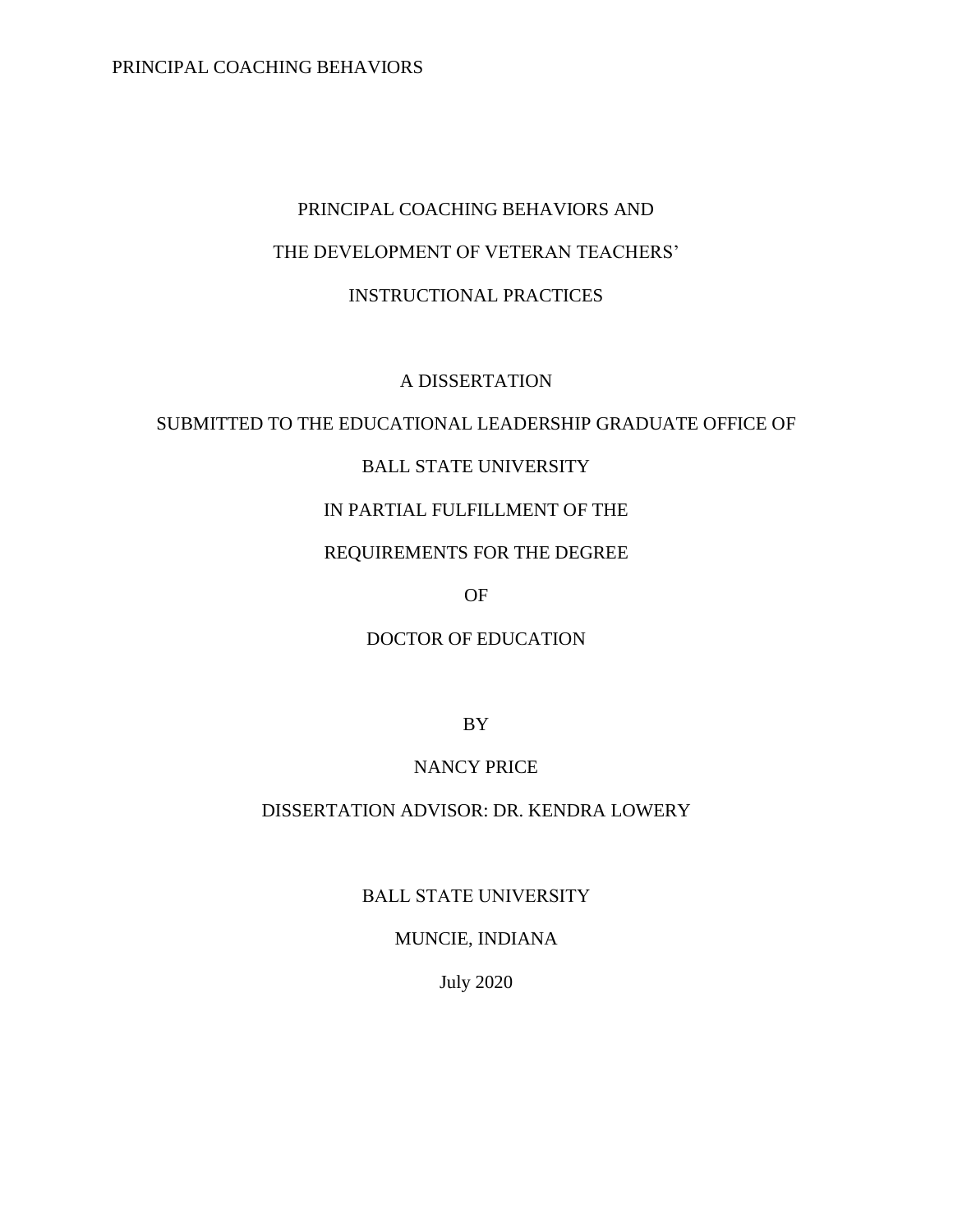### THE DEVELOPMENT OF VETERAN TEACHERS'

# INSTRUCTIONAL PRACTICES

# SUBMITTED TO THE EDUCATIONAL LEADERSHIP GRADUATE OFFICE

OF

# BALL STATE UNIVERSITY

# IN PARTIAL FULFILLMENT OF THE REQUIREMENTS FOR THE DEGREE

OF

#### DOCTOR OF EDUCATION

BY

### NANCY PRICE

#### DISSERTATION CHAIR: DR. KENDRA LOWERY

\_\_\_\_\_\_\_\_\_\_\_\_\_\_\_\_\_\_\_\_\_\_\_\_\_\_\_\_\_\_\_\_\_\_\_\_\_\_\_\_\_ \_\_\_\_\_\_\_\_\_\_\_\_\_\_\_\_\_\_

\_\_\_\_\_\_\_\_\_\_\_\_\_\_\_\_\_\_\_\_\_\_\_\_\_\_\_\_\_\_\_\_\_\_\_\_\_\_\_\_\_ \_\_\_\_\_\_\_\_\_\_\_\_\_\_\_\_\_\_

\_\_\_\_\_\_\_\_\_\_\_\_\_\_\_\_\_\_\_\_\_\_\_\_\_\_\_\_\_\_\_\_\_\_\_\_\_\_\_\_\_ \_\_\_\_\_\_\_\_\_\_\_\_\_\_\_\_\_\_

APPROVED BY:

Dr. Kendra Lowery, Committee Chairperson Date

Dr. Nick Elam, Departmental Representative Date

Dr. Marilynn Quick, General Field of Education Date

Dr. Katherine Denker, Member-at-large Date

MUNCIE, INDIANA July 2020

\_\_\_\_\_\_\_\_\_\_\_\_\_\_\_\_\_\_\_\_\_\_\_\_\_\_\_\_\_\_\_\_\_\_\_\_\_\_\_\_\_ \_\_\_\_\_\_\_\_\_\_\_\_\_\_\_\_\_\_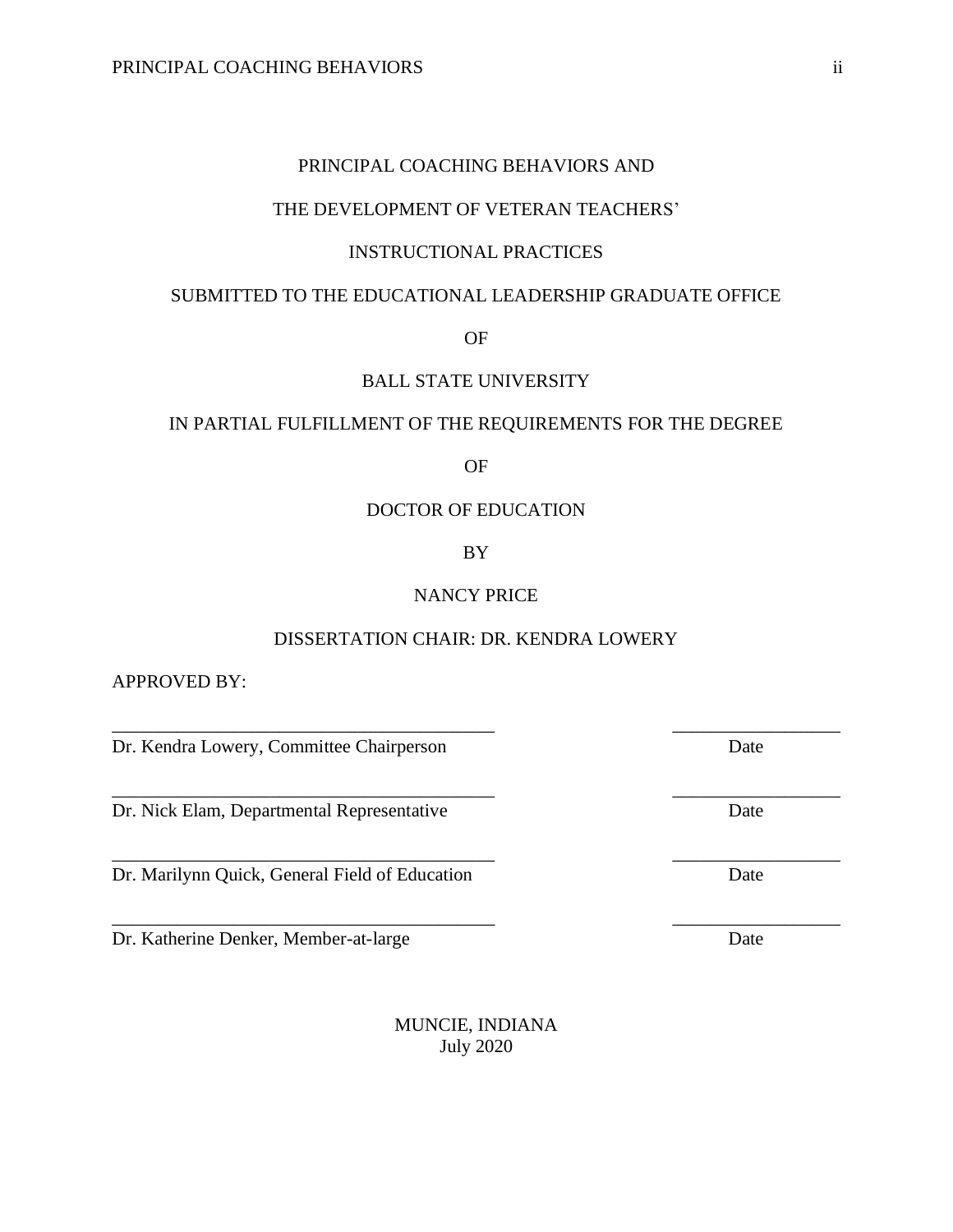# TABLE OF CONTENTS

| <b>CHAPTER</b><br><b>PAGE</b> |
|-------------------------------|
|                               |
|                               |
|                               |
|                               |
|                               |
|                               |
|                               |
|                               |
|                               |
|                               |
|                               |
|                               |
|                               |
|                               |
|                               |
|                               |
|                               |
|                               |
|                               |
|                               |
|                               |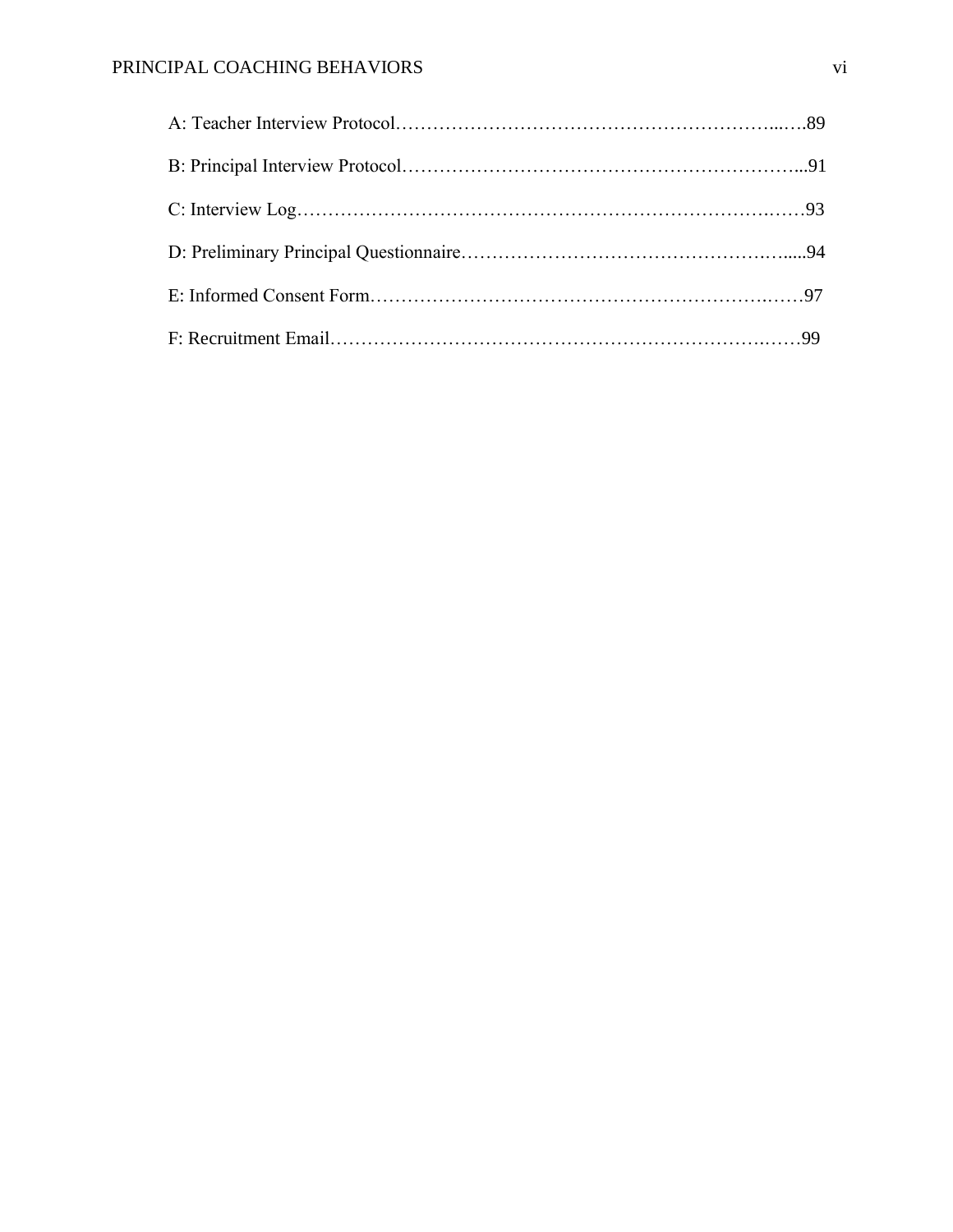# **LIST OF TABLES**

| <b>TABLE</b> | <b>PAGE</b> |
|--------------|-------------|
|              |             |
|              |             |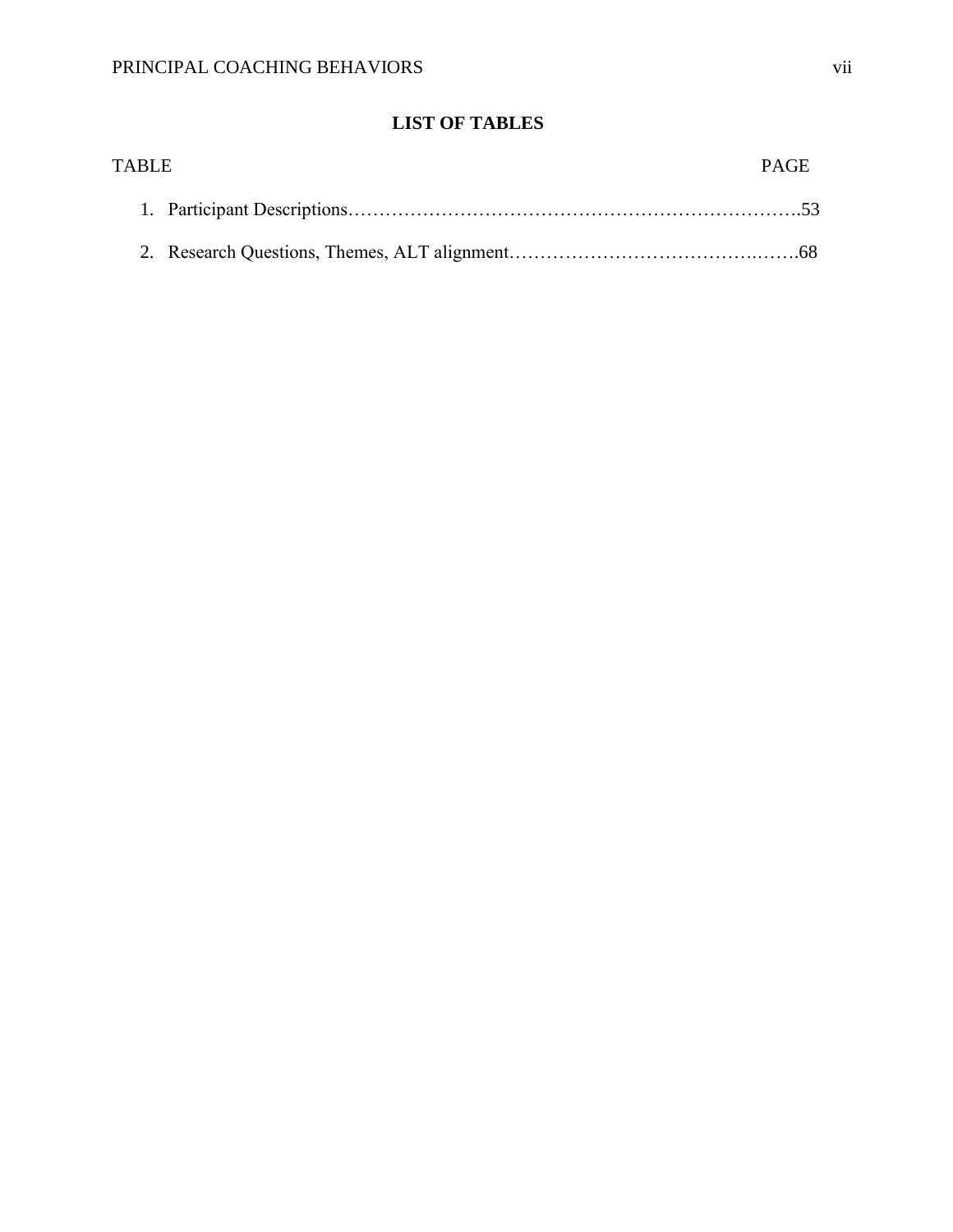# **LIST OF FIGURES**

| <b>FIGURE</b> | <b>PAGE</b> |
|---------------|-------------|
|               |             |
|               |             |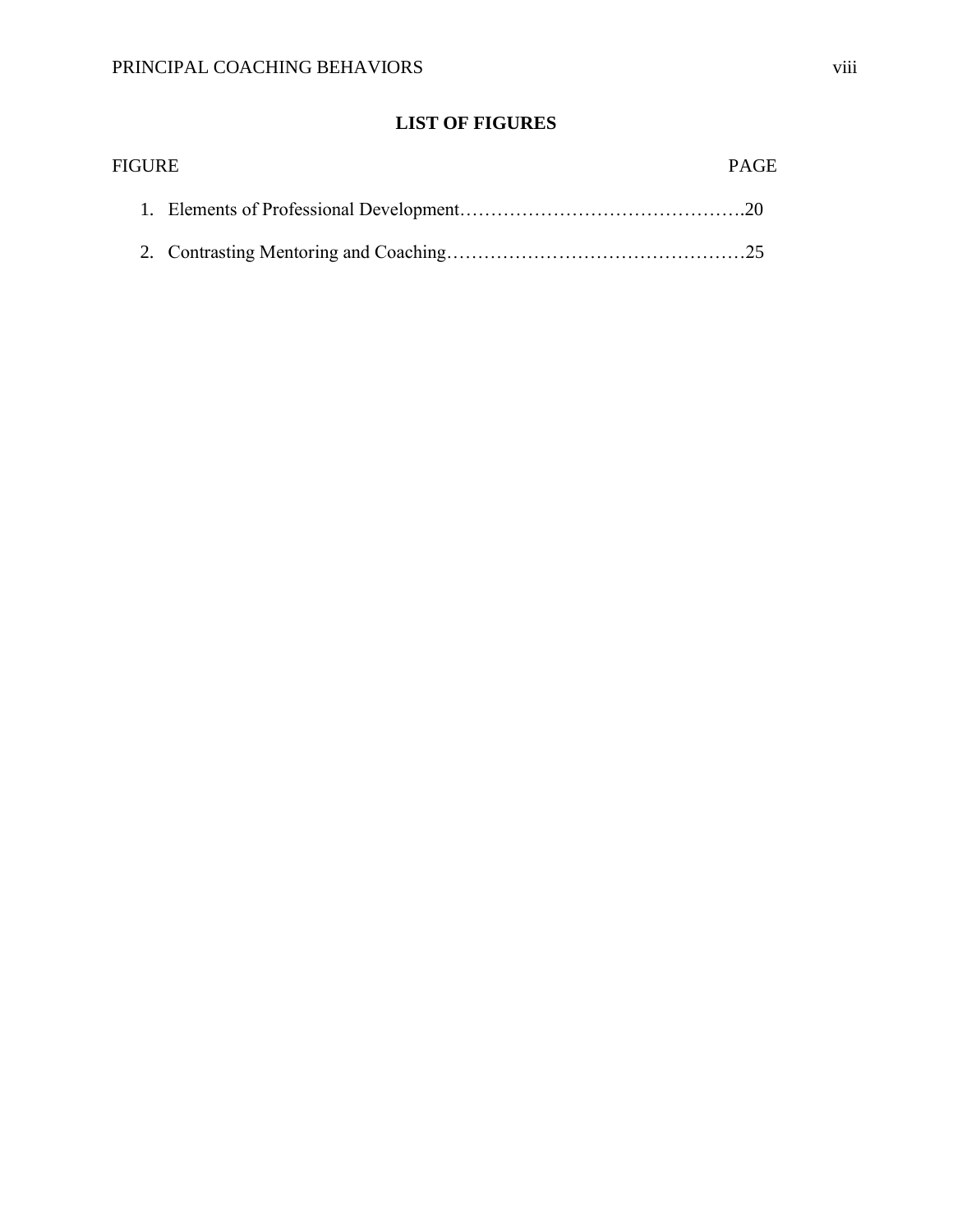### **ABSTRACT**

This qualitative study addresses the need for the school principal to take on the role of a coach, specifically for veteran teachers, rather than merely one of a manager or evaluator. The purpose of this study was to identify principal coaching behaviors that foster professional relationships and teacher development of curriculum and instruction for veteran teachers. The data were gathered from interviews conducted with 20 educators, principals and teachers. The interviews were then transcribed manually and analyzed and the following common themes emerged from both principal and teacher interview data: consistent teacher feedback, supportive instructional leadership, relationship building, challenges of coaching, and open communication.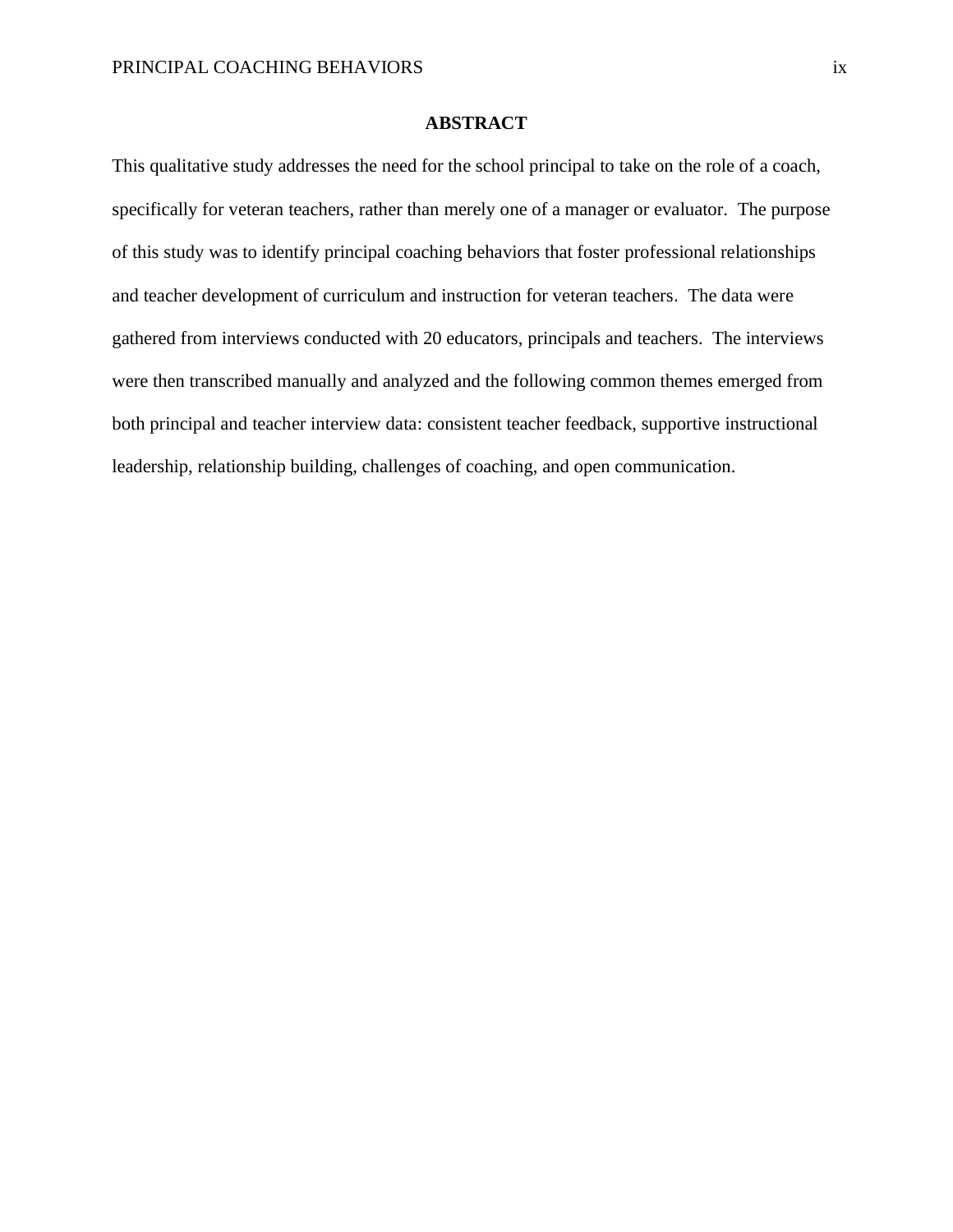#### **ACKNOWLEDGEMENTS**

This dissertation journey would not have been possible without the following people: **Dr. Kendra Lowery**, my doctoral chairperson and graduate professor. Her countless phone calls and emails guided me through this challenging process and without her optimism and encouragement, this would have never come to fruition. I would also like to acknowledge and express my thanks to my other committee members who have guided me along the way.

**Mom and Dad**, your commitment and sacrifice that was required in order to give me a solid education all throughout elementary, middle and high school did not go unnoticed. Those years were truly influential in guiding my desire to want to pursue a career as a teacher. Thank you for your continuous support and prayers.

**My Lord and Savior Jesus Christ.** Without Him, I would not be where I am today and could not have accomplished anything.

#### **DEDICATION**

I would like to dedicate this work to Michael Price, my husband of sixteen years, who has shown me the utmost support and inexplicable sacrifice, the numerous nights and weekends of my absence in order to study, conduct my research and write. I love you more than you will ever know!

I am also grateful for my two sons, Noah and Jonah, who also had to deal with me not being home many evenings after work and weekend afternoons to go study in order to make this dissertation a reality and a completed project. I love you both!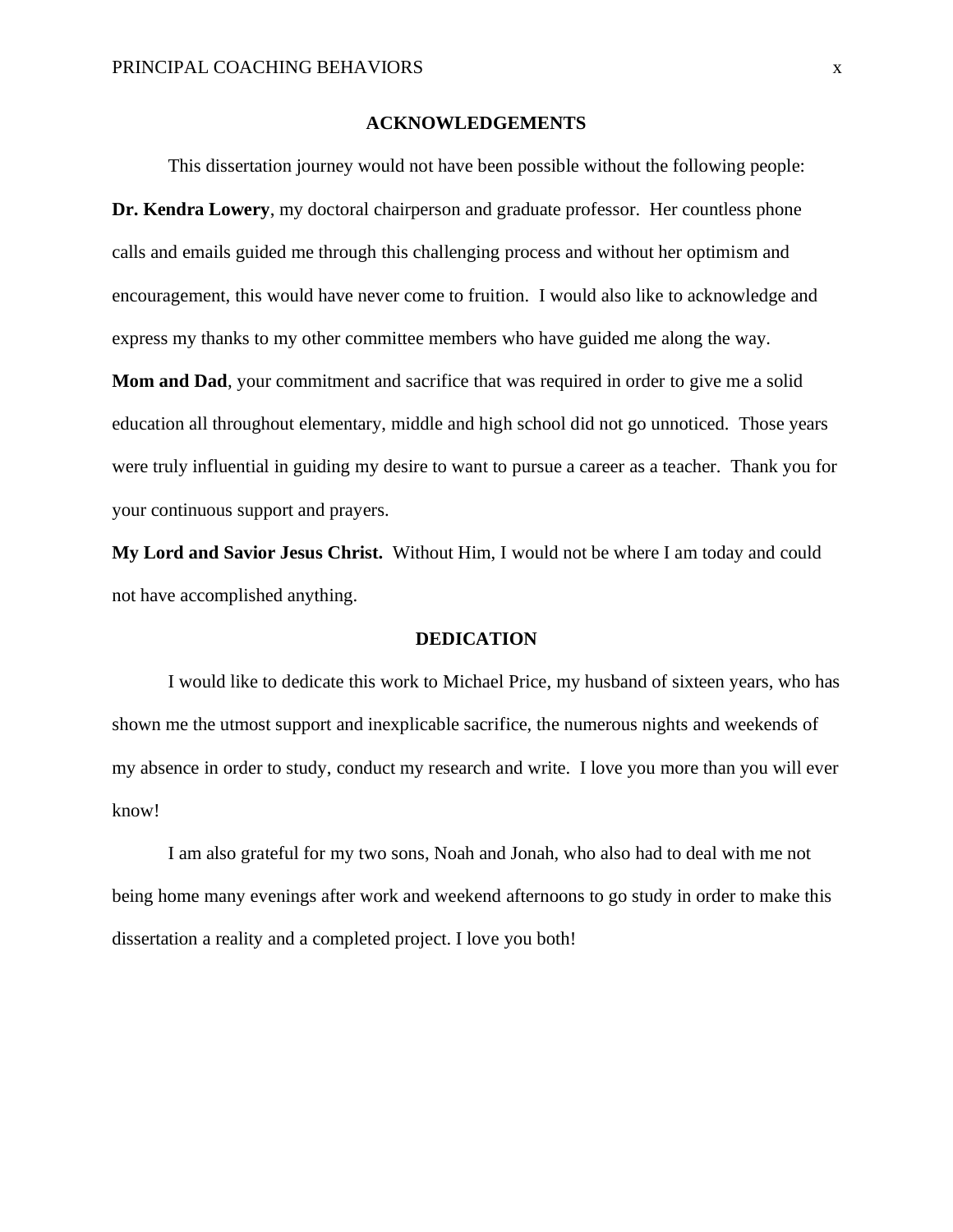#### **CHAPTER I: INTRODUCTION**

The school principal's role has evolved over time from a manager to being more of an instructional leader or coach (Mendels, 2012; Neumerski, 2012; Whitaker, 2012). The Wallace Foundation (2012) identified the following practices of effective school leaders: forming a vision of high standards-based success for all students, creating a healthy school climate, sharing leadership with teachers, improving instruction and managing people, data and all the processes that will result in school improvement (Mendels, 2012; Tschannen-Moran, 2015). The latter two practices support the need for the principal as coach. The concept of principal as coach coincides with effective leadership in that building successful relationships is a key component of coaching. Those successful principal-teacher relationships are fundamental in developing shared leadership opportunities for teachers, where they feel empowered as a part of the school community (Greenlee & Brown, Jr., 2009; Ishimaru, 2013). Principals who take the time to build relationships with and advocate for teachers will empower them and engage them in opportunities to grow. Such a dynamic and positive relationship will aid in the effectiveness of the coaching process.

Coaching relationships between the principal and his/her teachers are among the most dynamic and rewarding as well (Johnson, Leibowitz & Perret, 2017). When a successful relationship has been built, the one being coached will be more willing to accept feedback. Coaching is most effective when the focus is being a change agent with the goal of changing performance at the forefront; however, the person being coached needs to recognize the need for it. Feedback during the coaching should be specific, accurate and given in a timely manner (Reeves, 2009).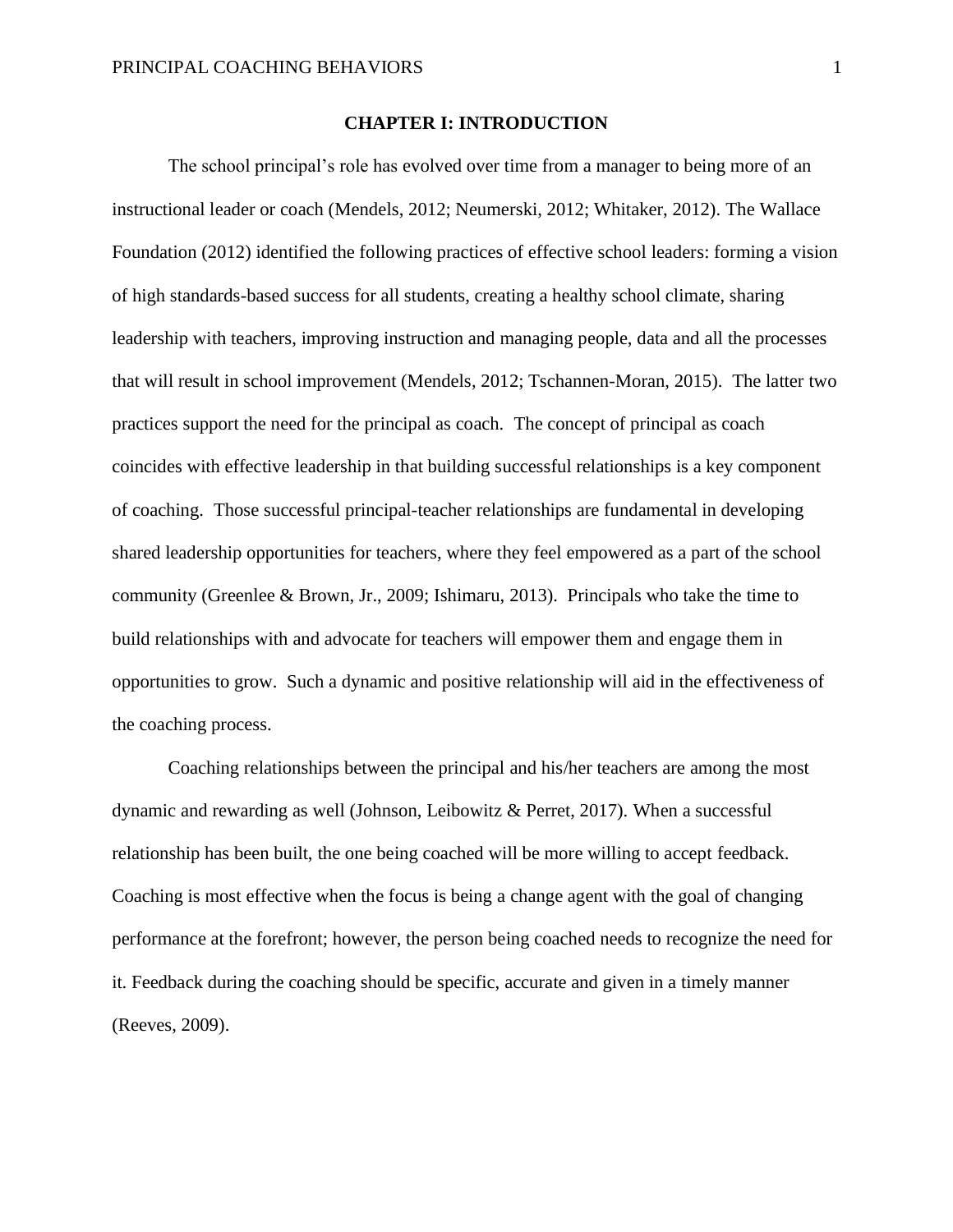A coach leader is defined as "one who will challenge his or her educators to break from the norm, to be creative, to use their imagination, to try new things and to act in new ways" (Kee, Anderson, Dearing, Harris, & Shuster, 2010, p. 11.) When taking on this model of leadership, a cognitive shift in the principal's thinking is necessary. The mindset that says "this is how we have always done it" has to be dismissed and changed to thinking of fresh methods that may not have been thought of before (Kee et al., 2010; Rock, 2006). Having a coaching mindset requires empowering others with new strategies and skills in order to facilitate accomplishment of their greatest potential. Kee et al. (2010) suggests there needs to be a shift from listening to respond with one's own point of view to listening to understand with others' point of view in mind and also listening to hold up standards-based expectations. It is about reawakening and reconnecting the leader to his/her deeply rooted belief in people. A coach leader needs to believe in those being coached and have confidence that they are capable of making great progress (Fullan, 2001; Johnson et al., 2017). Coaching is nurturing at its foundation, but it is also a strategy for pushing individuals toward growth and change (Aguilar, 2013; Johnson et al., 2017; Kee et al., 2010; Reeves, 2009). Coaching is not a magical fix for the world of education; however, it is "an essential piece of the multilayered approach that will be necessary to transform schools" (Aguilar, 2013, p. 15).

A principal's desire to get out of the office can be challenging due to the many other roles he/she is expected to fulfill, but the goal has to be to get into classrooms on a regular basis. Teachers spend the first few weeks of a new school year taking the time to get to know their students and build rapport. That should also be the mindset of the principal-coach as a similar rapport must be built between principal, teachers and students. Being in the classroom will allow such relationships to flourish (Johnson et al, 2017).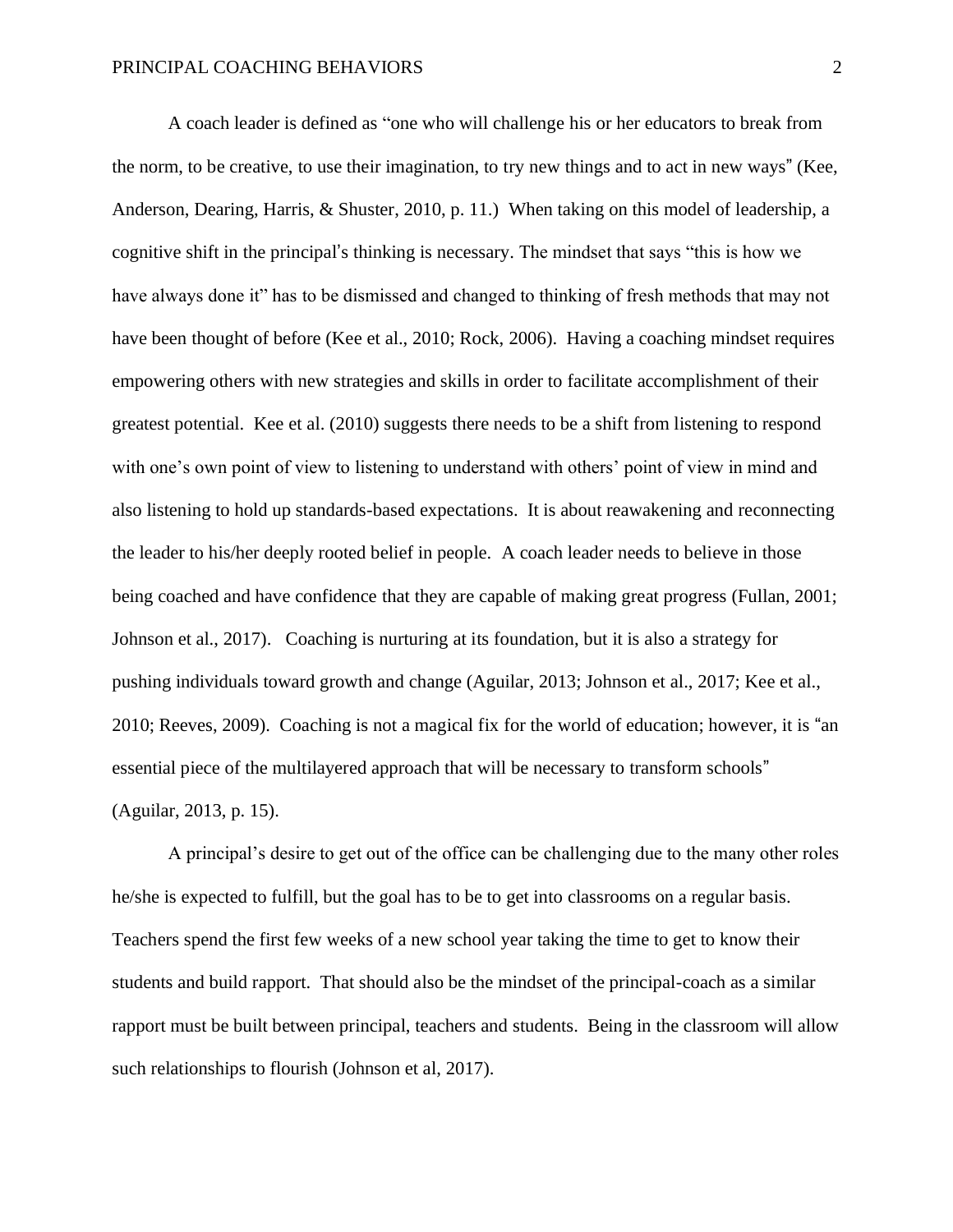This study addressed how principal coaching behaviors can develop veteran teachers' instructional practices and how principal-teacher relationships can be strengthened as a result of coaching behaviors exemplified by the building principal.

#### **Background of the Problem**

The principal-teacher relationship is crucial as the pressure is extremely high for teachers due to the educational expectations placed on them (Collet, 2012; Fullan, 2008). Barth (2006) stated that if relationships between administrators and teachers are trusting, generous, helpful and cooperative, then these qualities will circulate throughout the school community. Teachers need to feel supported and coached throughout the year in order to improve and grow their craft; coaching is not undertaken just to improve test scores but to support teachers to be effective as possible (Bhella, 2001; Darling-Hammond, 2003; Mendels, 2012). Effective teachers represent a valuable human resource for schools that needs to be cherished and supported (Darling-Hammond, 2003). When asked why so many teachers leave their career within the first five years, the most popular answer is the lack of support (Brown & Wynn, 2009). When teachers feel supported, there is an atmosphere where great teaching can occur in a "nurturing school environment" (Darling-Hammond, 2003, p. 13). Principals should take a differentiated approach as it relates to the support of their teachers, relating that support to their teachers' background, skills and years of expertise (Walker & Slear, 2011).

The principal has a strong influence on building a positive school culture along with cultivating positive, supportive relationships with teachers. The principal needs to trust the process of adding coaching techniques to his/her leadership role, while the teachers will need to trust that this role the principal holds as coach will look different than the traditional evaluator hat previously worn (Johnson et al., 2017). Formal evaluations will most likely not disappear;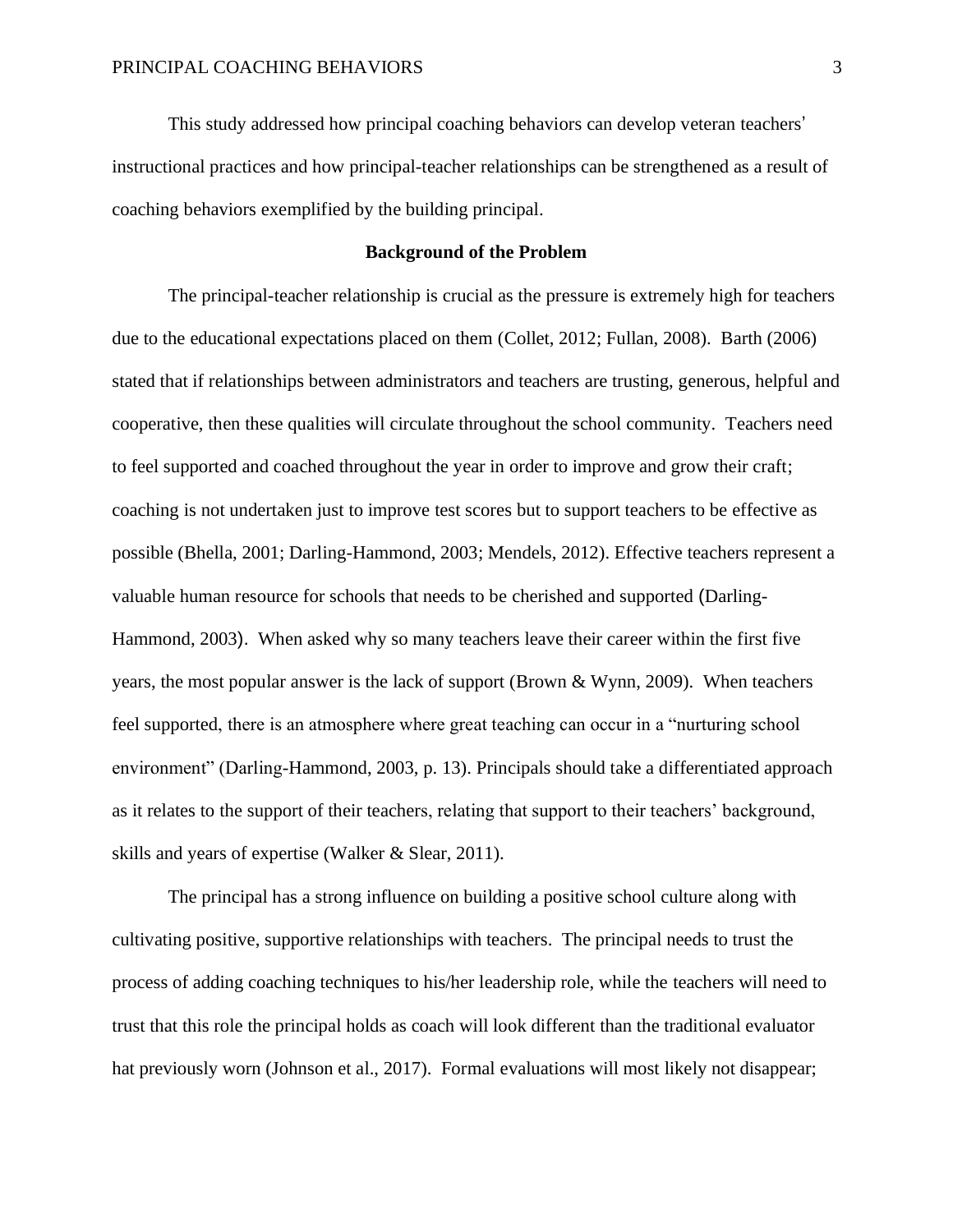however in a coaching situation, more informal evaluating of teaching practices and offering feedback is an ongoing process rather than much of the weight being on a one-time formal occurrence.

Aguilar (2013) stated that the coaching approach rests on the belief that people can learn and change due to the element of deep reflection and a relationship built on trust. Trust is earned by principals who show care for their teachers, students and parents (Fox & Gong, 2015; Tschannen-Moran & Gareis, 2014). Risks can be taken, powerful conversations held, and growth acknowledged and applauded. Coaching is a crucial factor of a successful professional development program, led by the principal, who should act as the primary instructional leader ensuring that teachers are actively involved in the process of teaching and helping them to strengthen their craft. Coaching also acts as an investment in human capital and in the systematic improvement of teachers and the school in which they work (Annenberg Institute, 2004; Knight, 2009).

#### **Statement of the Problem**

With so much emphasis placed on assessments and teacher evaluation, the principal's role of instructional coach has been forced to take a backseat (Fink & Resnick, 2001; Johnson et al., 2017; Price, 2011; Walker & Slear, 2011). Even if a principal wanted to take the role of a coach, he/she is not able to pursue that role due to the excessive managerial, disciplinary, and evaluative tasks that need to be addressed daily. The Every Student Succeeds Act (ESSA) places more of an emphasis on utilizing formative assessments in order to drive the daily instruction; however, this must coincide with continuous teacher professional development (Dennis, 2017). The varying needs of the students require teachers to participate in ongoing professional learning as it relates to best practices in literacy instruction. Coaching acts as one form of job-embedded,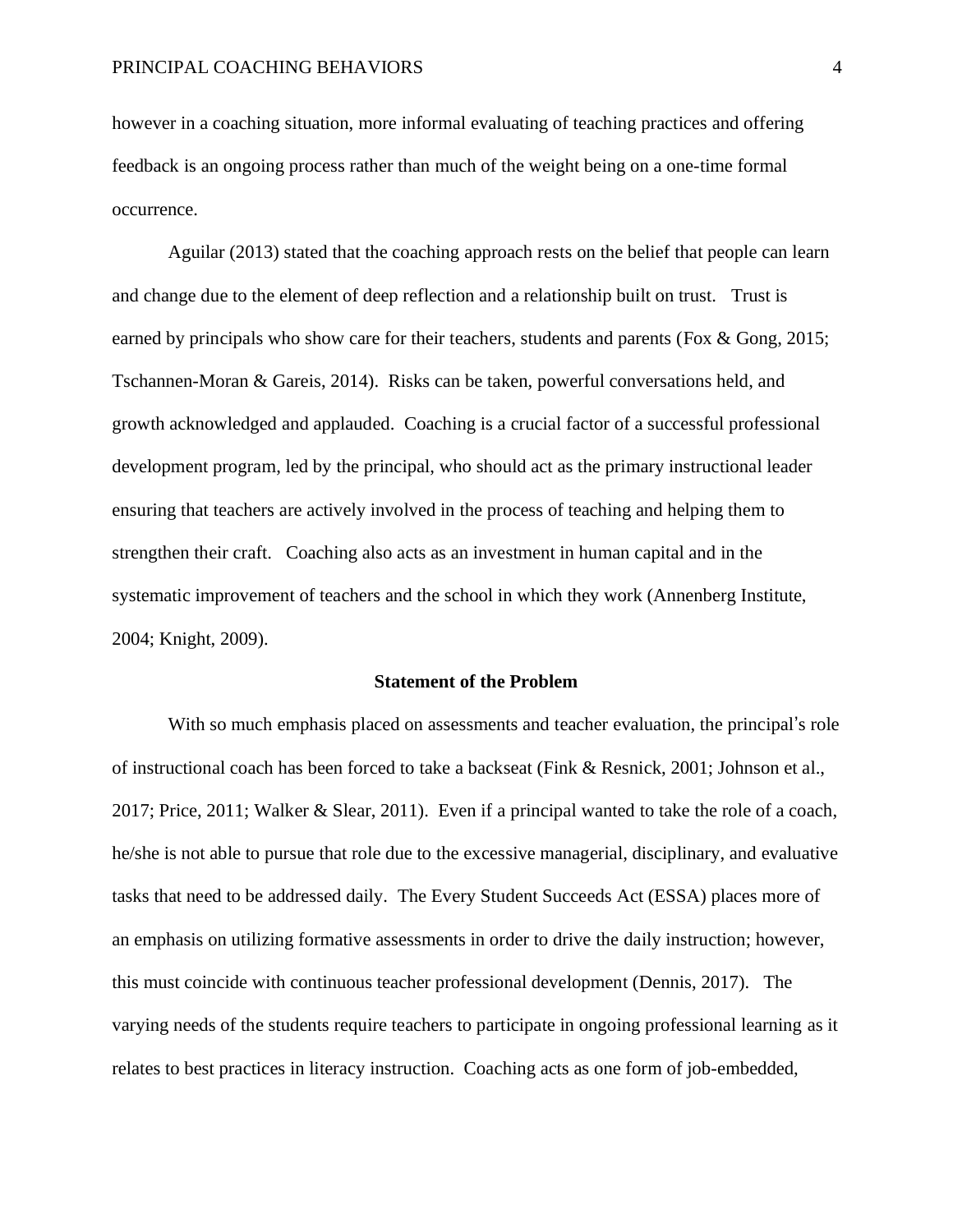ongoing professional development that would aid in developing veteran teachers' instructional practices. When a principal takes the position of a transformational, coach leader, he or she assists teachers the ability to improve their craft, to want to change and to be led. Transformational coach leaders have three main charges: to serve, empower and inspire those they lead to succeed; to lead in a way that builds trust, confidence in pride while working alongside of them; and to offer intellectual stimulation. As a result of such transformational leadership teachers would be valued and their needs would be met (Balyer, 2012). A coach that is a transformational leader and who wants to transform schools, must realize that improvement is necessary concerning instruction and leadership and supporting teachers to cope with the physical, emotional, social and intellectual challenges that diverse schools possess (Aguilar, 2013).

There is a way to balance the evaluative and instructional leadership roles although along with that does come risks. The principal should have clear boundaries concerning these two roles and how the coaching information will be utilized (Williamson, 2012). There may be some resistance to the coaching model from teachers who are more used to the evaluative model and have done well and are now being challenged to grow professionally (Fullan, 2001; Johnson et al., 2017; Reeves, 2009). Researchers have found good reason for coaching to be explored and developed as a leadership behavior. Aguilar (2013) stated that "coaching offers a model for professional development that can support teachers and principals in making immediate and long-term changes" (p. 16), while Goleman (2000) observed that of all of the leadership styles, coaching was one of the least commonly used approaches due to the seeming lack of time and understanding of how to be a coach leader.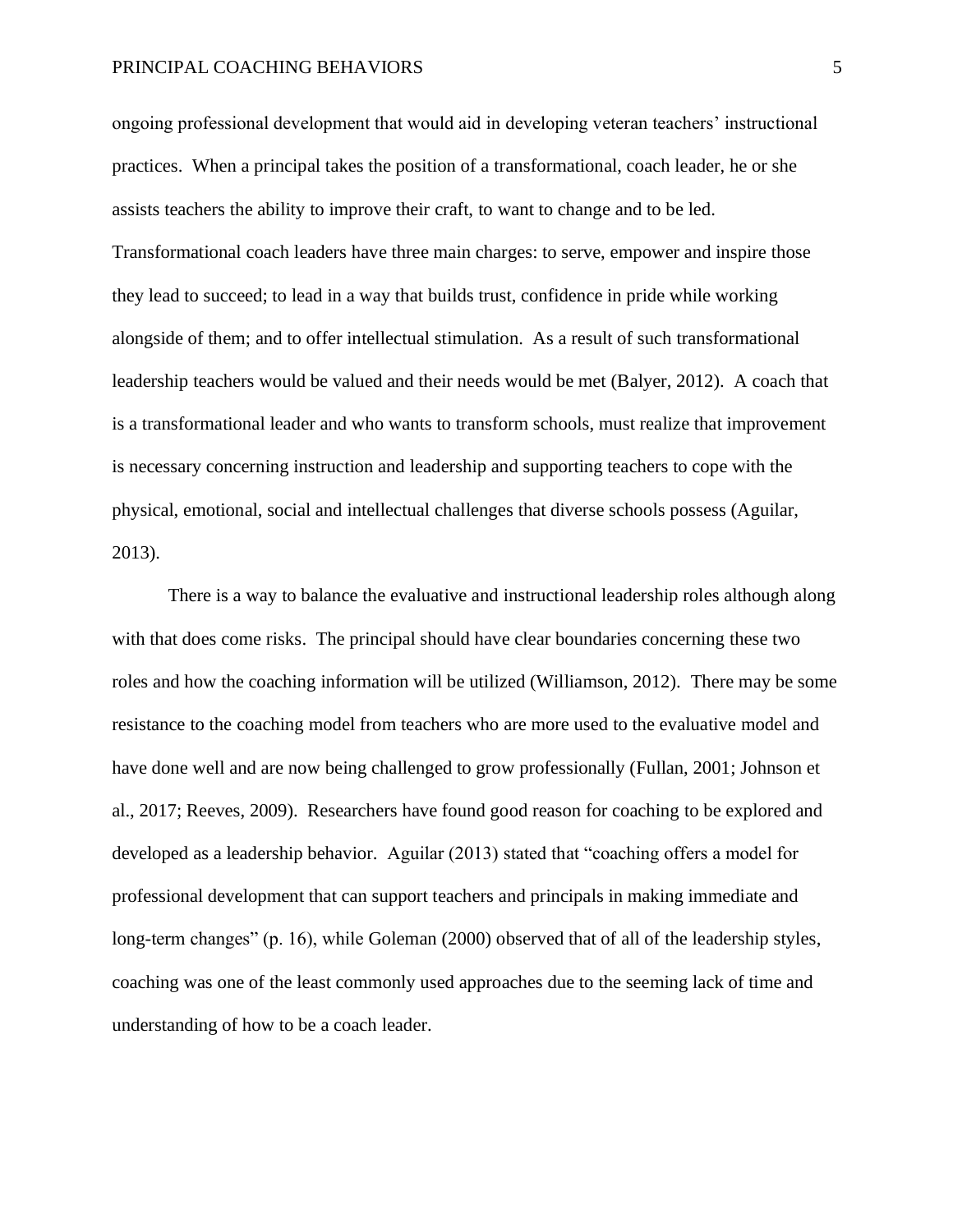#### **Purpose of the Study**

The purpose of this study was to identify principal coaching behaviors that foster professional relationships and teacher development of curriculum and instruction, specifically for veteran teachers. Often times, veteran teachers are overlooked when it comes to coaching, feedback and support, especially if they have been proven to be highly effective and/or effective teachers; however, they should continue to be challenged as to how they could become even better as a result of ongoing, job-embedded professional development (Brezicha, Bergmark & Mitra, 2015; Heineke, 2013). The principal is the one who "creates a vision, sets goals, builds a strong team of teachers, encourages skill building and continuous learning, assesses performance by looking at data, and provides inspiration" (Trail, 2000, p. 4). Because of these important responsibilities, how the principal utilizes and embodies coaching behaviors needed to be explored further. The data from this narrative inquiry were collected from twenty interviews, comprised of thirteen teachers and seven building principals. A preliminary questionnaire was given to building principals for the purpose of assessing what, if any, coaching qualities may already be present.

#### **Research Questions**

My research questions were:

1. In what ways do principals exhibit coaching behaviors that develop veteran teachers' instructional practices?

2. What are the perceived benefits and challenges of developing and maintaining a coaching relationship between administrator and veteran teacher?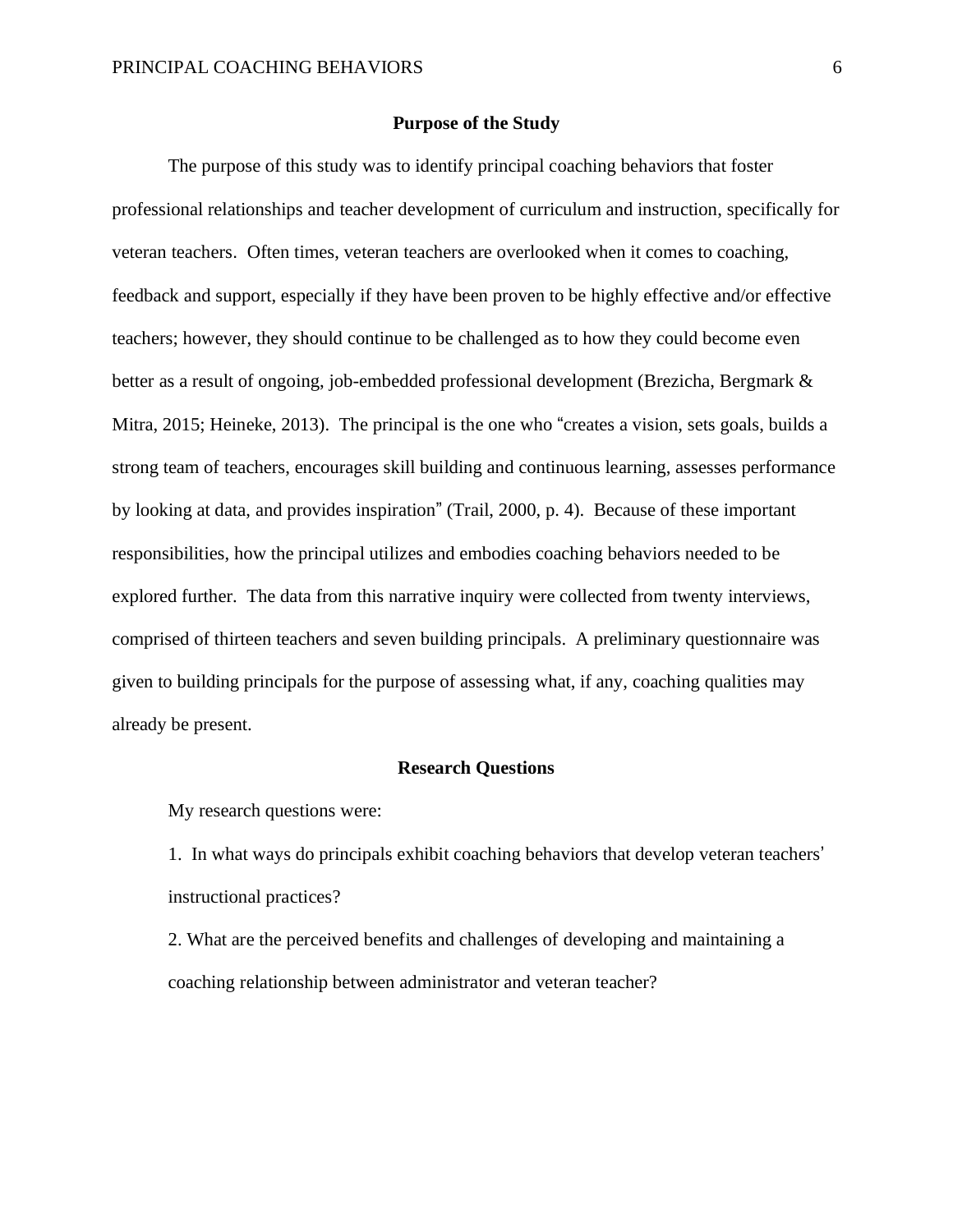#### **Theoretical Framework**

The theoretical framework for this study was adult learning theory as developed by Knowles who introduced the term "andragogy" (Knowles, 1973). Andragogy refers to a set of core guidelines that applies to adult learning. There are six main principles of andragogy: the learner's need to know, the concept of the learner, the prior experience of the learner, readiness to learn, orientation to learning, and motivation to learn (Knowles, 1973; Knowles, Hutton & Swanson, 2012). Knowles believed that there is a difference between adult learning and children's learning in the area of motivation for learning. Adults enter into an educational environment mainly because there is some type of improvement needed in their present situation and/or career. Knowles was convinced that an adult's readiness to learn also stems from the relevance that the learning has on the adult's life. Relevance motivates adult learners, and an effective coach highlights the relevance of learning; therefore, a coaching relationship can motivate veteran teachers to improve their practice.

#### **Significance of the Study**

Multiple studies have been conducted regarding principal leadership styles (Bhella, 2001; Cheng, 2013; Johnson et al.,2017); however, I investigated ways to develop coaching relationships between principal and the veteran teacher in order to foster veteran teacher development in instructional practices. The perceived benefits and challenges of such a relationship were also investigated. There is research about coaching and supporting new, first year teachers (Hipp, 1996; Roberson and Roberson, 2008; Tillman, 2005); however, the research is not present on what could happen if those coaching relationships were to continue even for veteran teachers, thus demonstrating the need for this study.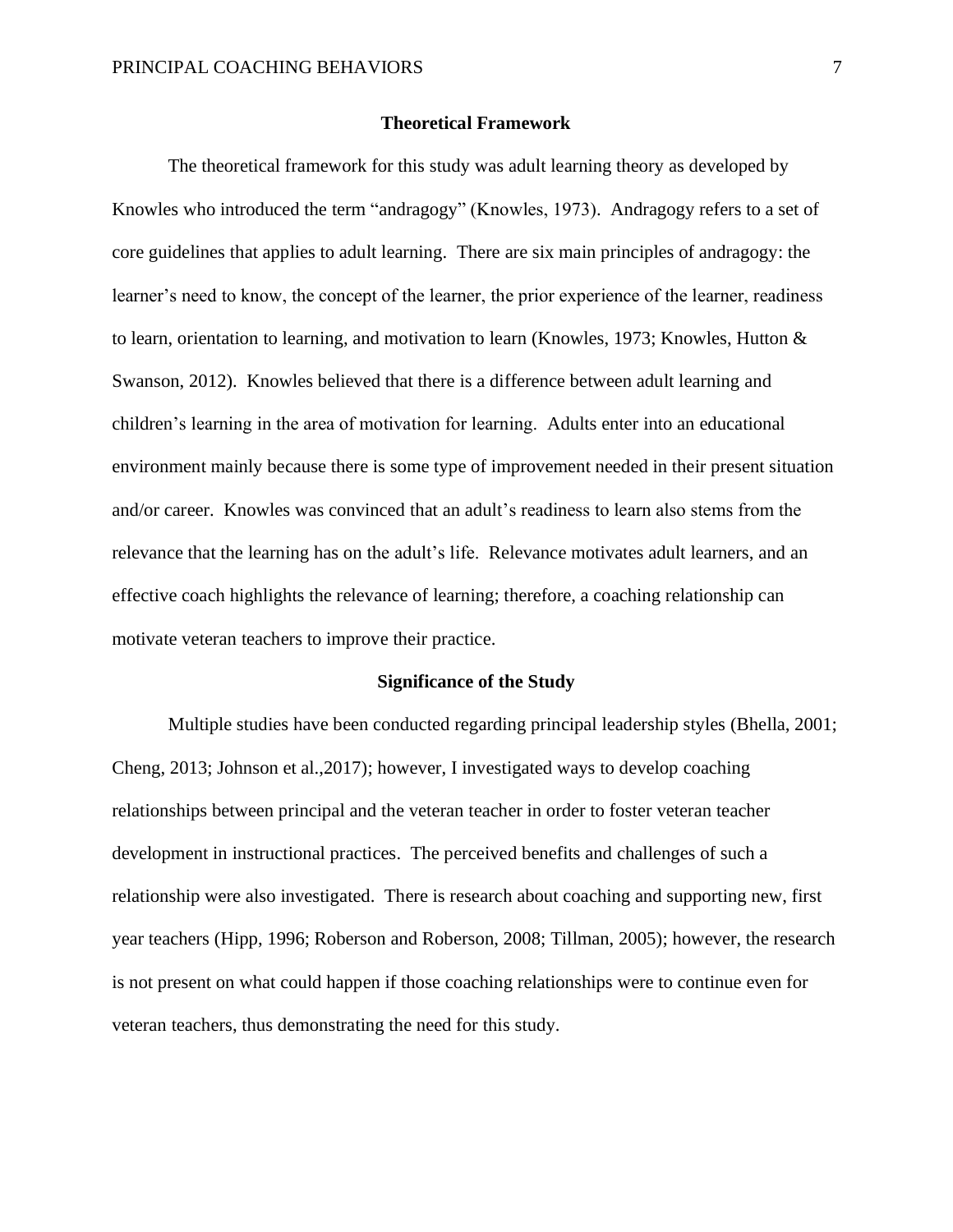#### **Definition of Key Terminology**

The following definitions are being provided in order to allow for clear understanding as it pertains to this study:

- 1. *Principal leadership behavior*: Processes or activities of an individual or group in efforts toward achieving goals in a given situation. It follows the premise that leadership includes the function of the leader, the follower, and the other situational variables (Hersey, Blanchard, & Johnson, 1996).
- *2. Coaching:* "differentiated professional support, meeting each teacher's unique needs over time. It often occurs one-to-one and may involve several interactions lasting days, weeks and, in some cases, months" (Knight, 2009, p. 18).
- 3. *Mentoring:* "a collaborative partnership in which individuals share and develop mutual interests (Tillman, 2005); "the act of helping and giving advice to a younger or less experienced person, especially in a job or school; the activity of supporting and advising someone with less experience to help them develop in their work (Cambridge University Press, 2020).
- 4. *Veteran teacher:* teachers who have more than three years' experience teaching in a classroom full-time and is no longer a novice in the field (IGI Global Disseminator of Knowledge, 2017).

#### **Delimitations**

The study took place from February to December 2019. The location of the study was in a Midwestern state within the Safe Haven Community Schools (a pseudonym) district. The sample of the study included thirteen teachers and seven principals from the district's elementary, intermediate, junior high and high school buildings.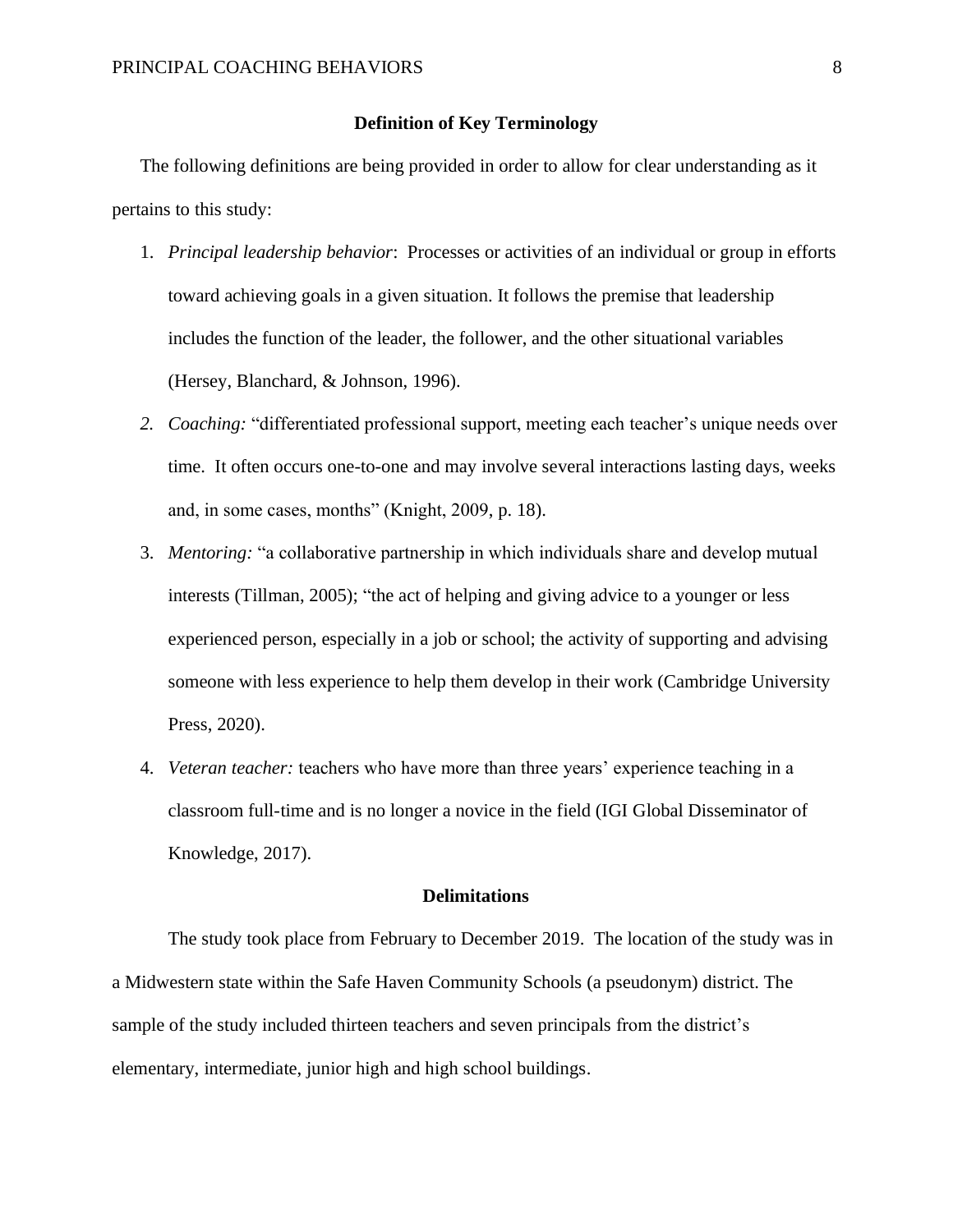#### **Summary**

Principal coaching behaviors can further develop veteran teachers' instructional practices and strengthen principal-teacher relationships. The role of principal as coach exemplifies the transformational leader who serves, empowers and inspires others to achieve great success, coinciding with sharpening others' skills and building upon their knowledge from their own experiences (Balyer, 2012).

The balance of this study consists of four additional chapters. Chapter 2 includes a review of the literature regarding principal leadership styles and behavior and its relationship to the development of veteran teachers' instructional practices. In Chapter 3, the research design and methodology of the study is described along with the research instrument utilized. Chapter 4 is comprised of the data analysis and discussion of the findings. Chapter 5 includes the summary, implications of the study and concluding remarks.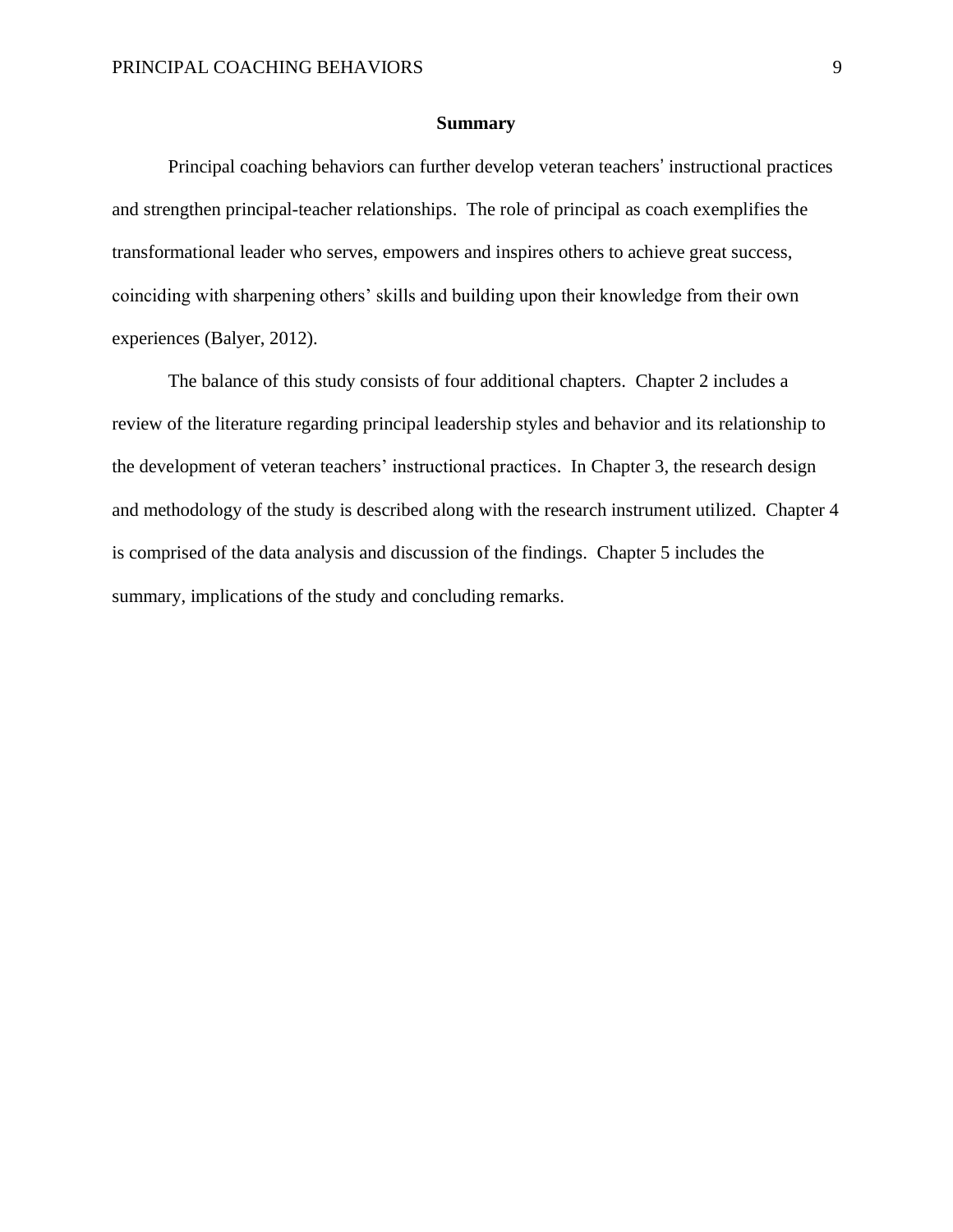#### **CHAPTER II: LITERATURE REVIEW**

This literature review consists of a discussion of the current research about the various leadership behaviors that are demonstrated by school leaders, the diverse roles of a principal, the differences between mentoring and coach leadership, the element of a trust as it pertains to the principal-teacher relationship, and culminates with an explanation for the need for a principal to take on the role of a coach. I also provided literature through the lens of adult learning theoretical framework (Cox, 2015; Merriam, 2008).

Effective school leadership is demonstrated by principals who are willing to shape and support powerful instruction, and are able to develop and build up their organization which has been designed to support deep learning for teachers as well as students (Campbell & van Nieuwerburgh, 2017; Darling-Hammond, 2007). Effective principals give their staff a sense of direction by providing the vision, goals and direction of the school mission; by helping individual teachers via support, modeling, and supervision; by redesigning the organization as is necessary for this type of learning and collaboration to take place through partnering with families and the community; and finally, by managing the organization with strategic resources and support. Effective leaders encourage their teachers to learn from each other as they provide opportunities for them to collaborate. School leaders can make a difference in shaping building level factors that can impact new teachers' attitudes toward the profession…as educators (Brown & Wynn, 2009; Darling-Hammond, 2003).

#### **Principal Leadership Behavior**

The research of Blocker and Richardson (1963) regarding teacher morale as it relates to principal leadership style concluded that the quality of the relationship that teachers had with their administrator as well as the leadership they received greatly affected their job satisfaction.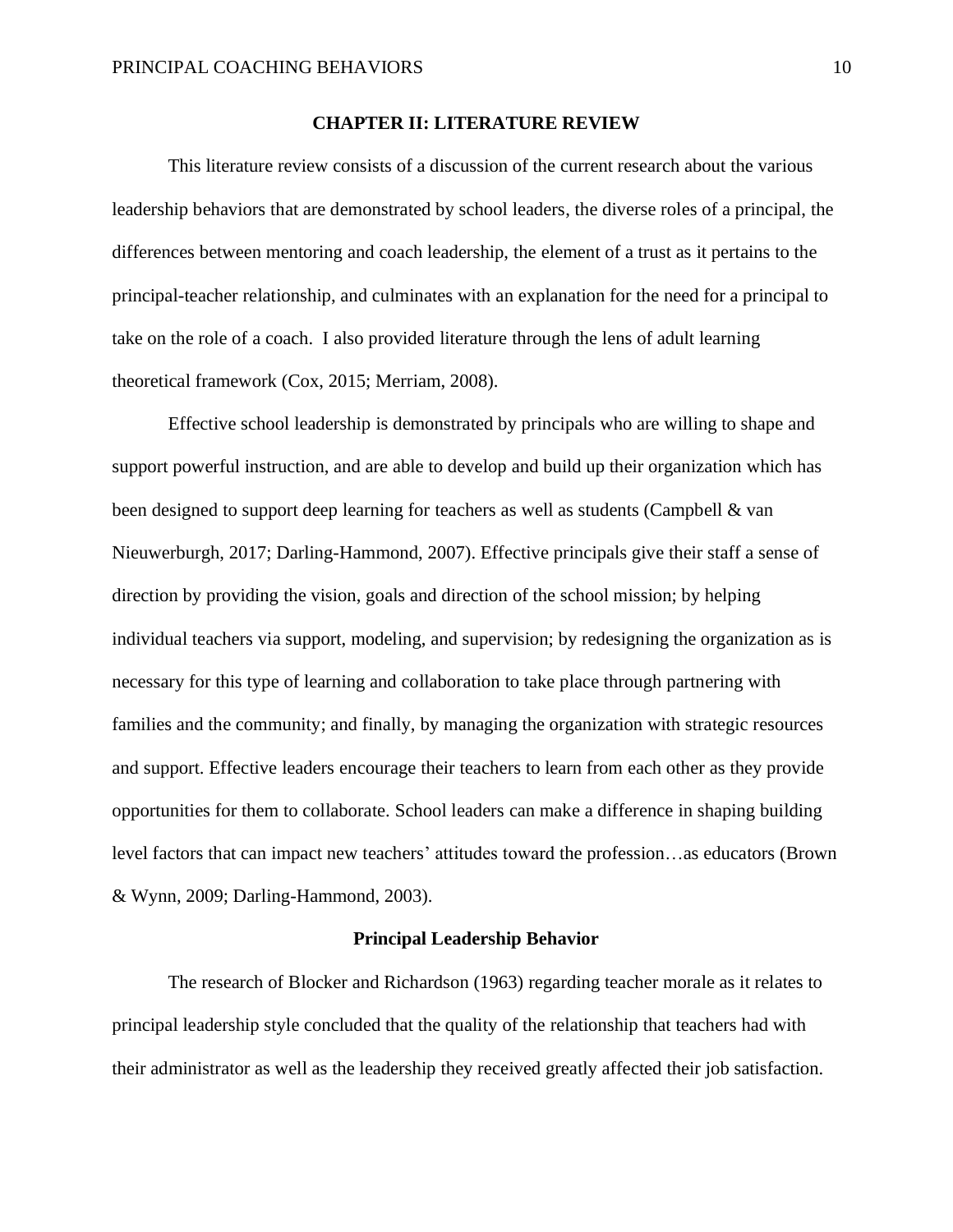Their research also uncovered two categories of leadership style, democratic and autocratic. Democratic leadership has also been identified as consideration behavior, which is more focused on individuals' satisfaction. Autocratic leadership is also called initiating behavior due to the focus on goal or task functioning in the organization. It can be expected that a principal's leadership behavior can be perceived differently depending on the person under that leadership. Each uses his or her own frame of reference in order to gauge the level of leadership they receive.

Another study regarding kindergarten principal leadership behavior stated that it is important to "choose optimal leadership behavior that can minimize teachers' dissatisfaction and enhance teacher work performance" (Cheng, 2013, p. 251). The purpose of Cheng's study was to investigate how kindergarten principal behaviors—empathetic concern, assertive orders, and the giving of rewards and punishment—impact the teachers' work performance. Teaching experience and the teachers' level of education were control variables and he used a questionnaire to gather data from teachers regarding the behaviors of their principals. Cheng concluded that empathetic concern was the leadership behavior that had the greatest effect on teacher performance, with assertive orders next and the giving of rewards and punishment having no effect. The latter study communicates the value of the idea that a leader showing concern and support is a factor that should be top priority. Fostering leaders amongst the principal's own staff will prove to reap dividends in the end. Leithwood and Riehl (2003) referred to the following claims about leadership that have resulted from school leadership research:

1. Leadership has significant effects on student learning, second only to the effects of the quality of curriculum and teachers' instruction (p. 4);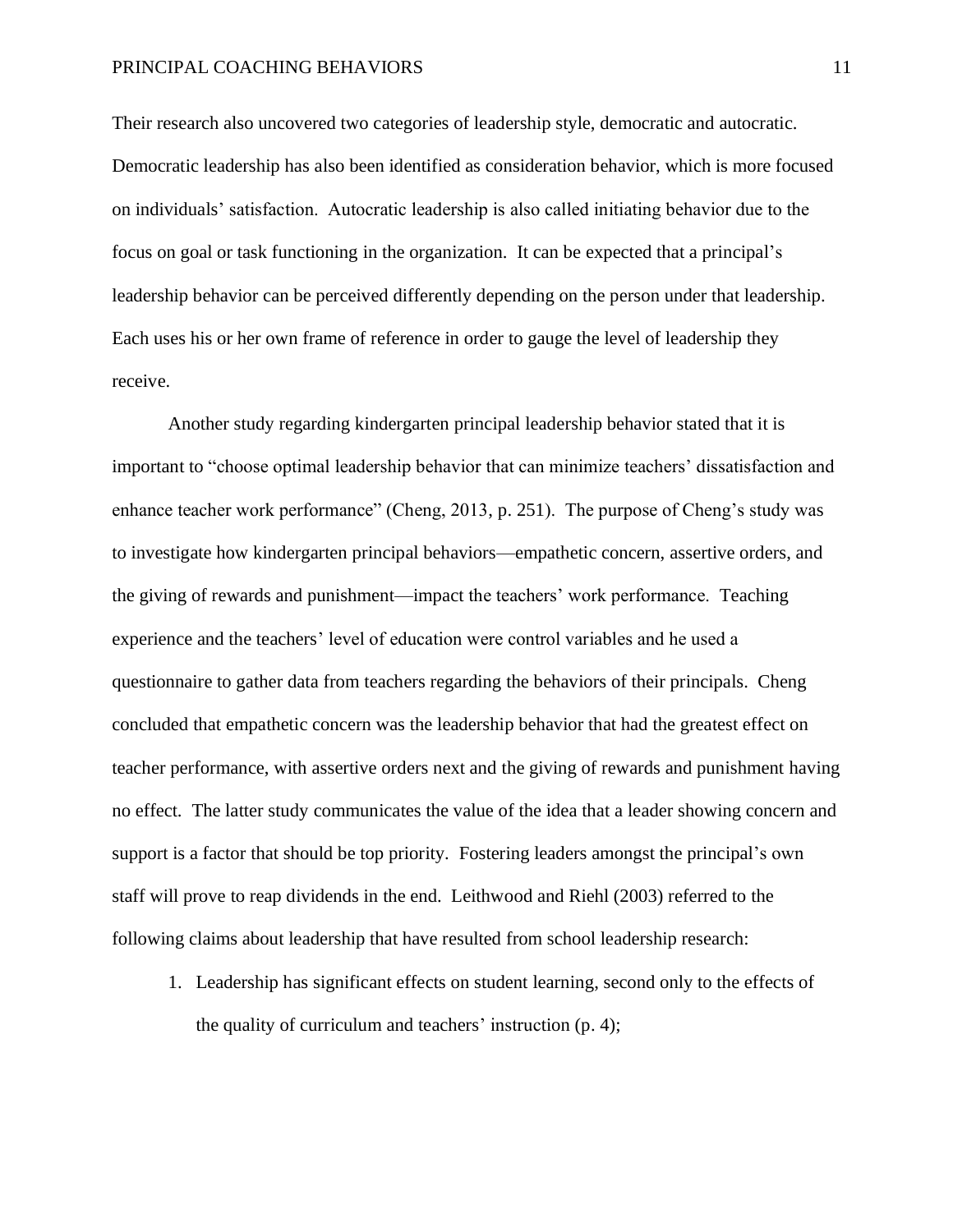- 2. administrators and teacher leaders provide most of the leadership in schools, but other potential sources of leadership exist (p. 5);
- 3. a core set of leadership practices form the "basics" of successful leadership and are valuable in almost all educational contexts (p. 5);
- 4. successful school leaders respond productively to challenges and opportunities created by the accountability-oriented policy context in which they work (p. 8) and
- 5. to the opportunities and challenges of educating diverse groups of students. (p. 8)

Three types of leadership have been identified: (a) transformational, (b) transactional and (c) laissez-faire (Barnett and McCormick, 2004; Burns, 1978). Transformational leadership implies that the leader and follower work together in order to raise each other up to higher levels for the mission of the organization. Transactional leadership refers to when the leader and follower go in different directions, not necessarily bound together, yet working toward a common purpose. This is necessary due to the nature of their relationship and the process of each situation. If the leader does one thing, the follower will do another. Laissez-faire leadership refers to an absence of leadership (Barnett and McCormick, 2004).

Another leadership model that stemmed from Burns' ideas is what is referred to as the full range leadership model (Bass & Avolio, 1987). The difference is that transformational leadership is defined by certain behaviors. This type of leader desires to behave in manners that motivate and inspire others around them by providing meaning and challenge to their work. Transactional leadership is identified by three behaviors: contingent reward, management by exception (active) and management by exception (passive). Contingent rewards refer to rewards given when objectives are reached. Management by exception (active) is when the leader makes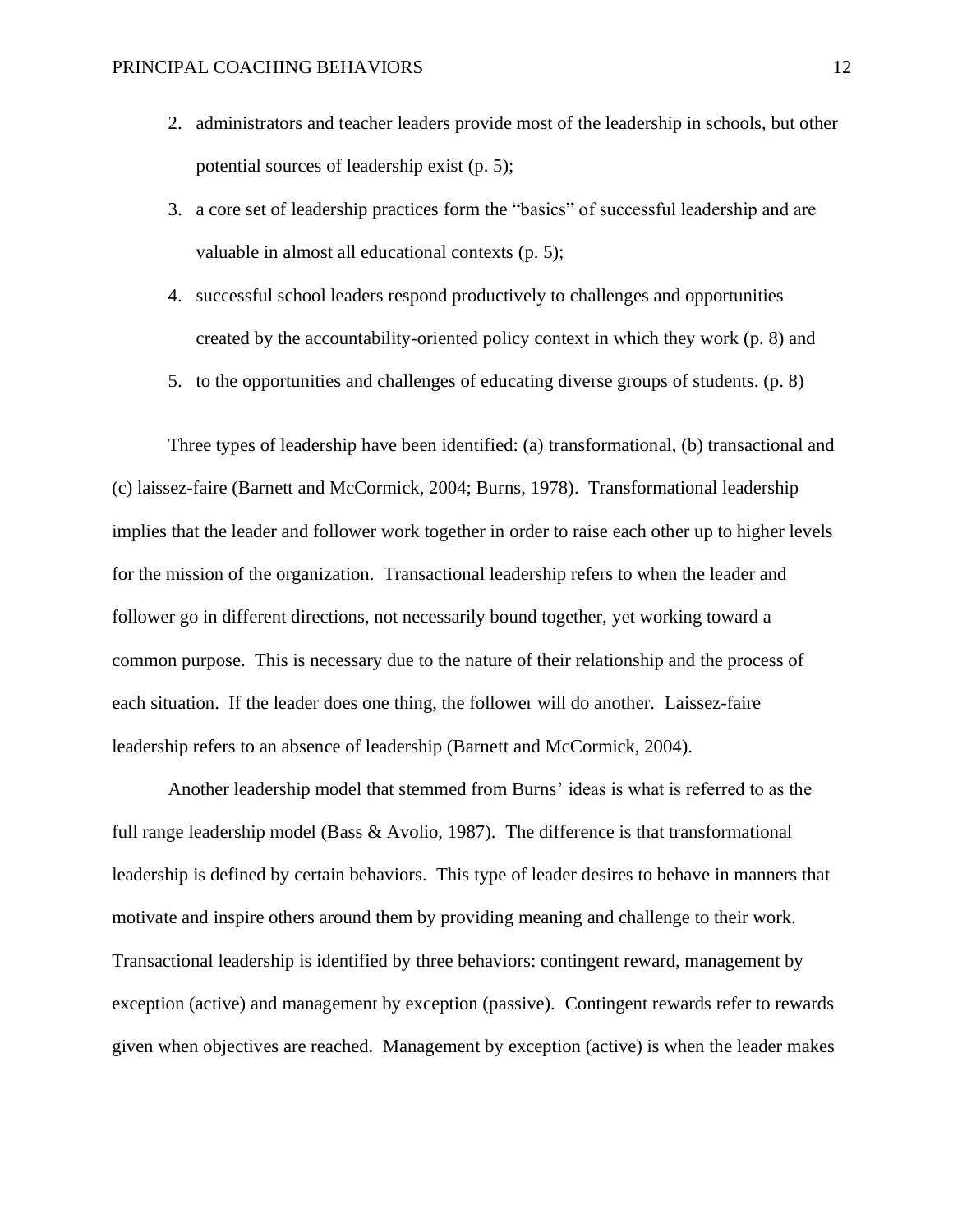sure mistakes are not made while management by exception (passive) is when the leader only intervenes when necessary.

Sir John Whitmore (2002) saw coaching as "a means of helping people uncover and bring out the best in themselves, their people and the teams with whom they work" (Creasy  $\&$ Paterson, 2005, p. 11). He also spoke of coaching as a behavior, the practice of emotional intelligence (EQ), and EQ as attitude or way of being. Goleman, another emotional intelligence researcher, categorized leadership styles as follows: coercive, authoritative, affiliative, democratic, pacesetting, and coaching (Goleman, 2000). First is the coercive style, which can yield good results if working with problem employees; however, this style primarily has a negative impact. Second, the authoritative style communicates the overall goal but incorporates the element of choice when it comes to follow through. Next, the affiliative style takes on the view that the "people come first", which is great for building up the team's sense of harmony and drive. The democratic style seems to have positive affects by encouraging everyone to have a voice, but it could lead to a team feeling like they have no leader. The fifth style is referred to as the pacesetting style. This is when the leaders set high standards and actually model such a level of standards, leading to a positive impact on self-motivated individuals. Finally, the coaching style of leadership focuses on personal development; however, this is most effective when the individuals being coached are aware of their areas needing improvement and have the desire to grow.

If one aspires to be in school leadership for the prestige of the title, then he/she is missing the purpose, especially in the realm of education. A school leader's drive should be to carry out whatever is in the best interest of the children. Successful principal leadership is both a huge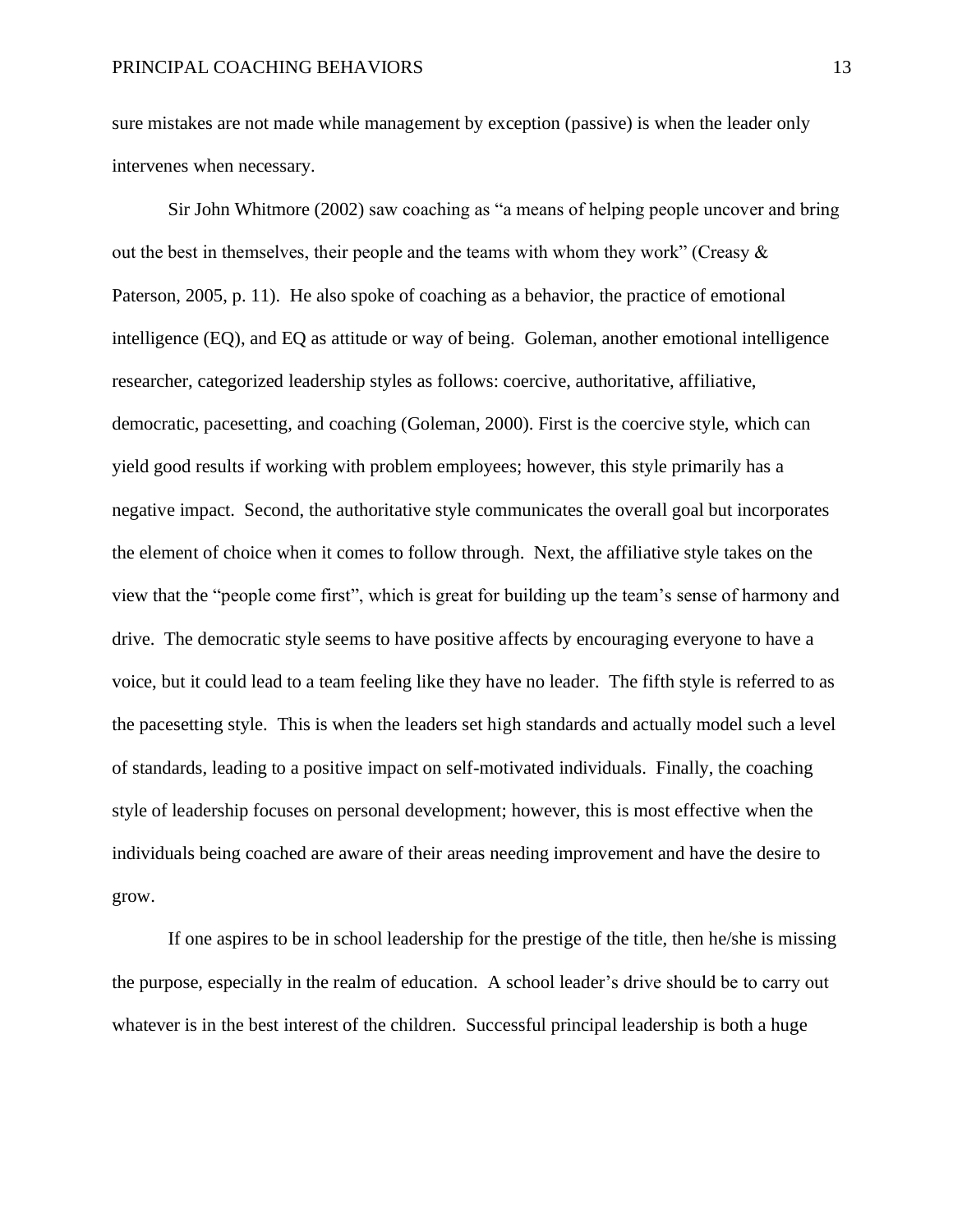responsibility and a privilege, so the proper training and foundation need to be laid when preparing effective school leaders.

Experimental evidence has shown that principals' leadership behavior has a strong influence on their teachers' daily experiences, efforts and commitment to change (Bhella, 2001; Cheng, 2013; Erickson, 1967; Leithwood & Montgomery, 1982). Principal leadership also has an effect on the level of support given to teachers, how they respond to teacher demands and expectations, as well as their overall satisfaction on the job, just to list a few.

#### **Diverse Roles Within the Principalship**

The role of a school principal is multi-faceted (Bredson & Johansson, 2000; Brookhart & Moss, 2013; Calik, Sezgin, Kavgaci, & Kilinc, 2012). A principal does not just wear one hat. He/she must take on the roles of leader, learner, administrator and coach. The focus on the latter is the driving force of this study. According to The Wallace Perspective (2013), there are five key practices of effective principals: shaping a vision of academic success for all students, one based on high standards, creating a climate hospitable to education, cultivating leadership in others, so that teachers and other adults assume their parts in realizing the school vision, improving instruction to enable teachers to teach at their best and students to learn to their utmost, and managing people, data and processes to foster school improvement.

First of all, shaping a vision of academic success for all students must be a schoolwide commitment. The leadership of the principal is what gets everyone else on the same mindset that all students should be held to high standards and this is what will close the ever-daunting achievement gap. Second, the principal creates a climate conducive to education by always working to improve the school culture as a main avenue to improving student learning. Next, the effective principal cultivates leadership in others. He/she cannot have the mindset of solitary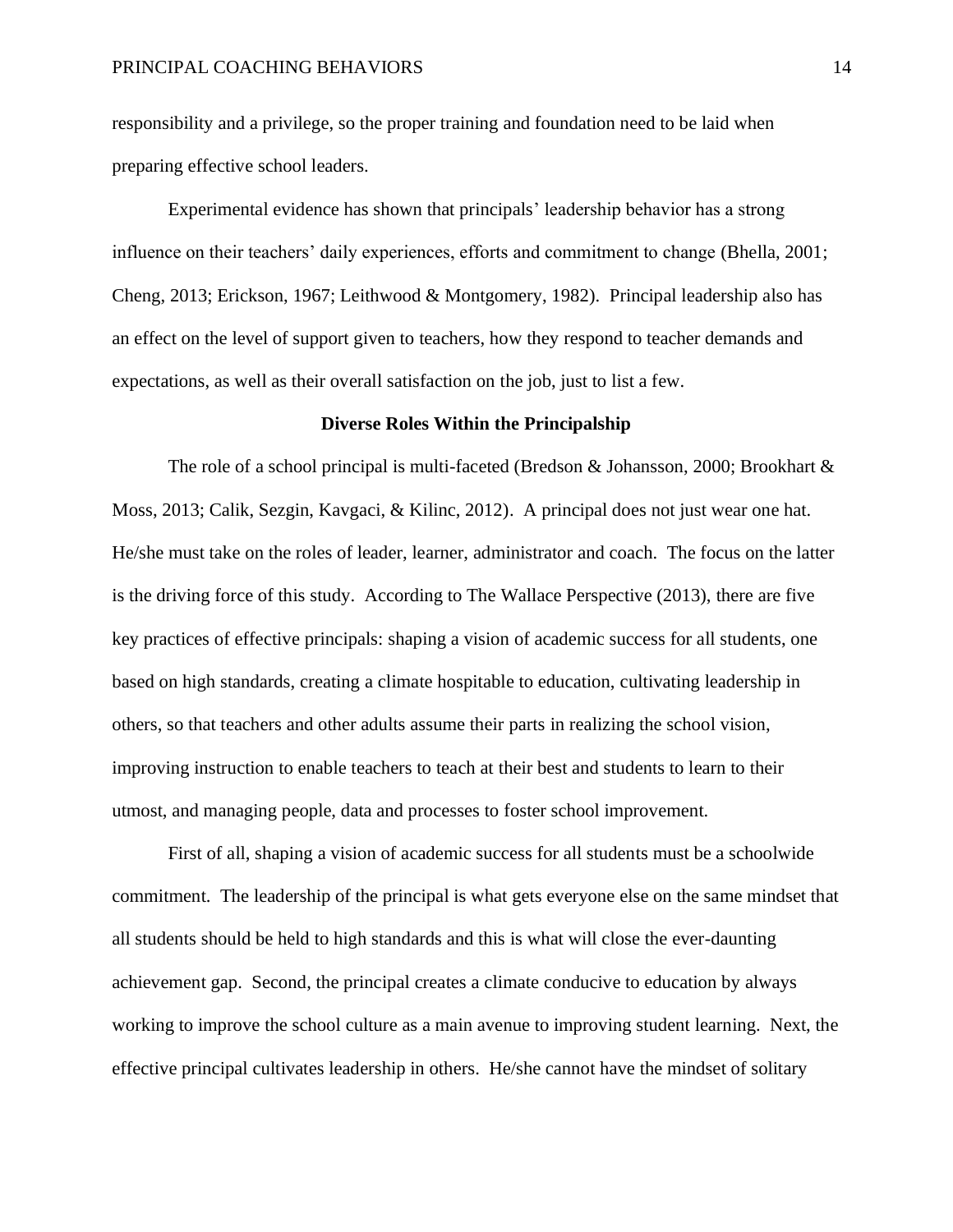leadership. Student learning is positively influenced by shared leadership, and this should not threaten the principal's leadership in any way. Fourth, improving instruction is at the forefront of the effective principal's focus. He/she spends time in classrooms making note of what is working and what isn't, and then follow up with the teachers. Lastly, the principal's systematic management of people, data and processes is how the school as a whole feels supported, resulting in higher performance (Mendels, 2012).

In *A Bridge to School Reform* (2007), the Wallace Foundation states that leadership is that "bridge that can bring together all of the required elements of school reform into a coherent whole" (DeVita, Colvin, Darling-Hammond, & Haycock, 2007, p.4). The Wallace Foundation strives for excellence in education, demonstrated by means of various studies and conferences which communicate the importance of improving educational leadership at all levels—state, district and school. A study by Haycock (2007) explored some general lessons about school leadership. Key points included that school leaders who work with poor and minority children should focus on what they can change, not on what they cannot. Secondly, school leaders of high-performing schools and districts hardly ever talk or act like those you hear at big conferences. Third, school leaders of high performing schools and districts do not leave much of anything to do about teaching and learning to chance; and good leaders actually ACT like teachers matter, they do not just say the cliché' without believing it.

#### **Principal as Administrator**

The principal as administrator is an inevitable role. Many central administrators seem to see principals as "middle managers" and they measure a principal's success by how well they are carrying out the policies and procedures of the district (Leithwood & Montgomery, 1982). The principal's role can present itself as complex due to the fact that there is a multitude of people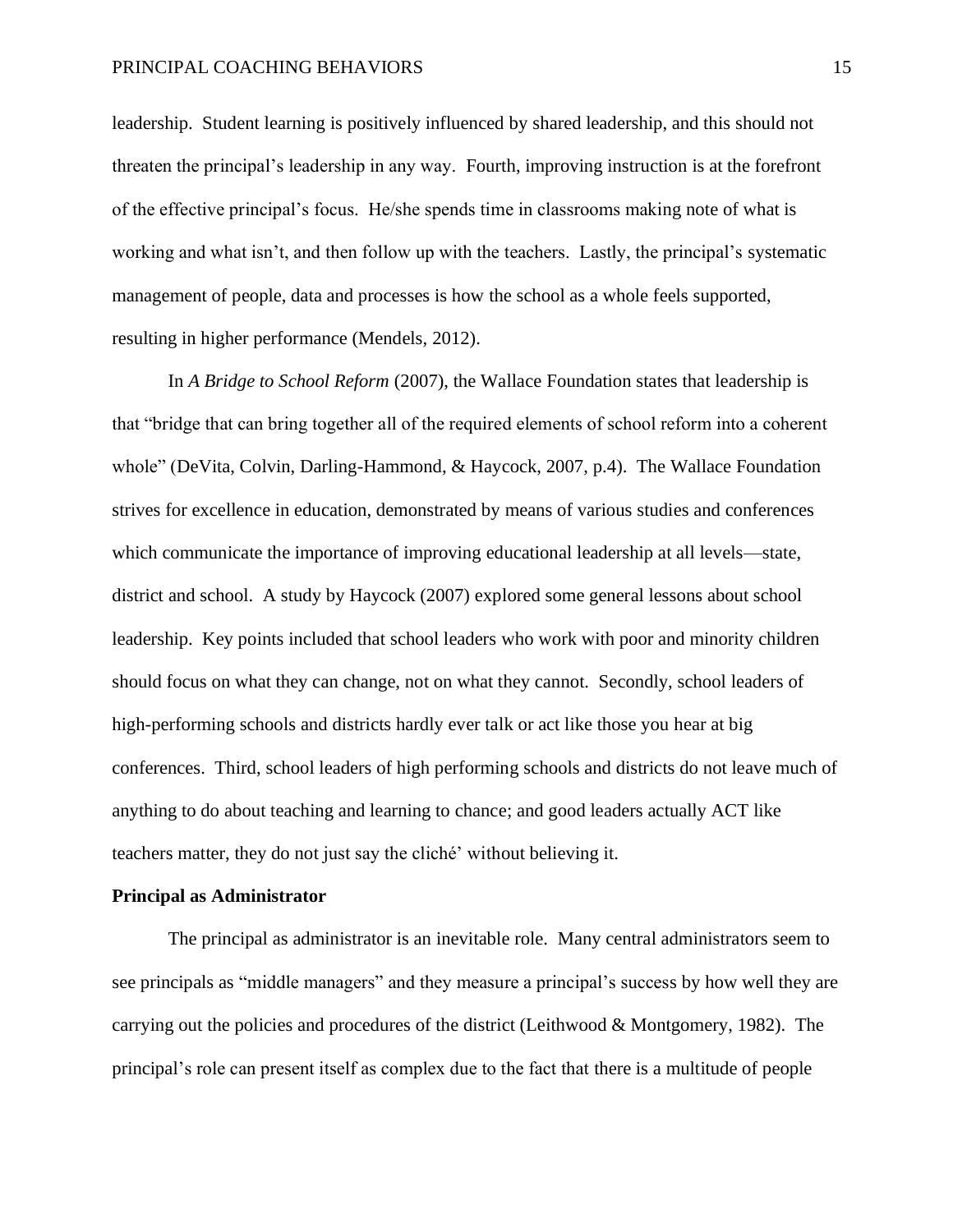who the principal must interact with. The administrative role is also responsible for those routine management tasks, including paperwork which could lead to overload and insufficient time for desired tasks. Managing the structural organization of a school is often the role of the principal as well, which includes how tasks are given and carried out, how time and space in the school building are used, managing equipment, supplies and other resources, as well as all of the day-today operations (Leithwood & Reihl, 2003).

The principal also acts as a supervisor in this role, and this directly relates to how he/she goes about retaining and developing quality teachers (Watkins, 2005). As a principal performs regular walkthroughs and classroom visits, he/she is able to offer valuable feedback to the teachers in order to further develop their teaching practices. Many teachers see the principal as the "chief teacher" and therefore look to the principal for that kind of leadership as they teach on a daily basis. When the word principal was first used in the field of school leadership, it was used as an adjective in front of the word teacher (Pierce, 1935). Hensley, assistant commissioner in Kentucky's Department of Education (2012) said that the principal teacher was a kind of first among equals, an instructor who assumed some administrative tasks as schools began to grow beyond the one-room schoolhouses of the past. The original principal was like the other teachers in the school, concerned with instruction as a top priority. Today's best principals know what good and effective instruction looks like so they can provide feedback to guide teachers (Mendels, 2012).

The aspect of power is important to consider as it relates to leadership behavior and style. French and Raven (1959) have classified the power of leaders into five different bases: reward power, coercive power, legitimate power, referent power, and expert power. A few years later a sixth base of power, information power, was identified, and then a seventh, connection power.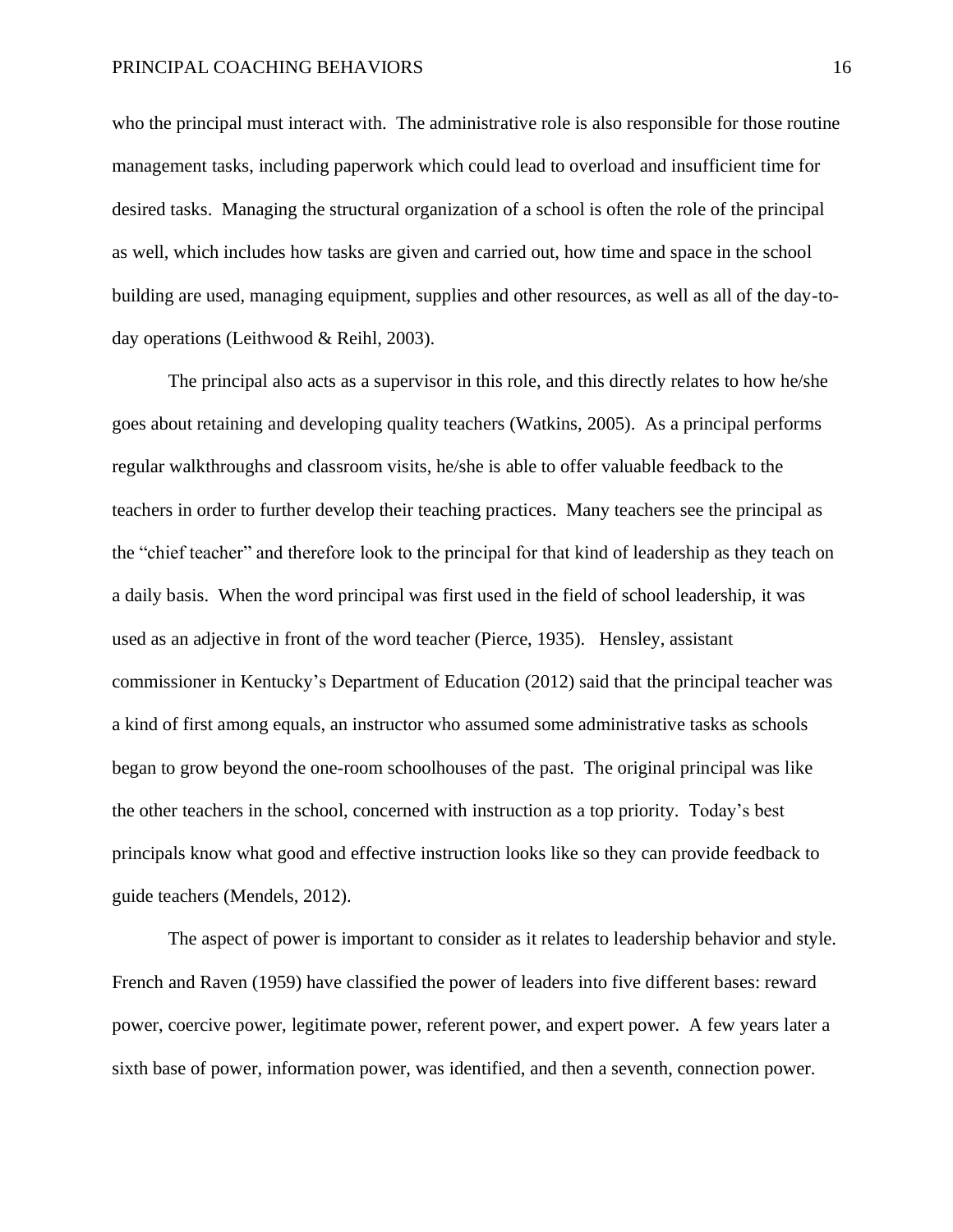Reward power is the follower's perception that the leader can hold back, give or increase rewards; while coercive power is the perception of the follower that the leader can punish or reprimand. Legitimate power indicates that the leader because of his/her position in the organization has influence over others; and referent power is that perception that the leader's personality traits make him/her likeable so that the follower wishes to imitate him/her. Expert power suggests that the leader holds relevant knowledge and expertise; and information power, recognizes that the follower sees the leader as one who has access to crucial information. Connection power suggests that the leader has relationships with important and influential individuals outside of the organization.

As a result of a study completed by Schultz and Teddlie (1989) relating to these bases of power found that teachers' job satisfaction was either high or low depending on their view of the principals' use of these bases of power. Teachers with high job satisfaction saw their principals using expert and legitimate power more than the teachers with low job satisfaction. Job satisfaction scores were highly affected by all bases of power with the exception of reward power.

An abuse of power is something that can be detrimental to a school organization as principals should not be in their position for the title. There is an issue when the principal only sees his/her role as a manager. Principals should be in their position for the purpose of leading a team and working alongside their faculty and staff for the benefit and growth of the students. Tapping into the strengths of each position will prove to bring unifying and lasting results. "Humility, rather than self-importance, power or authority is the key to a successful principalship" (Ritchie, 2013, p.21).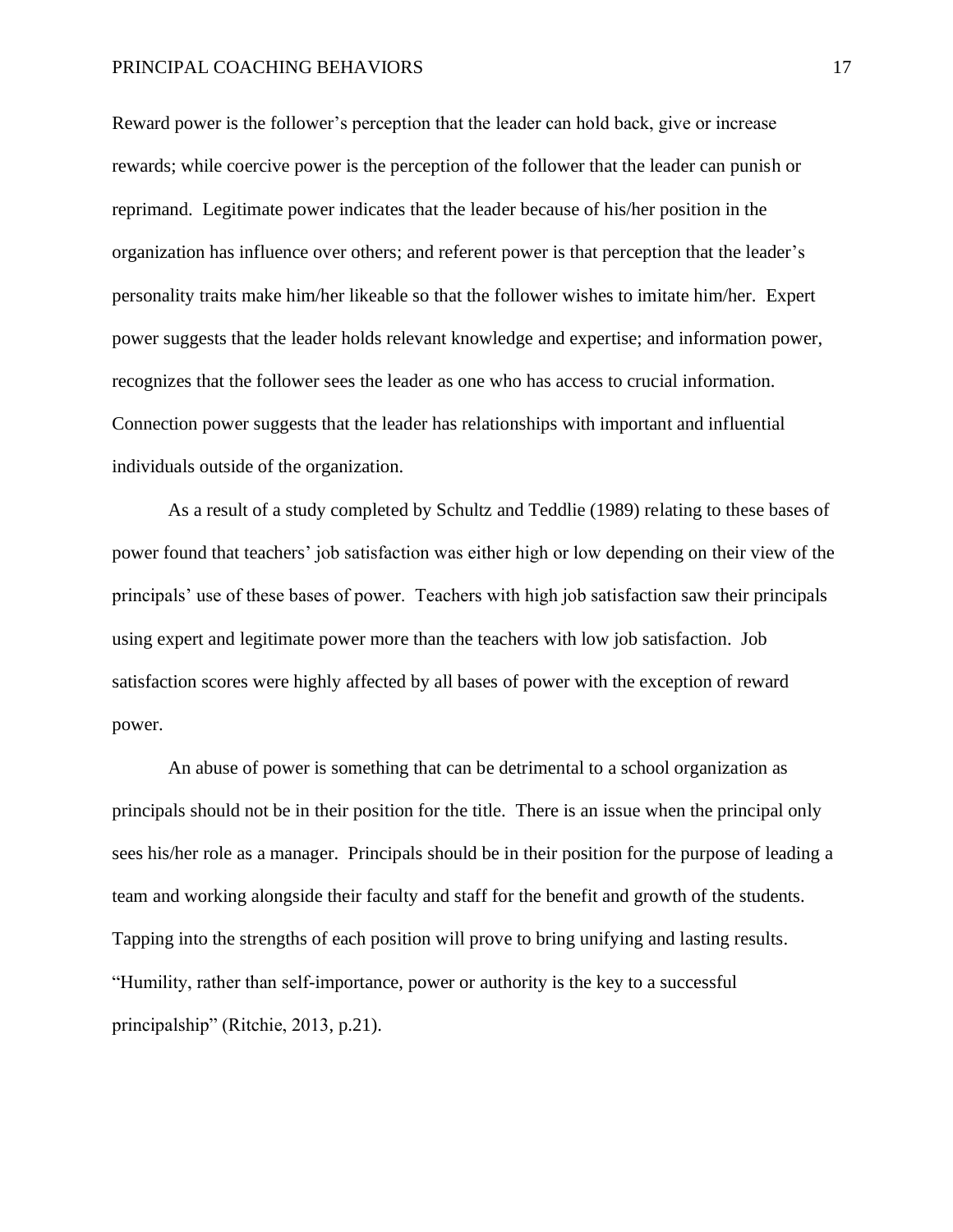If all of the power for learning, growth and change is given to principals, stated Ziegler and Ramage (2013), we have missed the mark. The sole way to make those transformational changes is for all parties—teachers, administrators, and staff—to work together for the common goal of teaching children. Ziegler and Ramage provided an example from Pottsgrove Middle School in Pennsylvania where shared ownership of instruction and achievement demonstrated how student progress is aided by all educators working together. The administration was committed to helping the teachers take more ownership of student achievement with the aid and guidance of instructional data teams, a building data team, and a strong focus on quality instruction and walkthroughs.

#### **Principal as Instructional Coach**

When principals demonstrate the aspect that they perceive themselves as learners, they are better able to engage that culture of learning in their schools (Bredeson & Johansson, 2000; Brookhart & Moss, 2013; Campbell & van Nieuwerburgh, 2017). Regular communication can be sent from the principal to the teaching staff regarding what has been observed in the building; and by sharing it with all the staff, they are able to learn from each other.

Instructional leadership terminology began to evolve during the effective schools' movement of the 1970s. Researchers were comparing "effective and ineffective" schools. "Effective" schools were defined as those who were successfully teaching children despite their family background or socioeconomic status. A key component was the principal was a strong instructional leader; however, these studies did not clearly define "what an instructional leader was, what he or she would do to make the school effective, how he or she would do this work, and whether the work would vary by context" (Neumerski, 2012, p. 317). What was loosely communicated was that successful school leaders were instructional leaders not just managers.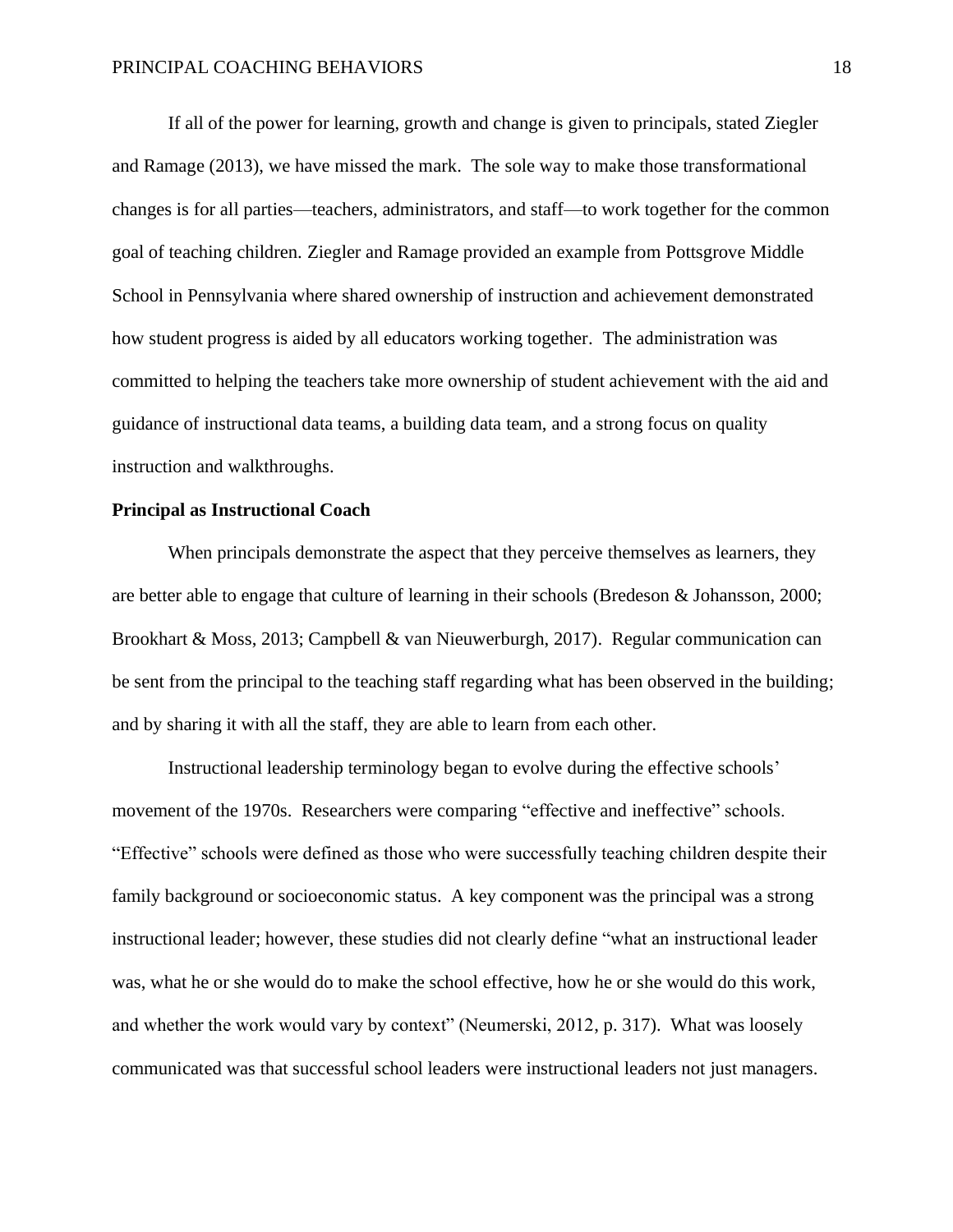Initially, personal characteristics were the basis of this title as instructional leader. Later, the principal's general behaviors were considered, such as monitoring student progress, visiting classrooms and being more visible. Standing out above all of the principal behaviors was that he or she was to be a "strong, directive leader, focused on building school culture, academic press, and high expectations for student achievement" (Neumerski, 2012, p. 318-319).

Hallinger and Murphy (1987) stated their perspective on principal instructional leadership as having the following role: to define the school's mission, the manage the instructional program, and to promote the school learning climate. Initially, the principal leader has to define the mission and communicate that with the staff in such a way that they can develop school-wide goals together and communicate those with the entire school community. Secondly, managing the instructional program is more than just teacher evaluations. Principal instructional leadership has to include coordinating the curriculum by ensuring that students are receiving the instruction they need and then monitoring student progress.

In another study regarding the principal's role in finding, supporting and keeping teachers, principals saw their role and responsibility of offering support (to new teachers) as top priority. This "support" was defined as being an advocate, protector, mentor, talking with them regularly, visiting their classrooms and being visible. Support could also mean discipline, organization, affirmation, resources and curriculum. Supportive leadership is about growth and development, not evaluation and punishment (Brown & Wynn, 2009). As it relates to the principal's role as instructional coach, researchers have found that coached teachers were more likely to implement new strategies than teachers who did not receive coaching (Bush, 1984; Knight, 2007; Knight & Cornett, 2008). A group of 51 teachers were randomly placed into two groups, one that would receive coaching on the practice taught in a professional development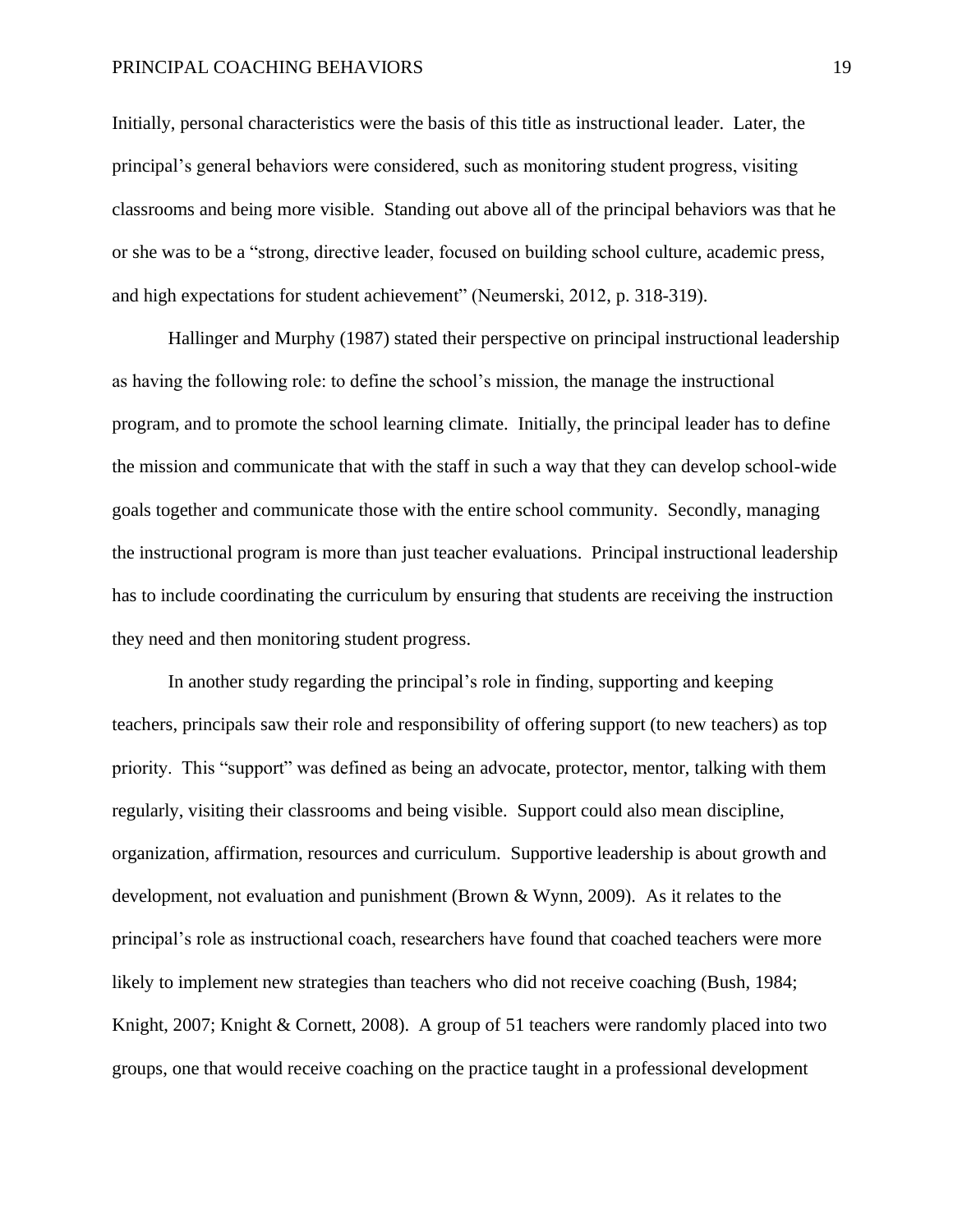workshop, while the other group did not receive such coaching. Evidence of the new learning was observed in the various classrooms and the study showed that classrooms of the teachers who received coaching saw evidence of the practice in 90% of their observations, while the other group only showed evidence in 30% of the observations (Figure 1). One of the conclusions made was that coaching which focuses on helping teachers carry out new instructional practices results in implementation (Knight, 2009).



*Figure 1: Percent of New Teachers Implementing New Skills (Knight, 2007).*

The leader must then focus all decision-making in ways that will result in a powerful impact on academic achievement. The primary absolute for leaders is to clearly identify and communicate the expectations for schools (Kee et al., 2010). Standards-based leadership leaves minimal space for personal preference or power to get in the way. School leaders should pinpoint what standards will become the focus of all of their conversations so it removes any chance for confusion or ambiguity. From the beginning, the leader coach must adhere to the standards and expectations of what works in schools, not on his/her own personal agenda (Kee et al., 2010). Through means of committed listening, intentional language and powerful questions,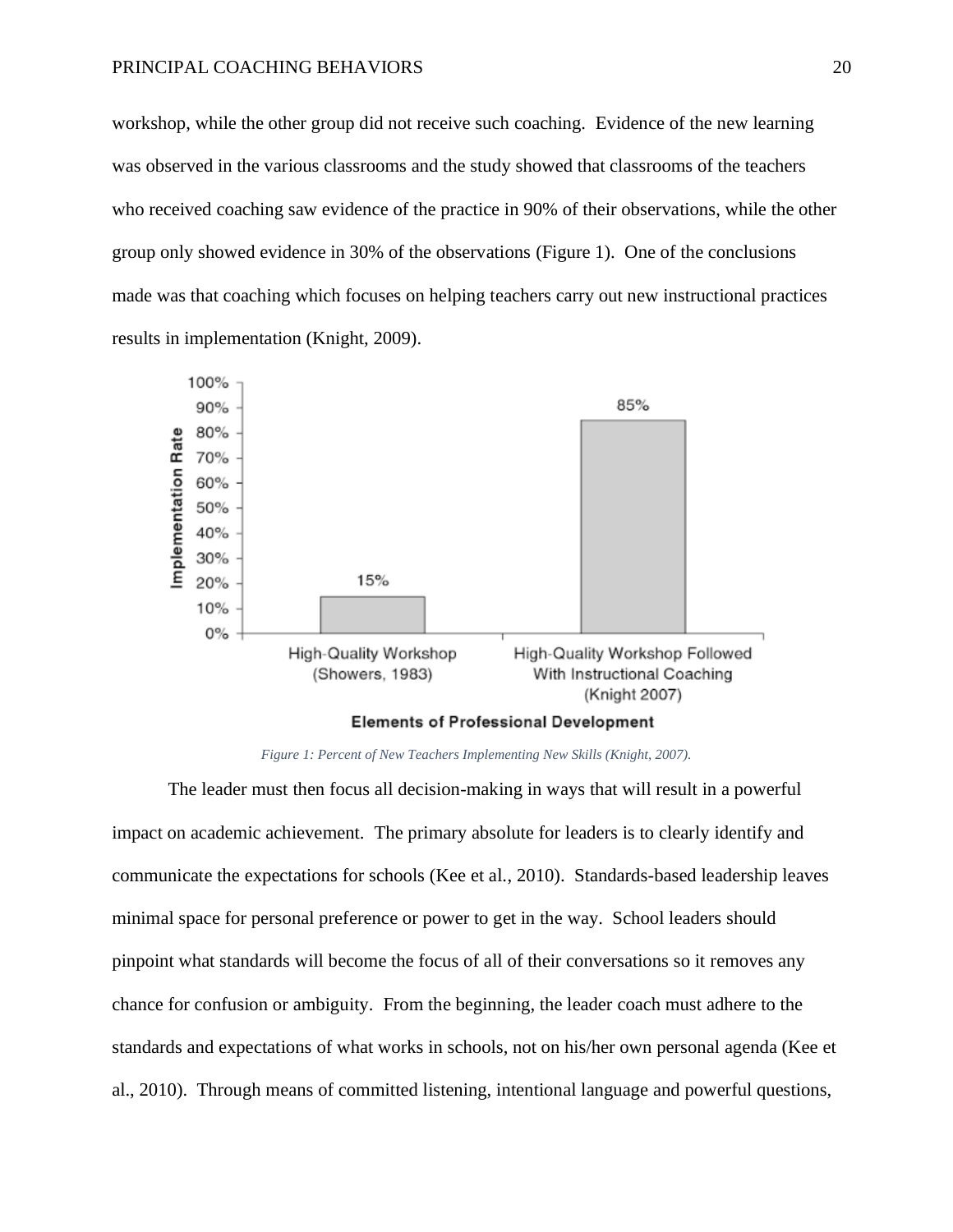the leader coach is able to raise awareness relating back to the standards and expectations which will support in teachers' success.

Hattie (2009) defined three uniquely different types of school leadership, transformational leadership, instructional leadership, and learning leadership. His definition of instructional leadership:

> …occurs among school leaders who attend to the quality and impact of all in the school on student learning, ensure that disruption to learning is minimized, have high expectations of teachers for their students, visit classrooms, and are concerned with interpreting the evidence about the quality and nature of learning in the school (p.154).

These elements would sound quite important to most; however, the effect size of such leadership is barely above the mark of the effect size without any intervention. As a result, Hattie (2009) refers to what is called "learning leadership," which is leadership that promotes student and adult learning and truly happens when leaders "promote and participate in teacher learning by providing coaching over an extended period…" (Johnson et al., 2017, p. 24). This type of leadership is one of the most significant influences on student learning.

#### **Mentoring Programs**

Mentoring has been defined as "a collaborative partnership in which individuals share and develop mutual interests" (Tillman, 2005, p. 611). Research has a lot to offer about supporting new teachers but not in the continuation of such practices for veteran teachers. Past studies found that "well-designed mentoring programs raised retention rates for new teachers by improving their attitudes, feelings of efficacy and instructional skills" (Darling-Hammond, 2003, p. 11). The role of teacher mentors to first-year teachers is described in depth within the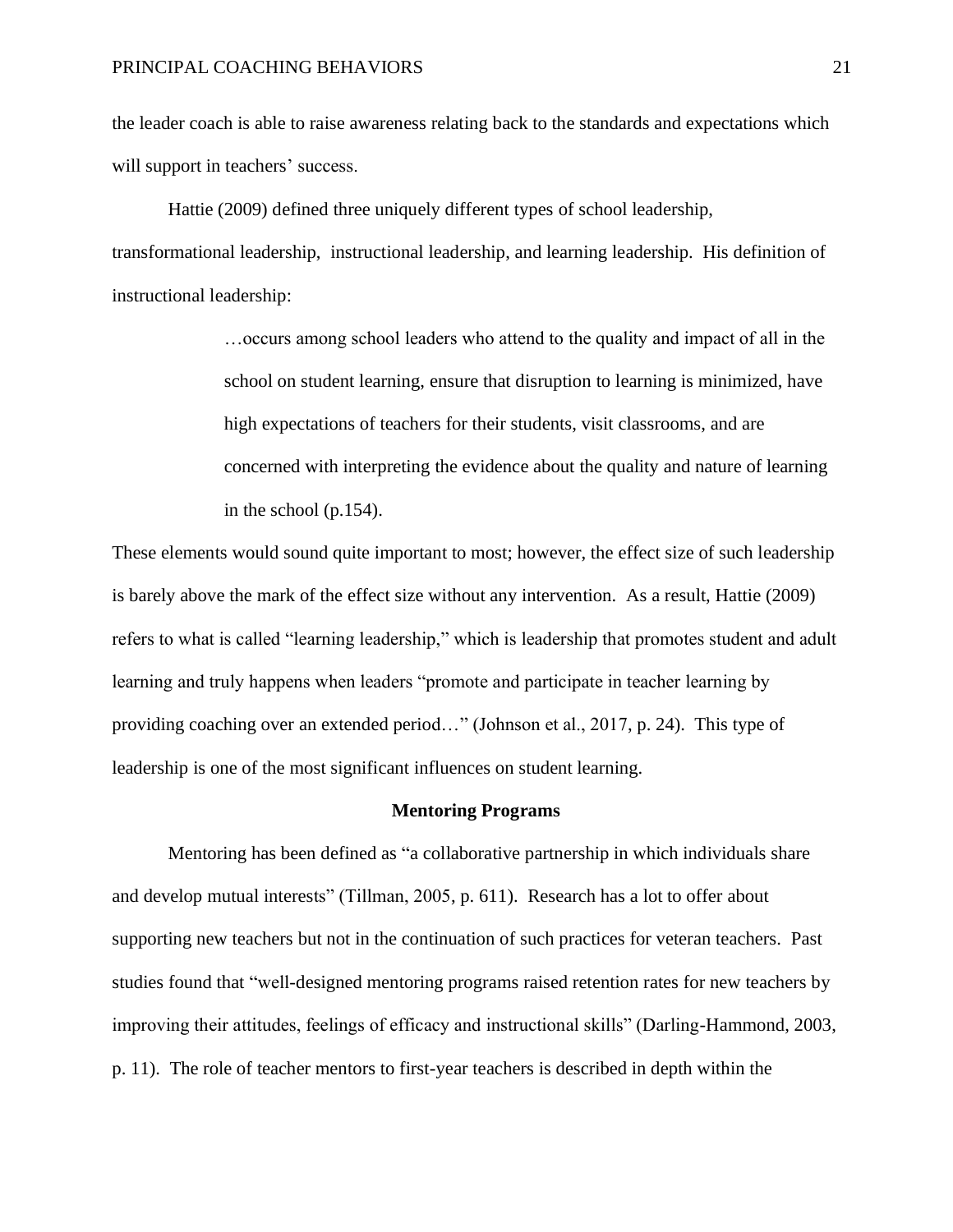literature; however, when it comes to placing the principal in that role, and for such a relationship to also occur with veteran teachers, the literature is not as prevalent, if present at all. It has been noted, however, that principals are to serve as developers and nurturers, to help new teachers understand the culture of the school, and to help them adjust to the school setting as it compares with their experiences in their teacher preparation programs. (Tillman, 2005). The principal in a building could have an "open door policy," as many do, when teachers can just stop in and talk with the principal; however, this can still be intimidating to a first-year teacher. Consequently, principals need to make it a point to seek out these novice teachers and start those conversations about their instructional practices until the teachers become comfortable enough to approach the principal on their own (Hope, 1999). Principals should be available and accessible and should foster healthy, professional, coaching relationships with novice and veteran teachers alike; perhaps, therefore, if such coaching relationships were consistent for all teachers, such a culture would be more natural and less intimidating. Strong, supportive instructional leadership is not only helpful to novice teachers but also to veterans, in order to ensure they stay in that particular school (Darling-Hammond, 2003).

Roberson and Roberson (2009) offered two valuable strategies in order to meet the needs of new teachers. First of all, establish regular professional development meetings with them. Giving new teachers information is one way of moving them toward being an expert in their field, as well as allowing them time to ask any question they may have. These meetings should be required of all new teachers, the meeting times should be consistent each time they are held, and the meetings should be meaningful to the participants. The second strategy is to provide new teachers with meaningful, instructive feedback. Novice teachers should be well aware of what the school and district goals are for student achievement. The principal could hold pre-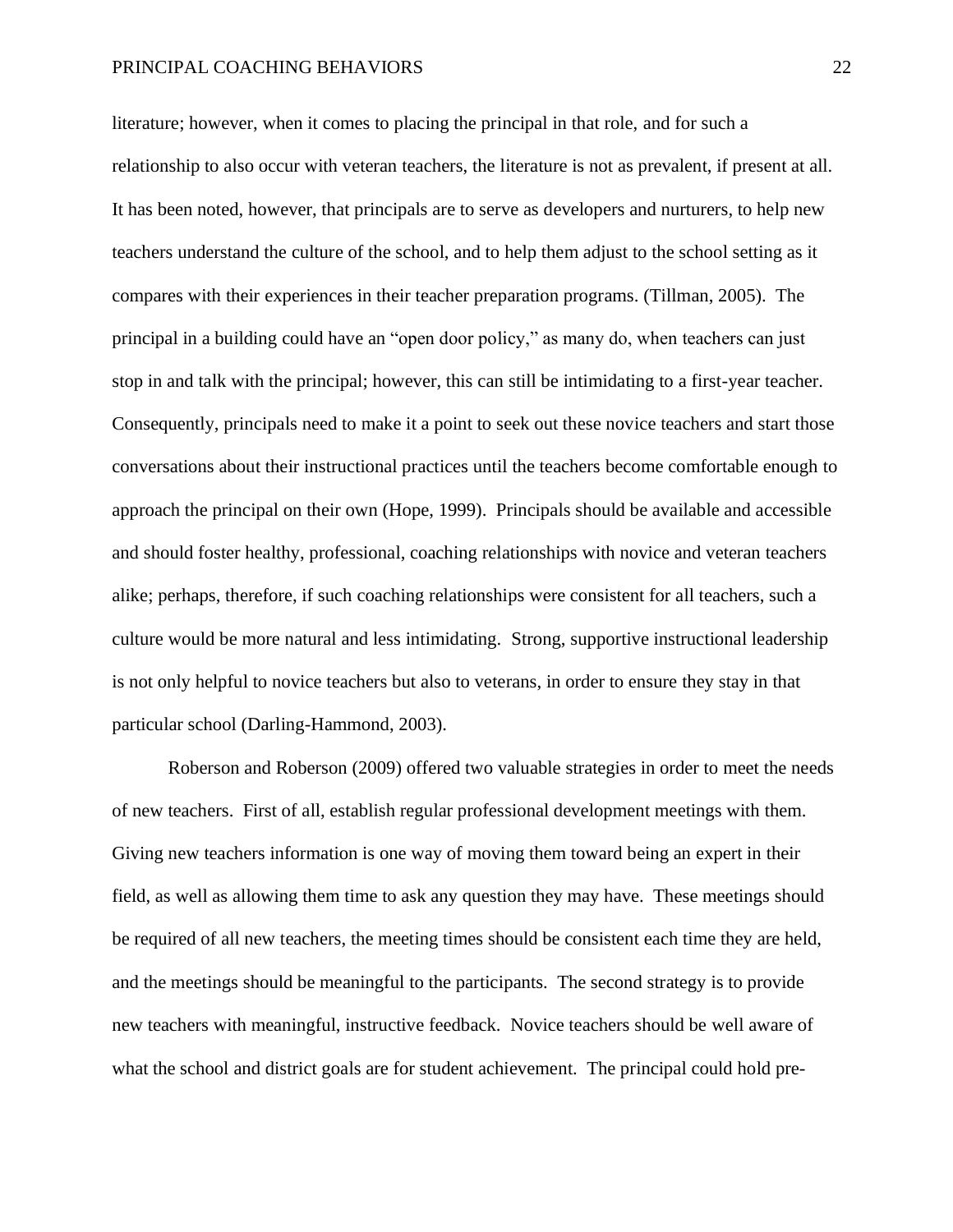service meetings to make teachers aware of these goals at the onset of the school year. In summation, the principal has the responsibility of making sure that the teachers are well prepared to lead their students toward success in reaching the school and district goals.

Hope (1999) believes that getting new teachers acclimated to the school and to the principal's expectations requires "systematic contact in order to assist in the teachers' professional growth" (p. 54). He also suggests the following should be involved in that systematic contact: "intervening to diminish teacher isolation, facilitating mentoring and collegial relationships, maximizing potential success through the teaching assignment, offering professional development opportunities, being accessible and explaining the evaluation process" (p. 54-55). Principals should understand that mentoring can be used as a communication tool in order to clearly state expectations. A principal should always encourage teacher self-reflection as it relates to his/her classroom practices and should be readily available to aid the teacher in making that transition to the school context.

Districts in Rochester, New York as well as Cincinnati, Columbus and Toledo, Ohio have utilized such mentoring programs and the attrition rate of new teachers was reduced by more than two-thirds (Darling-Hammond, 2003). Mentor teachers were allotted release time from their own classrooms to coach beginning teachers in their instructional lessons. Mentored teachers have also been said to become more competent than those who have to learn as they go by trial and error. Veteran teachers also benefited by having these mentor programs in place. They were able to remain in teaching, yet they were continually challenged and stimulated by their mentoring of the beginning teachers, resulting in an ever-growing excitement for teaching.

There is a difference, though, between mentoring and coaching (see Figure 2). One can also consider these two terms along a continuum of instructional coaching; mentoring being a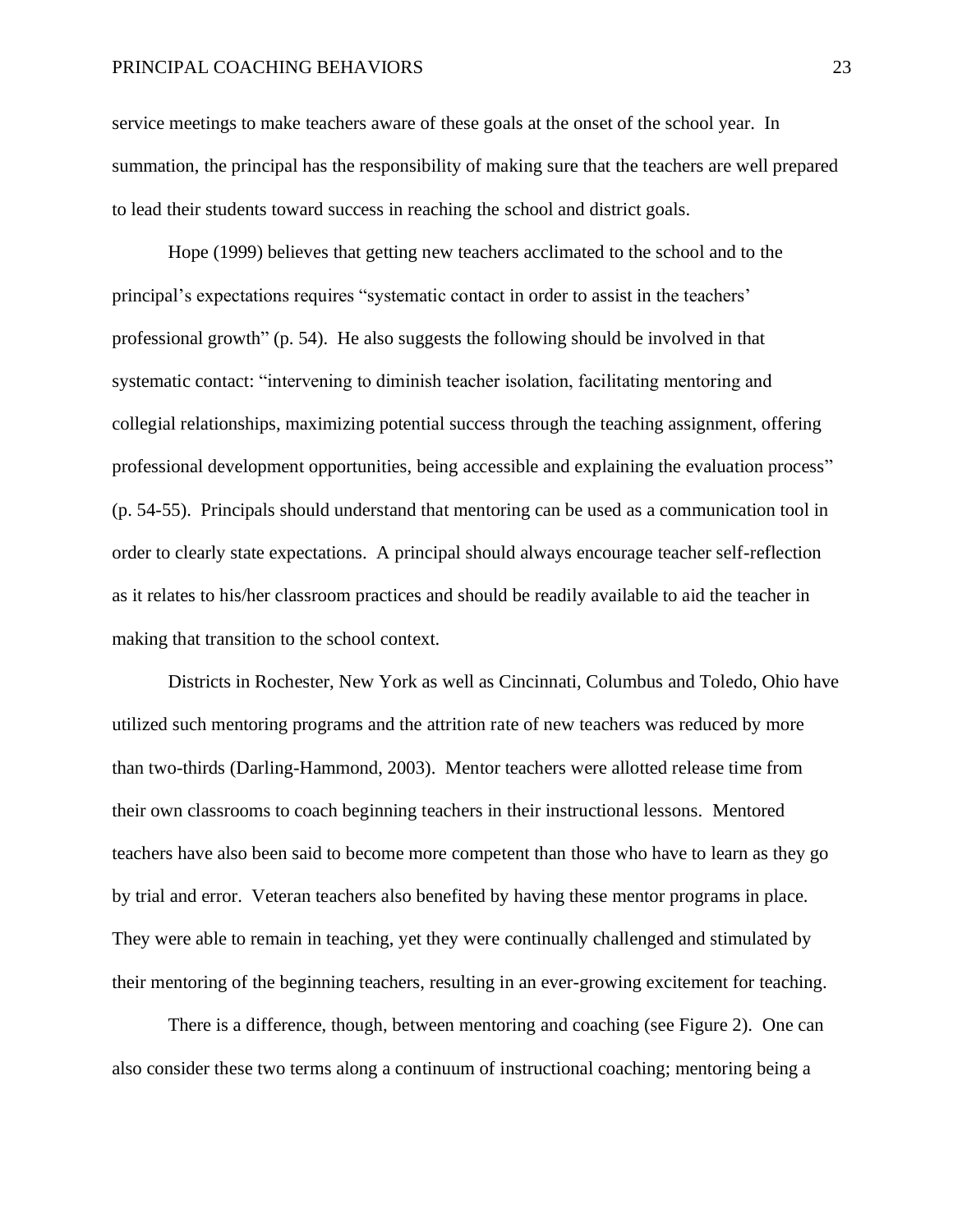more directive, management-type training, while coaching is a non-directive approach that is more relationship based (van Nieuwerburgh, 2012). Additional distinctions between coaching and mentoring are as follows: the focus of coaching is an evidence-based, in-depth development of specific knowledge, skills and strategies while in mentoring, the focus is on the individual's professional role as they move into new roles and responsibilities. Secondly, coaches do not necessarily have more experience than the one being coached, while in a mentoring relationship, the mentor is usually the more experienced colleague and that experience can help analyze and facilitate growth (Creasy & Paterson, 2005). Whitmore also proposed two key principles of coaching: (1) raising awareness and (2) taking responsibility. A coach must have a good awareness of self before he/she can build an awareness of others. As a result, the coach benefits from the relationship as well because it helps develop his/her own emotional intelligence and professional skills.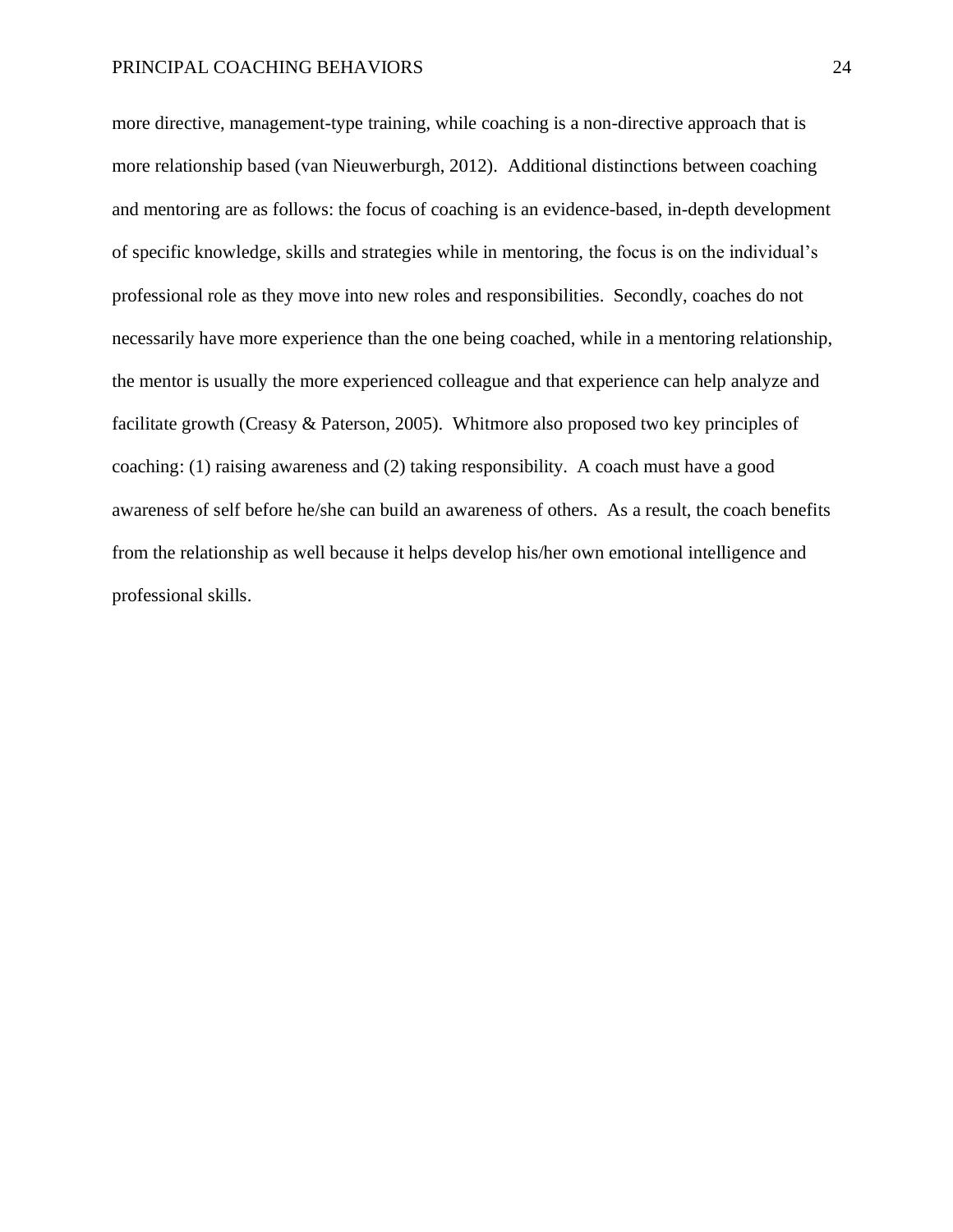|                                 | Coaching                                                                                                                     | Mentoring                                                                                                                                          |
|---------------------------------|------------------------------------------------------------------------------------------------------------------------------|----------------------------------------------------------------------------------------------------------------------------------------------------|
| Level of<br>formality           | More formal: contract or<br>ground rules set, often<br>involving the coachee's line<br>manager                               | Less formal: agreement, most<br>typically between two parties                                                                                      |
| Length of                       | engagement 4 and 12 meetings agreed over<br>2 to 12 months                                                                   | Shorter term: typically between Longer term: typically, unspecified<br>number of meetings with<br>relationships often running over 3<br>to 5 years |
| Focus                           | Focused on performance:<br>typically, a greater focus on<br>short-term skills and job<br>performance                         | Focused on career development:<br>typically, a concern with longer-<br>term career issues, obtaining the<br>right experience                       |
| Level of<br>sector<br>knowledge | More generalist: typically,<br>coaches have limited sector<br>knowledge                                                      | More sector knowledge: typically,<br>mentors have knowledge of<br>organisation or business sector                                                  |
| Training                        | More relationship training:<br>typically, coaches have training typically, mentors have a<br>in coaching-related skills      | More management training:<br>background in senior management                                                                                       |
| Focus                           | Dual focus: more typically a<br>dual focus on the needs of the<br>individual and the needs of the individual<br>organisation | Single focus: more typically a<br>single focus on the needs of the                                                                                 |

*Figure 2: Contrasting mentoring and coaching (Christian van Nieuwerburgh, 2012; adapted from Passmore, 2010, p.5)*

#### **Coach Leadership**

Principal coach leaders are in the primary position to positively affect how much trust is present in a given school setting. A coach leader is defined as "one who will challenge his or her educators to break away from the norm, to be creative, to use their imagination, to initiate something new, to act in new ways" (Kee et al., 2010, p. 11). Coaching is defined as "differentiated professional support, meeting each teacher's unique needs over time. It often occurs one-to-one and may involve several interactions lasting days, weeks and, in some cases, months" (Knight, 2009, p. 18).There is a necessary cognitive shift in a principal's thinking in order to take on this mode of leadership. The principal as coach views himself or herself as a learning leader with the ability to balance high expectations with vigorous support. Formal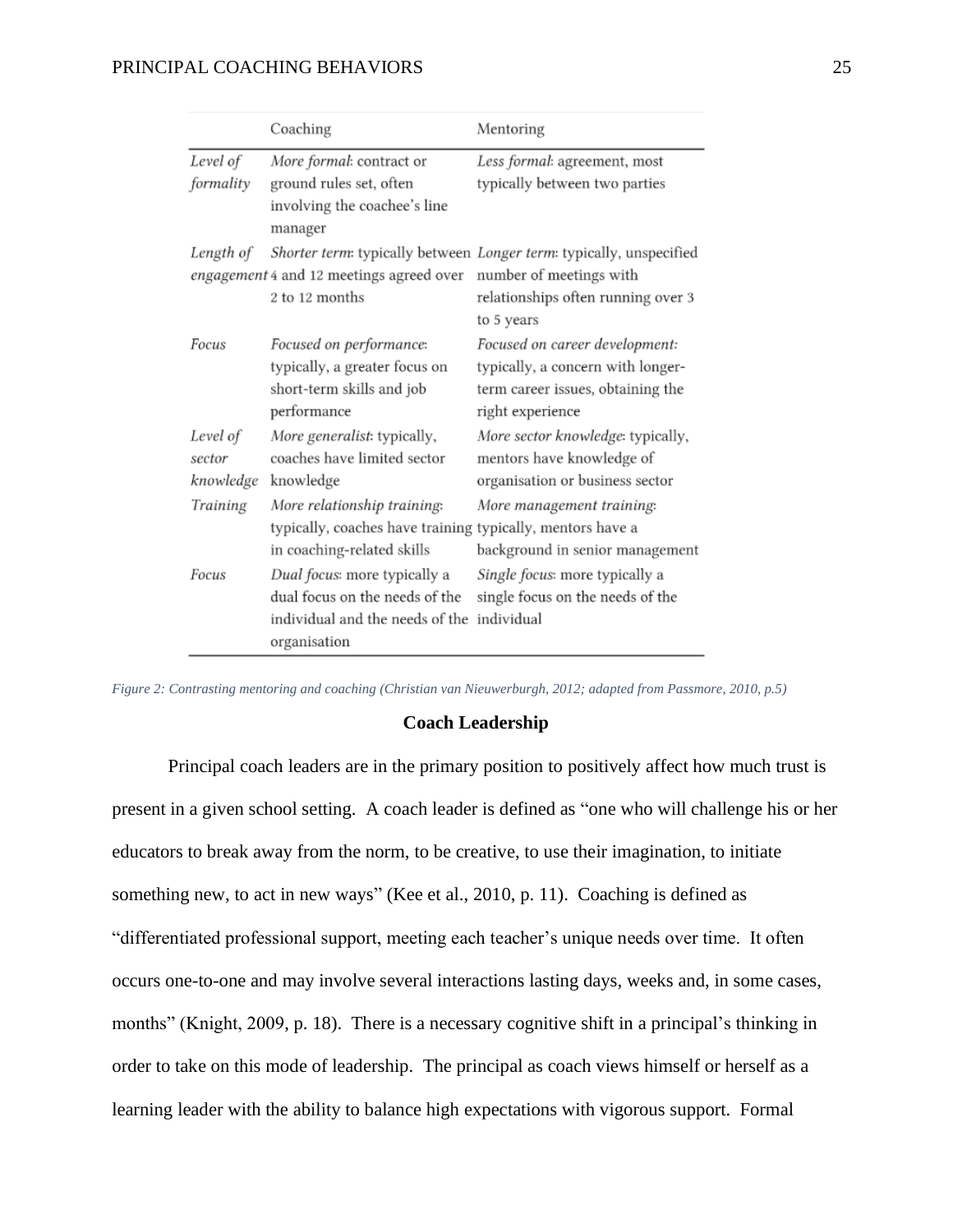evaluation processes are adjusted in such a way that there are more opportunities for meaningful professional reflection and growth (Bredeson & Johansson, 2000; Campbell & van Nieuwerburgh, 2017; Johnson et al., 2017).

Having a coaching mindset requires empowering others with new strategies and skills in order to accomplish their greatest potential. Principals do not need to hold to a punitive accountability mindset but rather should be creating a schoolwide focus on learning, not only for the students but also for the adults who are teaching them. (Dufour  $\&$  Mattos, 2013). Additionally, there are other aptitudes at work during coach leadership: coaching agreements, committed listening, intentional language, powerful questions, creating awareness, a plan for action, designing action and managing progress (Kee et al., 2010). As a coach leader, one needs to believe in those being coached, that they are able to achieve great progress; it is a partnership that inspires personal and professional potential (International Coach Federation, 2009 cited in Kee et al., 2010). This mindset aligns with the transformational leadership model, which originated with Burns (1978), Bass (1985) and Bass and Avolio (1994), and was further developed by Leithwood (1994), who stated that the pillars of transformational leadership would be absolutely imperative for school principals of the  $21<sub>st</sub>$  century. These were referred to as the Four I's: individual consideration, intellectual stimulation, inspirational motivation and idealized influence (Marzano, Waters, & McNulty, 2005).

Principals who have a coaching mindset will have an understanding that they are not in this alone (Mendels, 2012). They make use of all of the faculty and staff's talents and abilities, encouraging them to take leadership roles. If a principal is open to sharing leadership, the students may grow in their learning. When school leadership comes from a variety of sources, such as principals, teachers, staff teams and others, higher student achievement results.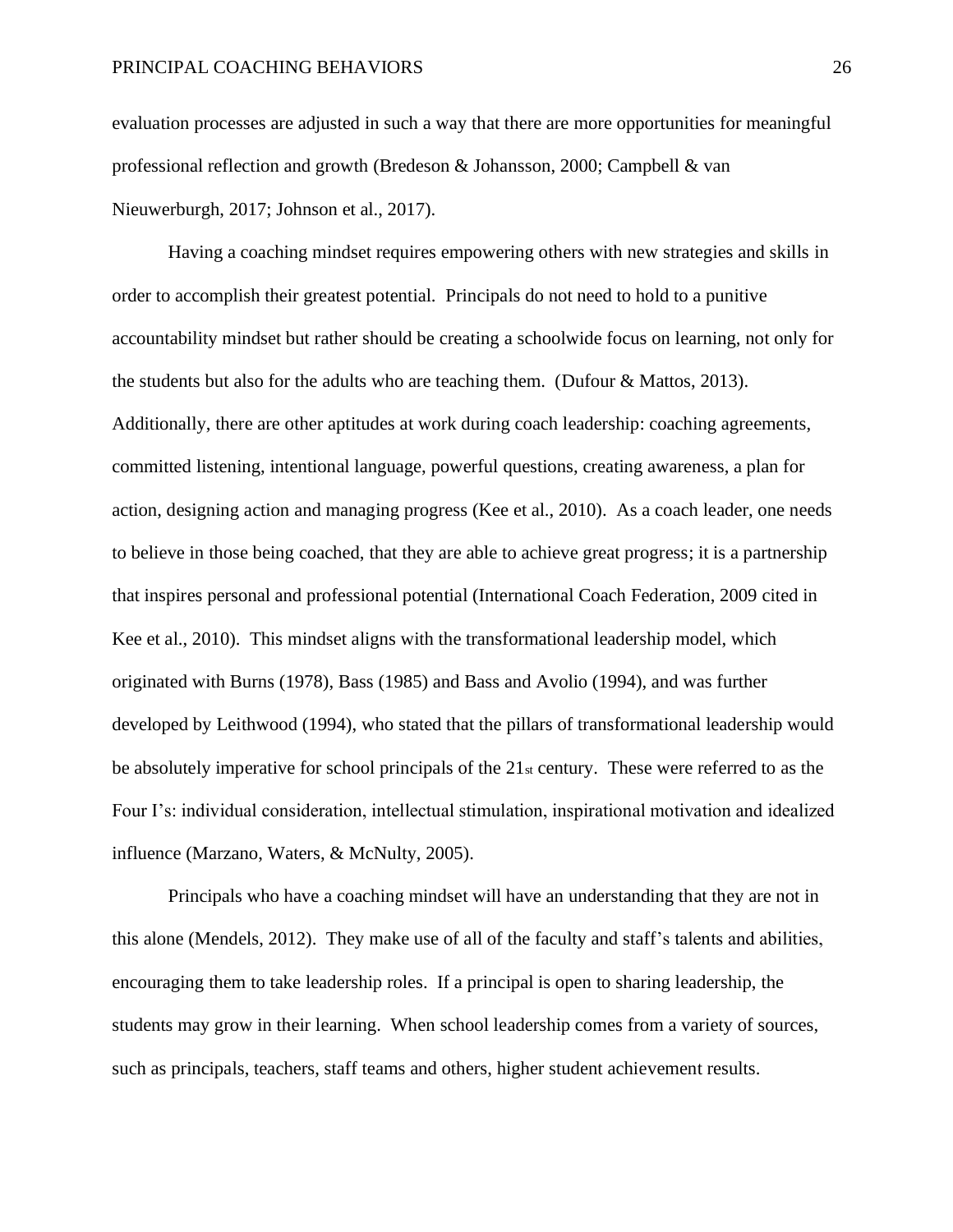Coaching has also been referred to as a process and a well-trained coach is proficient in the change process, supporting a specific plan of action while individuals create their desired changes for themselves and the organization (Reiss, 2004). Many researchers have stated that leadership is not a zero-sum game meaning principals "do not lose influence as others gain influence" (The Wallace Perspective, 2010, p. 10).

# **Trust**

Principal leadership styles and behavior have a direct impact on student achievement, coinciding with the element of trust. In order for principals to earn the trust of their teachers, a sincere care for the teachers, students and families must be evident along with honest, authentic interactions with teachers (Price, 2011; Tschannen-Moran and Gareis, 2014). Leaders who possess an "ethic of care" engage the school community in the vision and challenge of being a caring school, shape the school's organizational structure, and cultivate additional caring relationships such as parent and community partnerships (Louis, Murphie, and Smylie, 2016).

Trust is also a result of being open and transparent with teachers, which is the center of strong relationships that help students learn. Teachers need to know what the intentions and expectations are up front (Johnson et al., 2017). Bryk and Schneider (2003) reported that there is a strong correlation between high levels of trust and high levels of performance in schools. There are numerous benefits for a school that has strong relational trust. First of all, when there is collective decision making atmosphere, there is apt to be more teacher buy-in when it comes to school reform. Such reforms will be more widely accepted because in the presence of trust, there is a reduction in the risk that could coincide with such changes. Teachers are more willing to put in the required extra work and face potential conflicts that may arise during school improvement efforts when that strong relational trust is present (Bryk  $\&$  Schneider, 2003).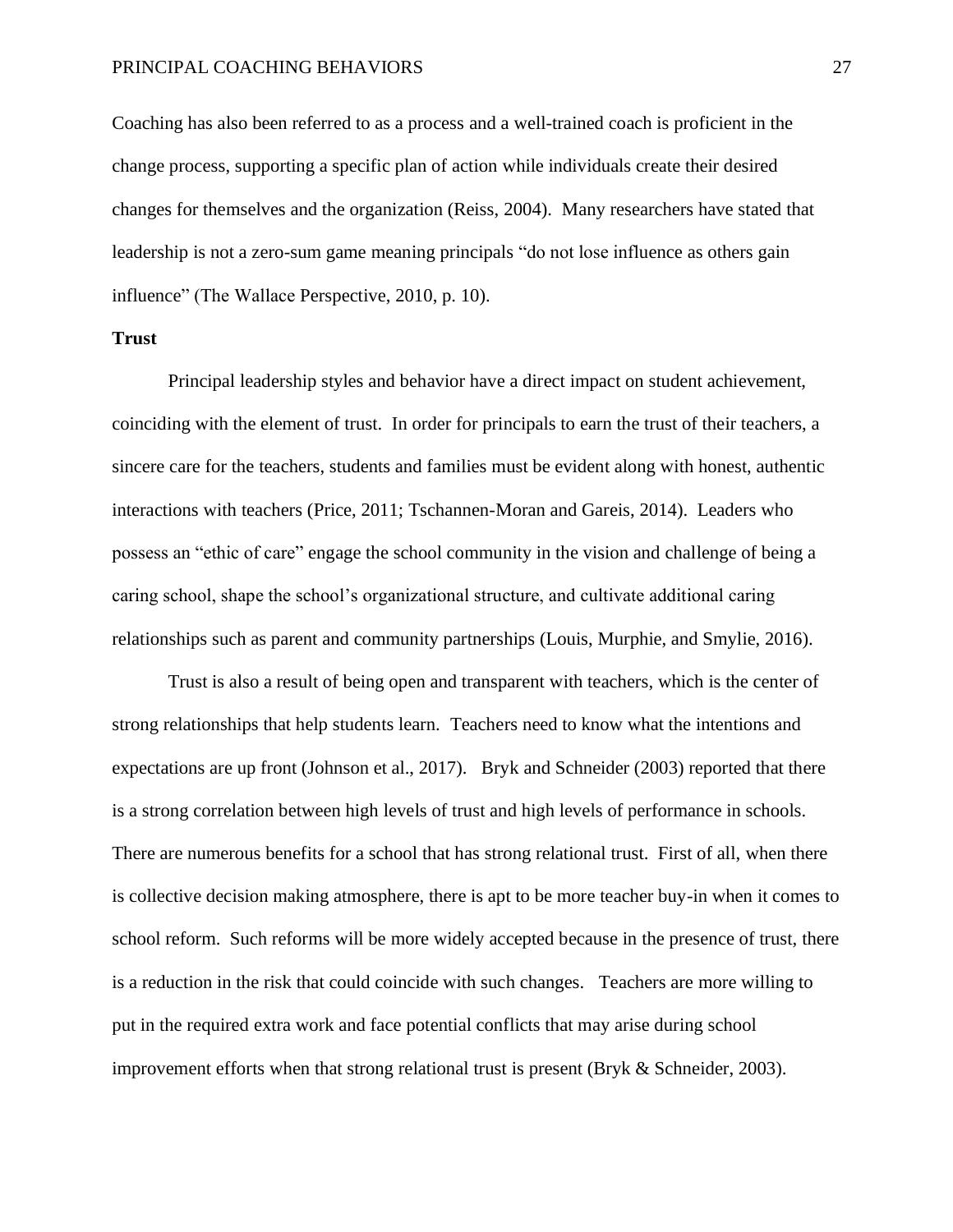Principals must lay the foundation for respect and personal regard for their staff as they listen to their concerns and are aware of their areas of need. As the principal conducts the daily business of the school with this relationship-focus in mind, the relational trust will continue to grow.

The coaching relationship is built upon trust and those in such a relationship must consider the value and effects of the feedback being given in that coaching situation (Watkins, 2005). This process looks different than the traditional evaluator one that principals are charged with conducting. Trust has been defined by Tschannen-Moran (2004) as one's willingness to be open to another based on the confidence that the other is kind, honest, open, reliable, and knowledgeable. According to Johnson et al. (2017), perspectives on trust could lead principals off course into thinking that gaining teachers' trust only comes from being "consistent, skilled, respectful and kind, and patient and understanding" (p.51). As it relates to principal as coach, the school leader would be urged to take qualities of consistency, skill, respect, kindness, patience, and understanding to a deeper level, and make oneself vulnerable enough to build a trusting relationship with teachers. Principals should approach this with teachers as a process that is conducted together and not with the mindset of the principal imparting the coaching upon the teacher.

Darling-Hammond (2003) stated that how a teacher feels regarding the support they receive from administration is one major factor relating to that teacher's plans to stay in or to leave the profession. School principals need to be aware that how they carry out their administrative duties has an effect on their teachers, either positive or negative. Teachers experience significant pressure, so being a recipient of that administrative support can make all of the difference in how they perform their educational duties. Aguilar (2013) stated that the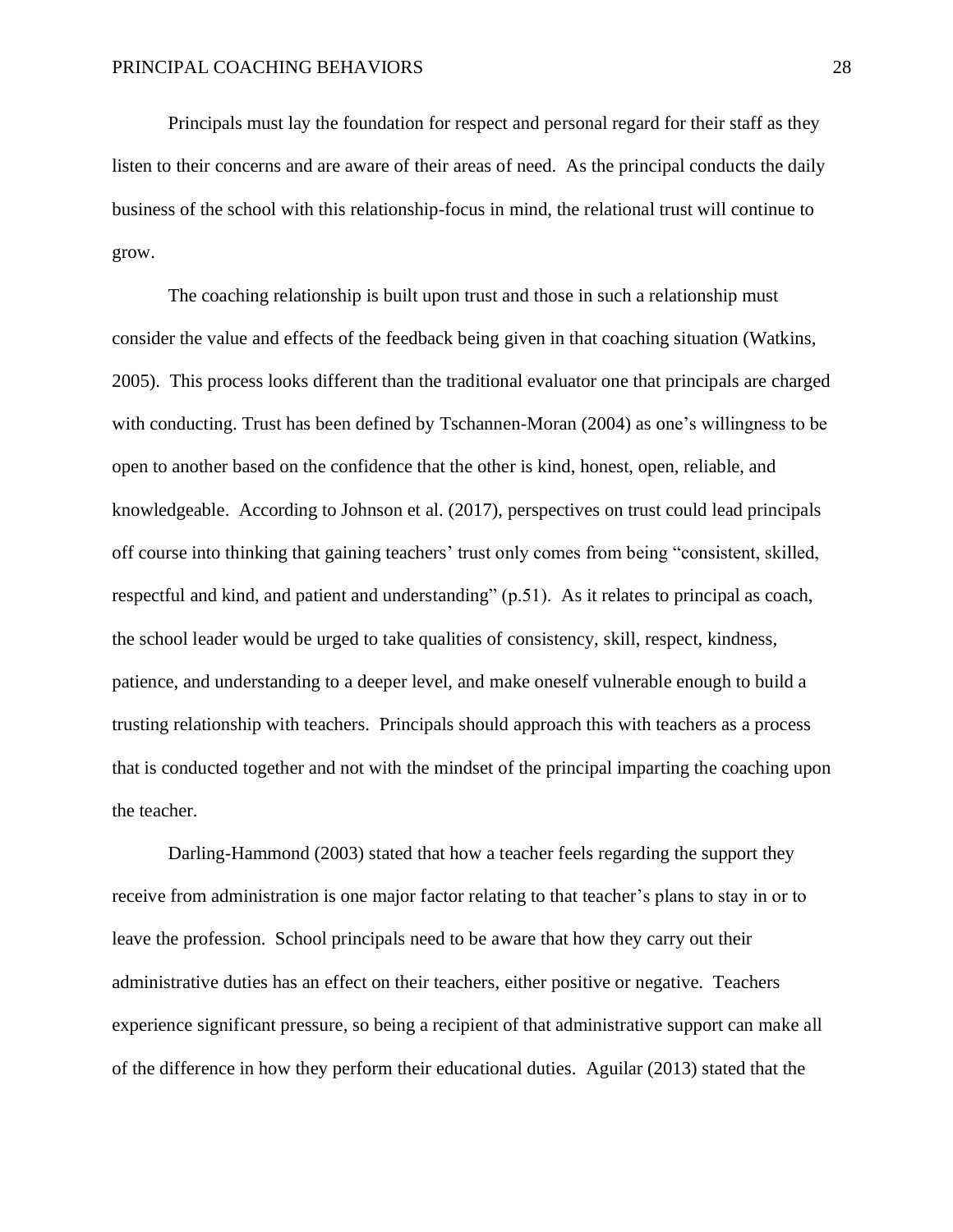coaching perspective views the adults in any given school as being able to change practices. Demonstrating that supportive principal as coach leadership is crucial and influential on teachers' instructional practices is what drove and warranted pursuit of this topic.

# **The Need for Principal as Coach**

Because the principal is ultimately concerned with the quality of instruction, it is his or her responsibility to offer coaching to teachers and to also model that coaching. The school leader should model how coaching conversations and coaching relationships occur with increased levels of self-awareness (Campbell & van Nieuwerburgh, 2017; Creasy & Paterson, 2005). Some schools institute an induction program for new teachers in which a coaching mentor is provided to them and they will work together to grow professionally. Both the mentor and mentee, in this case, would be given access to each other's classrooms to observe instruction (Watkins, 2005).

When the principal acts as that instructional coach, regularly visiting the classroom and offering effective feedback, it is not another individual doing the coaching. The principal who spends more time on instructional leadership areas such as coaching and evaluation has been known to result in higher student gains, as it relates to a larger school improvement strategy (Grissom, Loeb & Master, 2013). As a principal coach, one should focus more on pursuing these coaching interactions with teachers rather than being so consumed with the paperwork and formality of the role. When teachers see their walkthroughs as professional growth opportunities, the coaching is also more effective. This will also aid in the building of relationships with staff, which in turn will build trust, which will result in the coaching process being more productive and effective.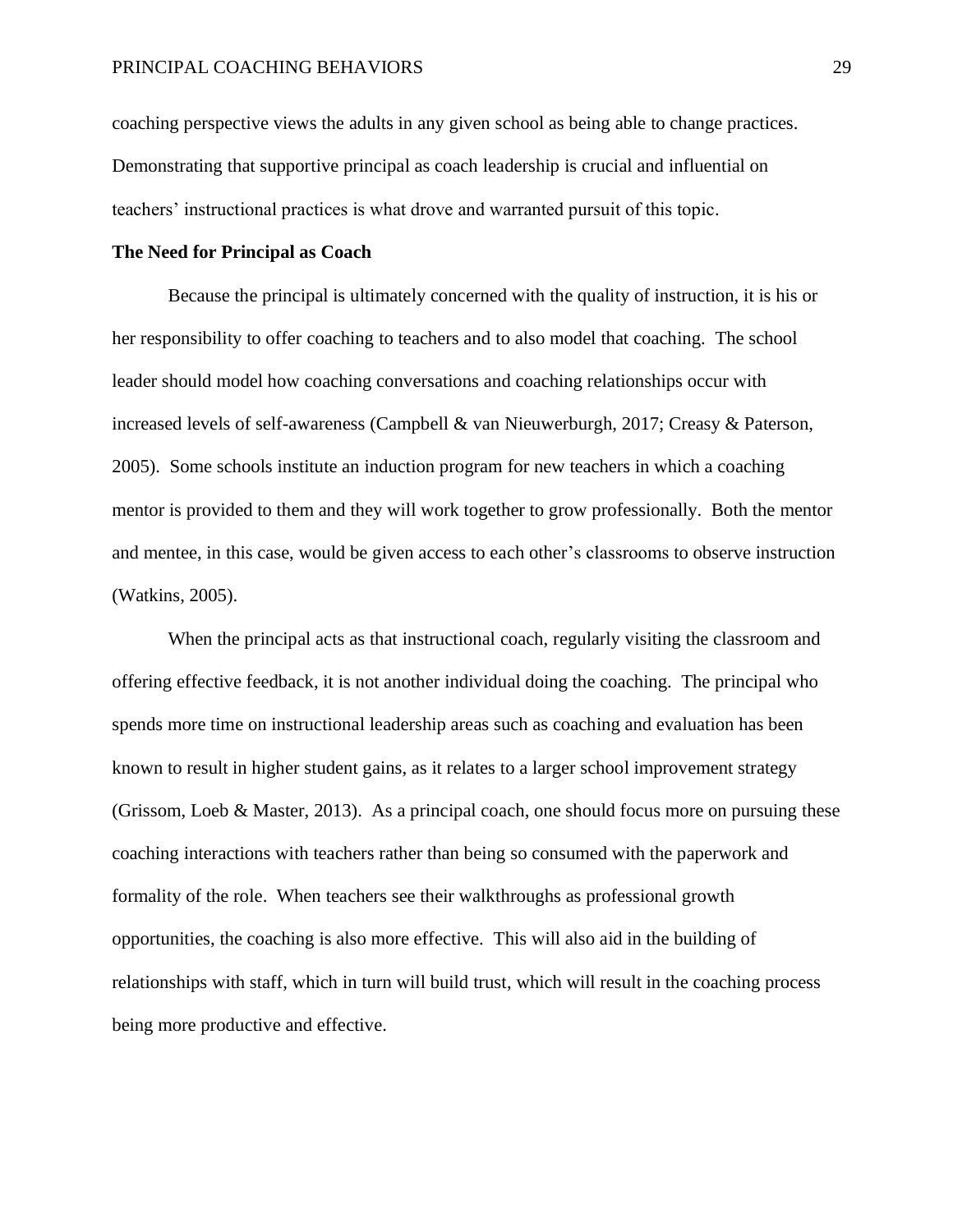The two most common obstacles to a coaching role mentioned by principals are the lack of time for the amount of observations required and spending too much time on discipline issues rather than visiting classrooms. Johnson et al. (2017) suggested that the mandates put forth from the state regarding the number of observations and evaluations should be viewed as "bare minimums" (p. 41). When principals only carry out the minimum amount of observations, they may not get an accurate picture of that teacher's true, everyday performance. Ongoing observations and informal feedback along the way will be well-received and even welcomed if this is what becomes the norm. Another benefit of increased classroom observation time is that when principals are more present in classrooms on a regular basis, many discipline issues decrease. When time is made for consistent visits, helpful feedback and strategies to those classrooms of teachers who may struggle with student discipline, students will be sure to spend more time in the classroom learning. Building "classroom visitation rapport" is a necessity for the principal coach. This should be just as much a priority, if not more, as other important meetings or items on a daily checklist (Johnson et al., 2017).

## **Theoretical Framework**

Coaching principles, such as being an effective instructional change agent and practicing nonjudgmental listening and open questioning (Cox, 2015; Drummond, 2019), and adult learning theory have a natural alignment. Learning involves some type of change in the individual because of an experience, which then enables him/her to make adjustments (Knowles, 1973). In the 1950s, Houle's research was conducted in order to gain a better understanding of adult learning by researching why adults participate in continuing education (Knowles, 1973). The study resulted in discovery of three main categories in which adult learners fell into: goaloriented learners, activity-oriented and learning-oriented. The goal-oriented learner has clear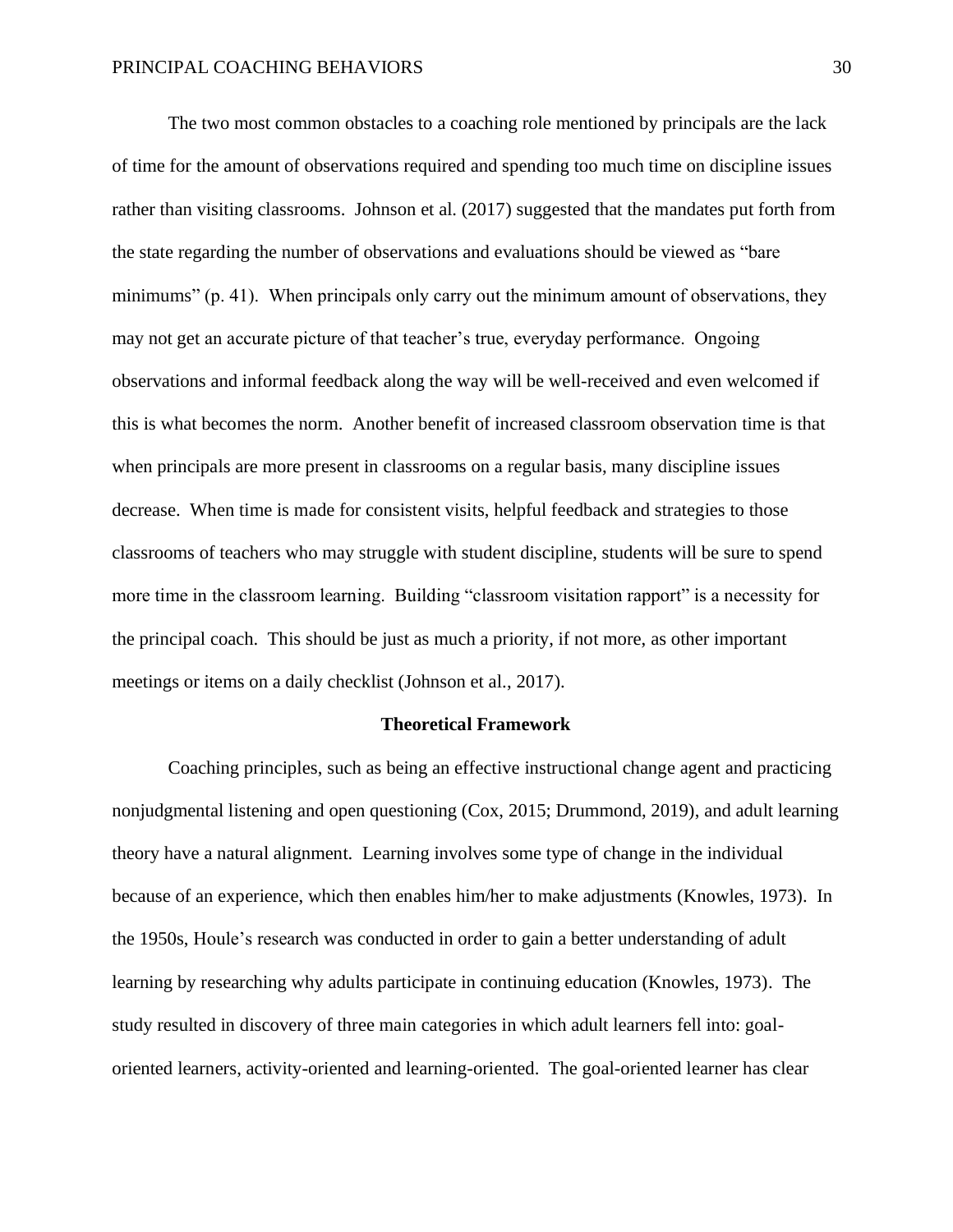objectives. The activity-oriented learner is more focused on the social interaction that occurs within the group. The learning-oriented learner has always been captivated with learning and learns for the sake of gaining more knowledge (Knowles, 1973). This research was not solely concerned with what and why adults learn, but more about how they learn and what assistance they are given along the way in order to obtain the learning.

Tough (1971) continued with this research about how adults learn and concluded that those being studied categorized their learning efforts as projects. He found that the projects would yield some desired outcome or result, from satisfying a curiosity, from the enjoyment of the actual content, from the enjoyment of practicing the skill, or from engaging in the learning to gain the ability to produce something, or by passing on knowledge and skills to others.

Knowles stated that "we know more about how animals learn than about how children learn: and we know much more about how children learn than about how adults learn" (Knowles, 1973, p.12). He also proposed that the educational system, as we know it, is progressively regressive because once a student reaches the second grade the learning is not the priority any longer but rather achieving is, by way of passing tests.

Knowles believed that there is a difference between adult learning and children's learning in the area of motivation for learning, so he embraced the term *andragogy*, which had been prevalent in Yugoslavia in the 1970s. He was not making a distinction between children and adults as learners but rather between the assumptions about the learners. Andragogy refers to a set of core guidelines that applies to adult learning. There are six main principles of andragogy: the learner's need to know, the self-concept of the learner, the prior experience of the learner, readiness to learn, orientation to learning, and motivation to learn. The adult learner's need to know and self-concept takes more of a self-directed approach rather than dependent on someone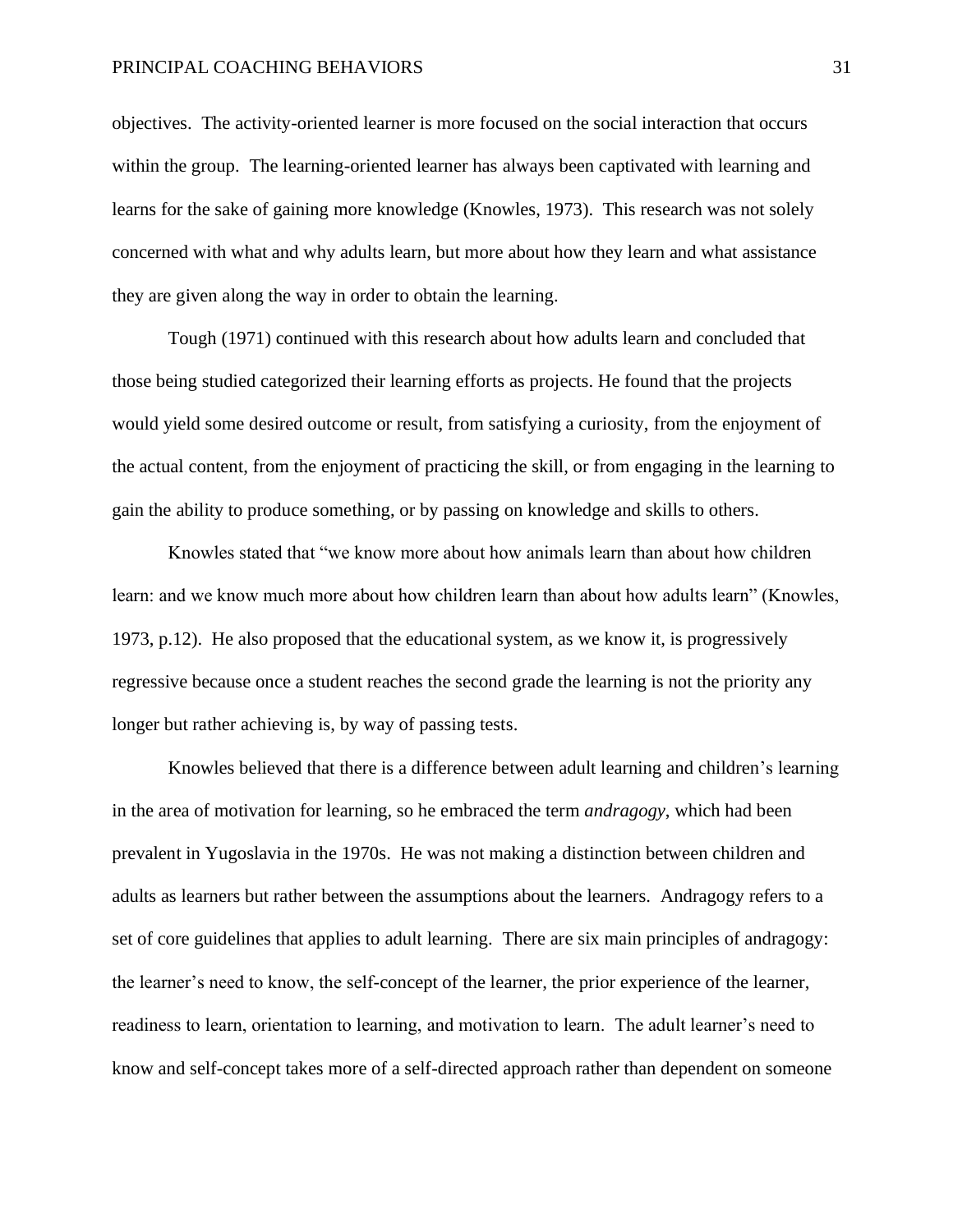else's guidance toward learning. Adults enter into an educational environment mainly because there is some type of improvement needed in their present situation and/or career. The role that experience plays increases for the adult learner. As an adult gathers more experiences, those have the potential of acting as a wealth of learning as the adult is able to make more meaningful connections to new learning. A child's orientation to much of his learning is subject-centered while the adult's orientation to learning tends to be more problem-centered. The child learns subject content in order to progress to the next level of education while the adult learns in order to gain more insight and knowledge about his current situation in order to better himself for tomorrow. Knowles holds to the idea that an adult's readiness to learn also stems from the relevance that the learning has on the adult's life. Relevance motivates adults to learn, thus the new learning is more readily accepted in order to improve one's practice. Knowles ventured to say that as individuals mature, the above stated principles tend to increase in importance from infancy to preadolescence, and then increase even more during adolescence. Gilstrap (2013) stated that adult learning theory assumes that the learner is at a higher level and is ready to learn how to learn and this is what sets adults apart from children in their learning process.

Adults need to make the connection between how the new learning and their current situation will align and the growth that will result. Second, most adult learners are relatively self-directed, while some need to be nurtured along more than others. They know what they need to do in order to make progress. Third, adult learners have considerable life experiences which could either aid further learning or hinder such learning (Knowles, 1973; Merriam, 2008).

#### **Summary**

The literature reviewed addressed coaching positions taken by teacher leaders or outside individuals, but it does not refer to the principal as such. My view of the multitude of roles that a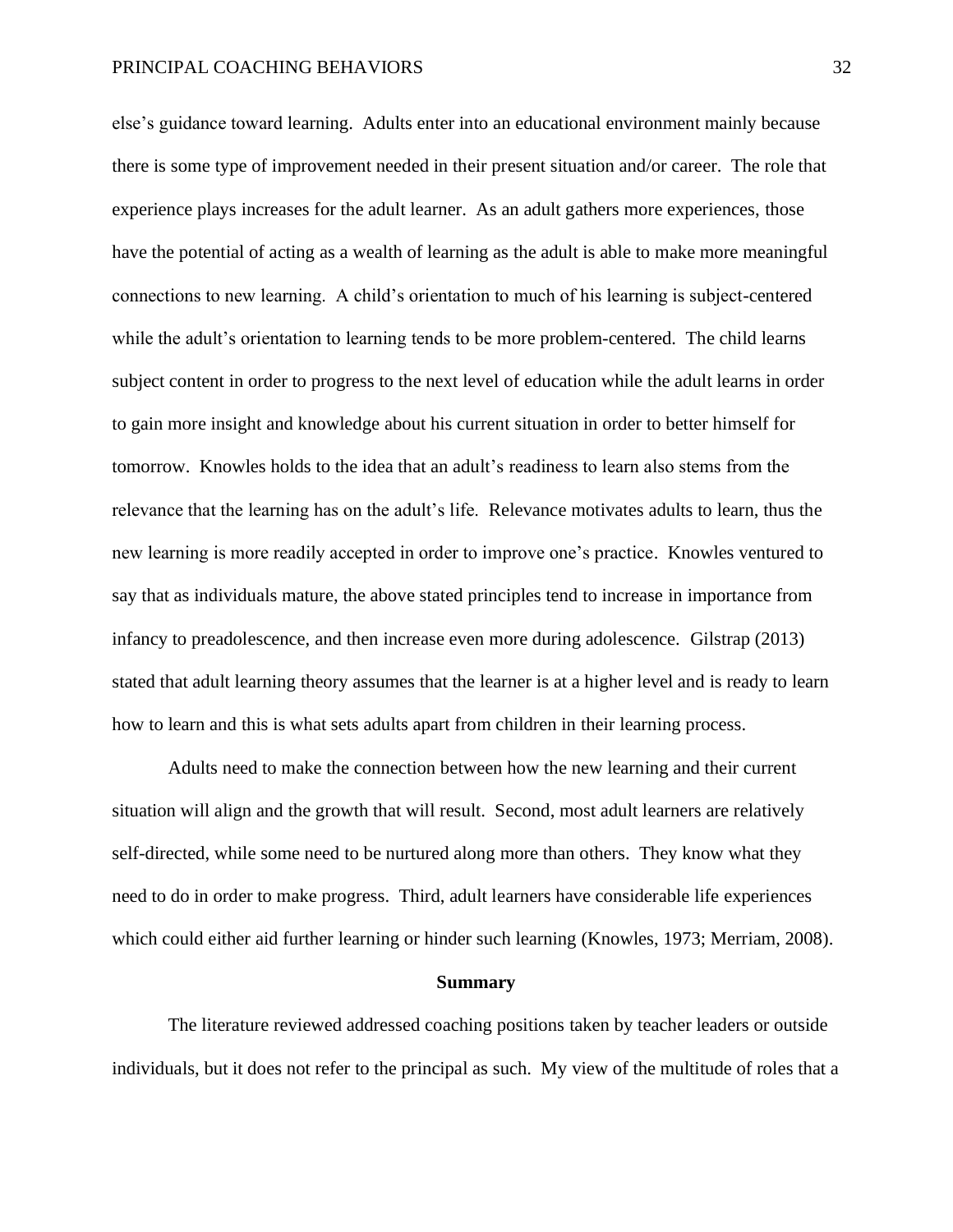principal has continued to become clearer as I read the literature. As I think ahead to taking the role of a principal one day, I desire to be an effective instructional leader who not only manages the day-to-day operations efficiently, but also meets the needs of my teachers as their coach. I agree wholeheartedly with the above statement that good leadership is about growing and developing teachers, not all about the evaluation process. Many principals may say that switching to the "coach's hat" mentality will increase their workload; however, wearing the coach's hat as a school principal should make your job easier (Johnson et al, 2017, p. 40). Goleman (2000) stated that the coaching style of leadership was the leadership style that was used least often, due to the common misconception that there would not be enough time to invest in helping people learn and grow. Coaching yields results because it requires ongoing communication between both parties which fosters each individual knowing the expectations and how his/her work fits into the big picture or vision.

Following my review of the literature, I see there is a need for more research regarding the development of coaching relationships between the principal and his or her teachers. Coaching within the school setting is attracting more interest in recent years as a significantly meaningful avenue for interventions that can aid both educators and students (Campbell, 2016; Knight & van Nieuwerburgh, 2012; van Nieuwerburgh, 2012; van Nieuwerburgh & Barr, 2017). However, there are still many questions that are raised regarding what coaching really is and what benefits it has upon teachers. In his book *What Great Principals Do Differently,* Whitaker said that "as principals, we must recognize that unless we show teachers a better way, they will probably never even attempt a different instructional practice" (Whitaker, 2012, p. 43).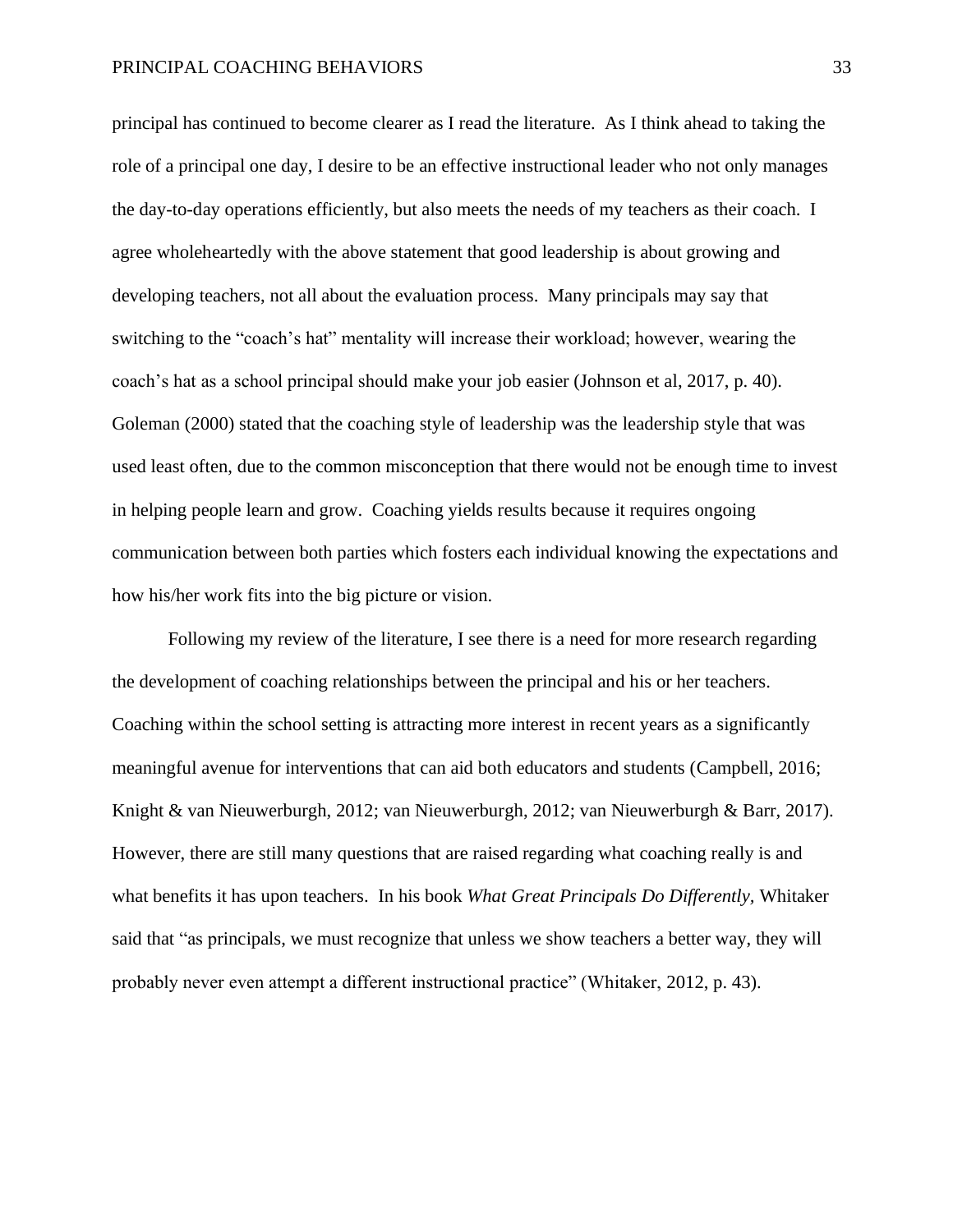## **CHAPTER III: METHODOLOGY**

The methodology section describes in detail how this study was conducted. This chapter consists of the rationale and assumptions for qualitative design, type of design, researcher's role, site and sample selections, data collection techniques, managing and recording data and data analysis procedures.

## **Research Design**

In qualitative design, the data takes the form of words rather than numbers, and those words annotate what people know, think, perceive and feel while describing their actions, behaviors, activities and interactions with those involved. The goal of qualitative research is the understanding of individuals' particular circumstances; the how and why of how events occur (Rubin & Rubin, 1995). Creswell (2014) explains that qualitative research has its origin in anthropology, sociology and the humanities consisting of open-ended questions that the researcher interprets and makes meaning from.

In this study, teacher interviews conveyed how individuals perceived their principals' leadership behavior and how that has helped or hindered in the development of their instructional practices throughout the course of their time under such leadership. Principal interviews were also conducted, including questions regarding their leadership style along with reflections relating to the preliminary questionnaire. Interviews are a key component to qualitative research as they are conducted as a means of questioning one's experiences and assigning meaning to those experiences (Dilley, 2004; Seidman, 1998). Seidman (1998) also stated:

> Interviewing provides access to the context of people's behavior and thereby provides a way for researchers to understand the meaning of that behavior. A basic assumption in in-depth interviewing research is that the meaning people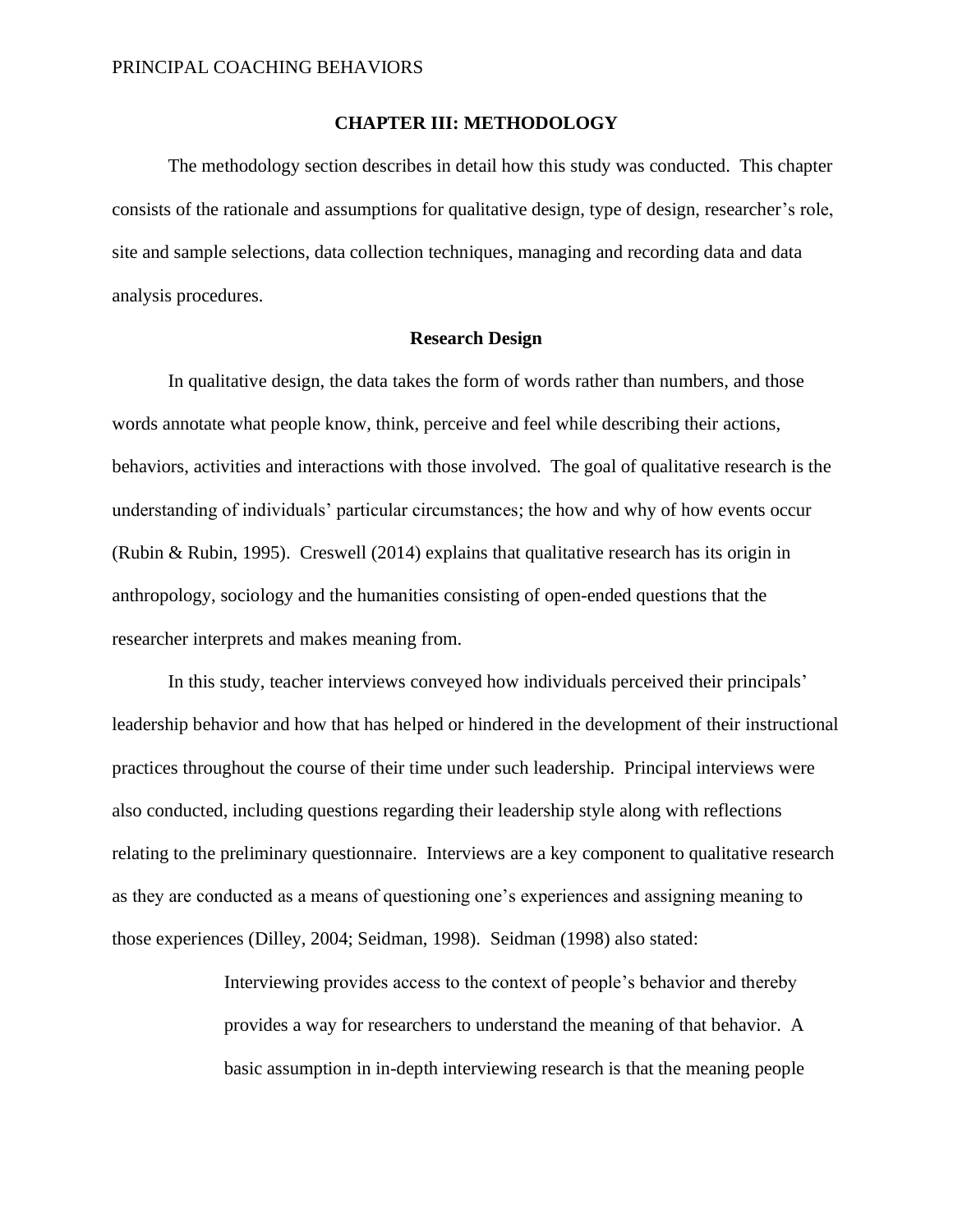make of their experience affects the way they carry out that

experience…Interviewing allows us to put behavior in context and provides access to understanding their action (p. 4).

Descriptive narrative research methodology was the qualitative approach for this study. The Latin origin of the word narrario (noun) means a story while narrare (verb) means to tell or narrate (Moen, 2006). A narrative is shared for the purpose of telling a sequence of events which prove to be of importance to that individual. Narrative studies within educational research allow teachers' voices to be heard and newfound meaning can be derived from their daily experiences as an educator (Connelly & Clandinin, 1990; James, 2005; Moen, 2006). Teachers reflected on their experiences and reconfigured the personal and professional outlooks they had on themselves. The primary purpose for using narrative research in educational research is to capitalize on the fact that individuals are storytelling beings (Connelly & Clandinin, 1990; Moen, 2006).

It has also been argued that narrative interviews are more like a conversation back and forth between researcher and participant and those conversations become an ongoing record whereby the participants make sense of their experiences. Educational researchers who use narrative interviews have found that the level of the interactions with teachers are closely aligned with a true representation of their lives (Connelly & Clandinin, 1990). The researcher asks questions of the interviewee about his/her life experiences relating to the topic of interest, then the researcher, in essence, retells those events in conjunction with his/her own experiences and results in a collaborative product (Creswell, 2014; Moen, 2006).

Narrative research is being used more in education research mainly because teachers tend to be storytellers. Individuals share about how they experience the world around them, how they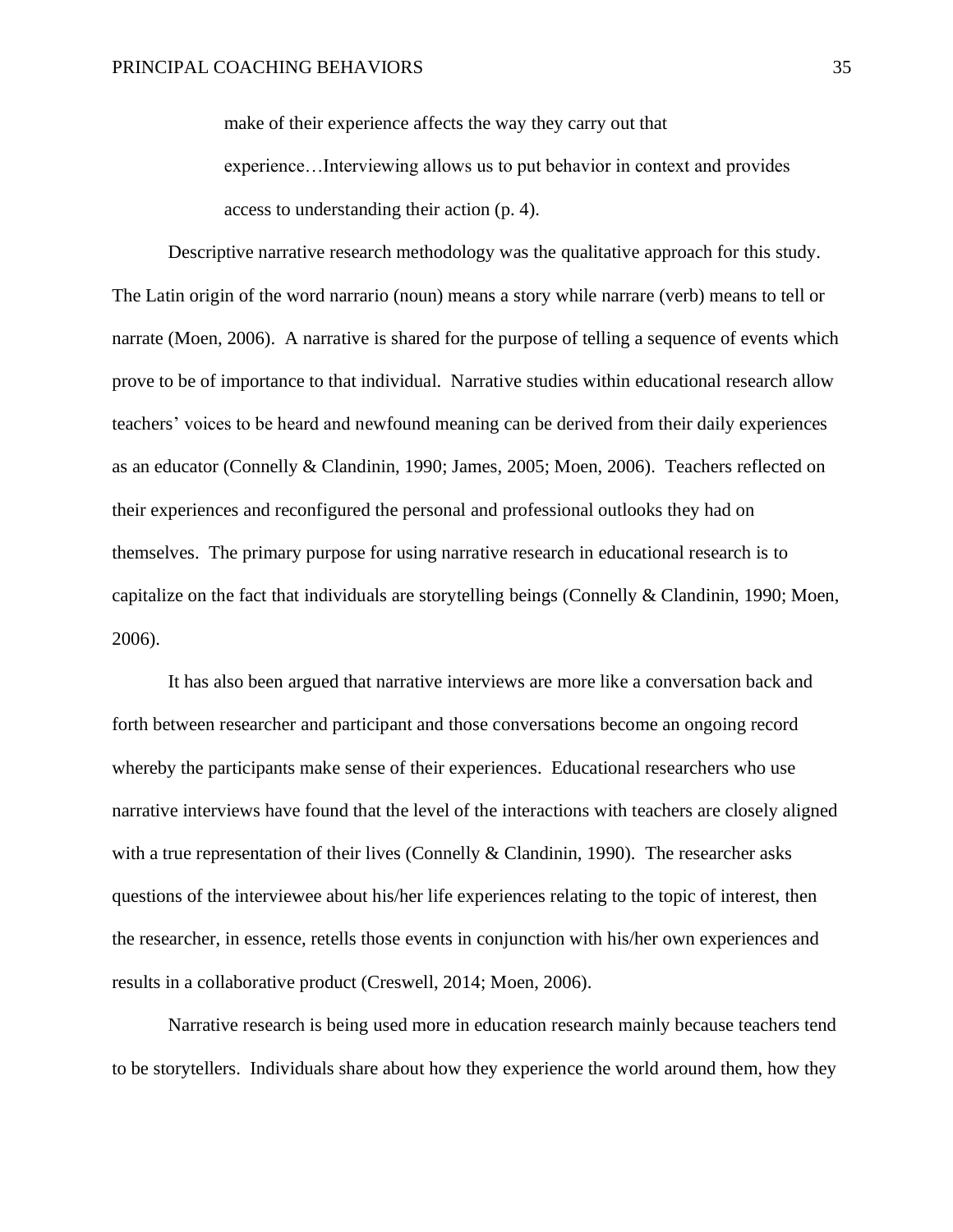give meaning to those experiences, and then the researchers collect the data and write their own interpretation (Connelly & Clandinin, 1990; Moen, 2006).

# **Research Questions**

My research questions were:

1. In what ways do principals exhibit coaching behaviors that develop veteran teachers' instructional practices?

2. What are the perceived benefits and challenges of developing and maintaining a coaching relationship between administrator and veteran teacher?

## **Institutional Context**

The institutional context of the study was in Safe Haven (a pseudonym), Indiana, within the Safe Haven Community Schools (a pseudonym) district. 2019-2020 enrollment data show 3,878 students and 265 teachers housed within seven schools. 49.3% of the student population is White, 21.2% African American, 15.1% Multiracial, 13.2% Hispanic, 1.1% Asian, and 0.2% American Indian. The teacher population is predominantly White (94%).

The city of Safe Haven, as of July 2019, had a total population of 28,047, 99% urban and 1% rural. The estimated median household income is \$29,113, while the state average is \$52,314, with the main source of industry being manufacturing. As of 2016, residents living with an income that is below the poverty level is  $38.4\%$  while the state average is 18.5% while the crime index remains above the U.S. average (www.city-data.com).

The rationale for choosing this location was that due to the high poverty rate, there is a significant need for high quality education. Veteran teachers have the potential to offer said high quality instruction; however, the focus of this study on coaching veteran teachers is to analyze the principal's leadership mindset to know how to pinpoint how to keep challenging those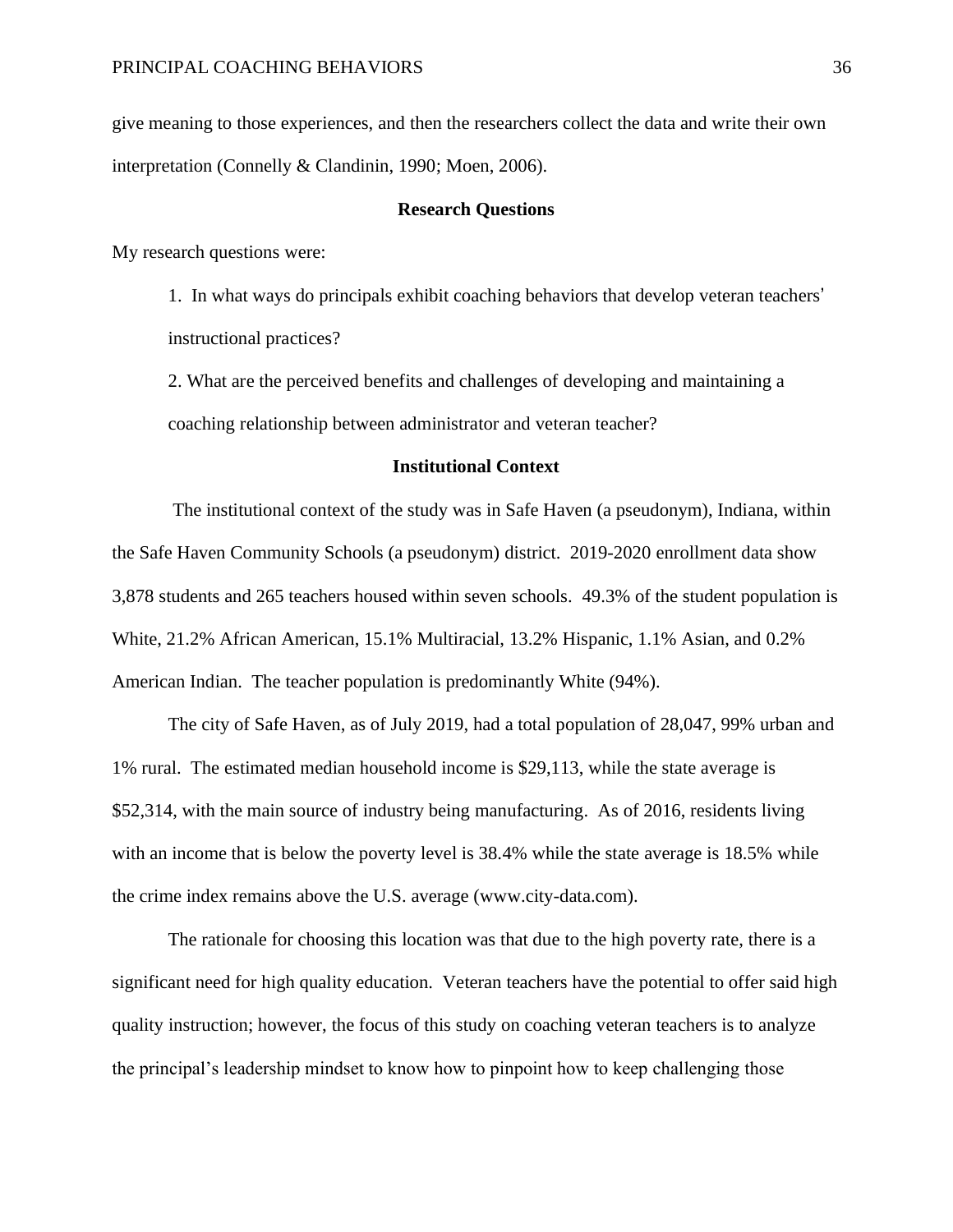teachers to continue to be the best educator they can possibly be and not to be stagnant in their teaching style and methods. This is the district in which I have been teaching for the past six and a half years; therefore, I am curious about how the principal coach leadership mindset would aid in the development of veteran teachers' instructional practices.

## **Pilot Study**

A pilot study was conducted with three teachers who were recruited from my personal circle of colleagues. Individual consent was obtained from all teachers participating in the pilot study. The purpose of the pilot study was to develop the depth of questioning to be included in the interview protocol.

The interviews were held as a discussion with the participants. First I explained the purpose of the study and also shared the research questions in order to lay a foundation for what was investigated during the study. Then, I asked each participant each question of the teacher interview protocol, one at a time, and they assisted with the adjustment of some of the questions' wordings in order to ensure clarity of the question, as well as allowing for a more detailed response eliminating the possibility of a yes or no answer. Each participant offered what their answers would have been if they were the participant, but then each gave helpful feedback in order to elicit a deeper level of a response desired for given questions. For example, the question about the qualities that the ideal principal would possess was added in order for the participant to be able to expound on what type of a leader he/she would truly be able to learn from and follow after. In addition, question number four was added, relating to rating the importance of a principal to be the instructional coach, in order to further develop veteran teachers' perspectives on this topic of coaching.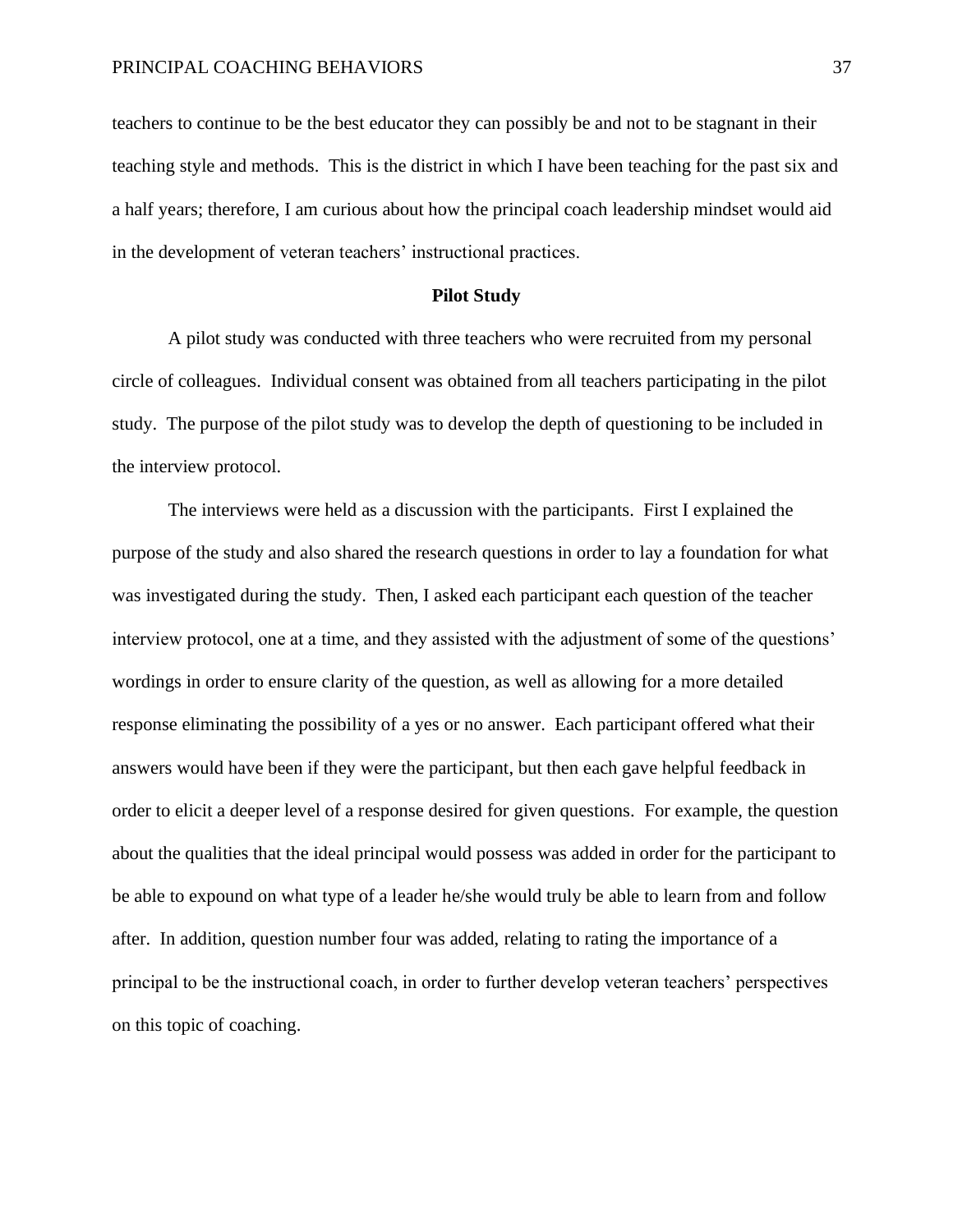## **Participant Selection**

Choosing participants through purposive sampling was utilized for this study as there needed to be a variety of individuals who would take part in the interview process, some from elementary, intermediate, junior high and high school levels, all of which would be potentially valuable to the study. Having veteran teachers from a variety of grade levels gave a well-rounded perspective as well as a multitude of varying experiences within their schools and classrooms. Purposefully selecting participants allowed for a better understanding of the research problem and the research questions (Creswell, 2014). Qualitative data collected well is focused on "naturally occurring, ordinary events in natural settings, so that we have a strong handle on what real-life is like" (Miles et. al., 2014, p. 11), which was the purpose of the interviews. The emphasis was on the individuals' actual experiences in order to determine meaning.

The goal of this study was to interview or obtain consent to interview a minimum of two teachers from each of the seven buildings in the district as well as each of the building principals. After multiple attempts and requests, all but one of the intended teacher interviews was conducted. A preliminary questionnaire was sent to each of the building principals that asked them to reflect on their intentionality as a communicator as well as their self-perception as a leader. After approval from The Institutional Review Board was obtained, participants for this study were recruited through a preliminary email sent out to each building principal that asked for their identification of veteran teachers in each of their buildings who would be willing to participate in the interviews. At that point in time, the principals had no knowledge as to what the study would entail other than the title. The principals then sent me a list of the veteran teachers in each of their buildings, then another email was sent to that overall list and the first two teachers to respond from each building were the ones that interviews were then scheduled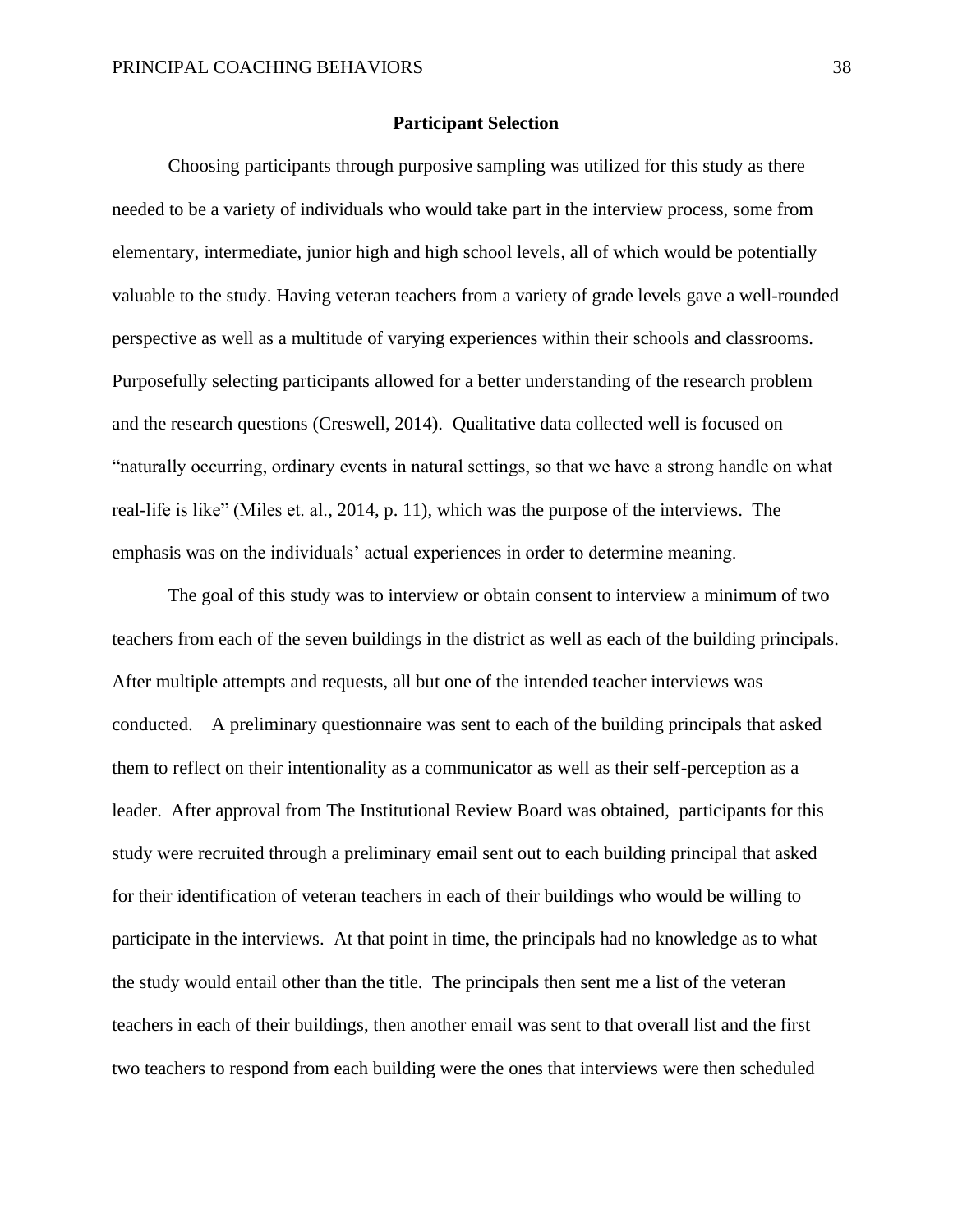with. The term veteran teacher is being defined as a teacher who has been teaching full time in the classroom for three or more years. An email request to interview went out seeking permission to those willing to participate.

# **Participants**

A select group of veteran elementary, intermediate, junior high and high school teachers and principals at Safe Haven Community Schools (a pseudonym) were the participants in this study. The following teachers participated: seven elementary (two from each elementary building, with the exception of one building), two intermediate, two junior high and two high school. The rationale for having two teachers from each building is solely for the purpose of having a variety of perspectives (ideally) regarding the principal's leadership behavior. Having only one teacher per building seemed too limiting as that would only be one viewpoint on the leadership in that particular building. There was no requirement for how many years the teacher had worked for the present principal as some of the schools have experienced turnover in leadership within the last couple years. Seven building principals, four elementary and one each from intermediate, junior high and high school, also participated in the study in order to gain their perspectives of themselves as leaders, bringing that total up to twenty participants.

#### **Building Profiles**

Participants were from each of the seven buildings in the district: four elementary buildings (Schools 1-4), one intermediate (School 5), one junior high (School 6) and one high school (School 7). Table 1, presented in Chapter 4, organizes participants by years' experience and by building. The following descriptions refer to those buildings in the same order as mentioned above: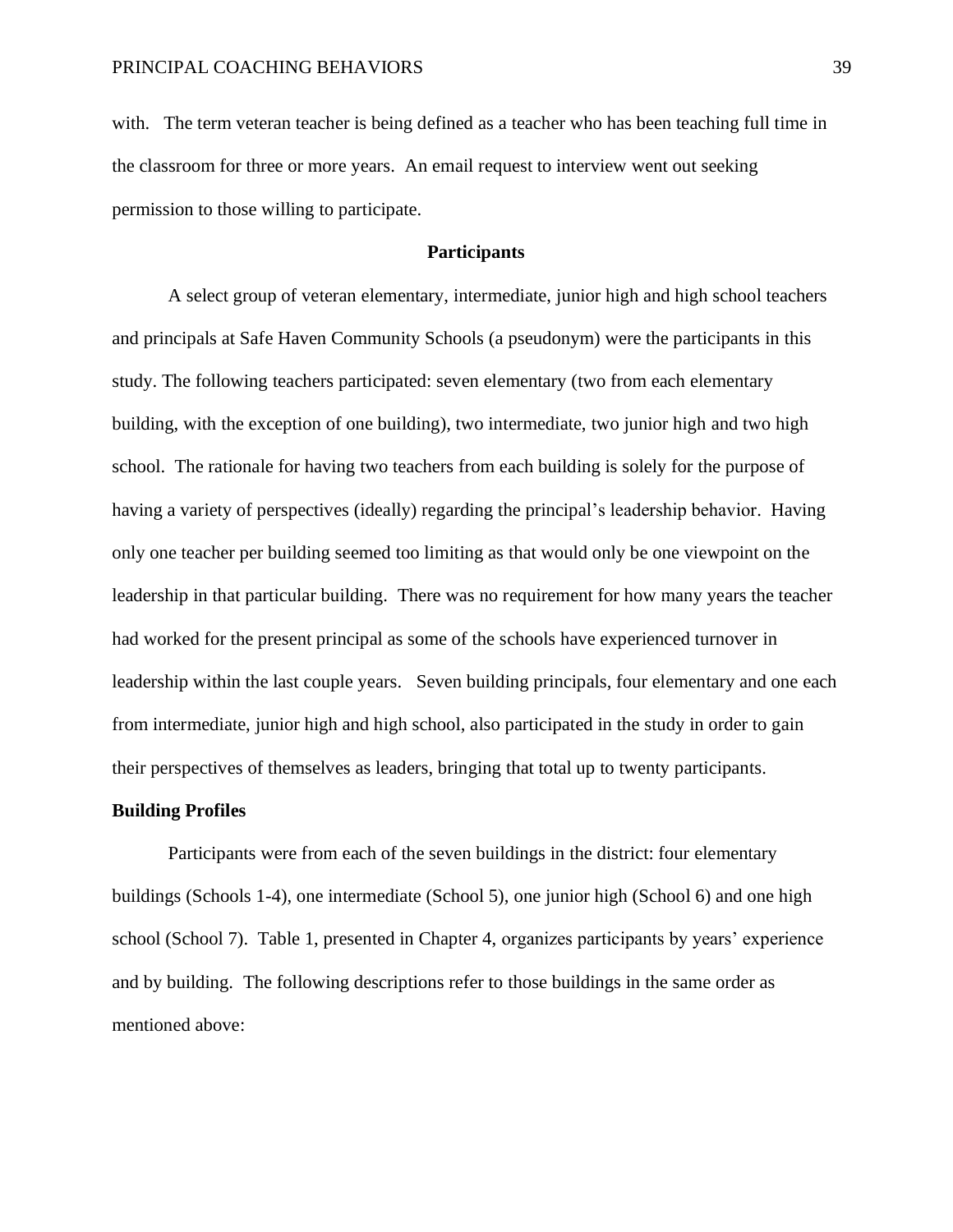*School 1.* School 1 is a Pre-Kindergarten through Grade 4 building that houses 370 students, of which 49.5% are White, 19.7% are Multiracial, 16.8% are Hispanic, 13.2% are Black and 0.8% are American Indian, and there is a 90% free/reduced lunch rate. There are 26 teachers: 96.2% White and 3.9% Black, with 50% of its teachers having 6 or more years' experience.

*School 2.* School 2 is a Pre-Kindergarten through Grade 4 building comprised of 418 students of which 40.4% are Black, 33.3% are White, 14.4% are Multiracial, 11.2% are Hispanic and 0.7% are Asian, and there is a 81.1% free/reduced lunch rate. There are 26 teachers, all of whom are White, with 61.5% of its teachers having 6 or more years' experience.

*School 3.* School 3 is a Pre-Kindergarten through Grade 4 building that has 404 students, 52.7% are White, 17.6% are Multiracial, 16.8% are Black, 10.6% are Hispanic, and 2.0% are Asian, and there is a 78.8% free/reduced lunch rate. There are 26 teachers, all of whom are White, with 57.7% of its teachers having 6 or more years' experience.

*School 4.* School 4 is a Pre-Kindergarten through Grade 4 building that has 443 students of which 57.3% are White, 16.0% are Hispanic, 13.1% are Black, 12.4% are Multiracial, 0.7% are Asian, and 0.2% are American Indian. There is a 70.4% free/reduced lunch rate. There are 25 teachers, all of whom are White, with 68% of its teachers having 6 or more years' experience.

*School 5.* School 5 is a building that consists of Grades 5 and 6 and has 547 students. 48.3% are White, 19.2 % are Black, 18.1% are Multiracial, 13.9% are Hispanic, and 0.5% are Asian. There is a 79.9% free/reduced lunch rate and there are 36 teachers, 97.2% White and 2.8% American Indian. 72.2% of its teachers have 6 or more years' experience.

*School 6.* School 6 is a Junior High School that houses Grades 7 and 8 and consists of 553 students, of which 49.9% are White, 19.5% are Black, 16.1% are Hispanic, 13.6% are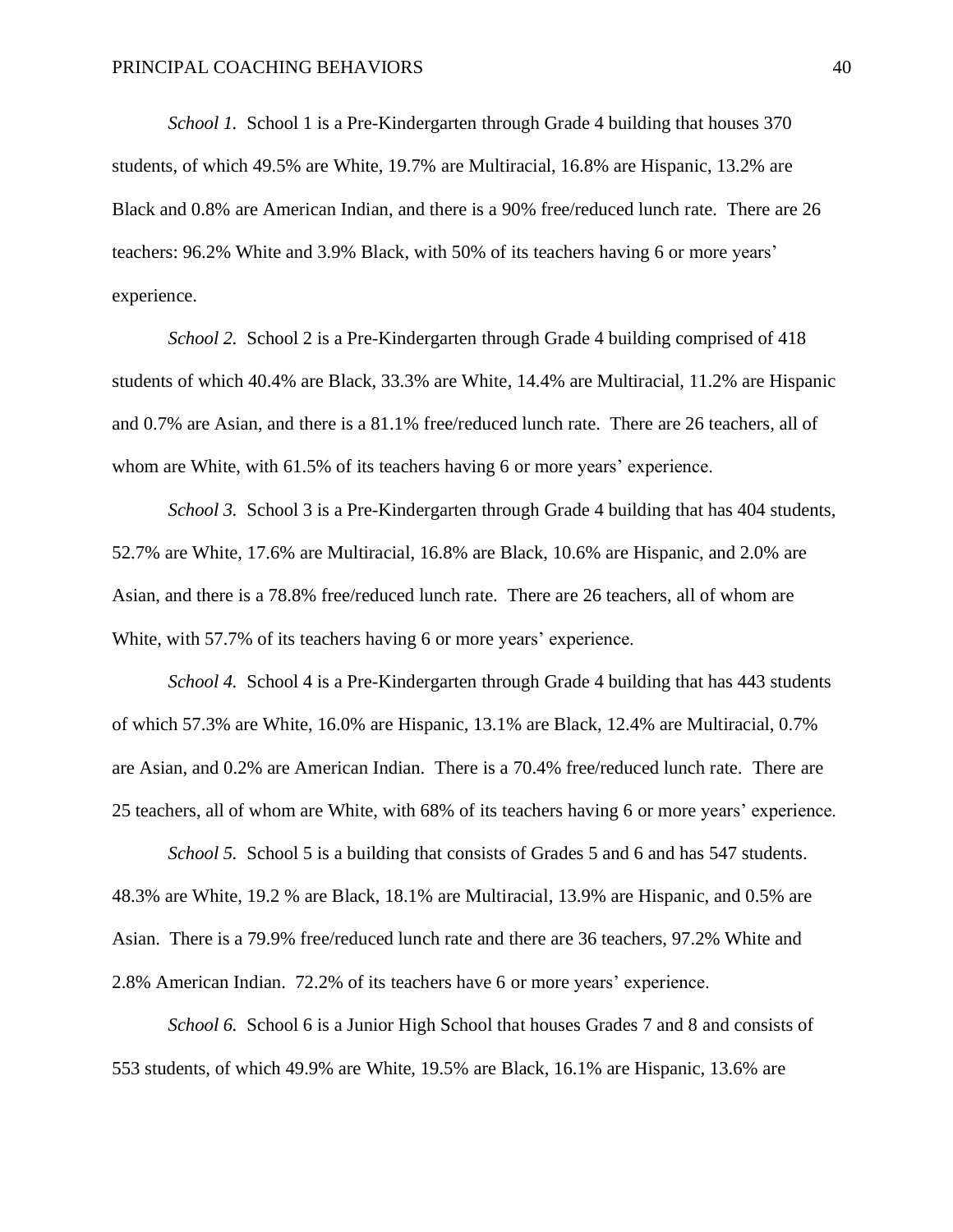Multiracial, and 0.2% are American Indian. There is a 74.3% free/reduced lunch rate and 32 teachers, 87.5% White and 12.5% Black. 56.2% of its teachers have 6 or more years' experience.

*School 7.* School 7 is a high school consisting of Grades 9-12, of which 50.5% are White, 23.4% are Black, 13.6% are Multiracial, 10.6% are Hispanic and 1.8% are Asian. There is a 62.1% free/reduced lunch rate and 70 teachers, 87.1% White, 8.6% Black, 1.4% Multiracial, 1.4% Asian, and 1.4% Hispanic. 68.6% of teachers have 6 or more years' experience.

#### **Participant Profiles**

*T1.* This teacher has been in the field of education for seven years. She has taught third grade for five years and previous to that spent one year as an academic specialist and one year as an instructional aid. The driving force behind this teacher becoming a teacher was the fact that her daughter had an Individualized Education Plan (IEP) for a processing delay, and she wanted to be able to advocate for her education. Six out of the seven years have been at the current building.

*T2.* This teacher always knew that she wanted to become a teacher so immediately following high school, she went to college to get her teaching degree and upon graduation moved to Florida where she taught second grade at a charter school for three years. Wanting to move closer to family, she and her husband moved back to Indiana where she has taught 3rd grade for two years.

*T3.* This teacher has been in the field of education for 28 years. She has been a classroom teacher, an instructional facilitator, a reading coach, a Title I coordinator and a Master teacher. The schools in which she has worked have all been public, high-poverty Title I schools in Indiana with the exception of one school in Texas that was an affluent school. She noted two major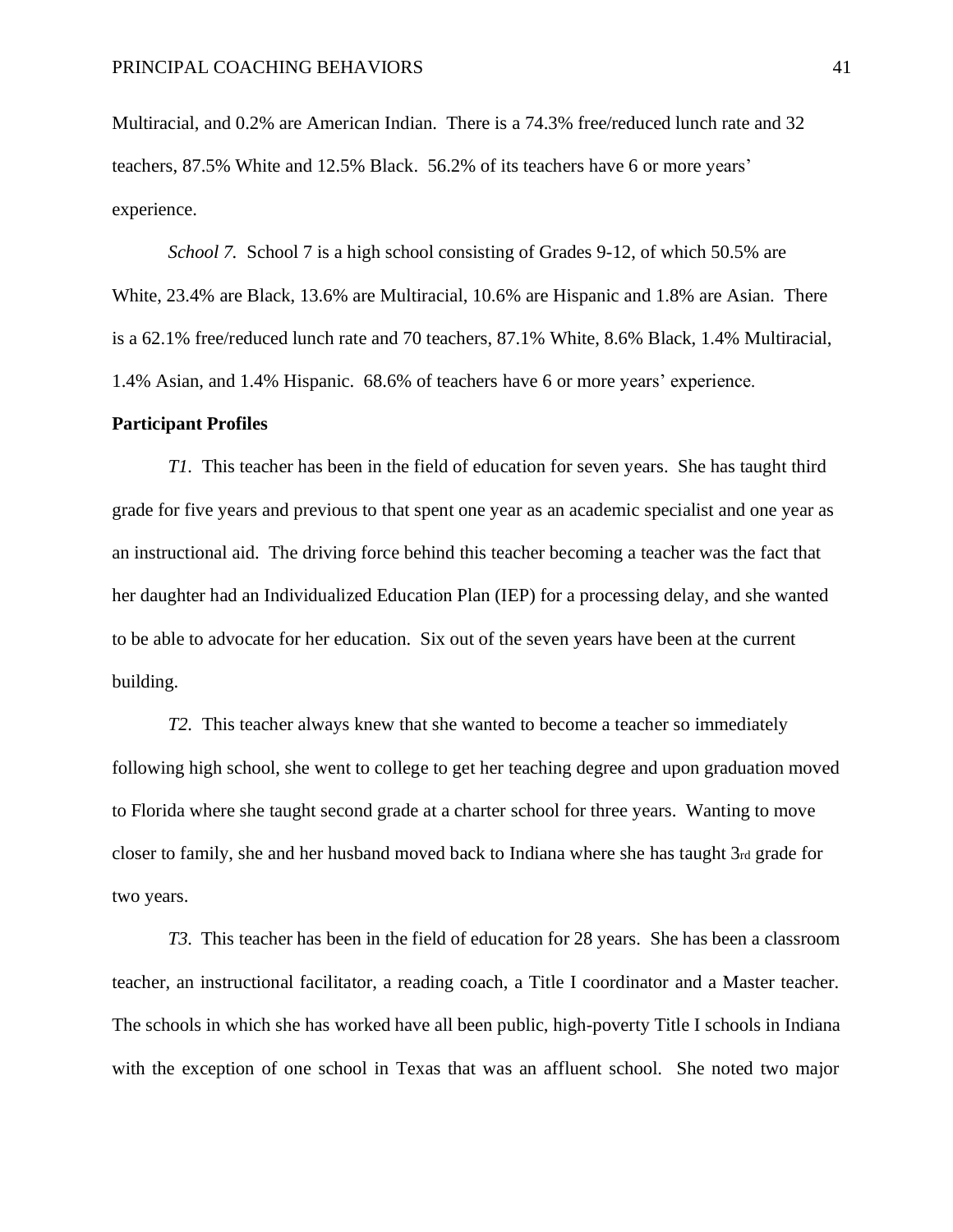differences between the high poverty schools and the affluent school. The biggest difference was the amount of parent participation she had available to her at the affluent school. She hadn't been used to the magnitude of that type of support, having spent all of her prior years in high poverty schools where there was such a contrasting demographic.

*T4.* This teacher gained her interest in teaching while she was still in high school and had the opportunity to participate in a child development program that made it possible to work in a preschool setting. This is what sparked her interest in early childhood and teaching children their foundational skills in education. She has been teaching Kindergarten for three years, all at the same elementary school.

*T5.* This teacher has been an educator for 25 years and started out as a substitute and then that opportunity moved into a permanent position. It was actually five years of a temporary contract and then was permanent. She has taught grades one through five in four different buildings across the district, and was also a TAP Master teacher.

*T6.* This 20-year educator has been in the classroom for 17 of those years at the junior high and high school level, where she has also served as Department Chair. T6 spent the other three years in administration, one year as TAP District Coordinator and two years as an elementary assistant principal.

*T7.* This 29 year teacher has been in the same district for the duration. She has taught everything from first through fifth grades and two and a half years as a Title I Interventionist.

*T8.* This teacher has taught high school math for 25 years, all at the same high school, with the exception of his first year teaching, which was at a private high school. He knew from the time he was in high school that he wanted to be a math teacher. He has also been math department chair for the past seven years.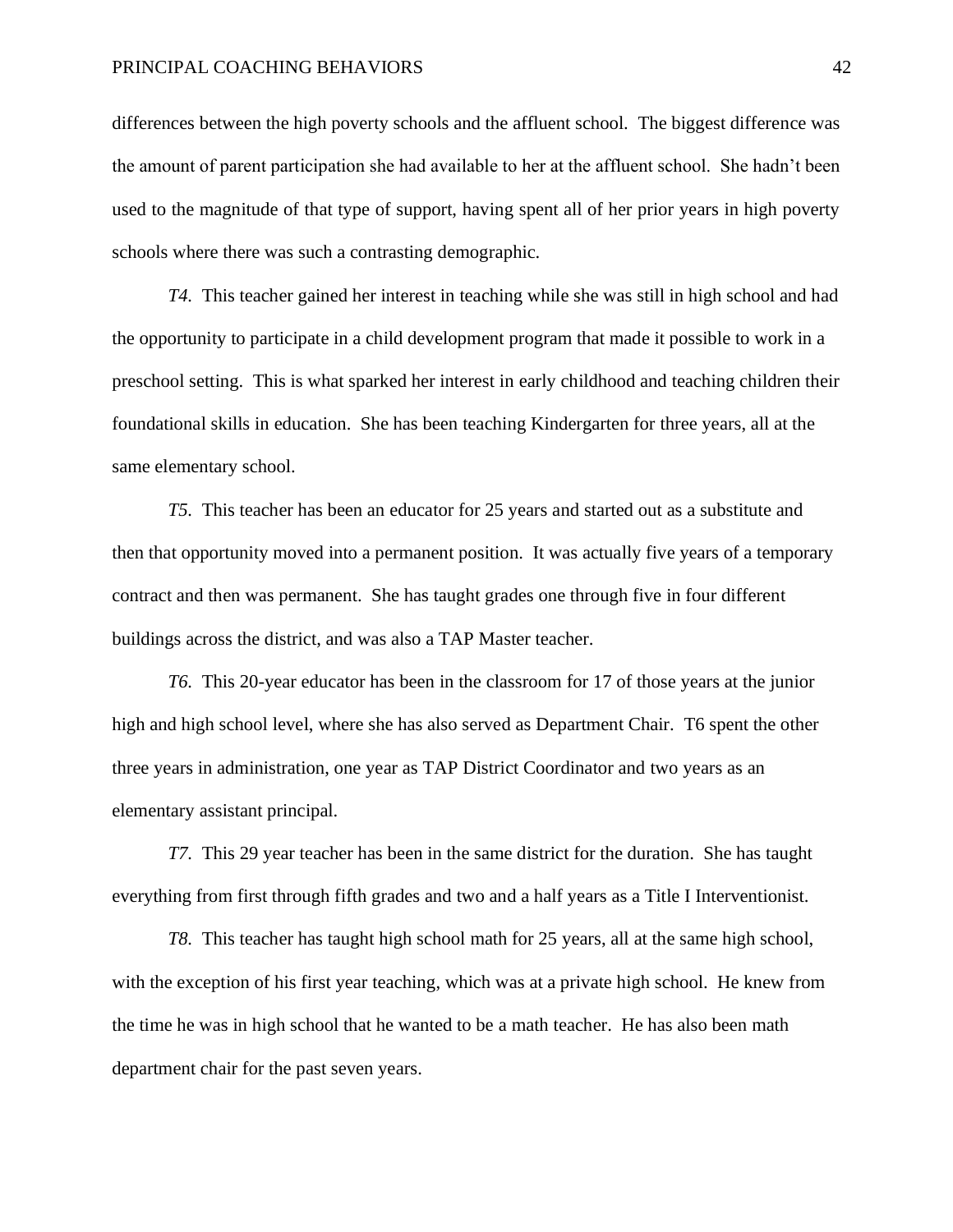*T9.* This teacher originally graduated with a psychology degree and then decided to go into teaching so she completed a transition to teaching program and began her teaching career with a Special Education emergency permit. She then received her elementary teaching license in order to get a full time position in special education and did that for a few years. She then pursued a general education position and has been in her current building ever since, teaching 5th and 6th grade math. She also taught  $5<sub>th</sub>$  grade for one year in a different district in between that time. All of these experiences total 18 years.

*T10.* A 41-year teacher, this educator has had quite the journey throughout her career. When she was in 4th grade, her teacher was her inspiration as an African American teacher, one of the first of her time. This teacher started her career teaching 4th grade for five years, beginning in 1979. Over the course of the rest of her career she taught Language Arts, Social Studies and even one year of Physical Education, at the middle school level. She is hoping to retire after one more year of teaching.

*T11.* This teacher started her career in education as an academic specialist, working in two different Kindergarten classrooms alongside two really experienced and competent teachers. She attributes her learning the most about being a teacher from these two years' of experience. Following that, she got hired as a Kindergarten teacher and taught for two years before being one of 53 teachers who had gotten RIFed (reduction in force). It was then that she took a position at another school but then a week into the school year, she was called back to the first district and taught Kindergarten for a year, that school closed so she was moved to another school, left on maternity leave and then returned for the last 20 days of the school year and taught 2nd grade, and then returned to Kindergarten for another nine years.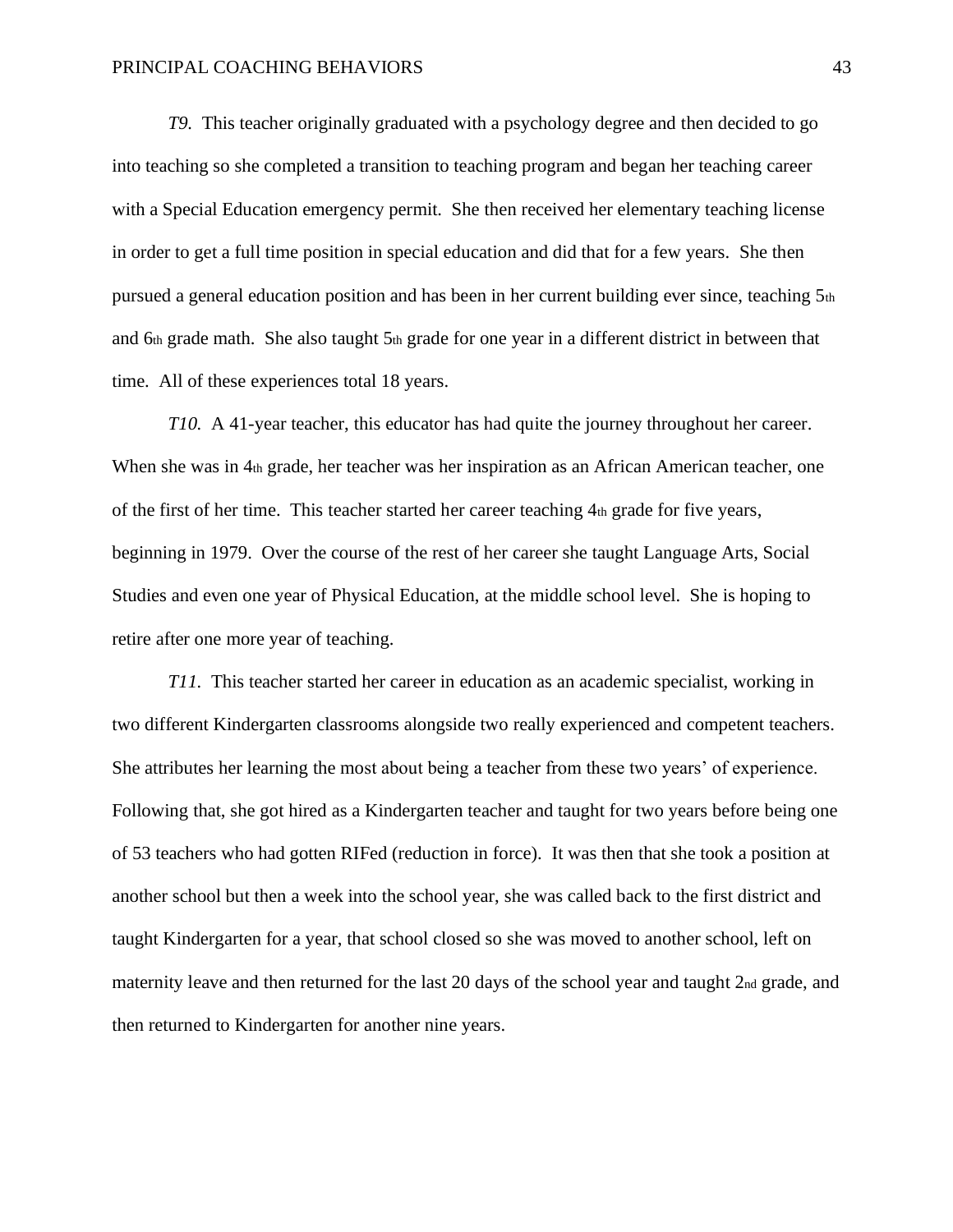*T12.* This middle school Math teacher has taught for four and a half years, her first experience being starting in the middle of a school year. The first year and a half were spent teaching a mixture of 7th and 8th grade students. The next two years were solely 7th grade students: one general math class, one pre-algebra class and one Algebra I class, which was followed by 7th grade general math and pre-algebra.

*T13.* Out of all of the teachers, this one had the unique experience of teaching in New Zealand as well as the United States, at the elementary level, for a combined total thus far of about ten years. Included in that time, she also held the position of academic specialist. During our interview, she went into extensive detail related to the comparison between schools in New Zealand and the United States as it pertained to teacher training and day to day support and accountability.

*P1*. This principal began his career in education as an elementary teacher who taught three years of third grade and three years in split classes, one of those years in a  $3rd/4<sub>th</sub>$  grade split and the other two years in a  $4<sub>th</sub>/5<sub>th</sub>$  grade split. He started his administrative studies after one year of teaching and after taking a class per semester, finished his degree in about six years. He was able to obtain his first administrative position in a 5th/6th grade building as an assistant principal and then moved to an elementary principal position for the next six years.

*P2.* This administrator began her career in education as a special education teacher, as a teacher for the visually impaired. She was a December graduate so this position was for the Spring semester following her graduation. For the next eight years, she taught Special Education at the elementary level, and then worked in the district office as Elementary Case Conference Coordinator for three years. Following that experience, she went back to the elementary level and was a TAP Master teacher for four years, then went back to the district office for three years,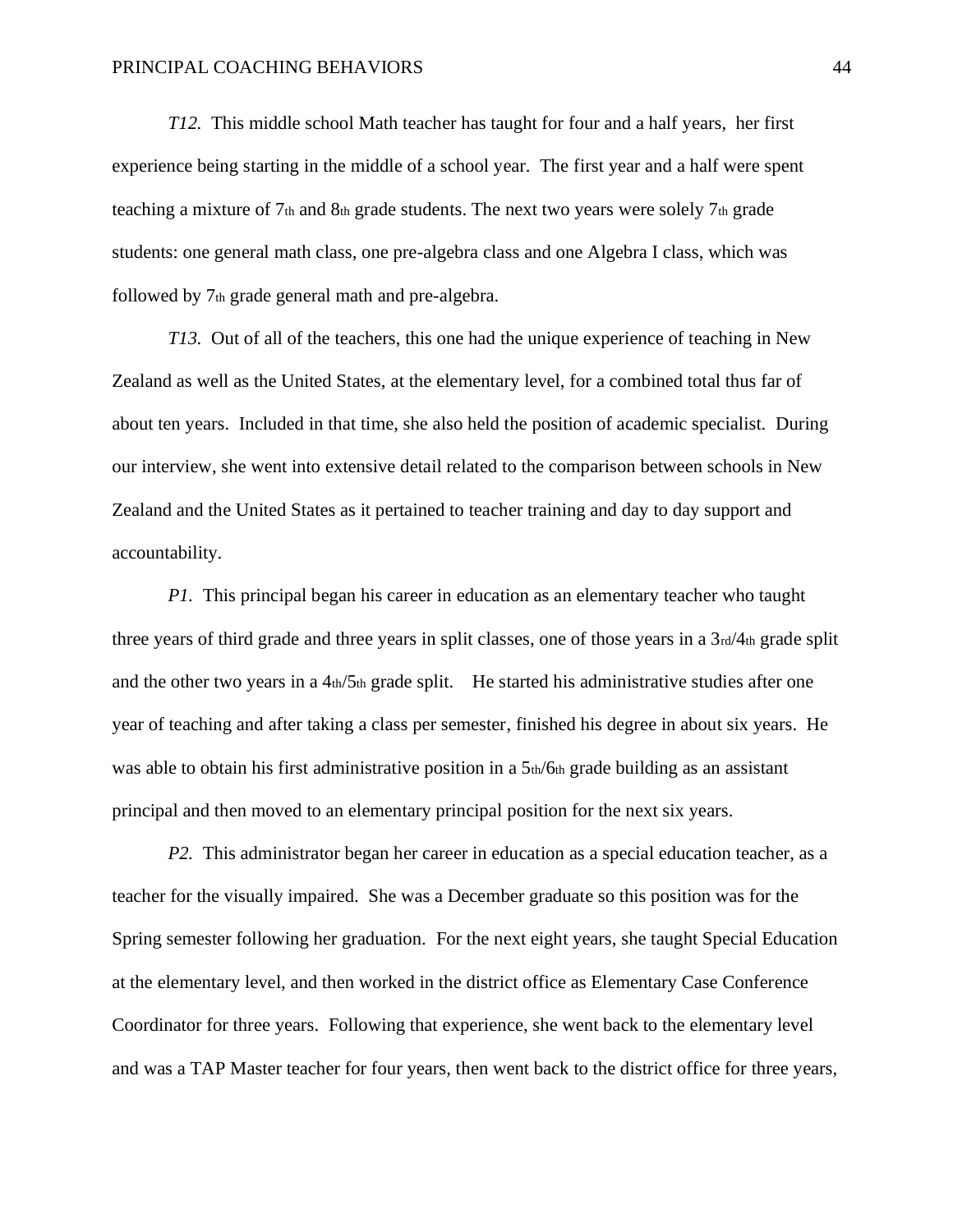two of those years as Assistant Director of Special Education and one year as Director. She is currently in year two as an elementary principal.

*P3.* This principal has been in the field for 25 years. He began his career teaching out of state and then moved to an Indianapolis high school and taught Social Studies. While teaching, he had experiences being head football coach, assistant coach, and athletic director in various schools. His first administrative position was that of assistant principal in 2001. He held that position for two years, then moved into the principalship and has been in that role ever since.

*P4.* Upon entering college and being one of the very few males in elementary education, he believed there was a definite need for male teachers. He began by teaching fourth grade, along with being an athletic coach. He also had the opportunity in the area of discipline, due to working on his administrative license at that time. An assistant principal job became available so he was an assistant principal for two years at one elementary school then moved to a different school in the same district in order to help with discipline and severe behaviors by starting a behavior intervention program, along with being the assistant principal. The following year he took a principalship, at the school at which he had his first assistant principal position, and has completed his fourth year there.

*P5.* This building leader had not always been decisive on wanting to be an educator, but those around her told he should pursue teaching and she was still unsure about working with children and again, those in her life told her she was really good with children and in leadership. After graduating, she taught Special Education for five years at the elementary level in a selfcontained classroom and spent all five of those years at the same school. In her sixth year as an educator, the opportunity arose for her to take an administrator role in a different elementary building but in the same district. This was quite the transition for her as a young building leader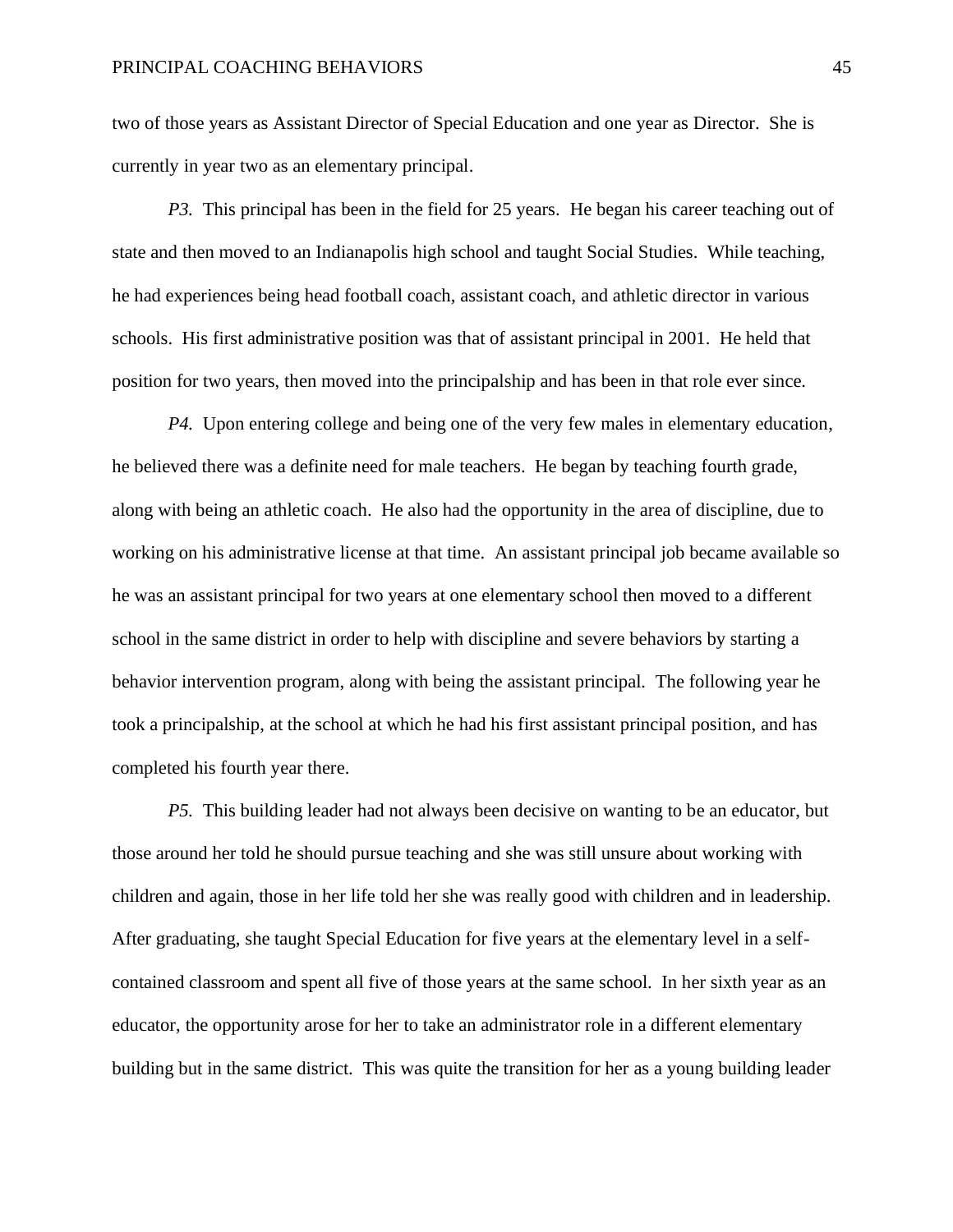in her upper 20s, no one in that building really knew her, and she found herself rediscovering her own strengths and being confident in her leadership abilities in this new role.

*P6.* This administrator started her educational career teaching high school in a county district in the state of Indiana. From there she became a coordinator for that district in Special Education, high ability and Title I, and then moved to the Cooperative office as Director and served in that role for 25 years. From there she was asked to become the Director of Secondary Education in a neighboring district and following that experience became principal of a junior high school housing  $7<sub>th</sub>$  and  $8<sub>th</sub>$  graders. In total, she has been in education for about 38 years.

*P7.* P7 has been in education for 40+ years. She has been a teacher in the classroom at the elementary level, a human resources employee for one year, Title I Preschool Director/Title I Curriculum PK-8, a principal for about 22 years, an academic specialist, and currently a principal at an Intermediate School housing grades 5 and 6.

## **Data Collection**

Semi-structured, face-to-face interviews were the primary avenue of data collection for this qualitative study. On average, each interview was about 25 minutes in length. The site for each interview varied according to what was most convenient and conducive for each participant. Such locations included school classrooms and conference rooms, quiet booth in a restaurant and/or coffee shop.

Qualitative interviewing was a means of finding out what others felt and thought about their worlds (Rubin & Rubin, 1995). Through the qualitative interviews, I was able to understand the experiences and recall events in which I was not present for. Qualitative interviewing refers to not only a set of skills but a philosophy, a way for learning to take place (Rubin & Rubin, 1995). This learning consists of a trifold combination: those being interviewed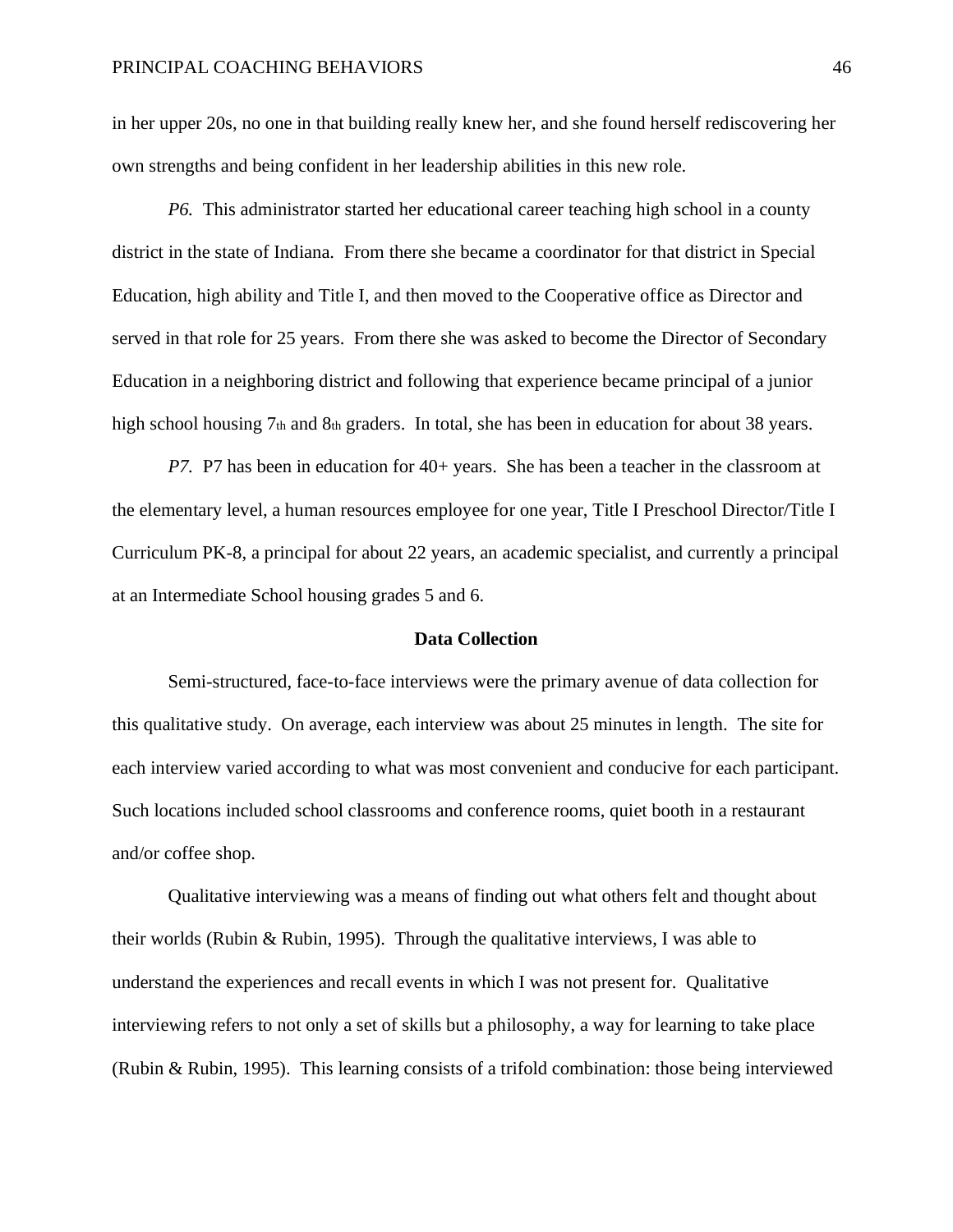are encouraged to describe their world with their own words, a relationship evolves between the interviewer and interviewee which requires something of both sides, and this learning helps to discern the quality of the research (Rubin & Rubin, 1995). Interviews were a useful method of data collection and are suitable for collecting information about participants' experiences (Ryan, Coughlan, & Cronin, 2009). Conducting one-on-one interviews also provided valuable information and the person's social environment as well as insight into what they thought about the situation thus proving to be a beneficial tool in data gathering for qualitative research. The detailed personal data that were collected resulted in a high-quality response which could lead to digging deeper into the questioning process opening up more avenues for knowledge (Block & Erskine, 2012).

Upon approval of the request to interview, I contacted each participant and scheduled the interview. This allowed for a non-threatening environment of the participant's choice in order for him/her to be able to speak most freely. Before each interview began, a request for consent was received and documented accordingly (Appendix E). The semi-structured interview tool consisted of eleven questions asking each teacher participant to think about his/her experiences in the school setting under the leadership of their particular principal, while each principal was asked ten questions in order to reflect on his/her leadership style and perception of the relationships he/she has with teachers. During the course of the interview, I probed for deeper responses depending on the answers given by the interviewee. The questions are included in Appendices A and B.

#### **Data Analysis**

A semi-structured interview protocol was created and during each interview an audio recording was also included in order to go back and get more detailed responses that may have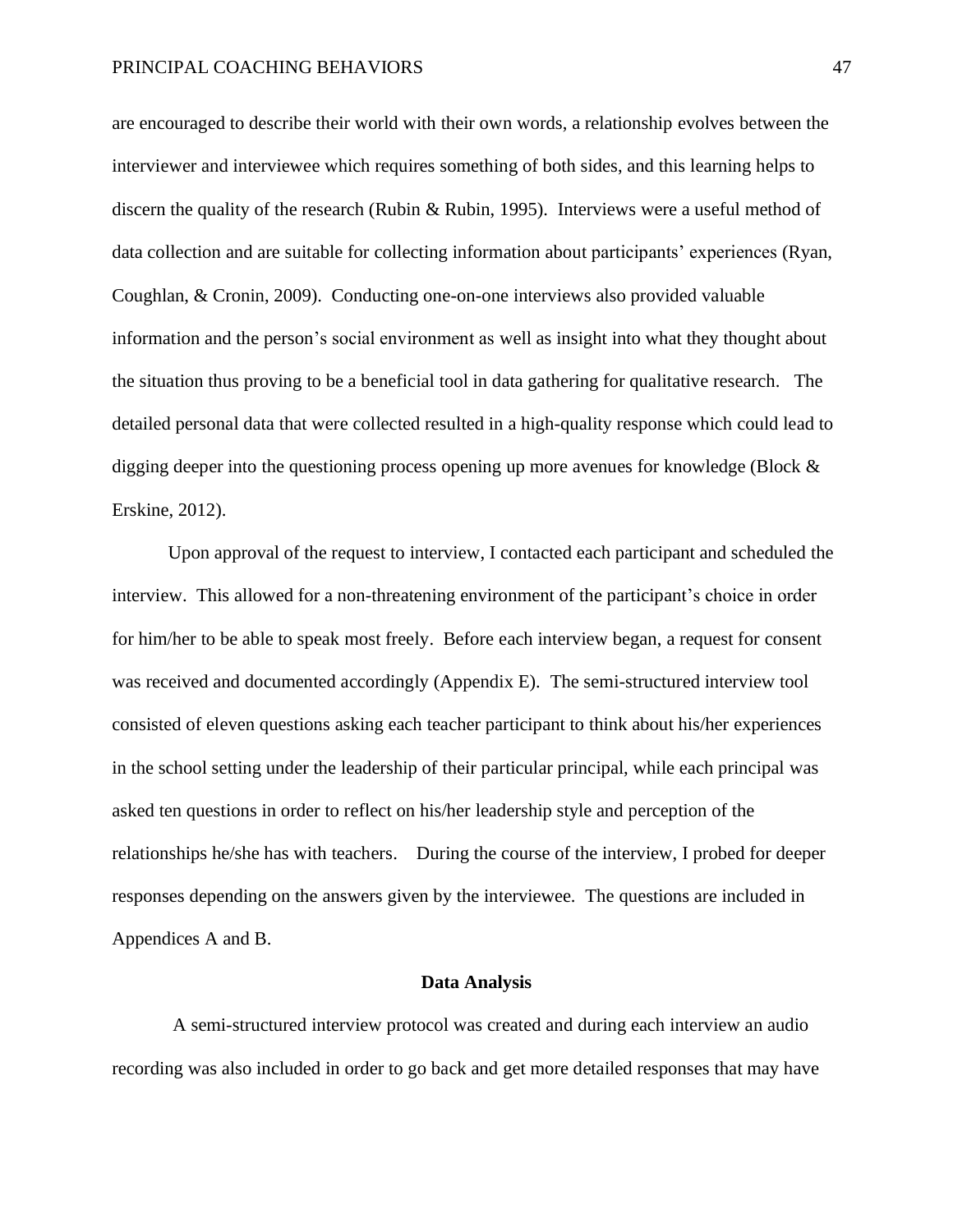been missed during the actual, in-person interview. As each interview was conducted and recorded, I replayed each recording and manually transcribed each of the interviews. The rationale behind doing my own transcription was to ensure a deeper understanding of what was communicated. Each transcript was then read and reread in order to ensure a complete immersion and understanding of the data. During each reading, the process of analytic memoing was also utilized (Miles, Huberman, & Saldaña, 2014). I inserted comments next to the transcription data that highlighted key points that I wanted to return to during my analysis. As the memoing continued, common responses resulted in the formation of categories, such as principal presence in the classroom, feedback, supportive leadership, modeling effective instructional strategies, leaders being approachable and the importance of building relationships. The process of coding ensued in which I created a data matrix on oversized poster paper in order to visually see the alignment of each interviewee's responses and common categories that became present between principal and teacher data, which then proceeded to the highlighting of common words and phrases in order to determine the overarching themes that emerged.

Coding is the deep reflection, interpretation and analysis of the meaning of the data collected; a form of discovery (Miles et al., 2014). The main purpose of codes is to recover and chunk similar data points in order to cluster portions that will relate to a particular research question or theme. Initial codes are created from recurring patterns in the data (first cycle coding). From that point, codes that are closely related are grouped together in order to create smaller categories or pattern codes (second cycle coding). Relationships among the categories formed will then allow for a higher level of analysis and meaning, leading to second cycle coding, which will initiate the emotion and values coding.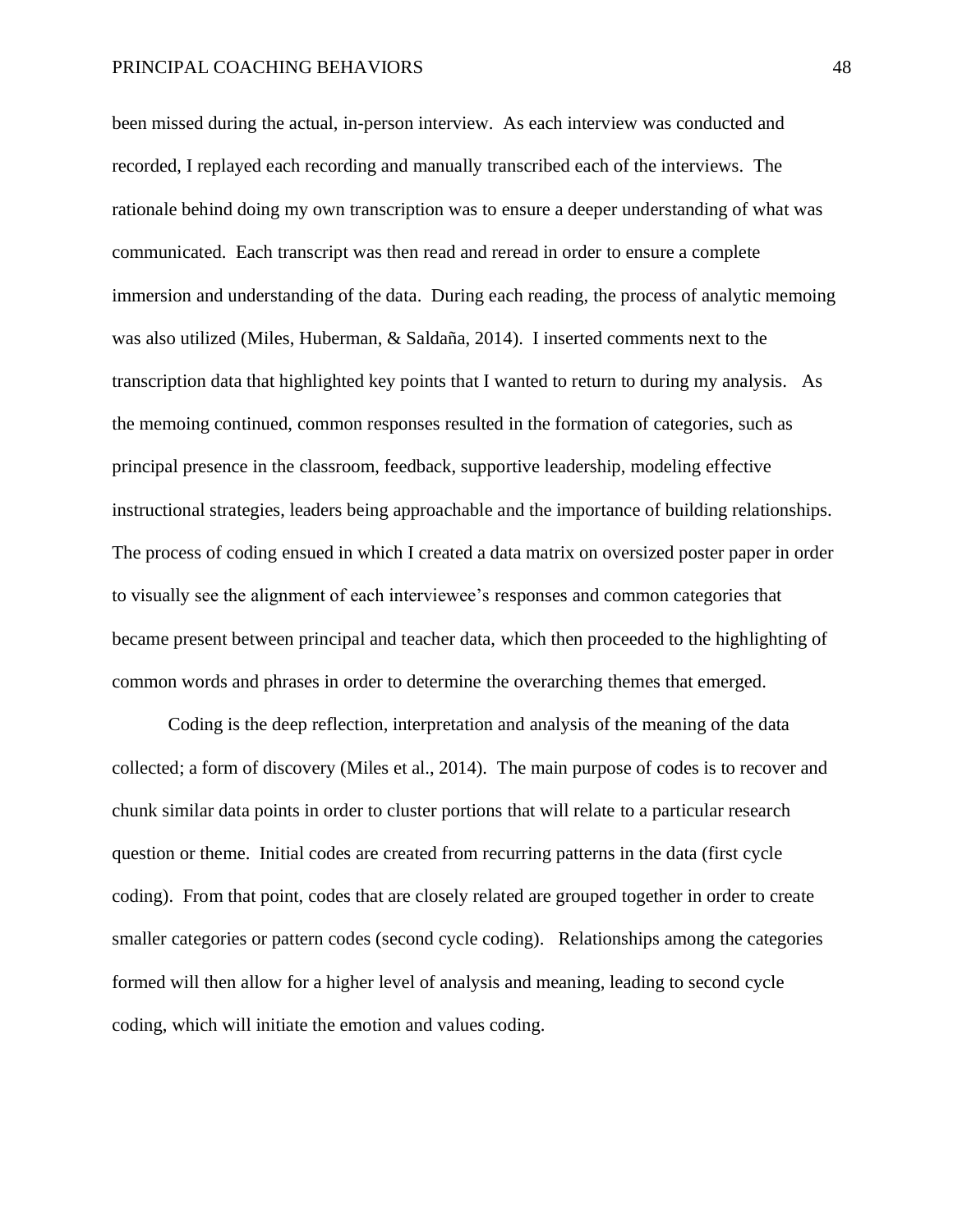In vivo coding was utilized during first cycle coding and the transcription data were analyzed for common words, phrases and/or themes that occurred repeatedly. In vivo coding is defined as the "assigning of a label to a section of data, using a word or short phrase taken from that section of the data" (Given, 2008, p. 472) and is used for the purpose of remaining true to the participant's own words for the intent of capturing the importance of the contribution of the response (Given, 2008; Miles, Huberman, & Saldaña, 2014). This type of coding also allows the connection within the data to be preserved while also allowing for deeper analysis of concepts addressed.

Common themes emerged following the coding process and were analyzed in order to develop conclusions about practical considerations to develop further in the future. In addition, the principles of Adult Learning Theory (ALT; Knowles, 1973; Knowles, Hutton & Swanson, 2012) were used as an analytical tool to describe the teachers' and principals' experiences as it relates to coaching.

## **Role of the Researcher**

In order to be an effective qualitative researcher, it has been stated that various components are necessary: "a clear, logical mind; an ability to listen, a good memory, curiosity and an ability to establish a good rapport and to empathize" (Bulpitt & Martin, 2010, p. 9). Perhaps the most crucial element would be the one referring to empathy. I was given access to the interviewee's world of experiences and needed to be an empathetic research instrument, doing my best to understand and clarify as needed. I, as the researcher, was the key instrument for data collection, interviewing individuals in their natural setting. Having been a classroom teacher for fifteen years, six years in this particular district, proved to be a benefit during the interview process as I was able to relate to the teachers who were interviewed as it pertained to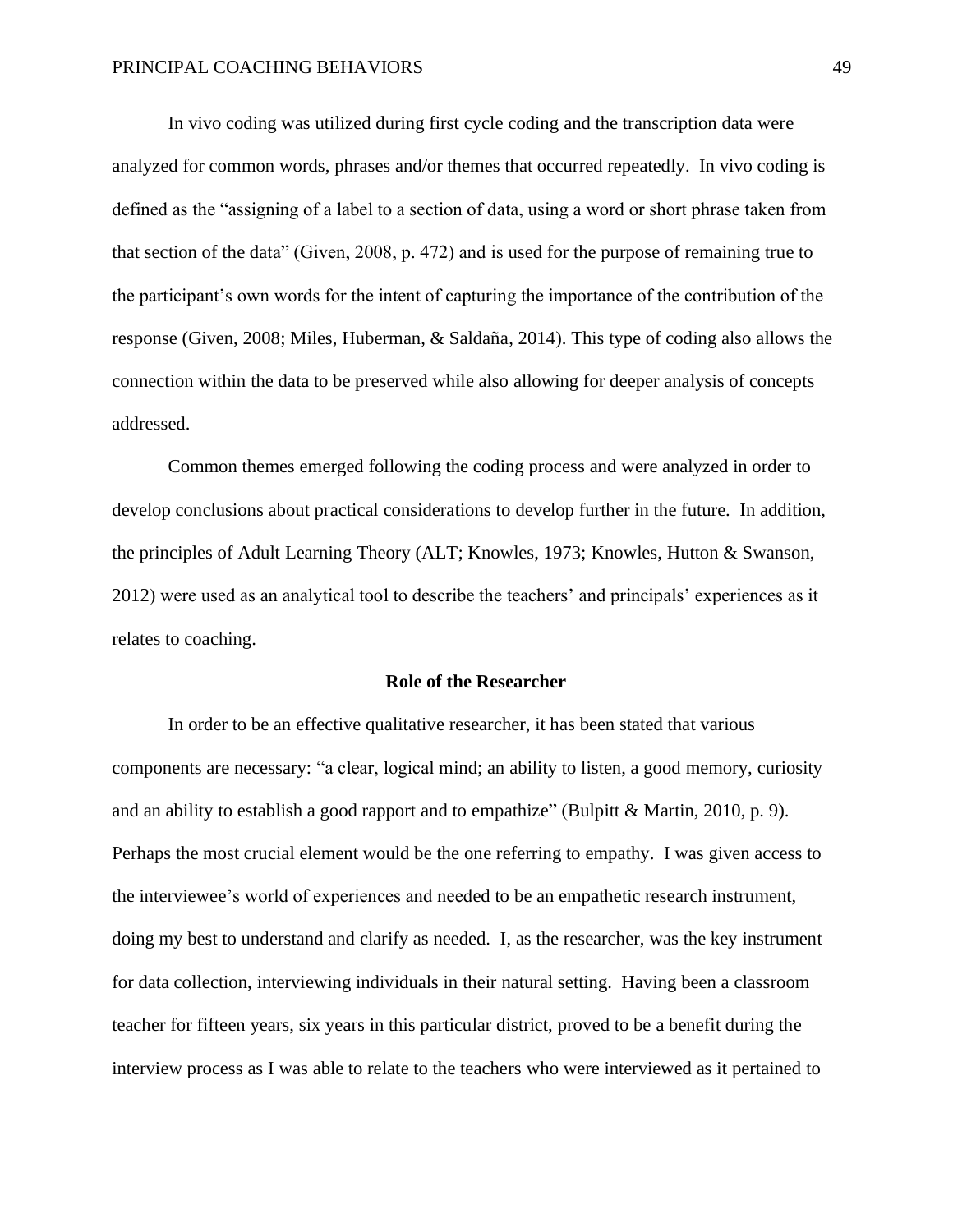their experiences; however, I did not allow that to be a deterrent by my prior experiences affecting their responses based on any reactions I may have had during the interview process. As of the 2019-2020 school year, I am an assistant principal in the elementary building in this district that I have taught in for the past six years. All information received from each interview will remain confidential and stored in an undisclosed location in order to protect the views and experiences of all participants.

Being reflexive, or aware of self, is also an important consideration. I, as the interviewer, had a unique bias to the information that I collected and this was beneficial to my research process. My background and experiences also shaped the interpretation of the data. Each interview was an intricately created conversation, so I was aware of my professionalism while at the same time was able to build that rapport and relationship in order to gain meaningful data.

## **Trustworthiness**

Trustworthiness refers to the rigor of a study, including the level of confidence in the data, interpretation, and methods utilized in order to guarantee the quality of a study (Polit  $\&$ Beck, 2014). To be sure that the data from this study had limited personal bias, methods of data collection established said trustworthiness. Lincoln and Guba (1985) began to outline criteria for trustworthiness to include credibility, dependability, confirmability and transferability, and authenticity (Connelly, 2016; Guba & Lincoln, 1994).

The credibility of this study was shown as a result of the in-depth coding and analyzing processes that the interview data underwent. Dependability was exemplified with clear research questions, the role of the researcher was clearly described, and the data included a variety of respondents. Confirmability was evident throughout the process of keeping detailed interview logs and transcripts and was continuously reviewed in order to present valuable and informed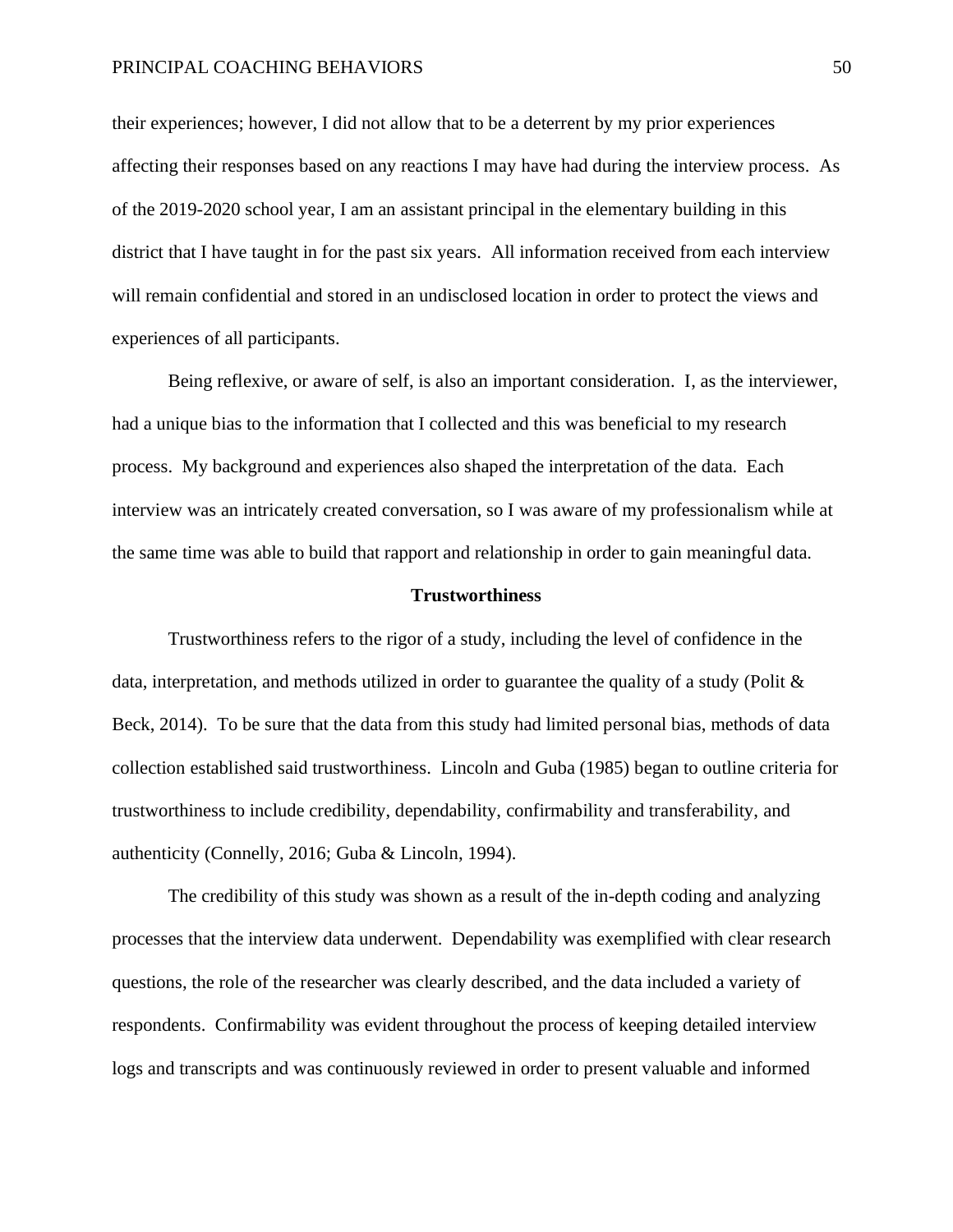findings. These findings exhibit transferability as the anticipated importance of the findings were communicated and could be tested further to allow for deeper exploration as it relates to principal coaching behaviors and veteran teachers' instructional practices. The transparency of the data analysis also supports this study's level of transferability by presenting a crystal-clear picture of the narrative data.

## **Summary**

Presented in this chapter was a summary of the methodology of this qualitative study. The goal of the in-person interviews with veteran teachers and principals was to gain their unique perspectives about leadership behaviors and their experiences as it related to teaching and coaching. The narrative research design was also explained as an effective method to utilize in an educational study due to the nature of teachers being storytellers. The demographic information of the school district and individual school buildings was also described, along with the pilot study, data collection and the analysis process. The role of the researcher, trustworthiness and potential limitations were also explained.

Chapter four presents the purpose and the findings of the study, including a table describing each participant, and the data the supports each of the five themes that emerged from the data analysis process. Further analysis of the adult learning theoretical framework is also discussed.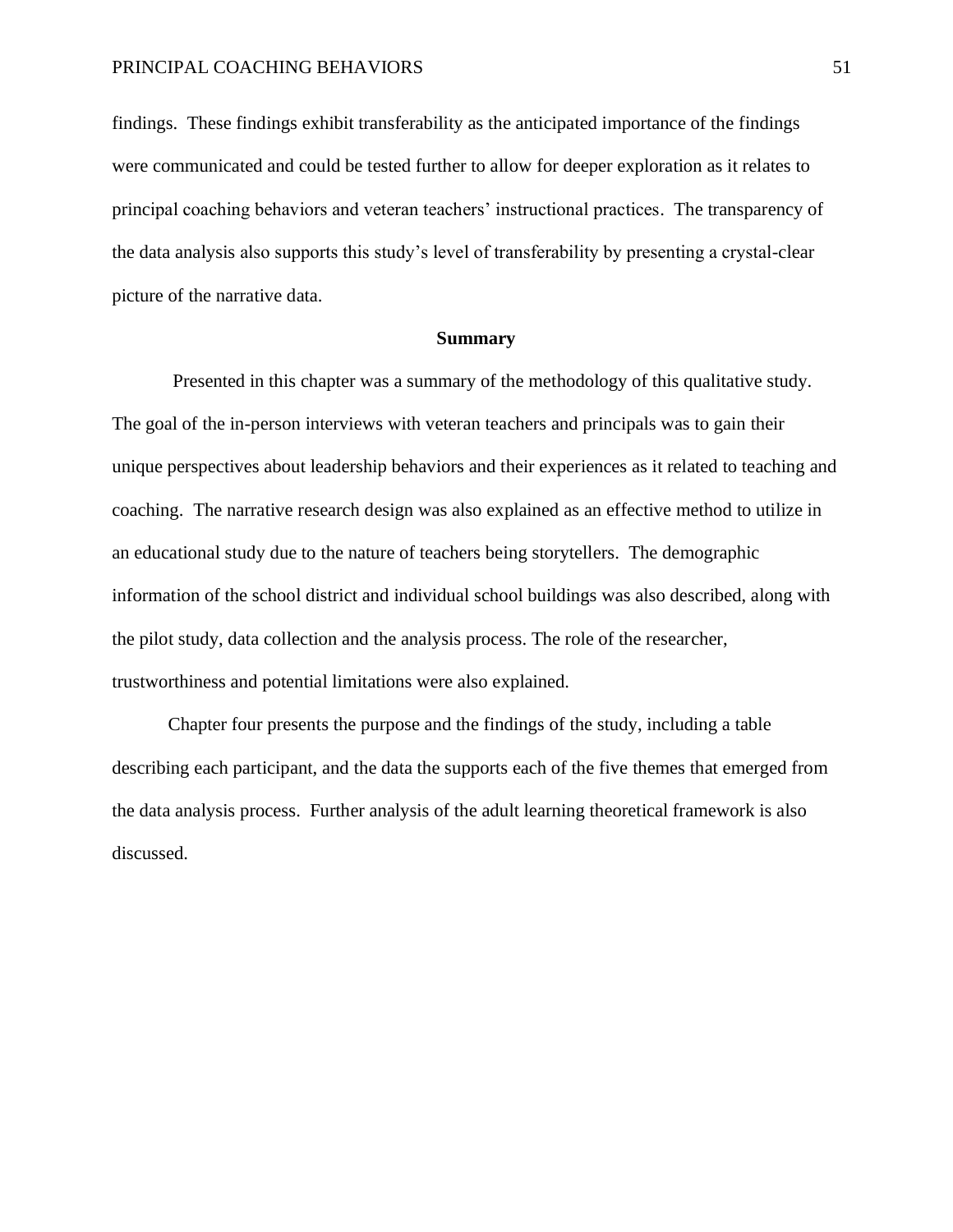## **CHAPTER IV: FINDINGS**

The principal is the one who "creates a vision, sets goals, builds a strong team of teachers, encourages skill building and continuous learning, assesses performance by looking at data, and provides inspiration" (Trail, 2000, p. 4). Because of these important responsibilities, how the principal utilizes and embodies coaching behaviors needed to be explored further. The data from this narrative inquiry were collected from twenty interviews, comprised of thirteen teachers and seven building principals. A preliminary questionnaire was given to building principals for the purpose of assessing what, if any, coaching qualities may already be present. Refer to Chapter 3 (pp. 46-49) for an explanation of my process for data collection and analysis as it relates to the development of codes, categories and themes.

## **Purpose of the Study**

The purpose of this study was to identify principal coaching behaviors that foster professional relationships and teacher development of curriculum and instruction, specifically for veteran teachers. Often times, veteran teachers are overlooked when it comes to coaching, feedback and support, especially if they have been proven to be highly effective and/or effective teachers; however, they should continue to be challenged as to how they could become even better as a result of ongoing, job-embedded professional development (Brezicha, Bergmark & Mitra, 2015; Heineke, 2013).

In this chapter, the key findings of the study as collected from 20 in-depth interviews with 20 participants as it related to their experiences as a teacher or administrator are presented. The following table (Table 1) is a description of each participant, including a pseudonym and number of years' experience in the field of education. The use of pseudonyms was for the purpose of protecting the participants' identities. Five themes emerged from both principal and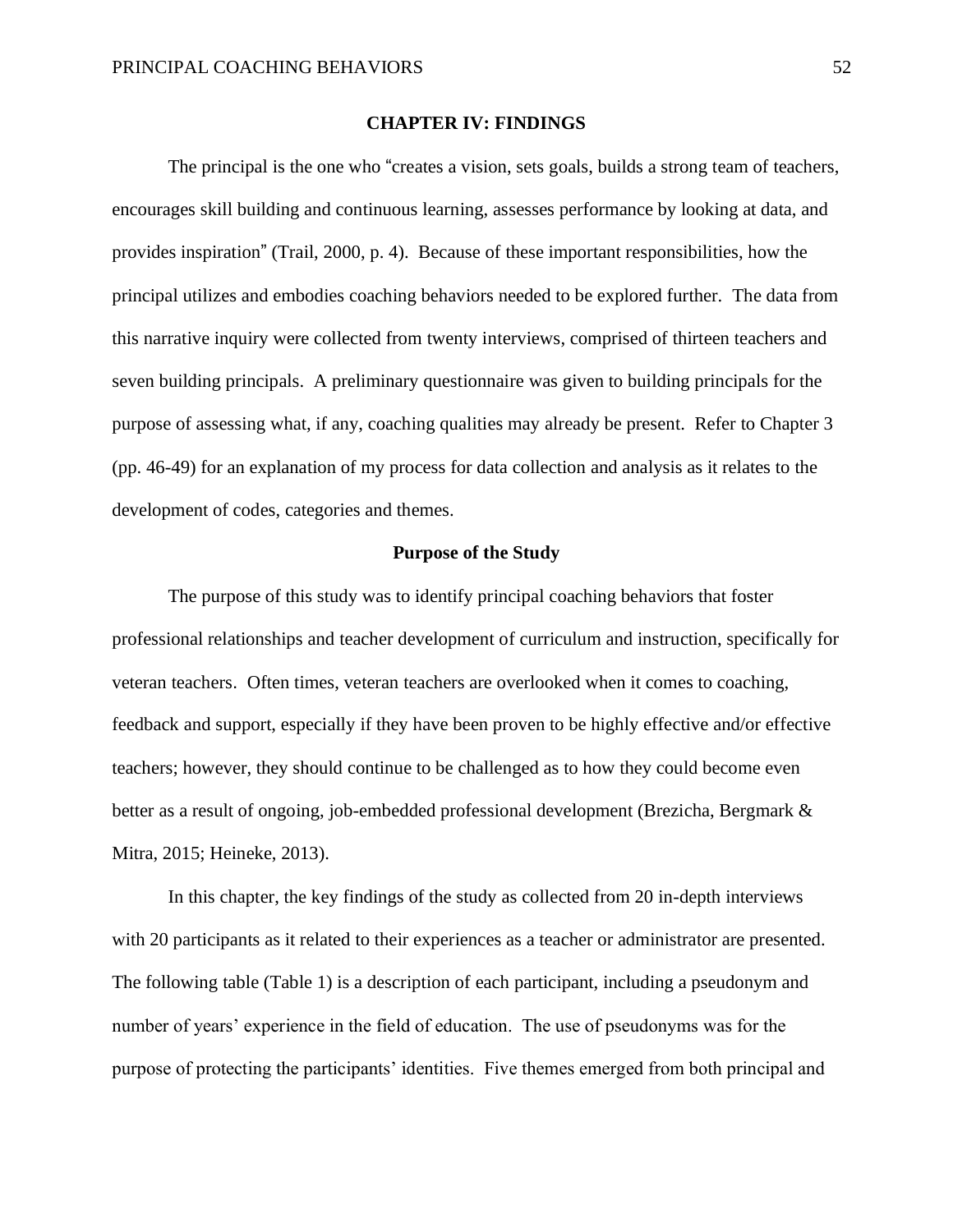teacher interview data: consistent teacher feedback, supportive instructional leadership,

relationship building, the challenges of coaching being time and multiple roles and lastly, open

communication.

| Principal (P)       | <b>Total Years' Experience</b> | Principal (P)         | <b>Total Years' Experience</b> |
|---------------------|--------------------------------|-----------------------|--------------------------------|
| Teacher $(T)$       | (in education)                 | Teacher (T)           | (in education)                 |
| P1 Quinn            | 13                             | <b>T5 Claire</b>      | 25                             |
| P <sub>2</sub> Emma | 21                             | T6 Anna               | 20                             |
| P3 James            | 25                             | T7 Naomi              | 29                             |
| P4 Lucas            | 19                             | <b>T8 Henry</b>       | 25                             |
| P5 Mia              | $\tau$                         | <b>T9 Alice</b>       | 15                             |
| P6 Ava              | 38                             | T10 Jada              | 40                             |
| P7 Jasmine          | 41                             | T11 Leah              | 15                             |
| <b>T1 Madison</b>   | $\overline{7}$                 | T <sub>12</sub> Lydia | $\overline{4}$                 |
| <b>T2 Grace</b>     | 5                              | T13 Alexa             | 10                             |
| <b>T3 Chloe</b>     | 28                             |                       |                                |
| T <sub>4</sub> Lily | $\overline{3}$                 |                       |                                |

*Table 1: Participant Descriptions* 

# **Research Questions**

My research questions were:

1. In what ways do principals exhibit coaching behaviors that develop veteran teachers' instructional practices?

2. What are the perceived benefits and challenges of developing and maintaining a

coaching relationship between administrator and veteran teacher?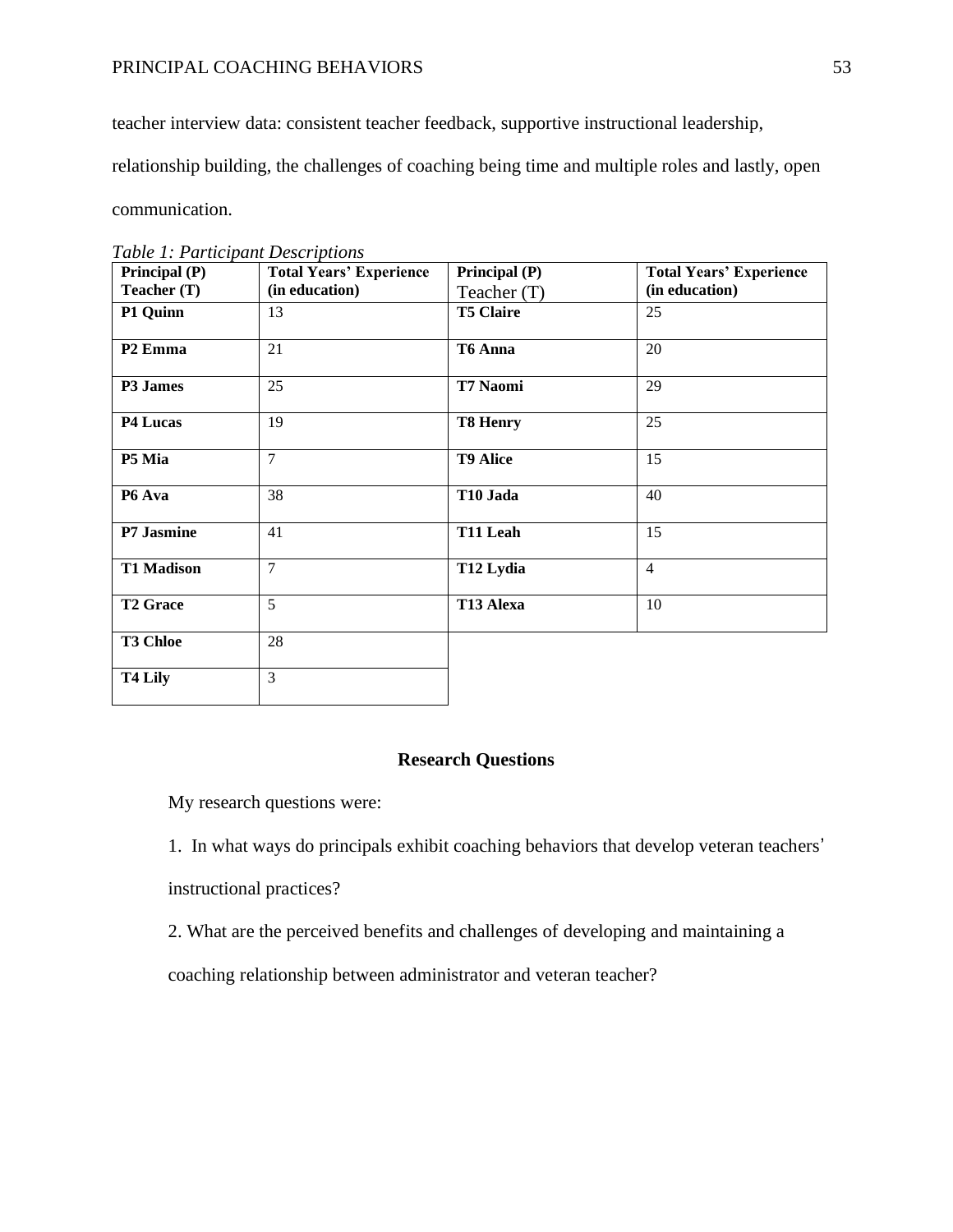## **Themes**

## **Theme 1: Consistent Teacher Feedback**

Wiggins (2012) stated that the term *feedback* is frequently used to describe various types of comments made after the fact, including advice, praise and evaluation. However, he held to a different definition which stated that feedback is information about how we are doing in our efforts to reach a goal. Consistent teacher feedback was a theme that connected to both teachers and principals who spoke to the value that offering consistent feedback has on developing veteran teachers' instructional practices. Consistent teacher feedback refers to the principal being present enough in classrooms in order to give the teachers his/her perspective on strengths and areas that may need improvement as it relates to instruction. Madison spoke about how teachers truly do want regular feedback from their principals in order to gain a different perspective from someone looking in from the outside who may not hold particular biases that the veteran classroom teacher may hold. Grace and Chloe commented on how consistent feedback would aid in the process of improving instruction by offering additional ideas for what could be implemented within the elements of the lesson being taught. Grace said:

If my principal gives me feedback and I improve on that and they see that then that looks really awesome, and they know you better, they know your teaching better, so maybe they can provide more feedback.

Similarly, Chloe noted:

I also think he's really good even with our evaluations, somebody that's for me who has taught a really long time, he is really good at saying hey this is something I think will really help you and will give examples, not just oh I think you need to differentiate more, and he may bring in ways to differentiate. I remember one time he talked about math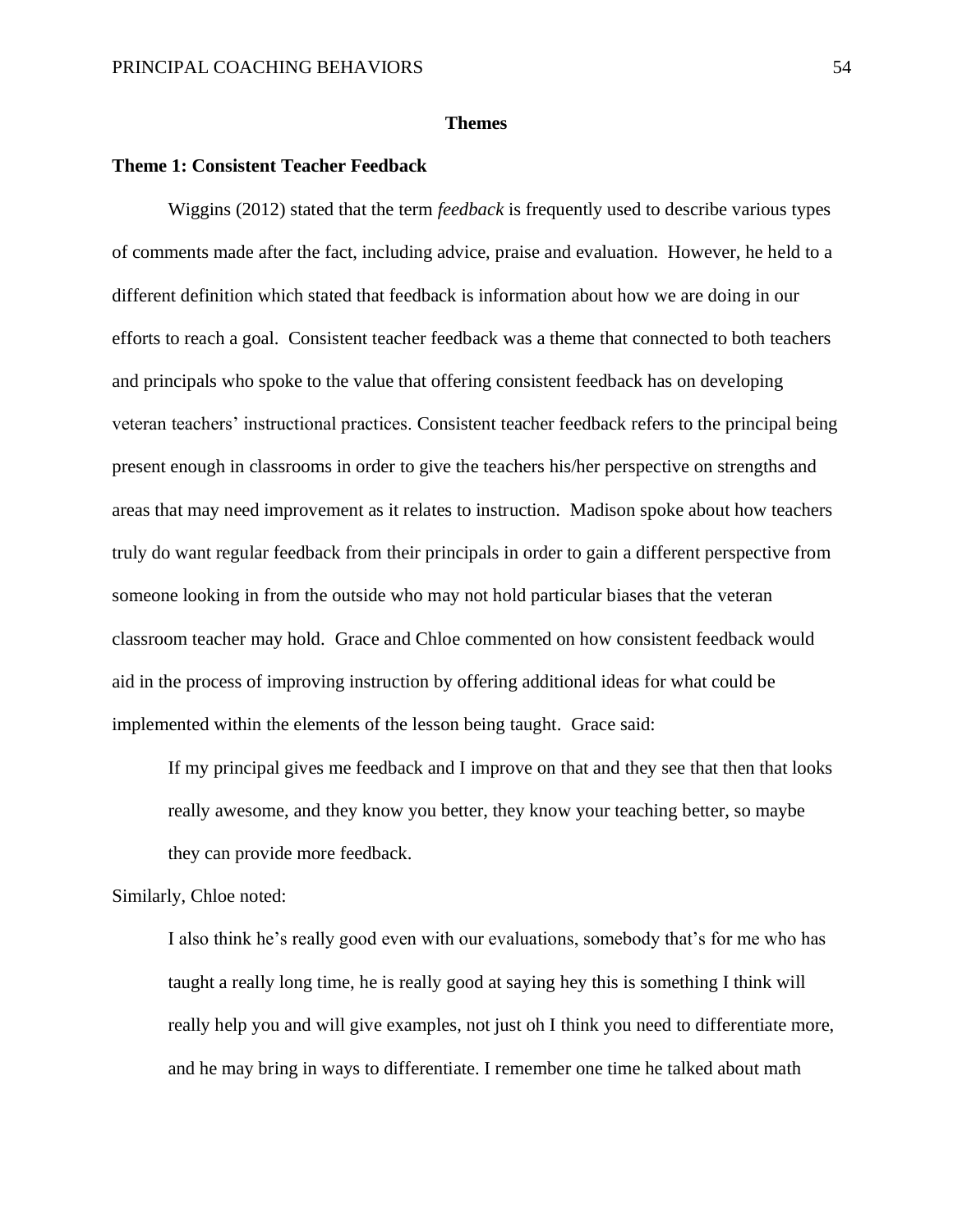fluency, and a lot of my kids were counting a lot on their fingers, or they were sequence counting, and so then he came in and he gave me a lot of different ideas that I could try .

What works as effective feedback for one teacher may not be beneficial to another, so it is crucial for the principal-coach to have reflective conversations and intentional discussions with teachers in order to adapt the feedback to each veteran teacher's specific needs as noted by Lily and Anna. Multiple teachers who were interviewed (Lily, Naomi, Henry, Jada, Lydia) expressed the desire for principals to come into their room more often in order to offer strategies they could put into practice, whether it be related to classroom management or instruction. Henry stated:

I would say, the principals have mainly done the walkthroughs with the new teachers, and with other teachers the walkthroughs have been done by the department chairs. As department chair, I would love if my principal would give evaluation forms to my math teachers about me, maybe I wouldn't want to know, but what do the teachers in my department think about me? I would love to know what are my strengths and weaknesses and then for my principal to sit down with me and coach me as the department chair.

Six out of the seven building principals communicated the importance of multiple conversations with teachers taking place in order for the feedback to be meaningful. Principal James stated, "Walkthroughs without feedback are worthless." Principal Lucas conveyed the magnitude of the responsibility he placed on himself as it pertains to being the teachers' instructional leader, while Principal Ava referred to the continuous conversations back and forth with teachers being about what they need and what they want as it relates to coaching feedback. More than one of the teachers interviewed mentioned that they have had walkthroughs after which they received no feedback whatsoever. If principals are going to take the time to be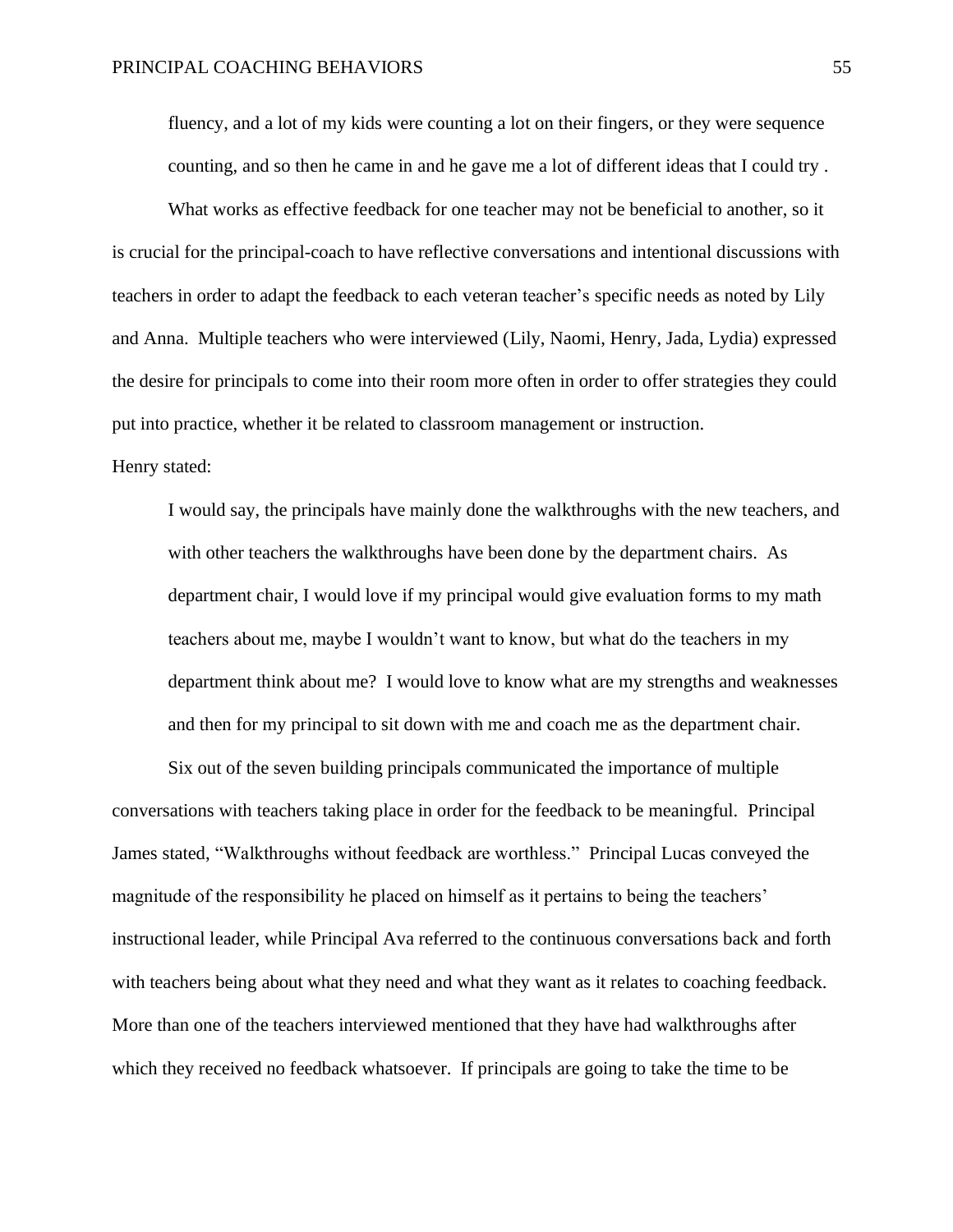present in classrooms, teachers want to be informed of what thoughts the principal had during the visit so they know areas of improvement as well as areas of strength.

## **Theme 2: Supportive Instructional Leadership**

A 2008 study reported that three out of four teachers report that their evaluation process had virtually no impact on their classroom practice (DuFour & Mattos, 2013). Hattie (2009) refers to "learning leadership" as being one of the most significant positive influences on student learning. This type of leadership takes instructional leadership to a more effective level. This suggests more of a focus on the Professional Learning Community (PLC) process that proposes if principals really want to improve student achievement, there needs to be more of a collective analysis of evidence of student learning rather that inspecting individuals' teaching (DuFour & Mattos, 2013). Such analysis of student learning, principals alongside of teachers, suggests the ongoing supportive instructional leadership approach.

Teachers in this study communicated the importance of their principal being a supportive leader to them and to their students. Madison and Chloe both felt that their principals were "on their side" and "has my back". Henry, as one of the high school department chairs, shared that:

The principal really valued our opinions, we worked really closely with them, working on goals, and best practices for the classroom; they really trusted us with what we thought would really work and it turned the school around. We became an A school and so there was a lot of pressure on the principals, and of course that pressure came down to us too; but I think they really had to have a lot of faith in us.

Grace expressed the importance of the principal offering differentiated instructional support for teachers and not just giving one size fits all leadership. Henry said: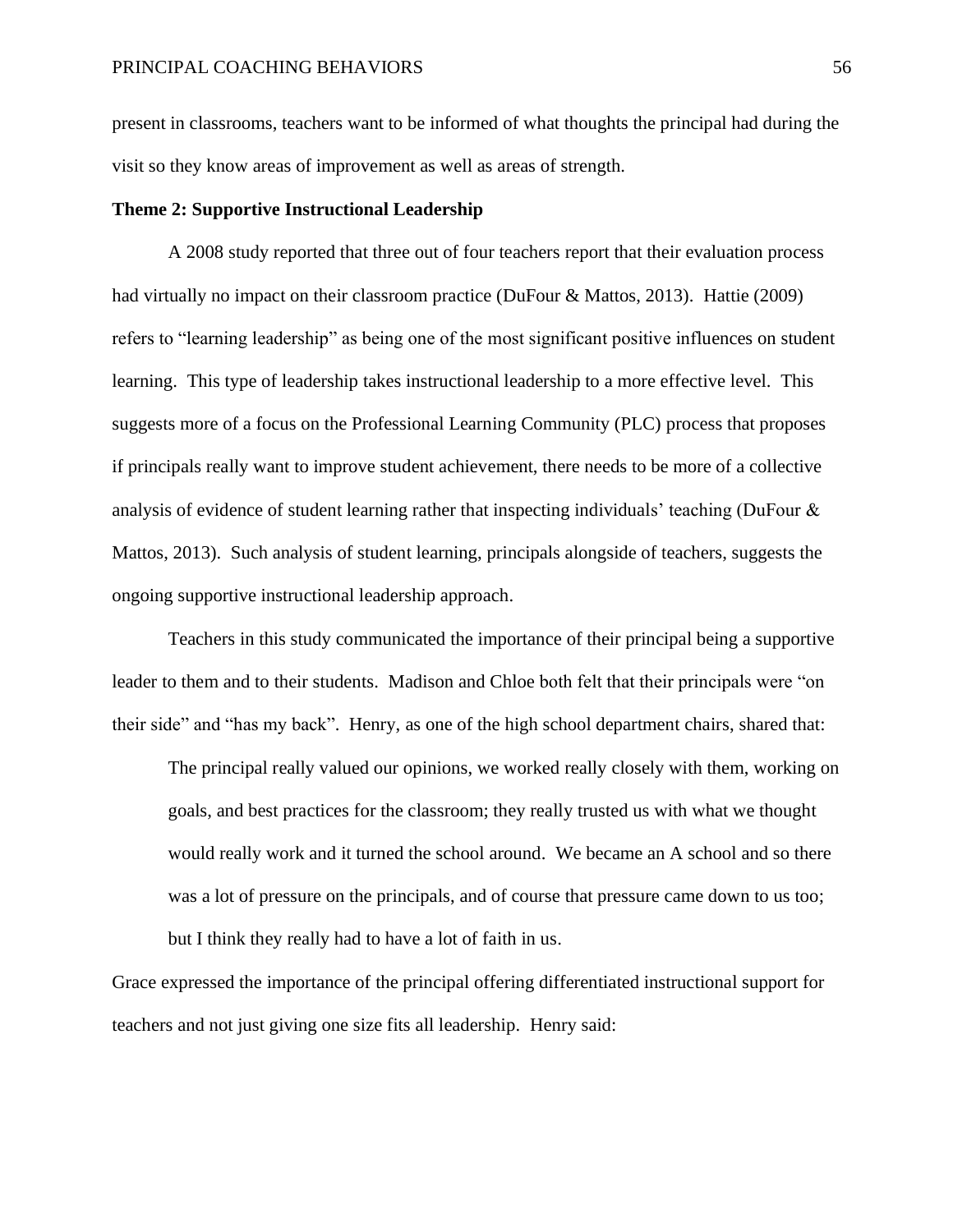The coaching for the veteran teachers would have to be individualistic in terms of strengths and weaknesses of the teacher, and maybe even looking at the role of the teacher. As department chair, I would love if my principal would give evaluation forms to my math teachers about me, maybe I wouldn't want to know, but what do the teachers in my department think about me? I would love to know what are my strengths and weaknesses and then for my principal to sit down with me and coach me.

Teachers Claire and Naomi stated that supportive instructional leadership is also displayed by a principal who is in the classroom to assist with classroom management as the need presents itself and 69% of the teachers thought that principals should have a regular presence in the classroom, observing lessons, and supporting students in order to truly know what is happening in the classrooms on any given day. Naomi said:

When they come in and see the positives and praise you, it gives you confidence and to know that you are doing some things right, and I think when the weaknesses are presented to you in a constructive way, not in a rude way, you are able to see the difference that it makes when you try those things.

Five of the 13 teachers mentioned that the principal as an instructional leader should be able to model teaching strategies that could be effective for classroom teachers so they could see that in action. Leah shared that one of the principals she had:

Moved into that principal role from a coaching role, so I think in some ways that probably helped her, but she was someone who was, I would say, she was very approachable, but she also had a clear vision and she could very clearly articulate that. She was very organized in the way that she did everything. You could tell there was a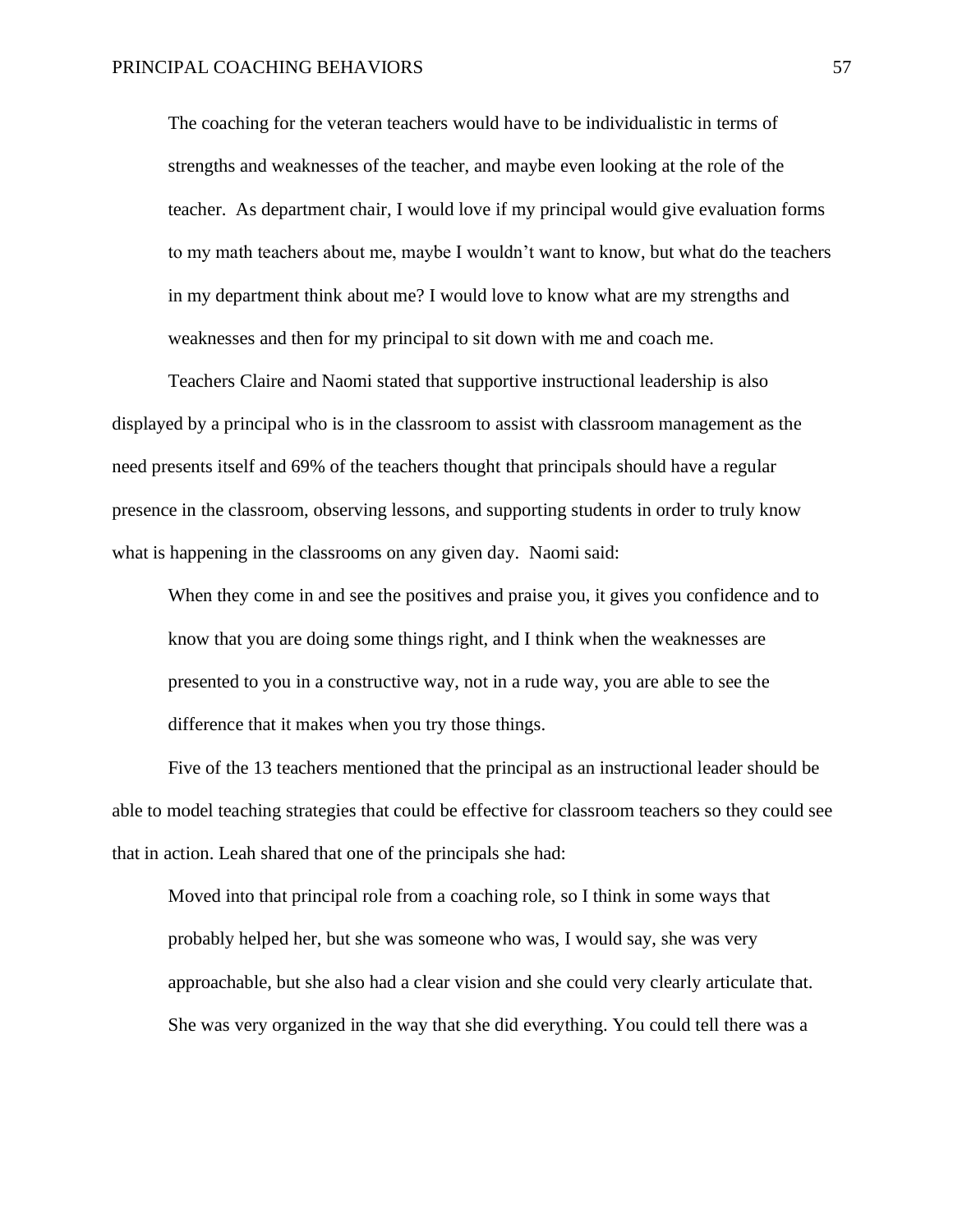plan; she knew what she was doing; she was helpful with discipline and also had teachers coaching each other.

All seven principals in this study placed high importance on their role as an instructional leader in their respective buildings. Principal Quinn saw his role as an instructional leader mainly being a listener as his experience was mainly in upper elementary grades, so it was crucial for him to be able to listen to his primary grades teachers in order to work with them and be able to have a better understanding their data. Principal Emma placed high importance on her role as instructional leader, but she did admit the need for improvement in this area as her first year as principal was focused mainly on classroom management and supporting her teachers in that area, along with learning about her new assistant principal and how to work best with him so they could be in step with each other and present a unified approach as a new leadership team. Principal James reflected on his role as an instructional leader:

I would say my greatest impact would be within our PLCs with my department chairs and my administration; I lead all those; I actually, I guess I would say I coach the coaches so I help them when they talk about an instructional issue a teacher is having, I'll either come in and observe that teacher or if I pretty well get a grasp of what they are saying from what they are describing, I have enough in my toolbox to where I can give suggestions as

far as coaching them and helping them, helping teachers improve their instruction. Principal Lucas also took significant responsibility for being the instructional leader of his building and he attributed the value of what he had to offer his staff to his previous experiences as an elementary classroom teacher. Having that background has been invaluable as he has conversations with his teachers in order to offer support and guidance.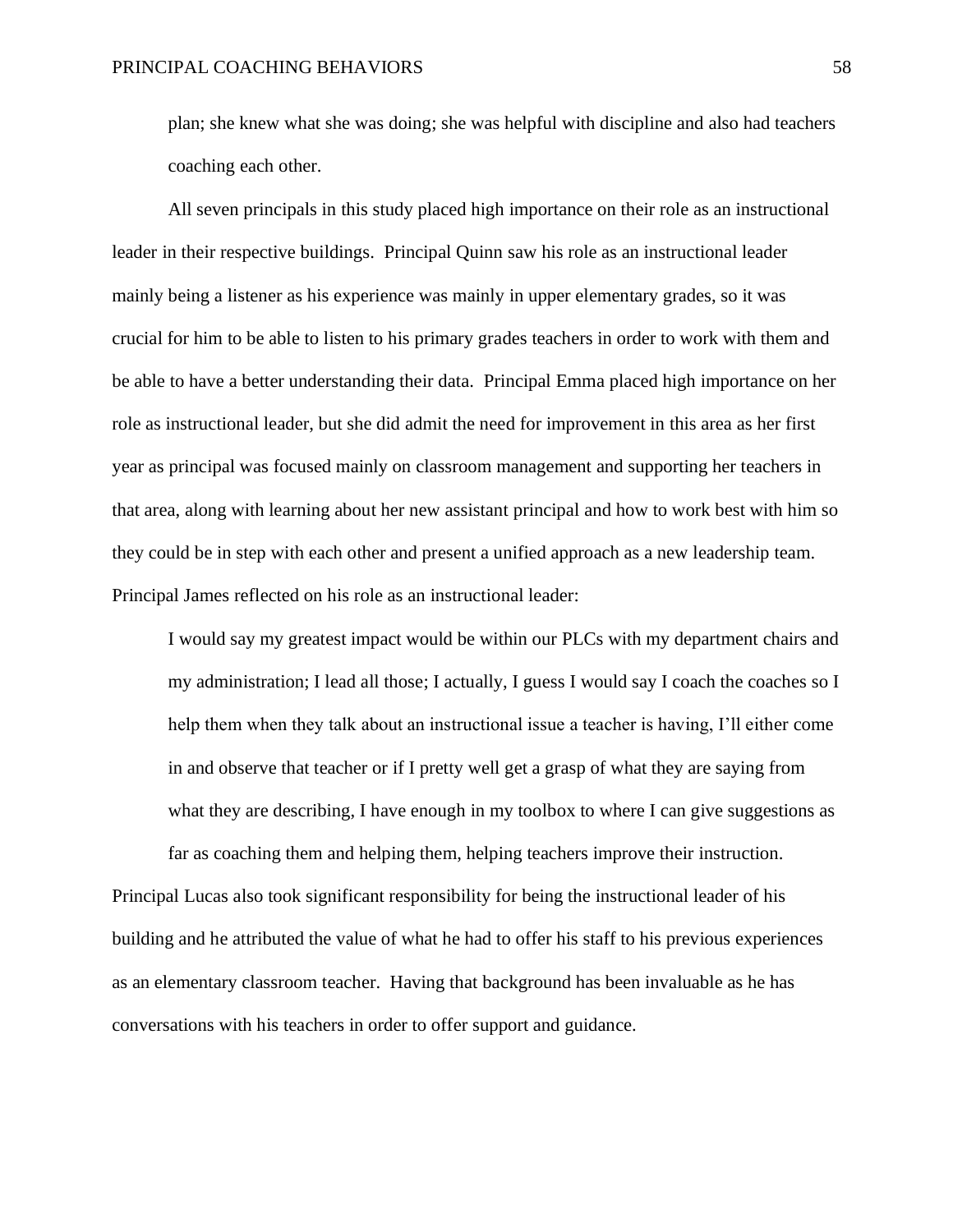Taking on the role of instructional leader is critical in a turnaround building according to Principal Ava. Meeting with teachers is extremely intentional by way of observing one week and meeting with those teachers the following week in order to debrief about what was observed and where to go from there. Principal Jasmine spoke of being able to have more conversations with teachers after being more visible in classrooms in order to offer input and instructional leadership that would be the most beneficial and effective. This is precisely what supportive instructional leadership should look like: ongoing principal presence in the classroom that leads to constructive and effective feedback, which has the potential to result in higher student achievement.

# **Theme 3: Relationship Building**

According to Johnson et al., "relationships are at the heart of a school" (2017, p. 50). Furthermore, those between a principal-coach and the teachers are among the most dynamic and rewarding. Building relationships is a theme that emerged after looking at both teacher and principal interview data. Both groups expressed the value and importance of taking the time to develop not only professional relationships but also getting to know each other as people. One teacher, Madison, stated that principals should:

build relationships with their people, because just like we have to build relationships with our students, it doesn't work if they don't have the relationship with their people. He would teach something if I asked him to, or he would work right alongside me to help me and not just drill in what needs to happen.

Chloe placed importance on the principal developing relationships not only with the teachers but students also: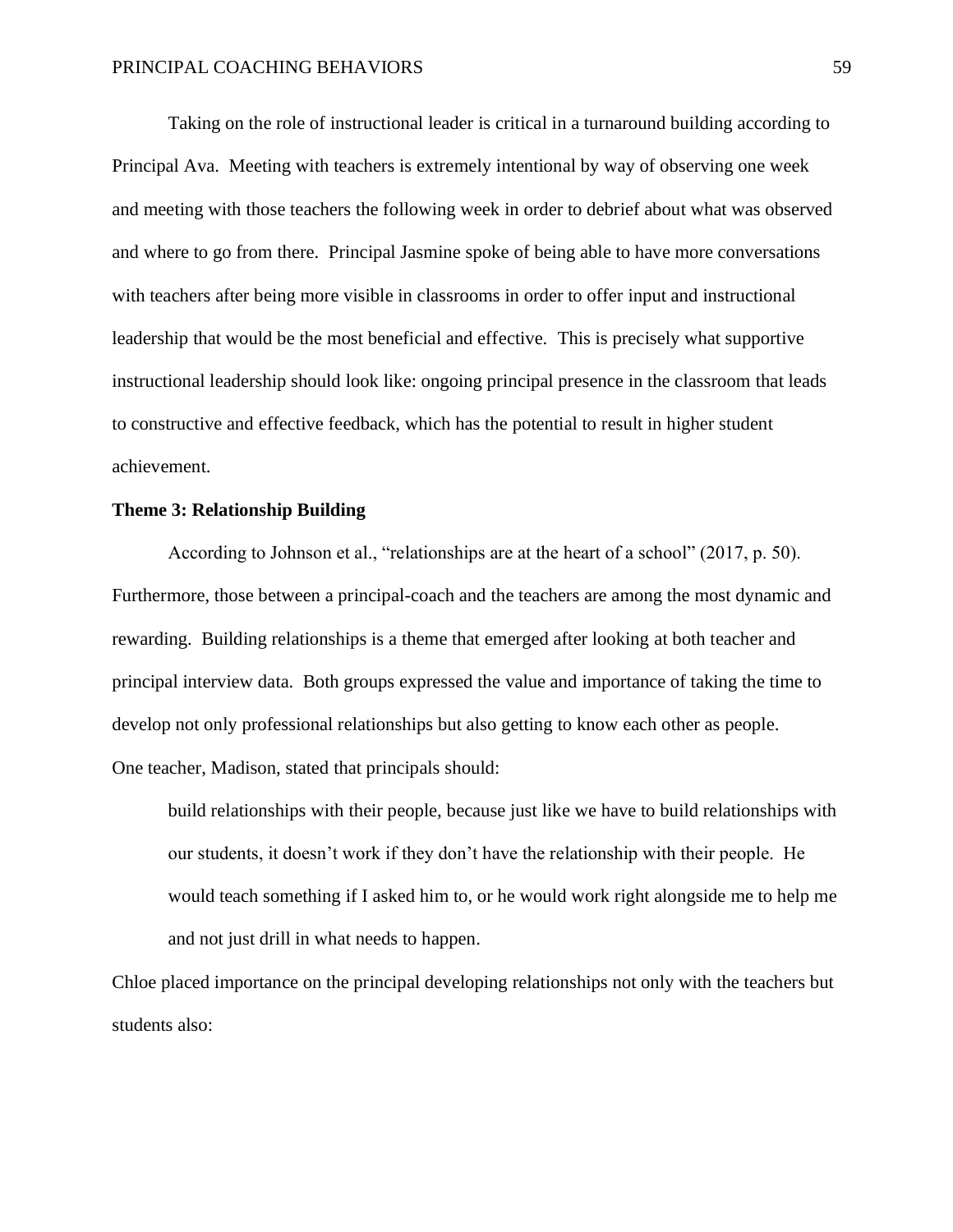I think the first thing is building relationships with staff and students; just knowing that he cares about me as a teacher, knowing about maybe even some of my personal life as well as about my students. Also knowing that he has my back, of course, if I did something I shouldn't, I would want him to tell me you need to do this, but also know that if I made a decision in the classroom that he would back me up.

Being approachable, encouraging and relational with teachers and students sets the tone and the culture for the building as a whole which also contributes to teachers feeling valued, according to Alice, Leah, and Alexa. Teachers want to feel valued, respected and known by their principals, enough that they feel cared for as a whole person, not just in their profession. Jada referenced the perspective of Harry Wong, educator, educational speaker and author who said, "The success of the school is in direct correlation with the relationship of the adults there." Principal Quinn spoke of his relationship-driven, culture-minded style of leadership:

I am more about the culture in the building and how the culture is going to impact everything that happens every single day um making sure that I am seeing, ya know, as many teachers and staff members and talking with them every day, conversing with as many students as I can, getting to know them, ya know, from a genuine standpoint, so I think I am that type of leader.

Principal Emma did not really define herself as having one leadership style, but rather tailors her leadership toward the individual needs of her teachers, which in reality has a relationship focus because how would she be able to know how to best relate with each teacher unless she took the time to develop the relationship? As a new administrator, Principal Mia had to take the time to develop relationships with her teachers because she was new to the building, hardly knew anyone, so before she would even be able to go close to coaching and working with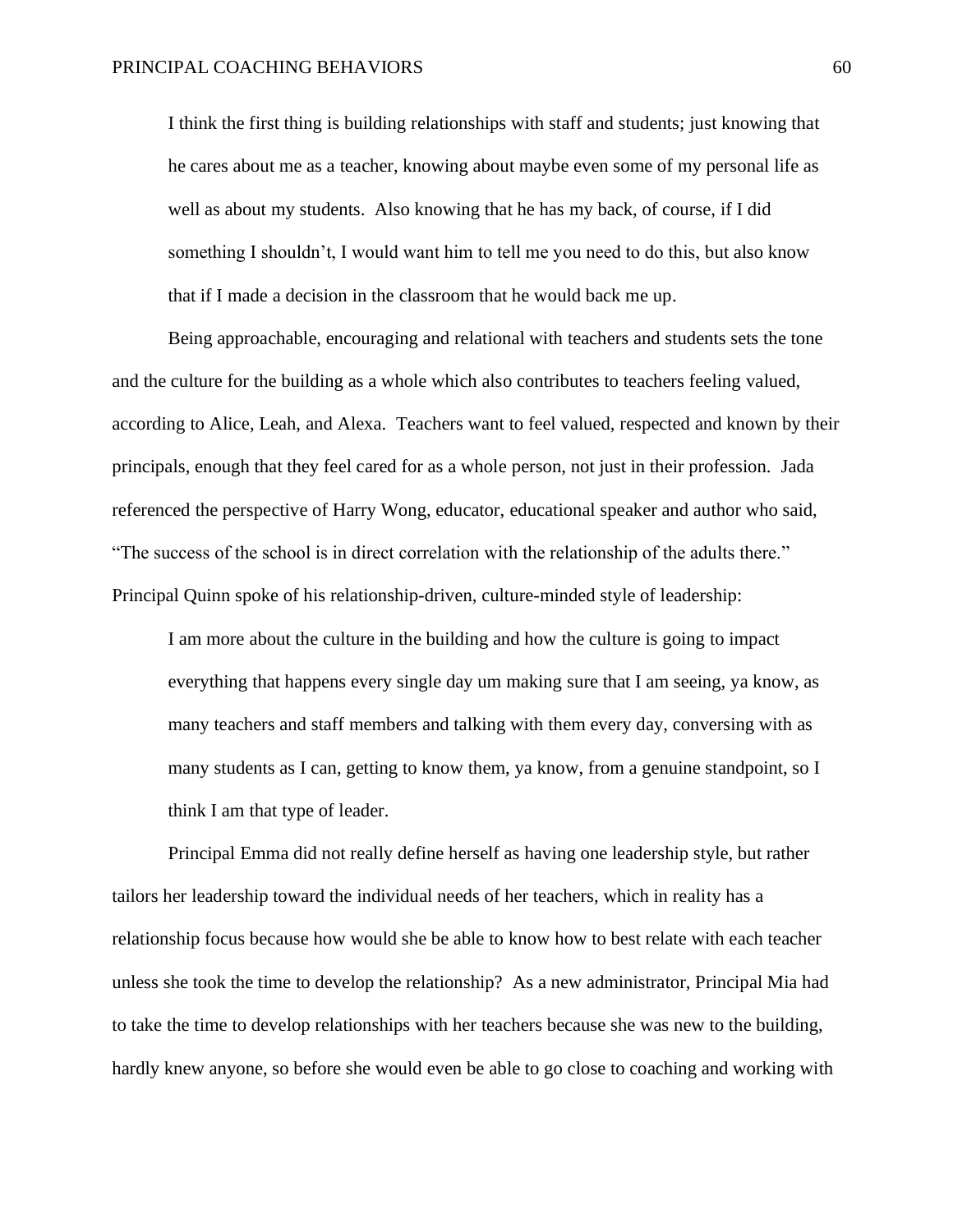teachers, she knew she had to get to know them first and build that trust. Trust and setting clear expectations were two additional key components of relationship-building that principals should impart. Grace communicated:

The biggest thing I've seen is trust. There is a trust and understanding that teachers do care and they are going to get done what they need to, and if we do need help, he is willing to reach out and help.

When a school has a culture of the importance of building strong relationships at its foundation, principal, teacher and student growth will thrive.

## **Theme 4: Challenges of Coaching: Time and Multiple Roles**

Each principal and teacher interviewed had an individual perspective to share on the challenges that presented itself when it came to principals coaching teachers, specifically veteran teachers. The overarching challenge communicated by the data was time, or the lack of it. Administrators have many responsibilities and hats to wear on any given day, so being a coach to teachers proves to be a constant battle, yet so important. Many of the principals mentioned that they attempt to schedule time to be in classrooms on a regular basis, some admitting they do spend more time with the new teachers than with the veterans. However, a coinciding challenge that goes along with that is so often veteran teachers get used to teaching and doing things certain ways, that they resist the change that is so continuous and staying current in best practices as the needs of students are so widespread. Principal Lucas spoke of his experience:

It's been a challenge because we have more veteran teachers. When I first got here, I heard multiple times, "You're young enough to be my child" and I just had to prove to them that I have a lot of knowledge and experience and I think that's what happened. I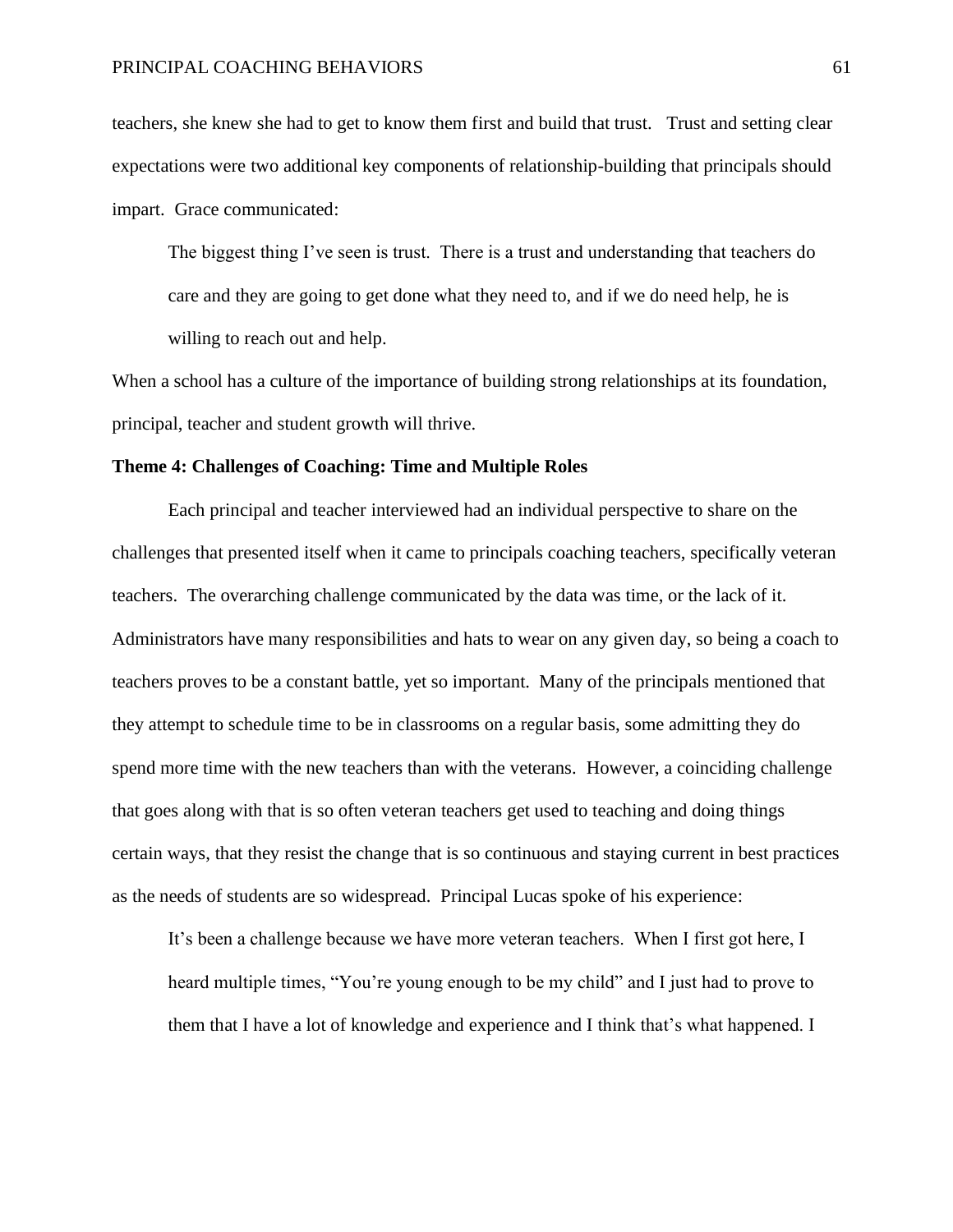worked with behaviors and people saw that, then I was asked to go to a different building but yeah, with veteran teachers that is sometimes the wall that gets put up.

We cannot assume that just because a teacher has been teaching for *x* amount of years that principals do not need to spend as much time in those classrooms. Some of the finest teachers are disregarded due to the fact that the parents and students are happy so, as principals, we are too, so we tend to focus more on the "trouble spots" (Johnson et al., 2017, p. 108). This inattention to such teachers is what prevents them from continual improvement. The analogy has been made to star athletes. They would never consider performing without a coach, so why should extraordinary teachers have to face their craft alone?

Principal Mia, being a first year administrator and also being significantly younger than the veteran teachers in her building, there were some walls that had to be torn down and there was a concern on her part that she would be unable to provide quality professional development for them due to their years in the field compared to hers. Claire also found it challenging to have those open, crucial conversations while being able to balance building the relationship with the teacher and having a leadership role and responsibility at the same time.

Principal Emma, spoke of frequently being pulled away from being with teachers in classrooms due to having to address so many behavior issues that are so overwhelming at times. This presents itself as a definite challenge to coaching teachers regularly:

At first a lot of it was management but you know starting out it is a hard thing, especially here… That is where we spent most of our time; we did some modeling; we have done some hard things, but helping them get a system in place to manage their class.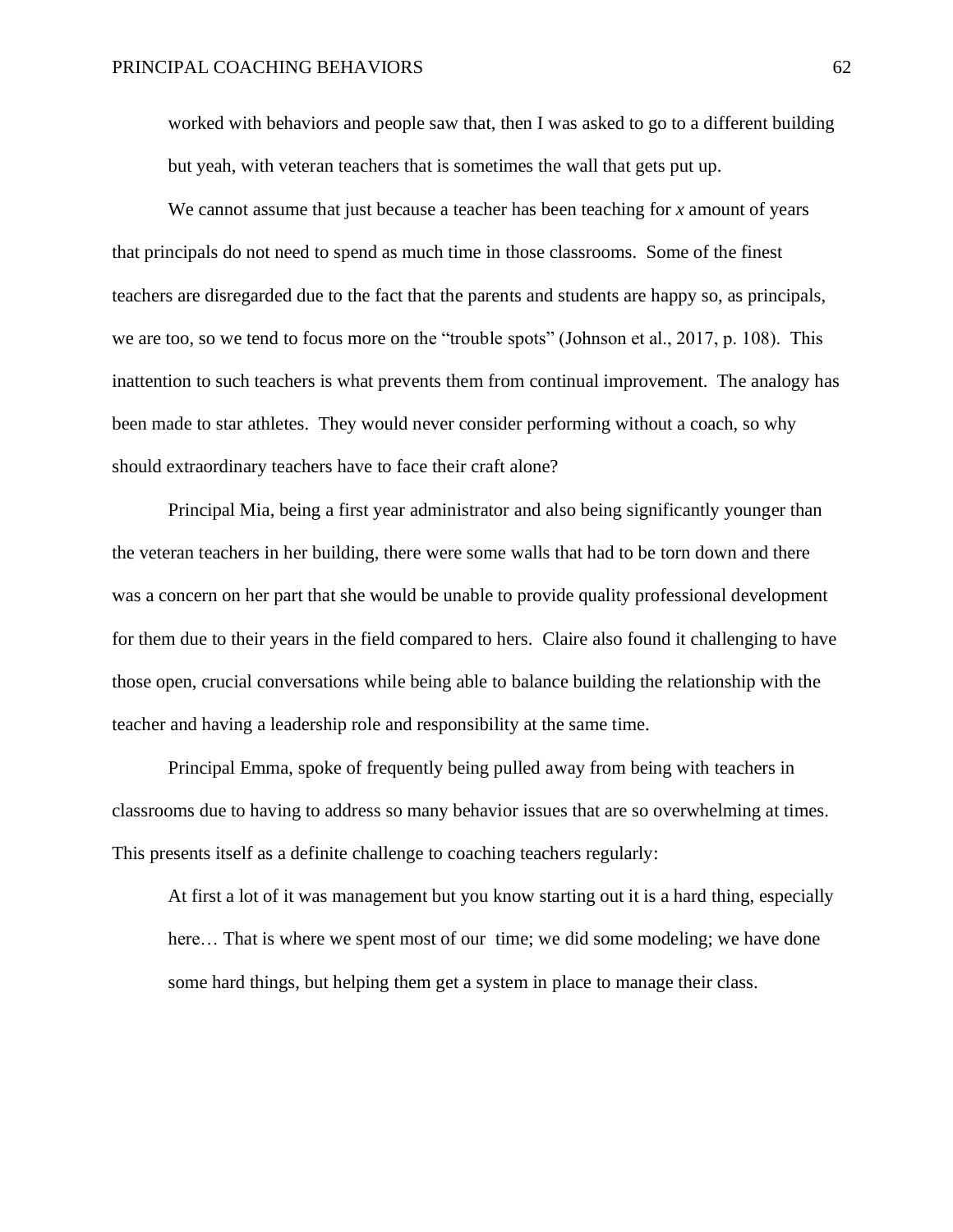#### PRINCIPAL COACHING BEHAVIORS 63

Principal Quinn communicated his perspective on the topic of challenges as being more about areas to keep growing in. He spoke of his intentionality in hiring the right people and being able to work alongside grade level leaders as a team approach.

The managerial side of being a building principal is another challenge that emerged. The day-to-day meetings that are scheduled, phone calls that need to be made, not to mention all of the unexpected events that come up, all seem to be hindrances to the coaching process, according to Principal Jasmine. Principal James took another view as a high school administrator who has various roles within his building both at the building and district levels:

I am the curriculum director for grades 7-12 (without the official title), I run a program called Career Tech, but probably my biggest challenge is that the superintendent is in the same building. Having multiple roles makes it challenging to be a coach to his teachers, so I work alongside my department chairs and assistant principals in order to offer that support to teachers.

Principal Ava communicated an additional challenge that presented itself that principals want to be sure they have the right approach to coaching teachers:

Sometimes you do have to talk about improvement plans, so we wanted to make sure that coaching did not seem to have the sense of an evaluation , and that the principal was not satisfied with the quality of the teaching and that was the motive for the coaching relationship. This is not the case.

Two teachers, Naomi and Alice, held to the opinion that ultimately the principal is responsible for what goes on in classrooms. Alice said, "If it's their building, and they are responsible for its success or downfall." Teachers acknowledge that principals are pulled in so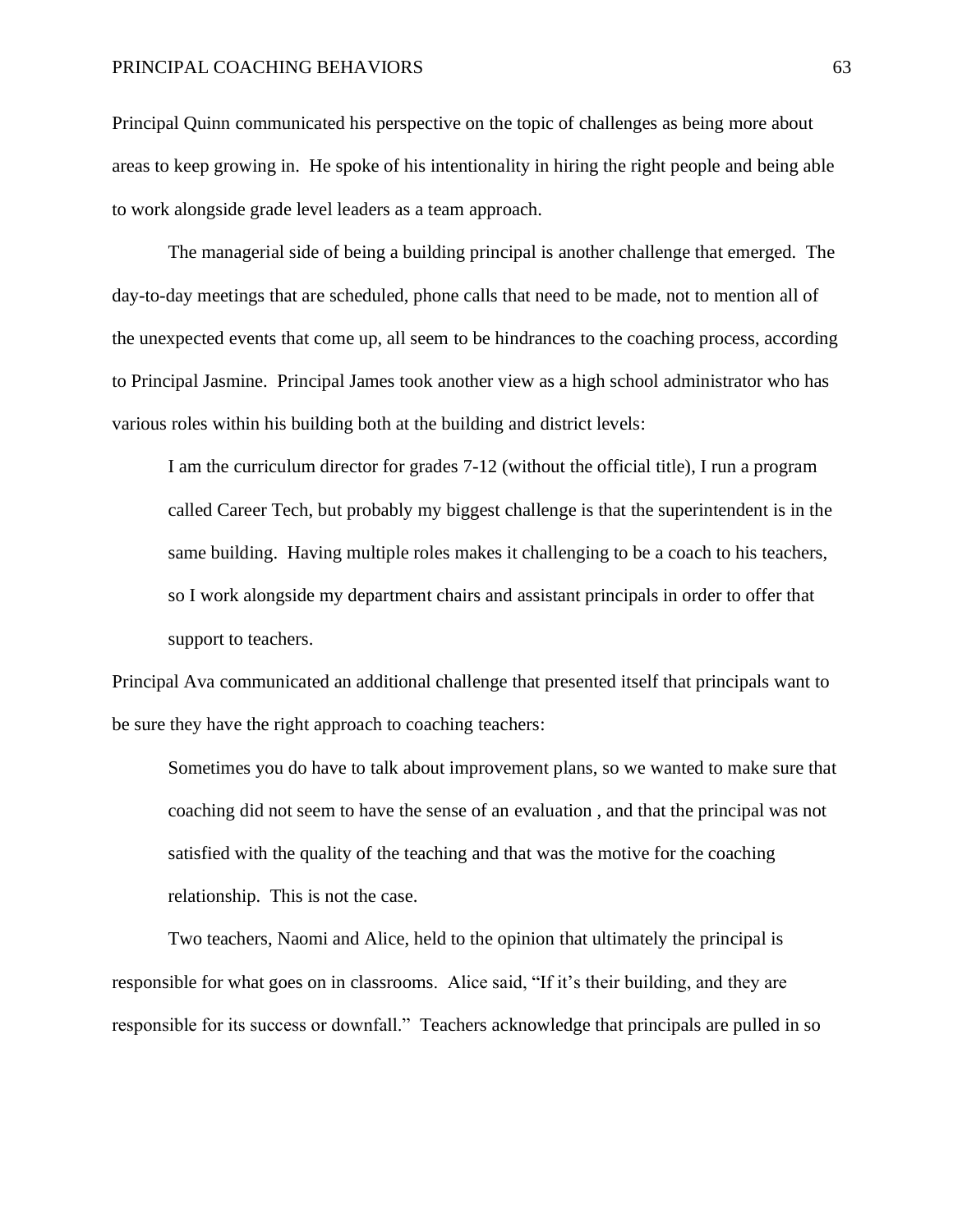many different directions throughout a typical school day that it does make it difficult for them to be in classrooms.

#### **Theme 5: Open Communication**

When it comes to the importance of open communication between principals and teachers, 12 out of 13 teachers spoke of how crucial that component is regarding their interaction with their principals. Open communication refers to the principal having an open door, being transparent and approachable to both teachers and students. Claire stated:

I think that open communication is very important. I think that a principal needs to be very open. I think the door needs to be open; I think principals need to be in the classroom to see exactly what we are doing.

Anna referred to good communication as one of the top qualities a principal should possess. Her rationale for this was good communication affects many aspects of the school such as instruction and management tasks. She stated that good communication:

Makes you feel valued and supported. When you're not communicated with, I don't think it is the intent to make you feel like you are not valued, it is just poor communication, but that is the perception that teachers I think can feel is what I'm doing here is not important because if it were, you would have communicated with me in a more timely fashion.

Alice connected this quality of open communication with having clear expectations. The principal she referenced was:

So effective because she was so clear in what she expected from us, but at the same time also she was super approachable. She would give specific advice; she is not all fluff; I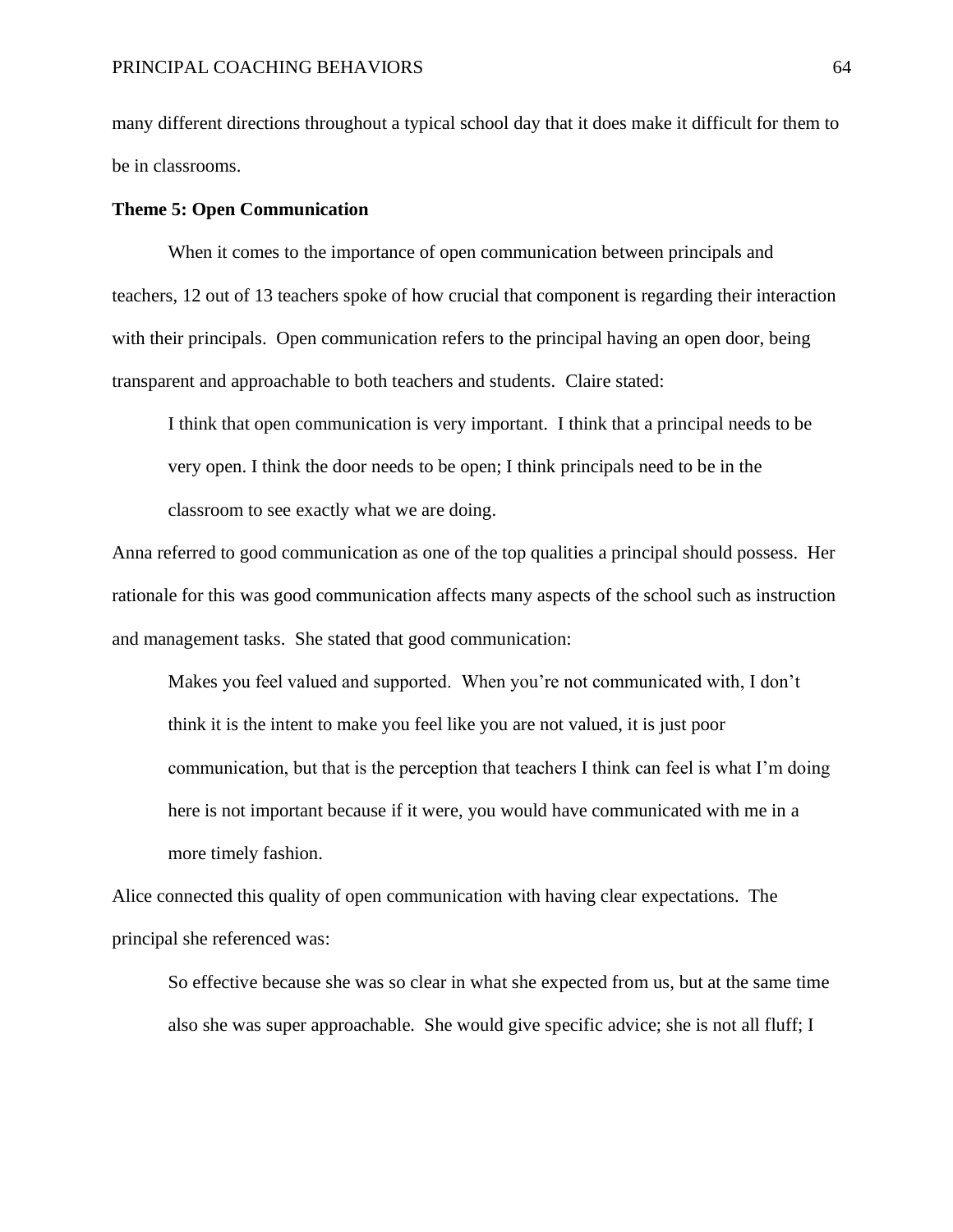am not good with generalizations. I told her I was a mess the year before she came; I mean I was terrible and she was very good about giving me strategies.

Being a teacher for 40+ years, Jada spoke of face-to-face communication being appreciated and preferred. With all of the technological advances of the day, she realized that emails and text messages may be more convenient; however:

For some things I would say I need a minute of your time and I would literally time myself for a minute and maybe two, but there are some things you cannot discuss, you cannot see their expression and when you are talking about such a special commodity as children, I think that is important.

Being an open and honest communicator and in turn just as intentional as a listener are both invaluable components to relationships as well, as mentioned by Principal Jasmine:

I really feel like you have to be intentional about listening to what people have to say; I always have scratch paper to make notes, because throughout the course of the day, it would be easy to forget, so I think I am real intentional about listening and I think it's important that people know you're listening.

Principal Emma also connected the theme of open communication to her intentionality of listening and teachers knowing that regular conversations will happen regarding their practice:

I try to listen fully and to speak to understand not listen to reply or not listen to get my point across. Almost every person on this staff knows that we aren't afraid to have a hard conversation, and they are gonna hear the truth, but I will speak it in love and we will, but the truth is the truth and sometimes it's not easy or fun to hear or to sit and hear, but we are going to have those conversations.

And, Principal Lucas shared that: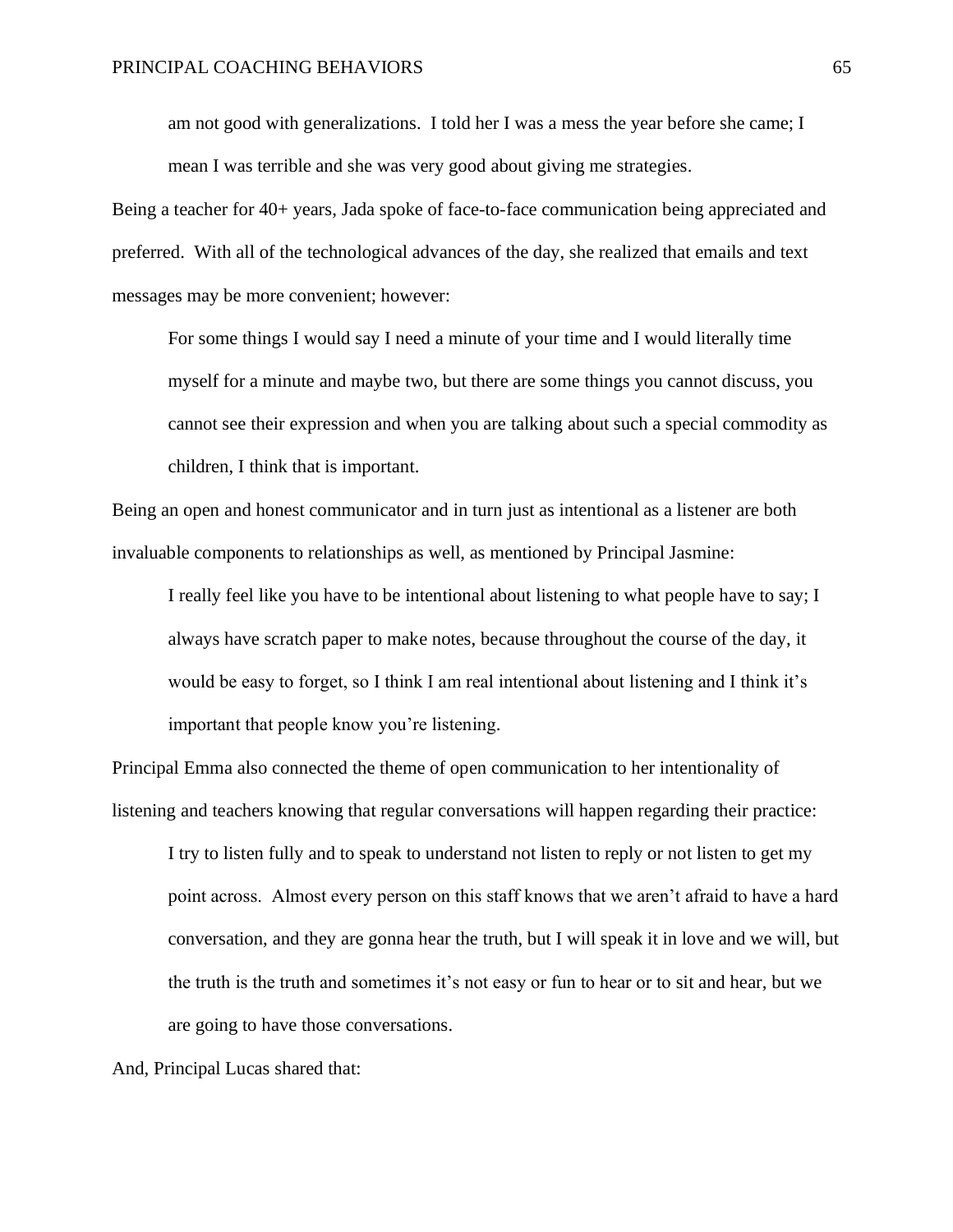I am an open leader, meaning that I don't keep things from staff members unless it's confidential stuff. I like giving them a heads up of what's coming so there are no surprises. If a teacher does something he or she shouldn't have, it's a conversation; it's not beating around the bush. It's this is what happened and I need you to do this. Teachers respond well when it's not an email to the whole staff when it only pertains to one person.

Communication is key in any relationship. When it comes to the school setting, teachers want to be aware of what is expected of them; they do not appreciate when significant changes are made unexpectedly.

#### **Summary**

In Chapter IV, a review of the purpose of this qualitative study was presented along with five major themes that emerged following the analysis of the interview data. Teachers and principals alike spoke about the importance and value of consistent feedback being given. Veteran teachers desire to have supportive instructional leadership from their principals, with that support relating to whatever the teacher need presents. Principals will have a knowledge of what individual teachers need as a result of the importance placed upon building relationships. There are some challenges along the way when it comes to the principal taking on the role as coach; therefore, both the principal and teacher need to have open communication from the beginning in order for the coaching experience to be the most effective.

In Chapter V, I discuss the study's research questions through the lens of adult learning theory. I will also discuss the implications for future practice and recommendations for further research.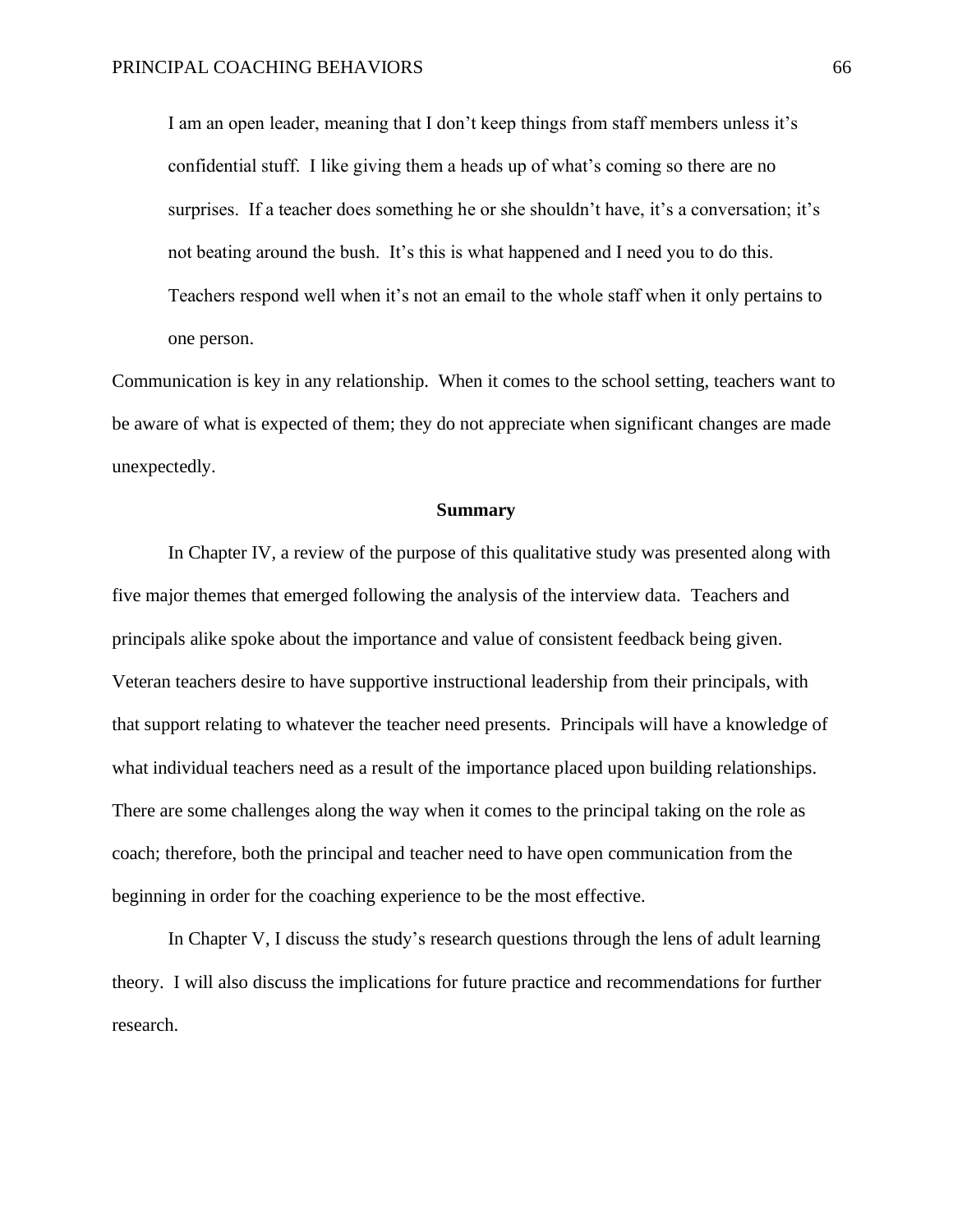#### **CHAPTER V: DISCUSSION**

This chapter is an analysis of the data using adult learning theory as the framework for the study followed by the findings related to the first research question, in what ways do principals exhibit coaching behaviors that develop veteran teachers' instructional practices. The second research question, what are the perceived benefits and challenges of developing and maintaining a coaching relationship between administrator and veteran teacher, will follow while the latter part of this chapter will discuss the implications for policy and practice, along with recommendations for further research.

#### **Purpose of the Study**

The purpose of this study was to identify principal coaching behaviors that foster professional relationships and teacher development of curriculum and instruction, specifically for veteran teachers. Often times, veteran teachers are overlooked when it comes to coaching, feedback and support, especially if they have been proven to be highly effective and/or effective teachers; however, they should continue to be challenged as to how they could become even better as a result of ongoing, job-embedded professional development (Brezicha, Bergmark & Mitra, 2015; Heineke, 2013). The principal is the one who "creates a vision, sets goals, builds a strong team of teachers, encourages skill building and continuous learning, assesses performance by looking at data, and provides inspiration" (Trail, 2000, p. 4). Because of these important responsibilities, how the principal utilizes and embodies coaching behaviors needed to be explored further. The data from this narrative inquiry were collected from twenty interviews, comprised of thirteen teachers and seven building principals. A preliminary questionnaire was given to building principals for the purpose of assessing what, if any, coaching qualities may already be present.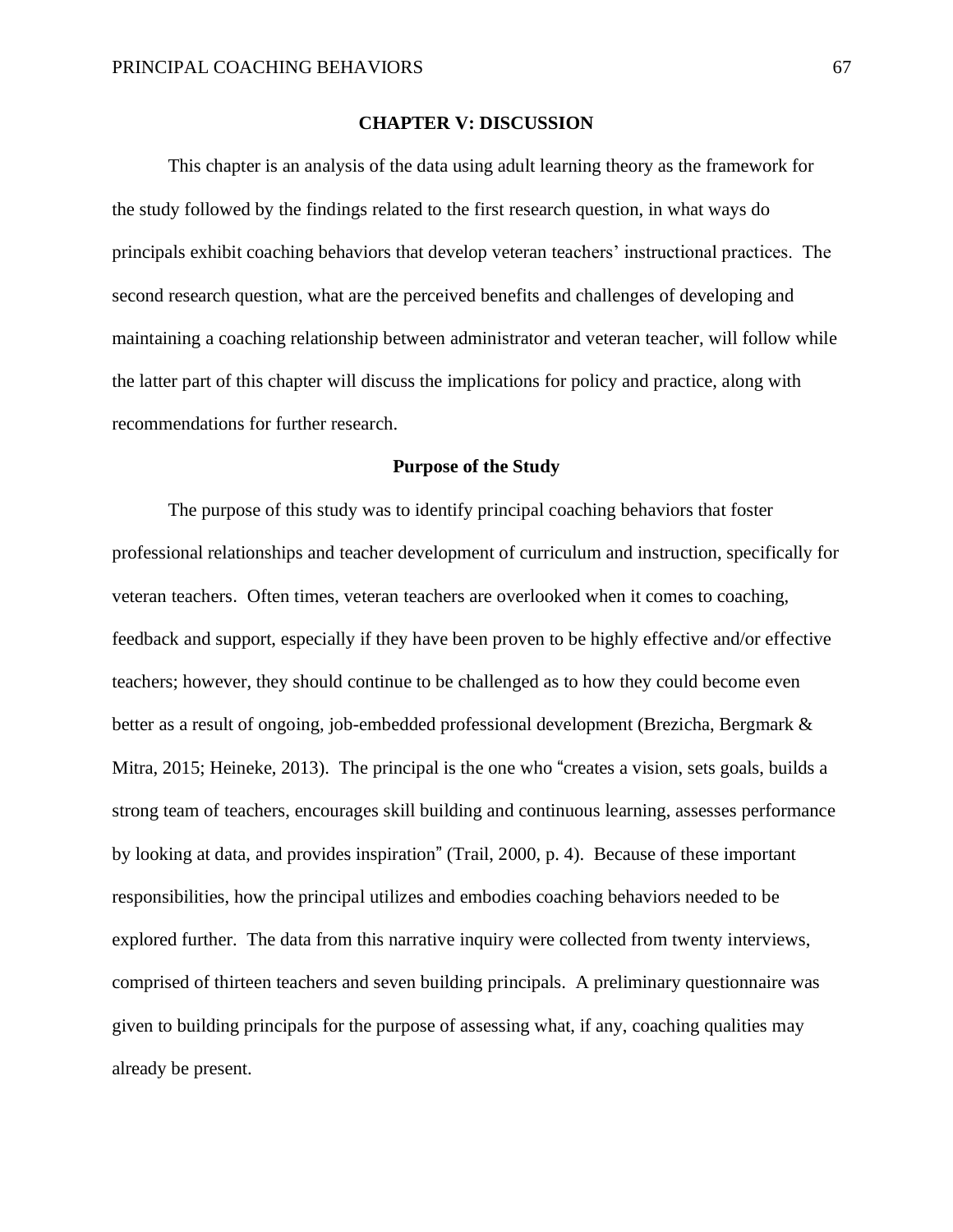In the table below, the two research questions are aligned with the themes that emerged

from the data as well as showing how each of the principles of adult learning theory align with

both research questions as well as the themes.

| <b>Research Questions</b>          | <b>Themes</b>            | <b>Adult Learning Theory</b> |  |
|------------------------------------|--------------------------|------------------------------|--|
|                                    |                          | <b>Core Principles</b>       |  |
| <b>RQ1:</b> In what ways do        | A. Consistent Teacher    | A. Learner's need to         |  |
| principals exhibit coaching        | Feedback                 | know                         |  |
| behaviors that develop             | B. Supportive            | A. Self-concept of the       |  |
| veteran teachers' instructional    | Instructional            | learner                      |  |
| practices?                         | Leadership               | B. Prior experience of the   |  |
|                                    | C. Relationship building | learner                      |  |
|                                    | D. Open Communication    | C. Readiness to learn        |  |
|                                    |                          | B. Orientation to            |  |
|                                    |                          | learning                     |  |
|                                    |                          | C, D. Motivation to learn    |  |
| <b>RQ2:</b> What are the perceived | A. Consistent Teacher    | A. Learner's need to         |  |
| benefits and challenges of         | Feedback                 | know                         |  |
| developing and maintaining a       | Supportive<br>В.         | A. Self-concept of the       |  |
| coaching relationship              | Instructional            | learner                      |  |
| between administrator and          | Leadership               | B. Prior experience of       |  |
| veteran teacher?                   | C. Relationship building | the<br>learner               |  |
|                                    | D. Open Communication    | C. Readiness to learn        |  |
|                                    |                          | B. Orientation to            |  |
|                                    | E. Challenges of         | learning                     |  |
|                                    | Coaching: time and       | C, D. Motivation to learn    |  |
|                                    | multiple roles           |                              |  |

*Table 2: Research Questions, themes, ALT alignment*

## **Research Questions**

My research questions that guided this study were:

1. In what ways do principals exhibit coaching behaviors that develop veteran teachers'

instructional practices?

2. What are the perceived benefits and challenges of developing and maintaining a

coaching relationship between administrator and veteran teacher?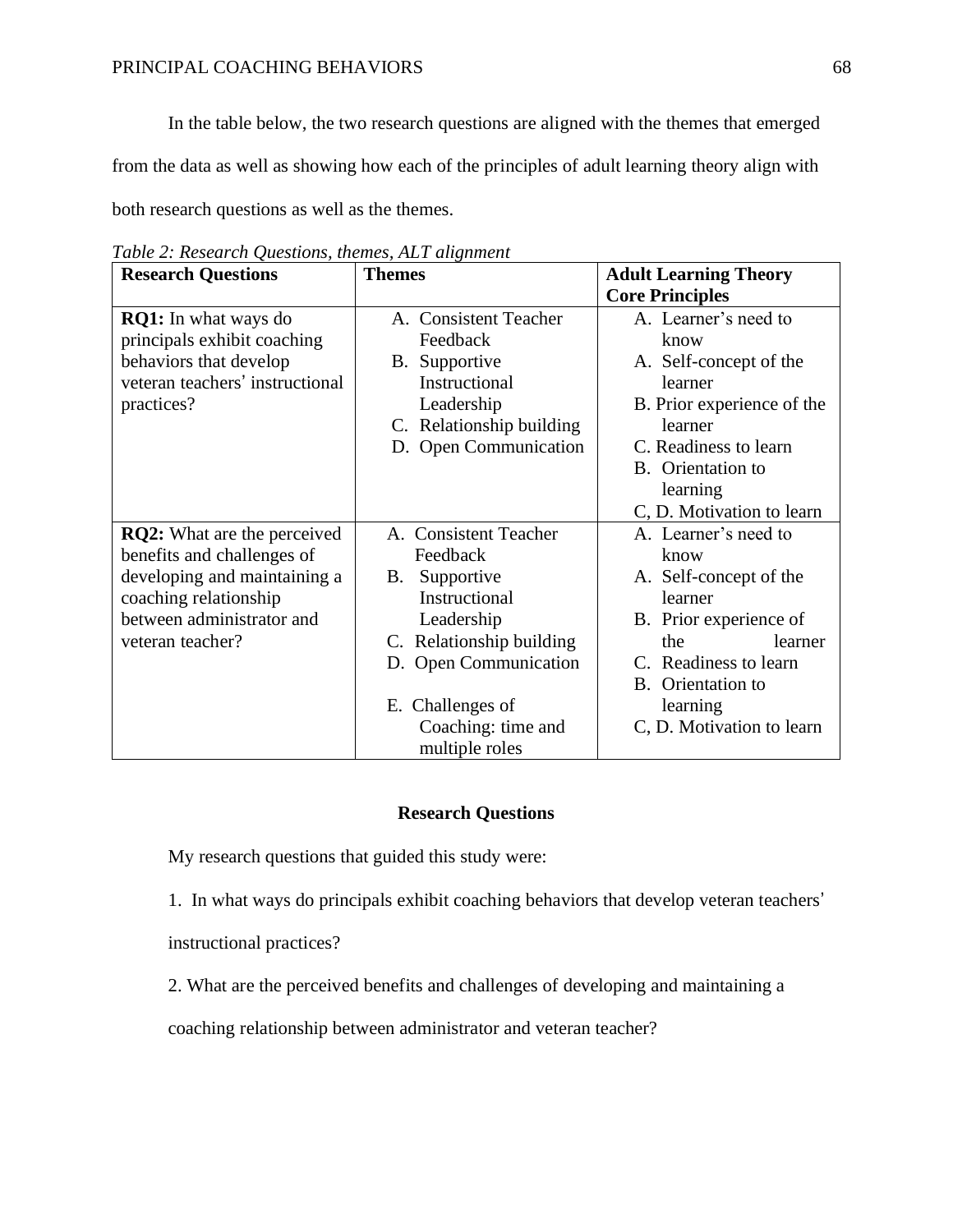### **Adult Learning Theoretical Framework Analysis**

There are six main characteristics to adult learning theory (ALT) and in this section the connection between those principles and this study's data will be explored along with what the literature says about adult learning theory.

#### **Learner's Need to Know**

Knowles' theory of adult learning (1973) begins with the premise that the adult has to be able to find a connection with what they are learning, or going to learn, or to their personal situation in order for new learning to occur. Adults have to see the value and the need for taking the time to learn (Cox, 2015; Merriam, 2008). In the coaching relationship, the one being coached should always drive the agenda; therefore, coaching proves to align with this first characteristic. Data from this study showed that veteran teachers are often overlooked and more time is spent coaching new teachers. As principals, we cannot be content with just knowing that our veteran teachers are good teachers. We need to consider how to get them from good to great.

#### **Self-Concept of the Learner**

This second characteristic of adult learning theory states that as people mature they are not as easily influenced by others but rather assume greater autonomy in making their own decisions. When a veteran teacher has the desire to continuing growing in their craft, they are willing to do whatever is necessary to get the desired outcome. The coaching process would guide such progress, as the teacher would be the one driving the learning and the principal-coach is there to facilitate discussions and aid in reflective conversations.

Most of the teachers that were interviewed in this study made some type of reference to the fact that if they had classroom walkthroughs by their principal(s), it was not a meaningful experience because there was minimal to no feedback given afterward, which also raises the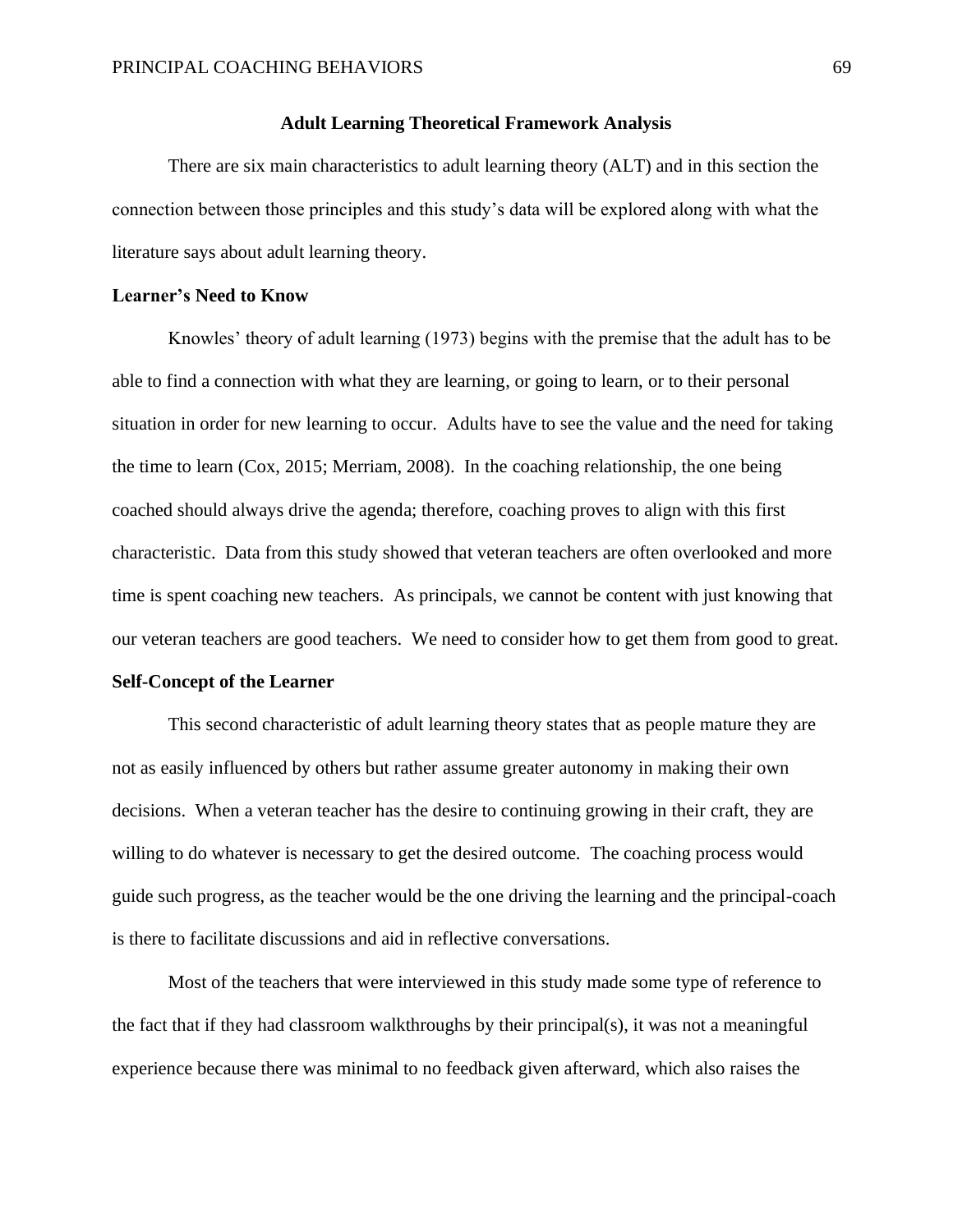point that "classroom observations can be meaningful and beneficial to some extent, but principals should not use them as their key strategy for improving schools" (DuFour & Mattos, 2013, p. 37).

#### **Prior Experience of the Learner**

Thirdly, the vast collection of all of the experiences that veteran teachers have can either help or hinder new learning. Teachers who have been in the field for many years have the danger of getting "set in their ways" and not being willing to change and employ new ideas, or the wealth of their experiences acts as a springboard to help propel them into wanting more learning about how to best meet the ever-changing needs of their students. Those interviewed in this study shared about their many experiences under various types of school leaders and how their perception of that leadership helped or hindered their growth as a teacher. Coaching can be the catalyst for new learning as the coach helps facilitate understanding and provide direction for the adult learner (Cox, 2015; Merriam, 2008).

#### **Readiness to Learn**

In the world of education, best practices are constantly changing in order to meet the diverse needs of our students. Veteran teachers who realize this are ready embark on the journey of the coaching process because they know there are new strategies that can truly make a difference in their teaching and for students' learning. The teachers in this study, after interviewing them and analyzing their responses, seem to emulate the desire to want to become better and want to know how they are doing in their practice. The principal-coach will work with the teacher to define an initial goal, will observe the current situation with his/her students, investigate what the options are and work together to get to the desired result. "Today's schools don't need 'instructional leaders' who attempt to ensure that teachers use the right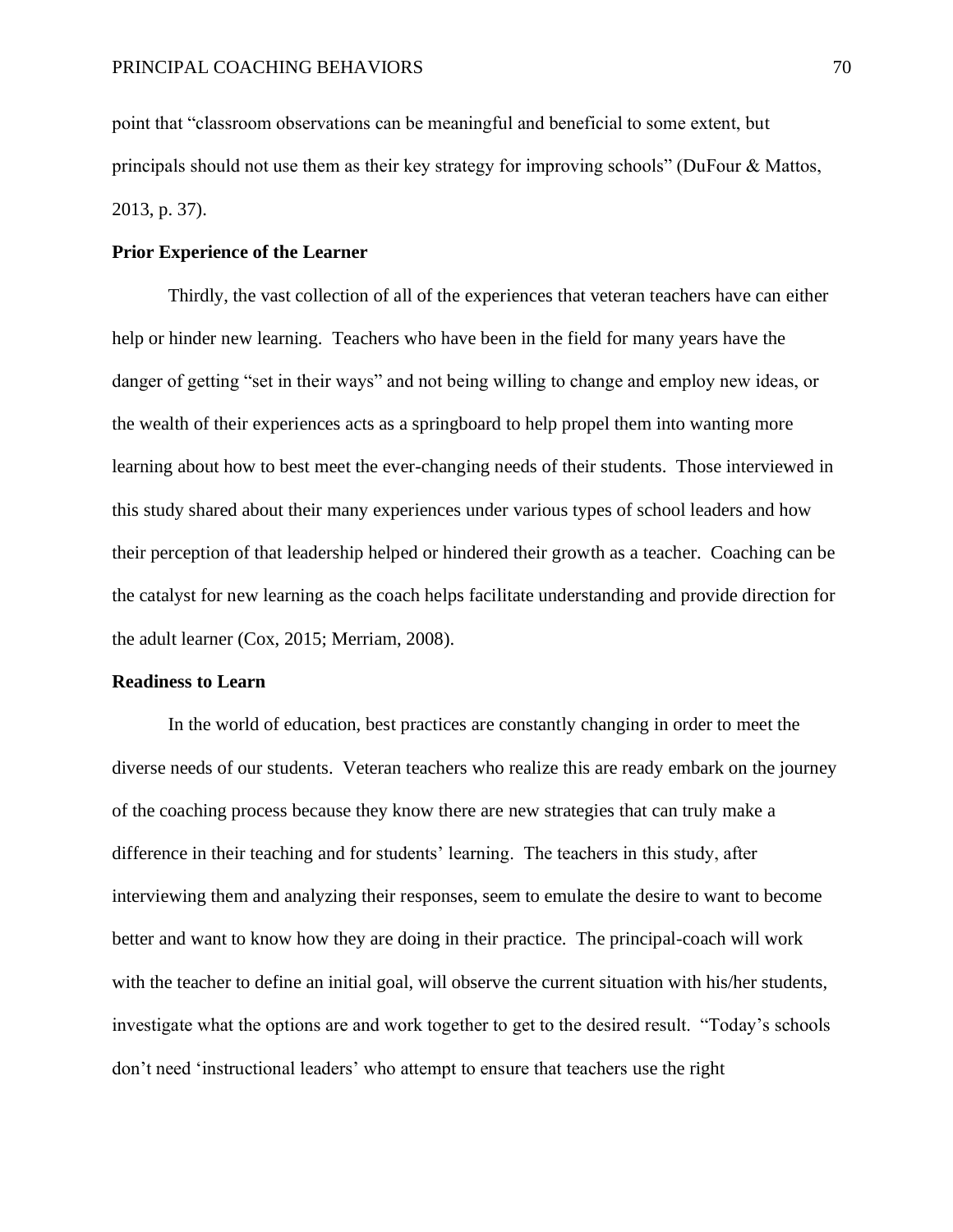moves…schools need learning leaders who create a schoolwide focus on learning both for students and the adults who serve them" (DuFour & Mattos, 2013, p. 39-40).

#### **Orientation to Learning**

Orientation to learning refers to adults wanting to see the relevance and use for what they are learning, so they can, in turn, apply it to a particular task or problem. In the coaching relationship, teachers will want to work on immediate issues rather than delving into issues that have no relevance to their current situation. This factor can also relate to the goals of Professional Learning Communities (PLCs) where principals and teachers are collaborating together, analyzing student data and making informed decisions about where to go next in classroom instruction in order to increase student achievement. "A highly effective principal will look for ways to align the process to a culture of collective responsibility for learner-focused outcomes" (DuFour & Mattos, 2013, p. 39).

#### **Motivation to Learn**

For the majority, adults are more internally motivated than externally. They are motivated by learning that will help improve their current problem. Principal-coaches need to emphasize the connection between their teachers' values and the outcome of the coaching. During conversations I had with the teachers in this study, most of them seemed to portray this type of motivation to learn. Seeing their students advance in their learning results in an internal joy and sense of achievement for that teacher, knowing that their hard work paid off for both parties.

In the subsequent sections, each research question will be answered in connection with the data results, followed by implications for policy and practice and recommendations for further research.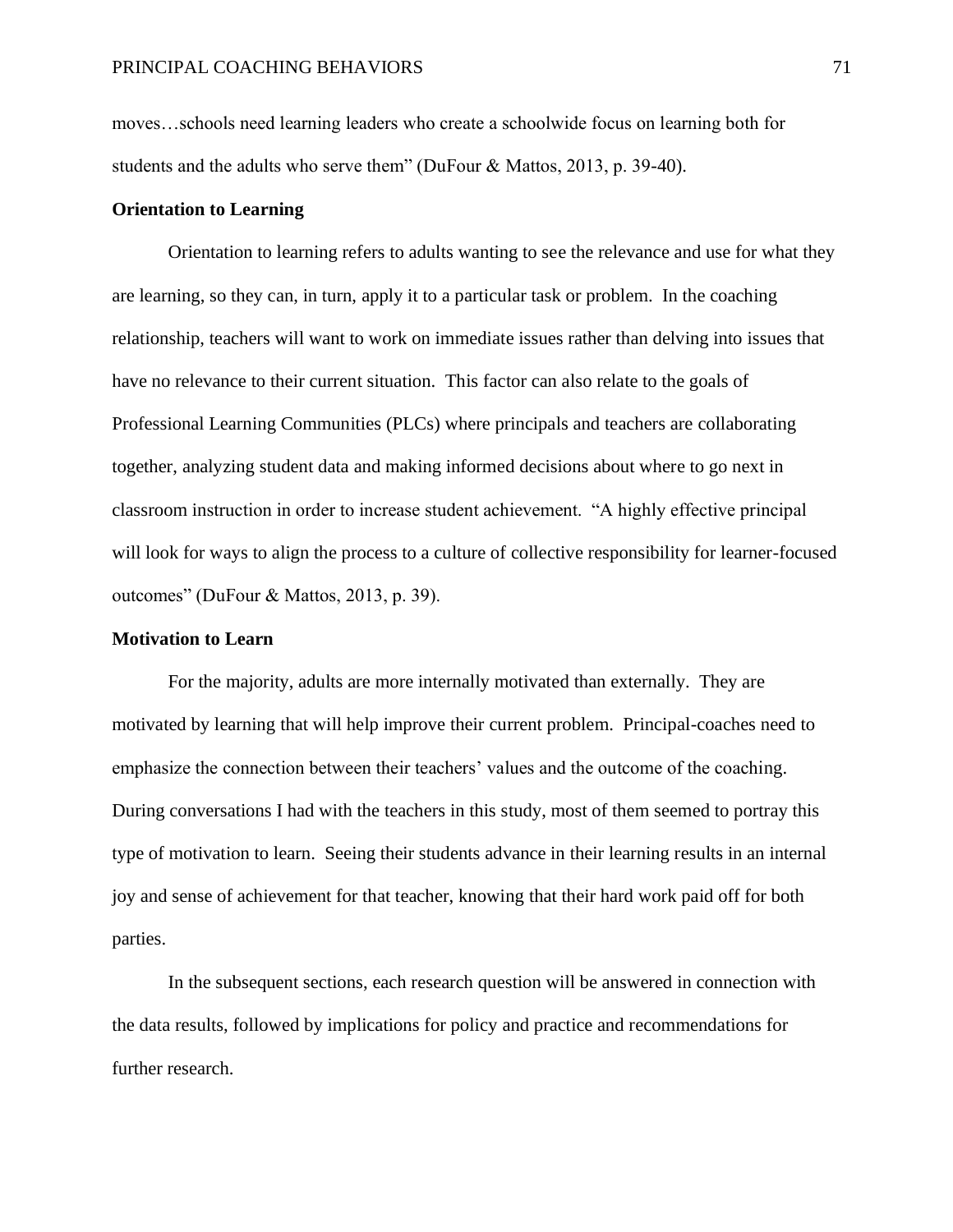# **Research Question #1: In What Ways Do Principals Exhibit Coaching Behaviors that Develop Veteran Teachers' Instructional Practices?**

Some of the overarching themes that emerged that directly connect to this research question were consistent feedback, supportive instructional leadership, relationship building and open communication. The teacher interview data communicated that their current or past principals exhibited such coaching behaviors in some fashion; however, most of those behaviors were directed more toward new teachers rather than the veteran teachers. Most principals communicated in their interview data that because they know their veteran teachers so well and know what type of quality instruction they are giving, they tend not to worry about them and do not devote as much attention to them. Most veteran teachers want consistent feedback. They want to know what they are doing well and what they could change in order to improve. Teachers of today are being asked to deliver instruction in ways they did not receive themselves; therefore, the level of teacher reflection that coaching encourages will allow for job-embedded professional development to occur along with the necessary cognitive shift (Campbell, 2017; Heineke, 2013). Feedback does not just have to be the result of a classroom walkthrough; it can also happen in a coaching conversation with the teacher finding out what they want to work on or what they would like more guidance on, but how will we as building leaders find such things out if we are only engaged with our new teachers?

Principals who show support was another coaching behavior that was mentioned in the interview data. Teachers need to know their principal is going to back them up and support them when they are in need of assistance, whether it is with a parent, a student or another coworker. Offering supportive leadership is another crucial coaching behavior.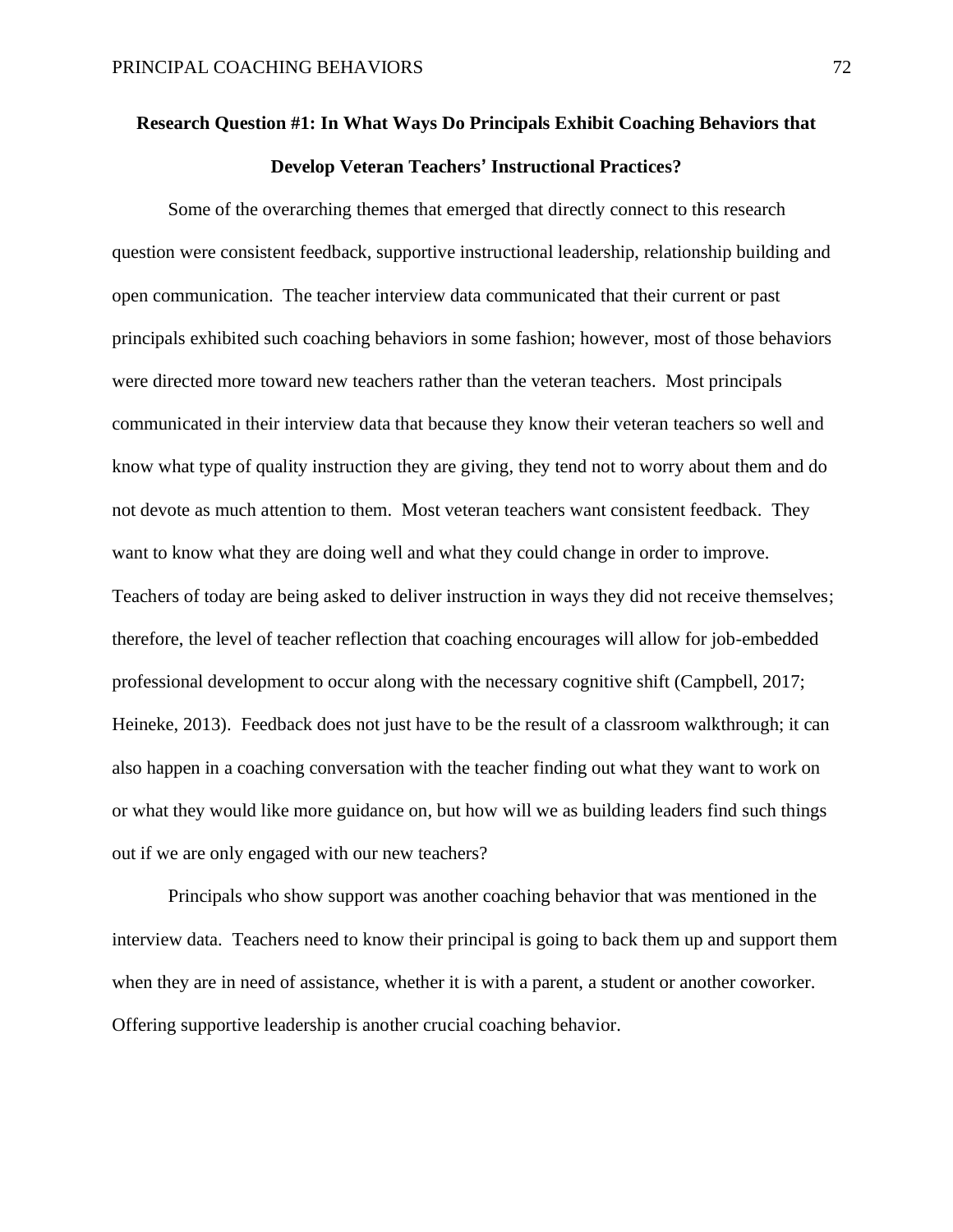Time spent building relationships with teachers is also a key component to the coaching process. Veteran teachers will have no desire to learn and grow if efforts have not been made to develop that relationship first. Trust has to be built for both parties in order for coaching to be effective. Coinciding with the importance of building relationships is having open communication. The building leader must communicate with his or her new and veteran teachers on a regular basis. Teachers feel valued and appreciated when they have the information they need ahead of time. No one likes to have anything sprung on them. Building leaders must be able to recognize this foundational aspect of coaching.

## **Research Question #2: What are the Perceived Benefits and Challenges of Developing and**

#### **Maintaining a Coaching Relationship Between Administrator and Veteran Teacher?**

Many of the coaching behaviors presented in the previous section overlap into this research question as well as it pertains to the benefits and challenges of developing and maintaining coaching relationships between administrator and veteran teacher. Consistent feedback, supportive instructional leadership, relationship building and open communication are not only perceived benefits of a coaching relationship but they can also be challenges. Each of these beneficial behaviors requires time and due to the principal having various roles and responsibilities on any given day, many times the instructional leadership piece gets overlooked. Managerial aspects of the position of the principal are unavoidable; however, if principals desire to see improvement in student learning, high priority needs to be placed on coaching all teachers.

#### **Limitations**

This study occurred during a limited time period of May through November 2019 and was limited to a small sample of veteran teachers' and principals' perceptions and experiences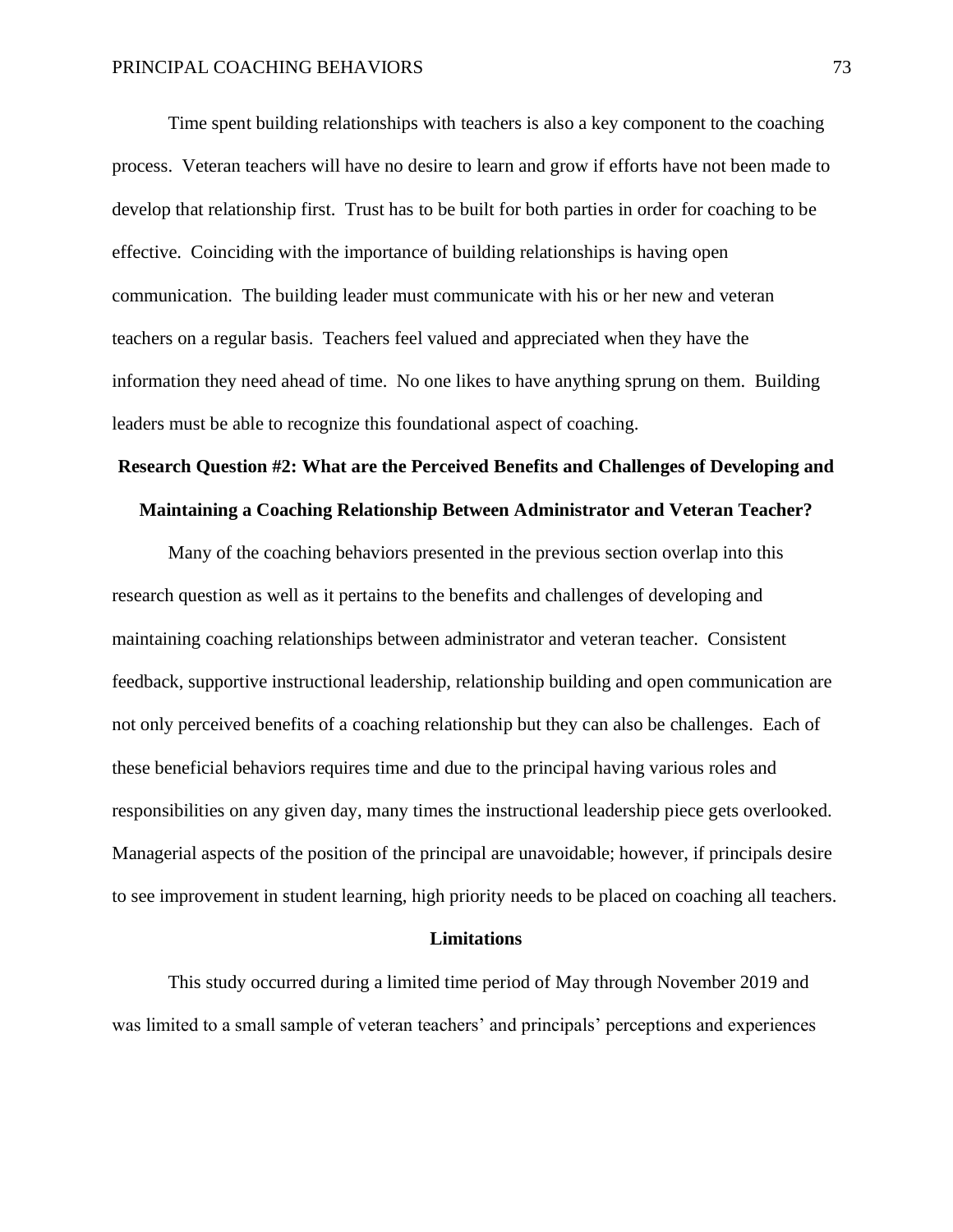housed within a certain demographic and geographic location. Data collection was limited to inperson interviews.

#### **Implications for Policy and Practice**

"The drop dead nonnegotiable for leaders is to clearly articulate the standards or expectations of the work of schools" (Kee et al., 2010, p. 46). Those standards or expectations are what the school leader is to hold up to become the focus of all conversations. Training principals to become coaches themselves is another way to make a difference as an educational leader. Time and the proper training needs to be taken to allow principals to develop themselves in order for them to be an effective coach (Campbell, 2017). Relationships are key when it comes to coaching, because in the presence of reflective, collegial relationships there can be behavioral, pedagogical and content knowledge change (Aguilar, 2013). Some of the most common standards and expectations that have been repeatedly found and supported from school improvement and best practice research are:

- high levels of learning for students
- continuous improvement for students (AYP)
- teaching, monitoring, and assessing the mandated state or district curriculum
- using high yield, research-based "best practice" instructional strategies utilizing high levels of student engagement for high gains, transfer, retention, and acceleration of learning
- creating and maintaining safe and trusting learning environments
- working as collaborative teams and communities of learners, also known as Professional Learning Communities (PLCs)
- building partnerships and trust with parents and community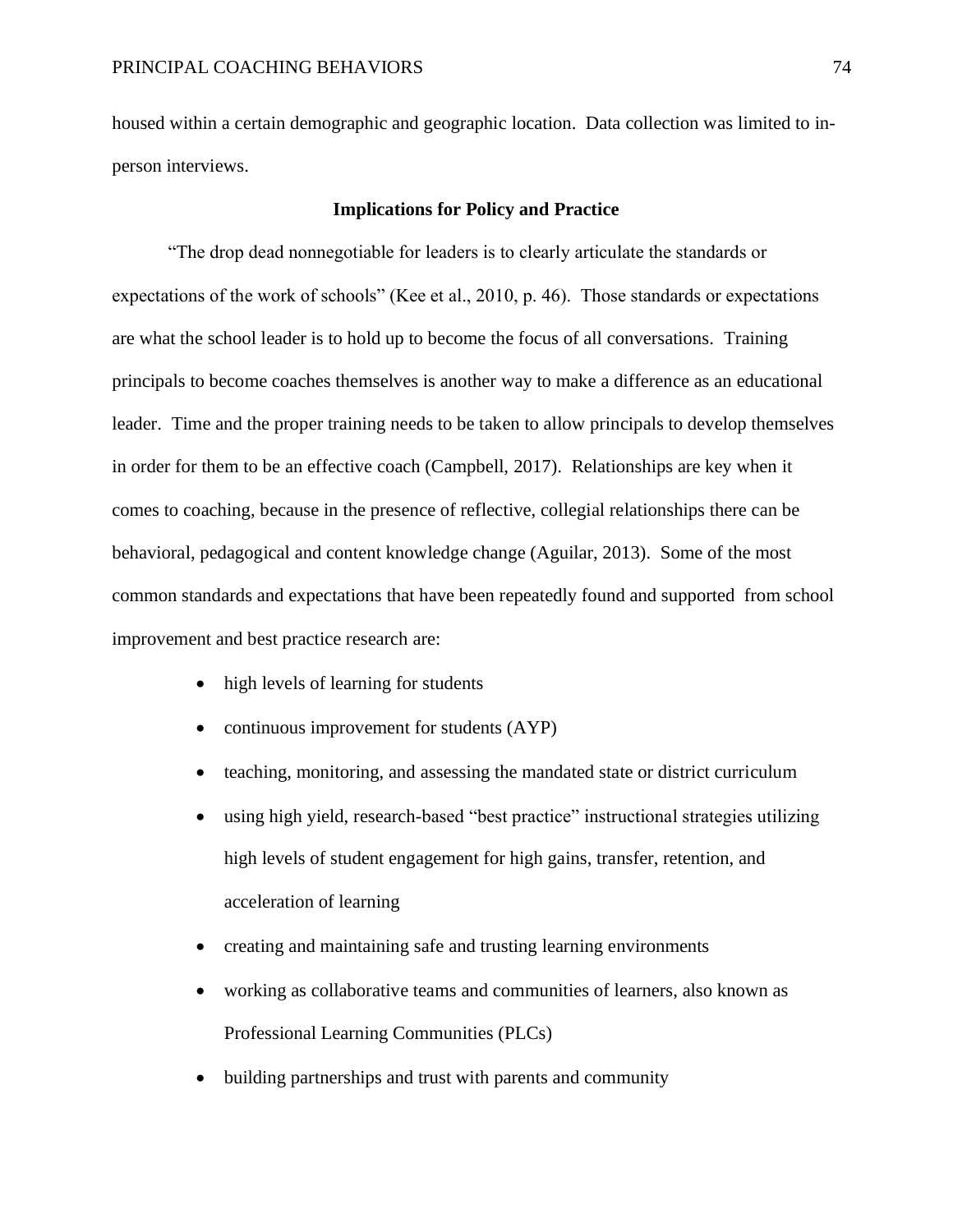• adhering to the "educator code of ethics"

(Kee et al., 2010, p. 48)

The RESULTS Coaching Model (Kee et al., 2010) is an acronym that helps school leaders structure their conversations in order to result in more focused outcomes. If school leaders would follow such a model, the work in our schools could be transformed. Each letter of the acronym is described as follows:

- R…Resolve to change results
- E…Establish goal clarity
- S…Seek integrity
- U…Unveil multiple pathways
- L…Leverage options
- T…Take action
- S…Seize success

The researchers who created this model suggest that this model can be used three different ways. The first way is that the school leader could develop a specific plan of action around a particular goal. Secondly, the school leader could design actions in order to complete tasks for job performance or thirdly, the school leader could use this model to coach others in his or her organization in order to build capacity.

Effective coaching has three prerequisites: the person receiving the coaching must see the need for the change in performance, there must be a learning and performance agenda, and feedback must be specific, accurate and timely. Coaching has the potential of being an effective component of ongoing professional development. The coaching relationship is formed so then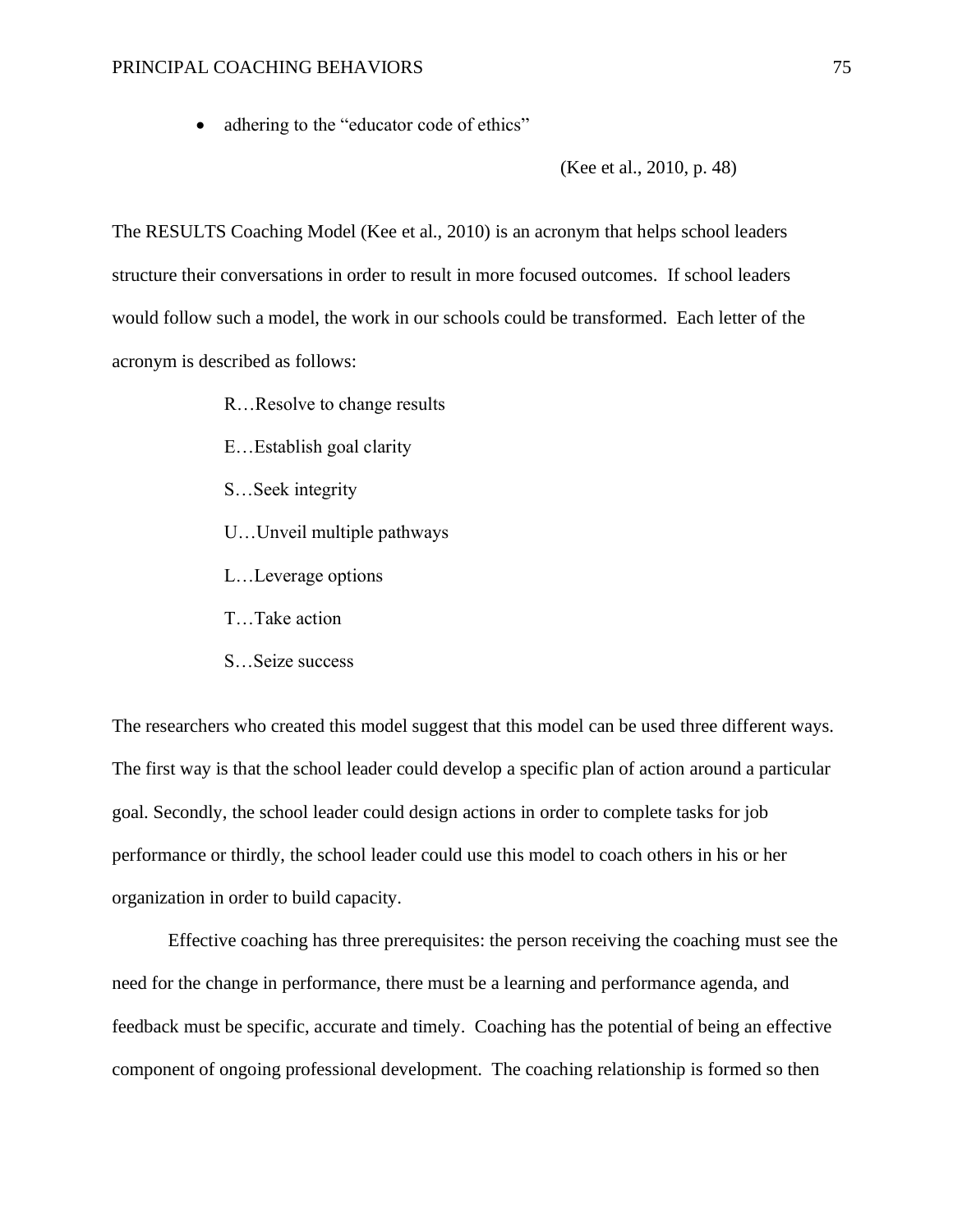the coach can elicit reflection and create a safe space for the teacher to take risks in order to change his/her practice (Aguilar, 2013; Reeves, 2009). Teachers need differentiated support just like their students, and in order for this to occur, the school leaders need to reflect deeply on their leadership methods and how coaching can be that ongoing, professional development which can become the focus of benefiting teacher learning, which could result in maximum growth, not just for teachers but also for their students.

#### **Recommendations for Further Research**

Another way to look at this particular study further would be to investigate responses according to the gender of the teachers and principals and what findings could be concluded from that perspective as it relates to the coach approach to leadership. Additionally, analyzing the data according to the various building levels, elementary, intermediate, junior high and high school, could result in valuable conclusions as well.

I see the RESULTS Coaching Model as a great tool for principals to make the commitment to being a coach leader. According to Kee et al., (2010) coaching continually strengthens emotional intelligence for self-awareness, self-control, motivation, social awareness and skill enhancement, and it challenges the leader to constantly grow and improve before modeling and leading others. It has also been stated that "the greatest challenge in education is positive openness to change…and if we want to improve performance, we must improve thinking" (Kee et al., 2010, p. 14-15). There needs to be a cognitive shift for principals to take on this mindset, and I believe that is what needs to be investigated even further in the application of coaching not only new teachers but veteran teachers alike. Coaching within the education system has not yet come to fruition, mainly because the training for such a role has not been consistently offered. As a result, I would suggest that future research be focused on perhaps how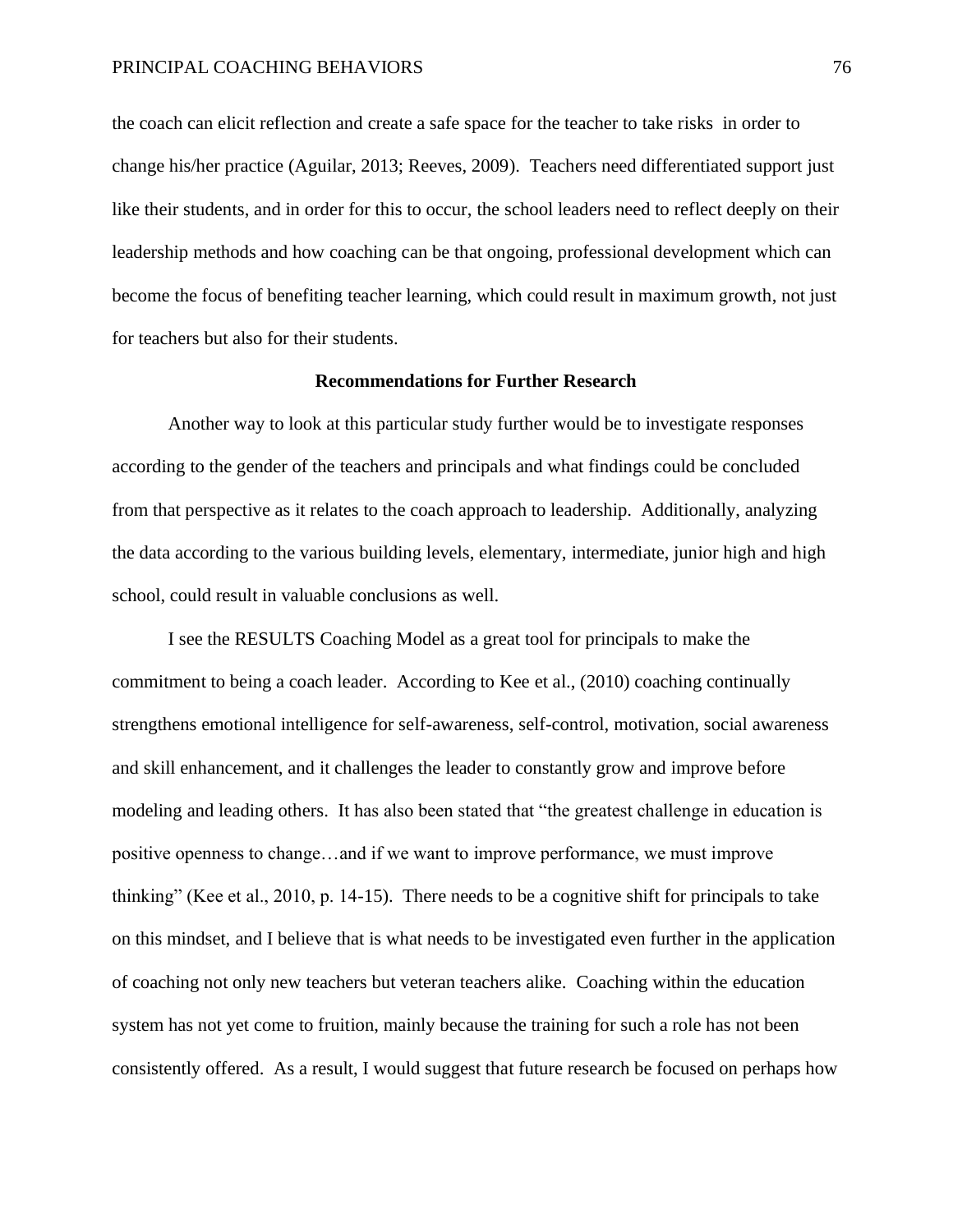#### PRINCIPAL COACHING BEHAVIORS 77

principal training programs could incorporate more courses on the coaching mindset for administrators, perhaps delving more deeply into Aguilar's transformational coaching model (2013), in order to improve teaching practices for all teachers.

An additional suggestion would be when schools have experienced teachers that perform well, to investigate more about how we as building learning leaders can coach them and challenge them to be even greater teachers. We should ask what steps we can be taken to guide them into digging deeper into their instructional practices and offering them the support they would need in order to continue to excel? Good teachers will welcome frequent classroom visits because then they have the confidence that their principal truly does know what is going on in their classroom and they will have a more well-rounded picture of the teachers' instruction, not just a "one and done" evaluative approach. I believe we need to shift the focus of principal leadership more on improving instruction by investing more time into our teachers' individual needs, not just based on an evaluation, but on the day-to-day performance of what we are observing in the classroom. Principals need to have a presence in the classroom on a consistent basis. The demands on a principal's day are high, but advancing student learning should be a top priority and our teachers need the support in order to make that happen.

#### **Concluding Remarks**

In conclusion, this topic of principal as coach is and will continue to be something that I am passionate about and will continue to learn more about. My view of school leadership has been influenced by the principals that I have worked under over the past 16 years, and those experiences were the driving force for delving into this study. I have worked under some remarkable school leaders who have inspired me to continue my pursuit of school leadership even when doors didn't seem to be opening. As of the 2019-2020 school year, I am in my first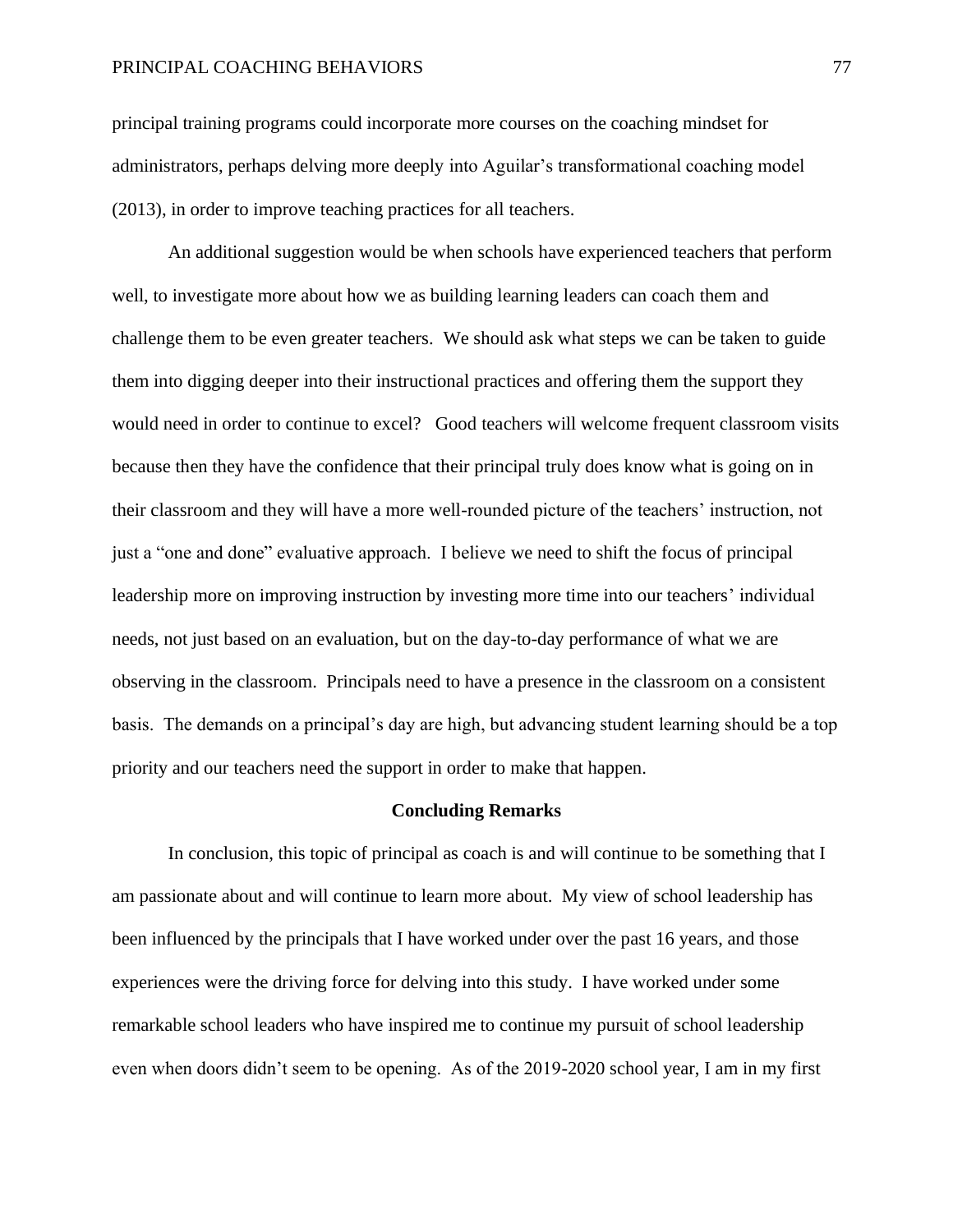#### PRINCIPAL COACHING BEHAVIORS 78

administrative position as assistant principal at the elementary level, and my perspective has somewhat changed now that I am on the administrator side whereas up until now I have been on the teacher side of education. However, I believe being an administrator that has been a classroom teacher for a significant amount of time, knowing what is expected of teachers, is a beneficial and valuable aspect of the coaching leadership I can offer. My passion for wanting to be a principal coach is ever-so present and I have already been practicing some of the methods that I have learned as a result of this study. It is my desire to continue in school leadership and perhaps be one of the innovative principals putting coaching practices to work in order to fully engage teachers in their practices which will ultimately lead to powerful results in student achievement.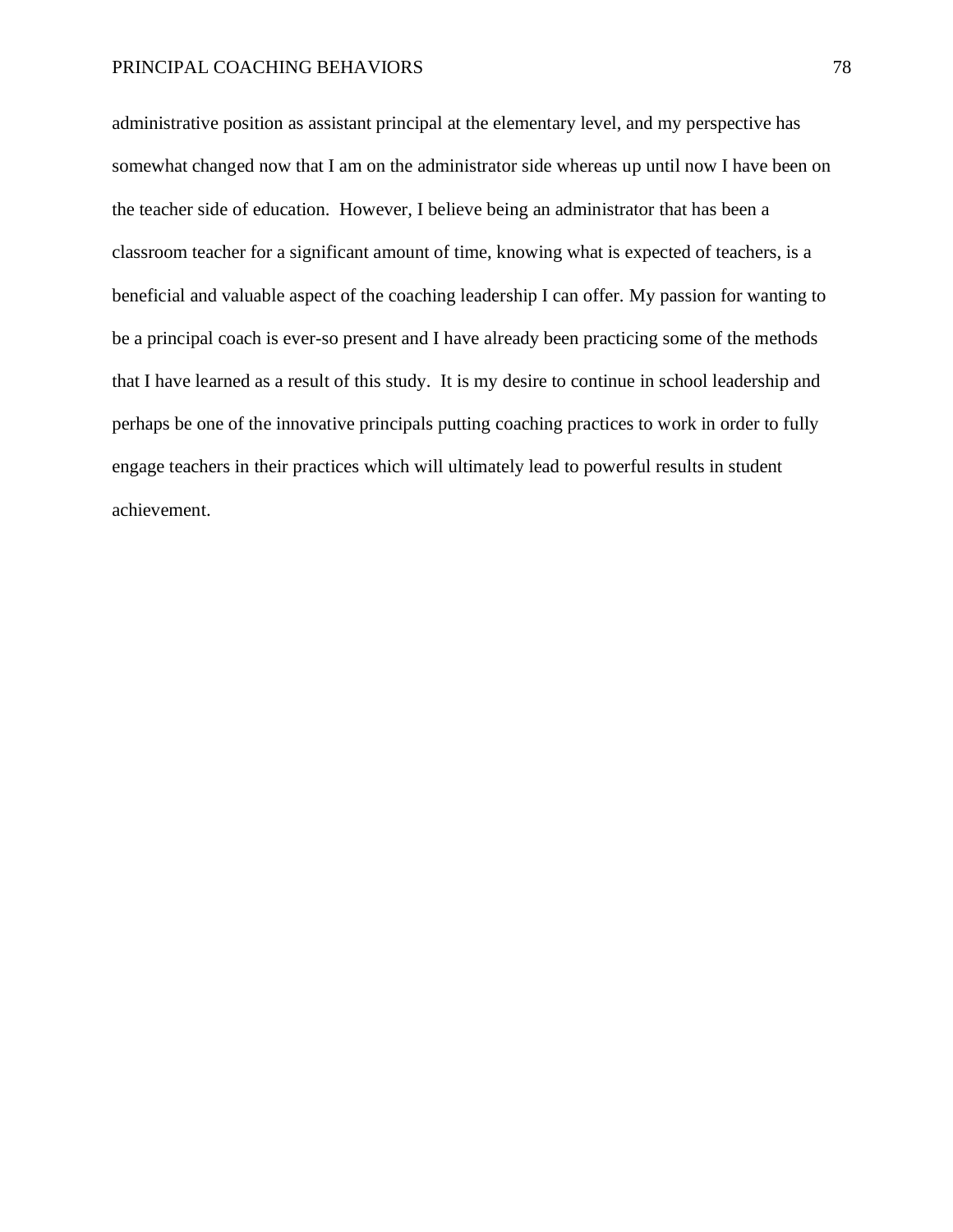#### **References**

- Aguilar, E. (2013). *The art of coaching: Effective strategies for school transformation*. San Francisco, CA: Jossey-Bass.
- Alvoid, L., & Black, W. L., Jr. (2014). *The changing role of the principal: How highachieving school districts are recalibrating school leadership.* Washington, DC: Center for American Progress. Retrieved from [h](https://files-eric-ed-/)ttp://www.eric.ed.gov//?id=ED561099
- Balyer, A. (2012). Transformational leadership behaviors of school principals: A qualitative research based on teachers' perceptions. *International Online Journal of Educational Sciences*, *4*(3), 581-591.
- Bambrick-Santoyo, P. (2012). Beyond the scoreboard. *Educational Leadership*, *70*(3), 26-30.
- Barnett, K. & McCormick, J. (2004). Leadership and individual principal-teacher relationships in schools. *Educational Administration Quarterly, 40* (3), 406-434. doi:10.1177/0013161X03261742
- Barth, R. (2006). Improving relationships within the schoolhouse. *Educational Leadership, 63*(6)*,* 8-13.
- Bauer, S. C. (1992). Myth, consensus, and change. *Executive Educator, 14*(7), 26-28. Retrieved from<https://eric.ed.gov/?id=EJ447135>
- Bhella, S. (2001). Principal's leadership style: Does it affect teacher morale? *Education, 102*, 369-376.
- Block, E.S., & Erskine, L. (2012). Interviewing by telephone: Specific considerations, opportunities, and challenges. *Internal Journal of Qualitative Methods*, *11*, 428-445.
- Blocker, C. & Richardson, R. (1963). Twenty-five years of morale research: A critical review. *Journal of Educational Sociology, 36*, 200-210.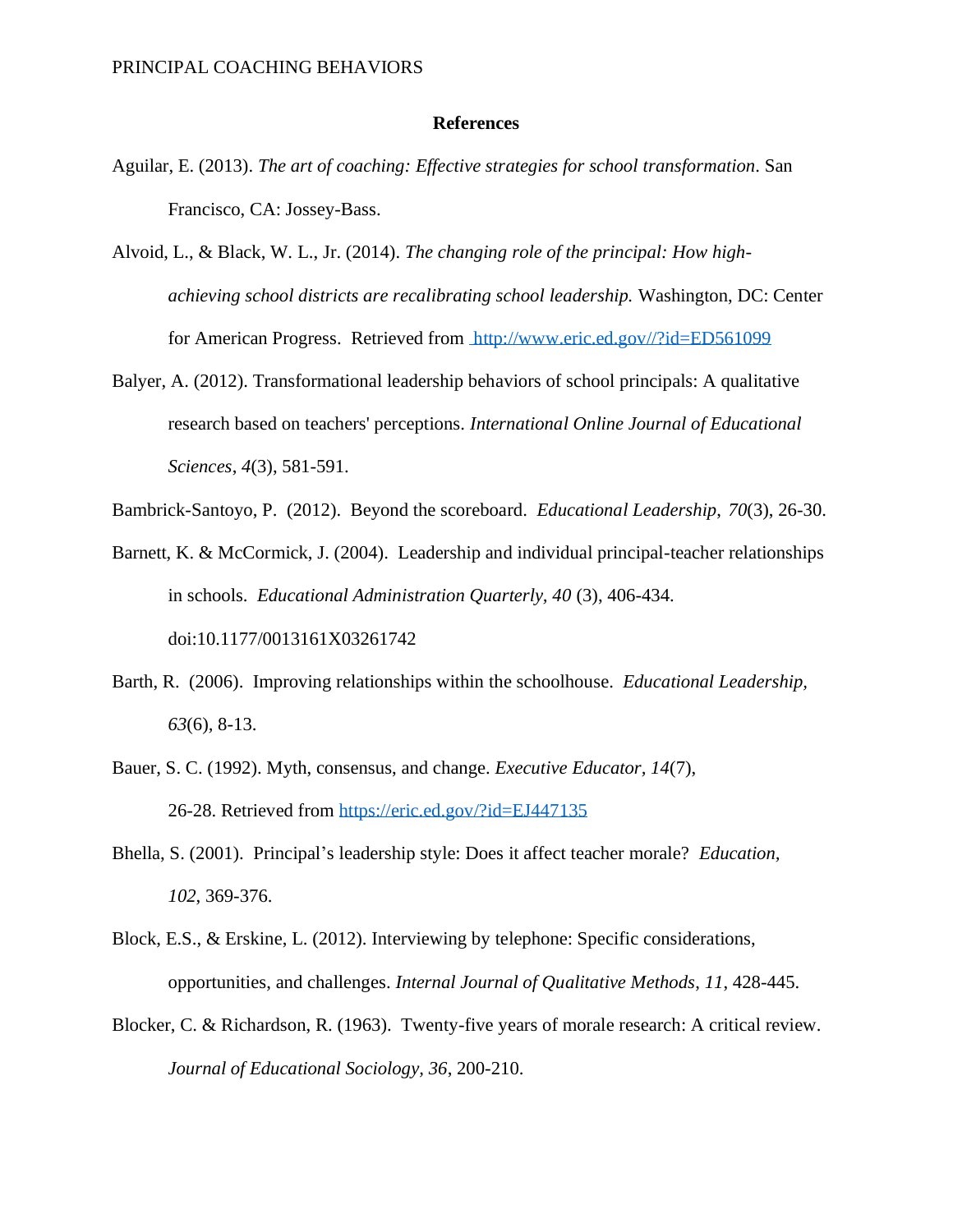- Bredeson, P. (1989) Redefining leadership and the roles of school principals: Responses to changes in the professional worklife of teachers. *The High School Journal, 73*(1), 9-20.
- Brookhart, S. & Moss, C. (2013). Leading by learning. *Phi Delta Kappan, 94*(8), 13-17. doi: 10.1177/003172171309400804
- Brown, K. & Wynn, S. (2009). Finding, supporting and keeping: The role of the principal in teacher retention issues. *Leadership and Policy in Schools, 8,* 37-63. doi: 10.1080/15700760701817371.
- Bryk, A. S., & Schneider, B. (2003). Trust in schools: A core resource for school reform. *Educational Leadership*, *60(6),* 40-44.
- Bulpitt, H., & Martin, P. J. (2010). Who am I and what am I doing? Becoming a qualitative research interviewer. *Nurse Researcher*, *17*(3), 7-16.
- Burns, J.M. (1978). *Leadership.* New York: Harper and Row.
- Calik, T., Sezgin, F., Kavgaci, H., & Kilinc, A. (2012). Examination of relationships between instructional leadership of school principals and self- efficacy of teachers and collective teacher efficacy. *Educational Sciences: Theory & Practice, 12*, 2498-2504. Retrieved from<https://eric.ed.gov/?id=EJ1002859>
- Campbell, J., & van Nieuwerburgh, C. (2017). *The leader's guide to coaching in schools: Creating conditions for effective learning*. Thousand Oaks, CA: Corwin.
- Cheng, J. (2013). The effect of kindergarten principals' leadership behaviors on teacher work performance. *Social Behavior and Personality*, *41*, 251-262.
- Collet, V. S. (2011). The gradual increase of responsibility model: Coaching for teacher change [Electronic version]. *Literacy Research and Instruction*, *52*(1), 27-47. doi:10.1080/19388071.2010.549548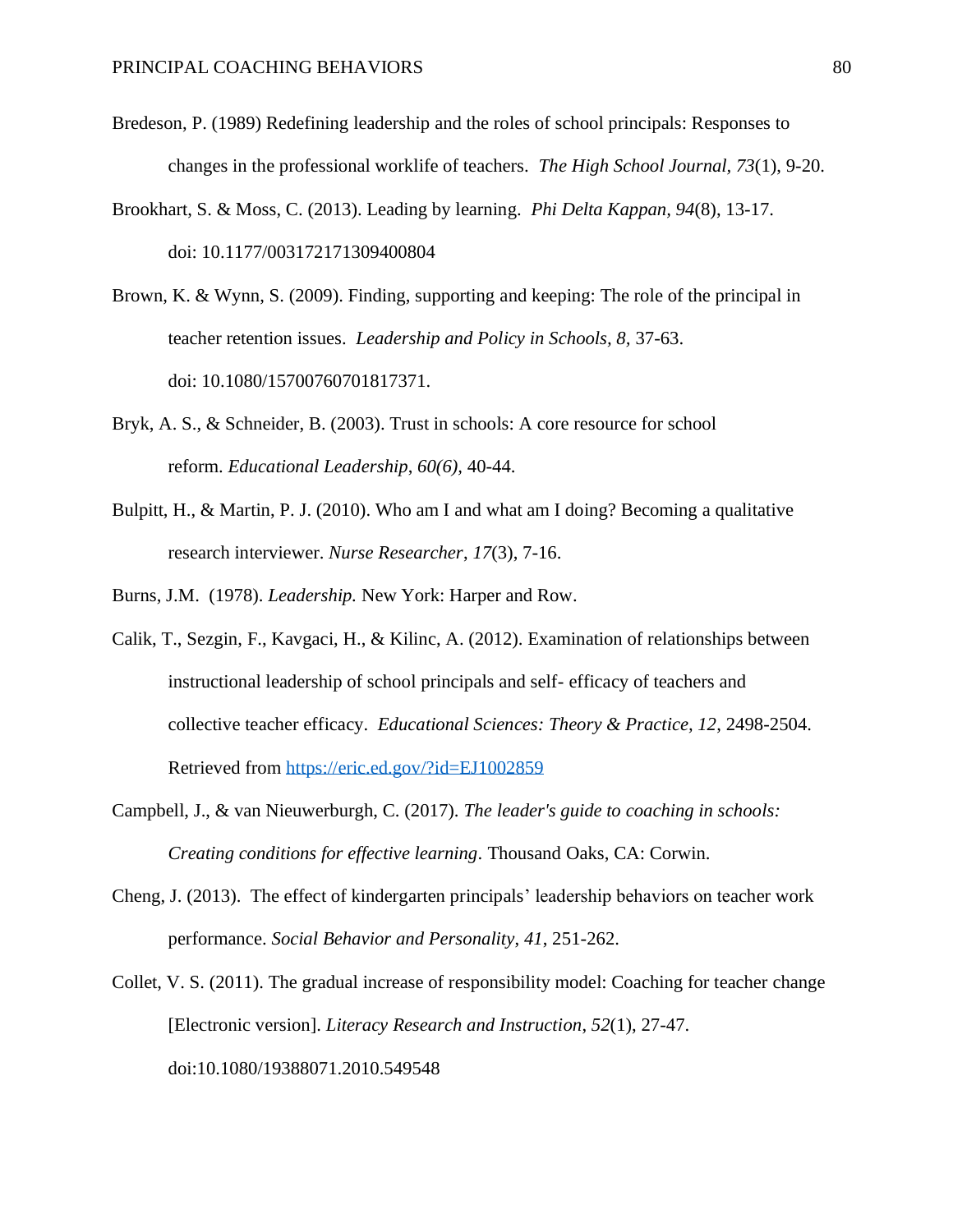- Connelly, L. M. (2016). Trustworthiness in qualitative research. *Medsurg Nursing*, *25*(6), 435- 436.
- Connelly, F., & Clandinin, D. (1990). Stories of experience and narrative inquiry. *Educational Researcher*, *19*(5), 2-14. Retrieved from<http://www.jstor.org/stable/1176100>
- Creasy, J., & Paterson, F. (2005, September). Leading coaching in schools. *National College for School Leadership*, 1-74.
- Creswell, John W. (2014) *Research design: Qualitative, quantitative and mixed methods approaches*. Thousand Oaks, CA: Sage.
- Creswell, J. W., & Plano Clark, V. L. (2011). *Designing and conducting mixed method research* (2nd ed.). Thousand Oaks, CA: Sage.
- Darling-Hammond, L. (2003). Keeping good teachers: What leaders can do. *Educational Leadership, (60),*8, 6-13.
- Dennis, D. V. (2017). Learning from the past: What ESSA has the chance to get right. *Reading Teacher*, *70*(4), 395-400. doi:10.1002/trtr.1538.
- DeVita, M., Colvin, R., Darling-Hammond, L., & Haycock, K. (2007). *Education leadership: The bridge to school reform.* New York, NY: Wallace Foundation. Retrieved from <http://www.wallacefoundation.org/knowledge-center/pages/bridge-to-school-reform.aspx>
- Dilley, P. (2004). Interviews and the philosophy of qualitative research. *The Journal of Higher Education*, *75*, 127-132.

Dougherty, E. (2013). Principals make assignments matter. *Principal Leadership, 13*(5), 42-46.

Drummond, A. D. (2019). *The instructional change agent: 48 ways to be the leader your school needs* (p. 81). Rexford, NY: International Center for Leadership in Education.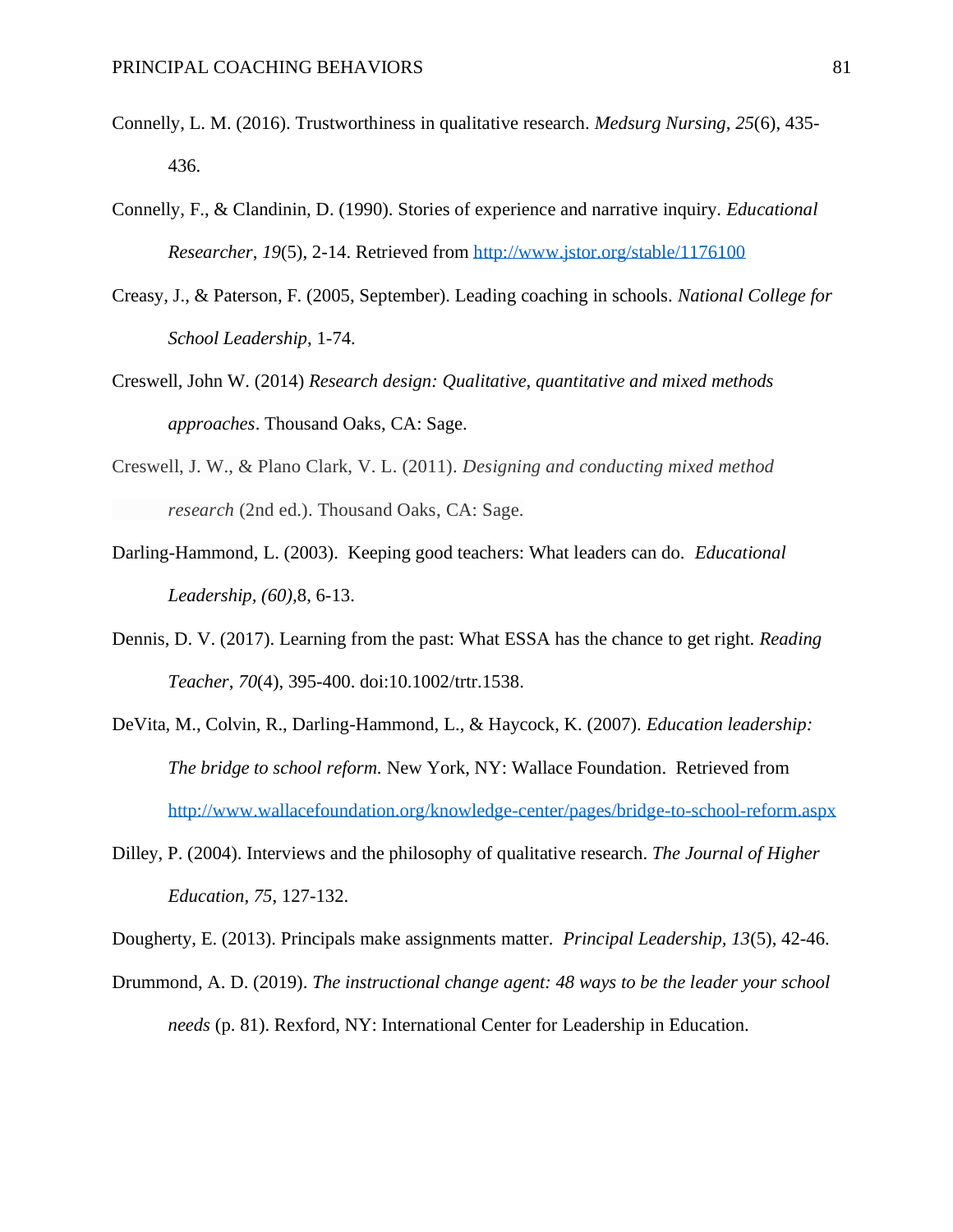- DuFour, R., & Mattos, M. (2013). How do principals really improve schools? *Educational Leadership, 70(7),* 34-40.
- Erickson, D. (1967). The school administrator. *Review of Educational Research, 37*, 417- 432.

Fink, E., & Resnick, L. B. (2001). Developing principals as instructional leaders. *Phi Delta Kappan International*, *82*(8), 598-606.

Fox, J., & Gong, T. (2015). The impact of principal as authentic leader on teacher trust in the K-12 educational context. *Journal of Leadership Studies*, *8*(4), 6-18.

Fullan, M. (2001). *Leading in a culture of change*. San Francisco, CA: Jossey-Bass.

- Fullan, M. (2008). *What's worth fighting for in the principalship* (2nd ed.). New York, NY: Teacher's College Press.
- Given, L. M. (2008). *The Sage encyclopedia of qualitative research* (pp. 472-473). Thousand Oaks, CA: Sage Publications.
- Goleman, D. (2000, March). Leadership that gets results. *Harvard Business Review*, 2-17.
- Greenlee, B. & Brown, J. J. Jr. (2009). Retaining teachers in challenging schools. *Education, 130*(1), 96-109. Retrieved from <https://eric.ed.gov/?id=EJ871642>
- Grissom, J. A., Loeb, S., & Master, B. (2013). Effective instructional time use for school leaders: Longitudinal evidence from observations of principals. *Educational Researcher*, *42*(8), 433-444. doi: 10.3102/0013189X13510020
- Gruenert, S., & Whitaker, T. (2015). *School culture rewired: How to define, assess, and transform it.* Alexandria, VA: ASCD.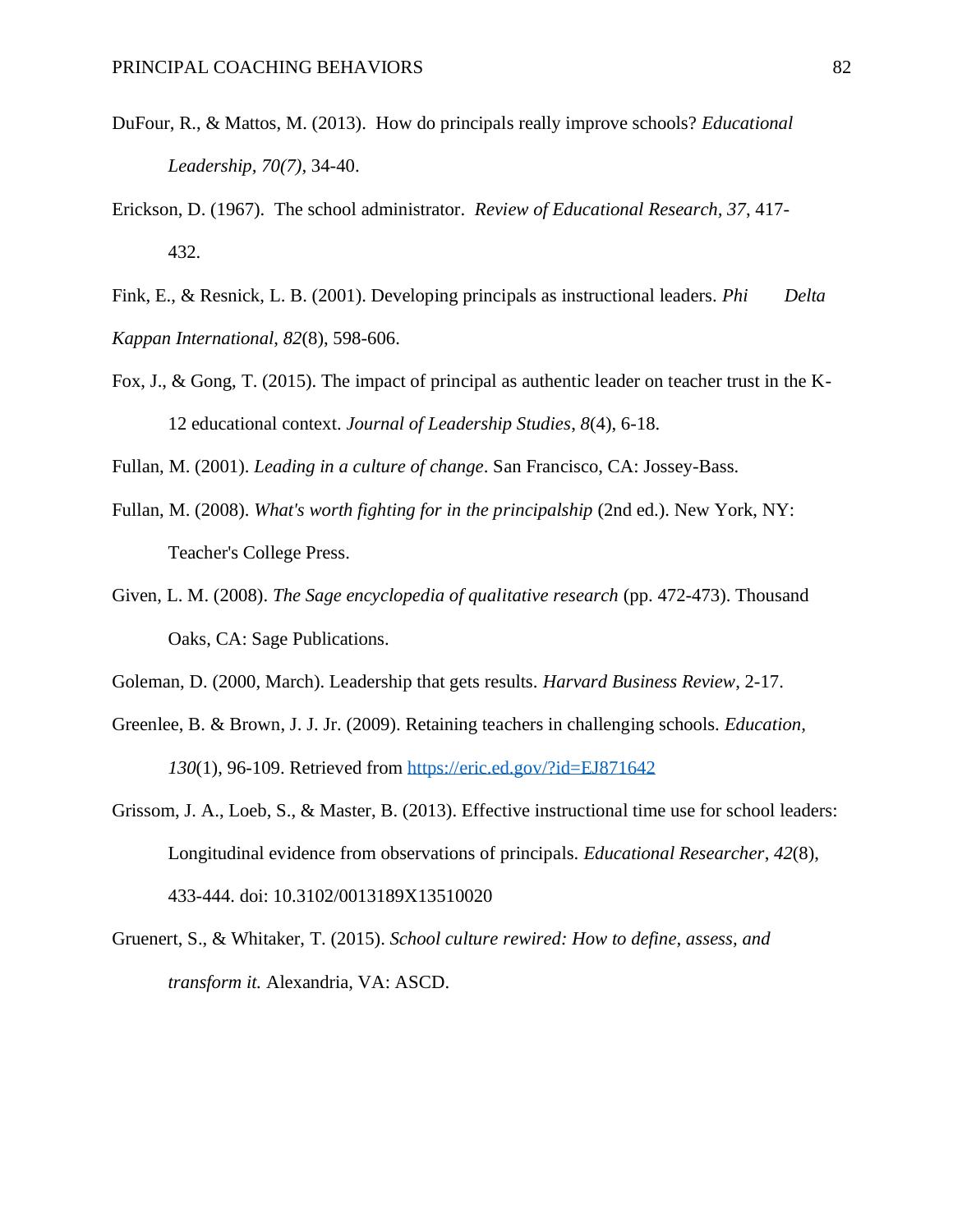- Guba, E. G., & Lincoln, Y. (1994). Competing paradigms in qualitative research. In N. Denzin  $\&$ Y. Lincoln (Eds), *Handbook of qualitative research* (pp. 105-117). Thousand Oaks, CA: Sage.
- Hallinger, P., & Murphy, J. F. (1987). Assessing and developing principal instructional leadership. *Educational Leadership*, 55-61.

Hattie, J. (2009). *Visible learning.* London: Routledge.

- Heineke, S. (2013) Coaching discourse: supporting teachers' professional learning. *The Elementary School Journal, 113*, 409-433.
- Herlihy, B & Herlihy, D. (1985). Improving principal-teacher relationships by understanding the concept of power. *NASSP Bulletin, 69*(485), 95-102. Retrieved from <https://eric.ed.gov/?id=EJ329662>
- Hersey, P., Blanchard, K.H., & Johnson, D.E. (1996). Management of organizational behavior: Utilizing human resources. Upper Saddle River, NJ: Prentice-Hall.
- Hope, W. (1999). Principals' orientation and induction activities as factors in teacher retention. *The Clearing House, 73*, 54-56.
- Ishimaru, A. (2013). From heroes to organizers: Principals and education organizing in urban school reform. *Educational Administration Quarterly*, *49*(1), 3-51. doi:10.1177/0013161X12448250
- James, N. (2007). The use of email interviewing as a qualitative method of inquiry in educational research. *British Educational Research Journal*, *33*, 963-976.
- Johnson, J., Leibowitz, S., & Perret, K. (2017). *The coach approach to school leadership: Leading teachers to higher levels of effectiveness*. Alexandra, VA: ASCD.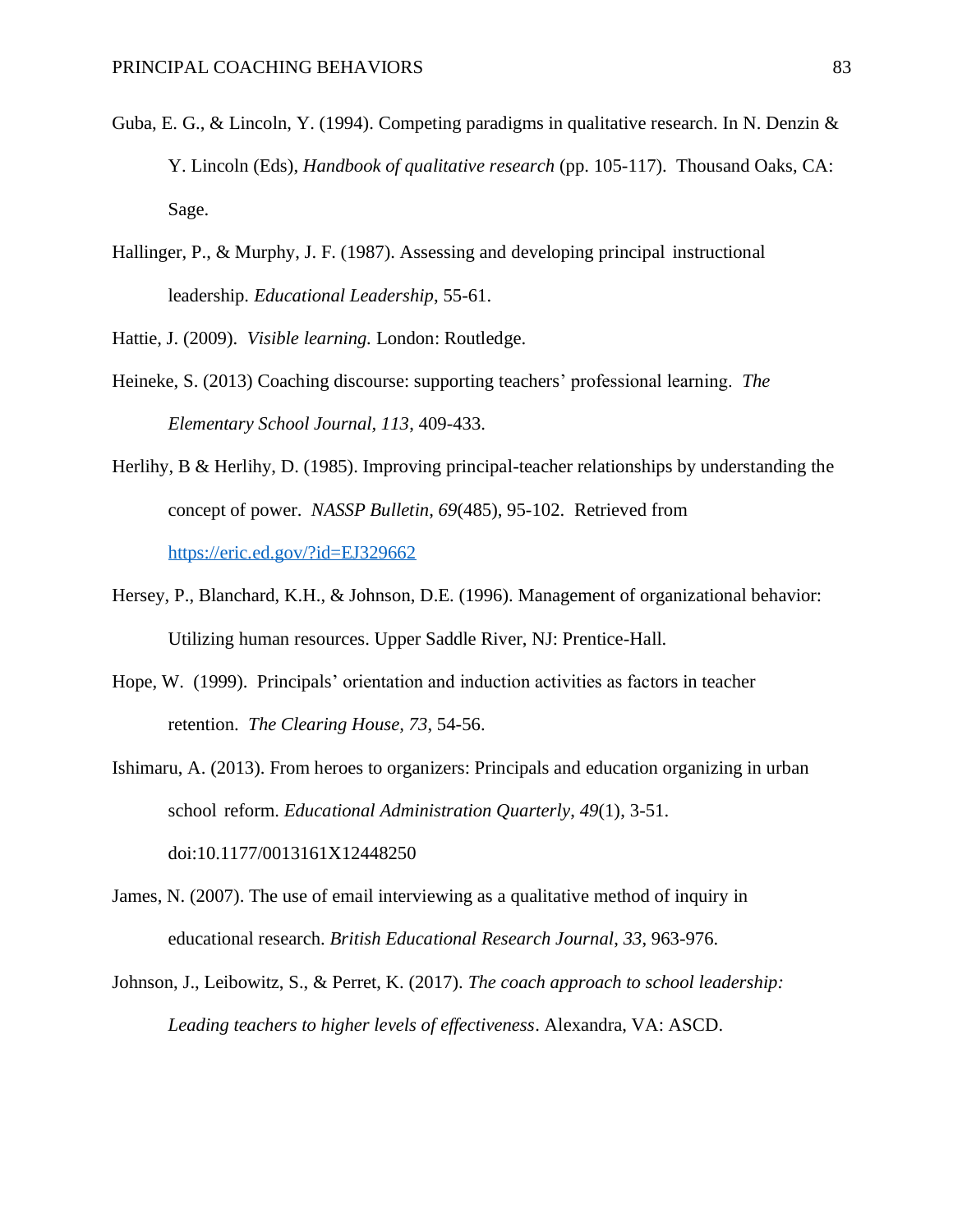- Kee, K., Anderson, K., Dearing, V., Harris, E., & Shuster, F. (2010). *Results coaching: The new essential for school leaders*. Thousand Oaks, CA: Corwin.
- Knight, J. (2009). Coaching [Electronic version]. *National Staff Development Council*, *30*(1), 18- 22.
- Knowles, M. S. (1973). *The adult learner: A neglected species*. Houston, TX: Gulf Publishing Company. Retrieved from https://files.eric.ed.gov/fulltext/ED084368.pdf
- Knowles, M. S., Hutton III, E. F., & Swanson, R. A. (2012). *The adult learner: The definitive classic in adult education and human resource development* (7th ed.). New York, NY: Routledge.
- Lange, J. T. (1993) Site-based, shared decision making: A resource for restructuring. *NASSP Bulletin, 76*, 98-107.
- Leithwood, K.A. & Montgomery, D. (1982). The role of the elementary school principal and school improvement. *Review of Educational Research, 52*, 309-339.
- Leithwood, K.A. & Riehl, C. (2003) *What we know about successful school leadership.* Philadelphia, PA: Laboratory for Student Success, Temple University*.*
- Lincoln, Y. S., & Guba, E. G. (1985). *Naturalistic inquiry*. Newbury Park, CA: Sage.
- Marzano, R. (2012). The two purposes of teacher evaluation. *Educational Leadership, 70*(3), 14-19.
- Marzano, R. J., Waters, T., & McNulty, B. A. (2005). *School leadership that works: From research to results*. Alexandria, VA: ASCD.
- Mendels, P. (2012). The effective principal: 5 pivotal practices that shape instructional leadership. *JSD: The Learning Forward Journal, 33*(1), 54-58.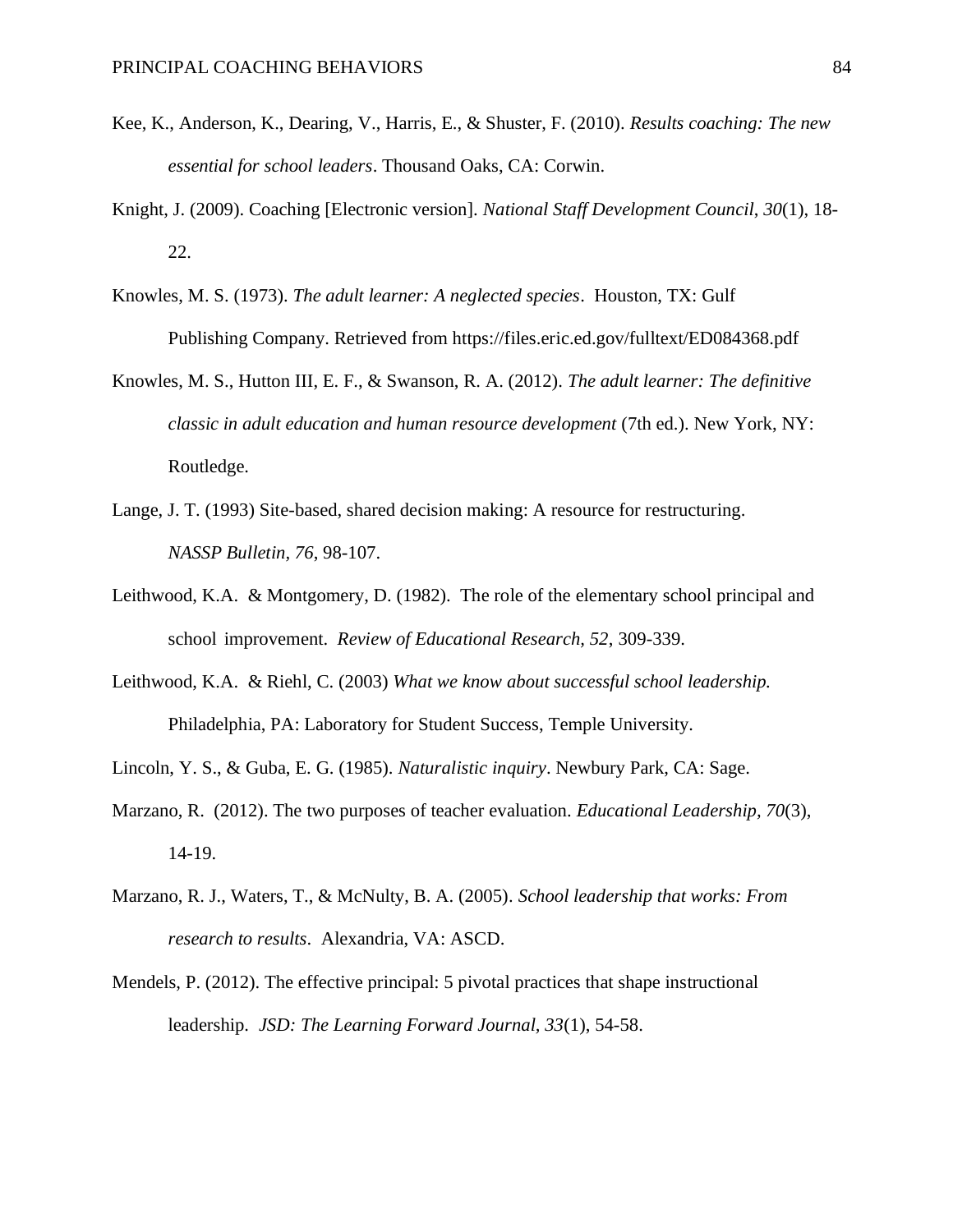- Mendels, P. & Mitgang, L. (2013). Creating strong principals. *Educational Leadership, 70*(7), 22-29.
- Miles, M. B., Huberman, A. M., & Saldana, J. (2014). *Qualitative data analysis* (3rd ed.). Los Angeles, CA: Sage.
- Neumerski, C. (2012). Rethinking instructional leadership, a review: What do we know about principal, teacher, and coach instructional leadership, and where should we go from here? *Educational Administration Quarterly, 49*, 310-347.
- Nidus, G. & Sadder, M. (2011). The principal as formative coach. *Educational Leadership, 69* (2), 30-35.
- Nir, A. & Kranot, N. (2006). School principal's leadership style and teachers' self-efficacy. *Planning and Changing, 37, 205-218.* Retrieved from<https://eric.ed.gov/?id=EJ756251>
- Palinkas, L. A., Horwitz, S. M., Green, C. A., Wisdom, J. P., Duan, N., & Hoagwood, K. (2015). Purposeful sampling for qualitative data collection and analysis in mixed method implementation research. *Administration and Policy in Mental Health and Mental Health Services Research*, *42*, 533-544. doi:10.1007/s10488-013-0528-y.
- Parker, P., Martin, A., Colmar, S., & Liem, G. (2012). Teachers' workplace well-being: Exploring a process model of goal orientation, coping behavior, engagement and burnout. *Teaching and Teacher Education, 28*, 503-513.
- Pierce, P.R. (1935). *The origin and development of the public school principalship*. Chicago, IL: The University of Chicago Press.
- Polit, D. F., & Beck, C. T. (2014). *Essentials of nursing research: Appraising evidence for nursing practice* (8th ed.). Philadelphia, PA: Wolters Kluwer/Lippincott Williams & Wilkins.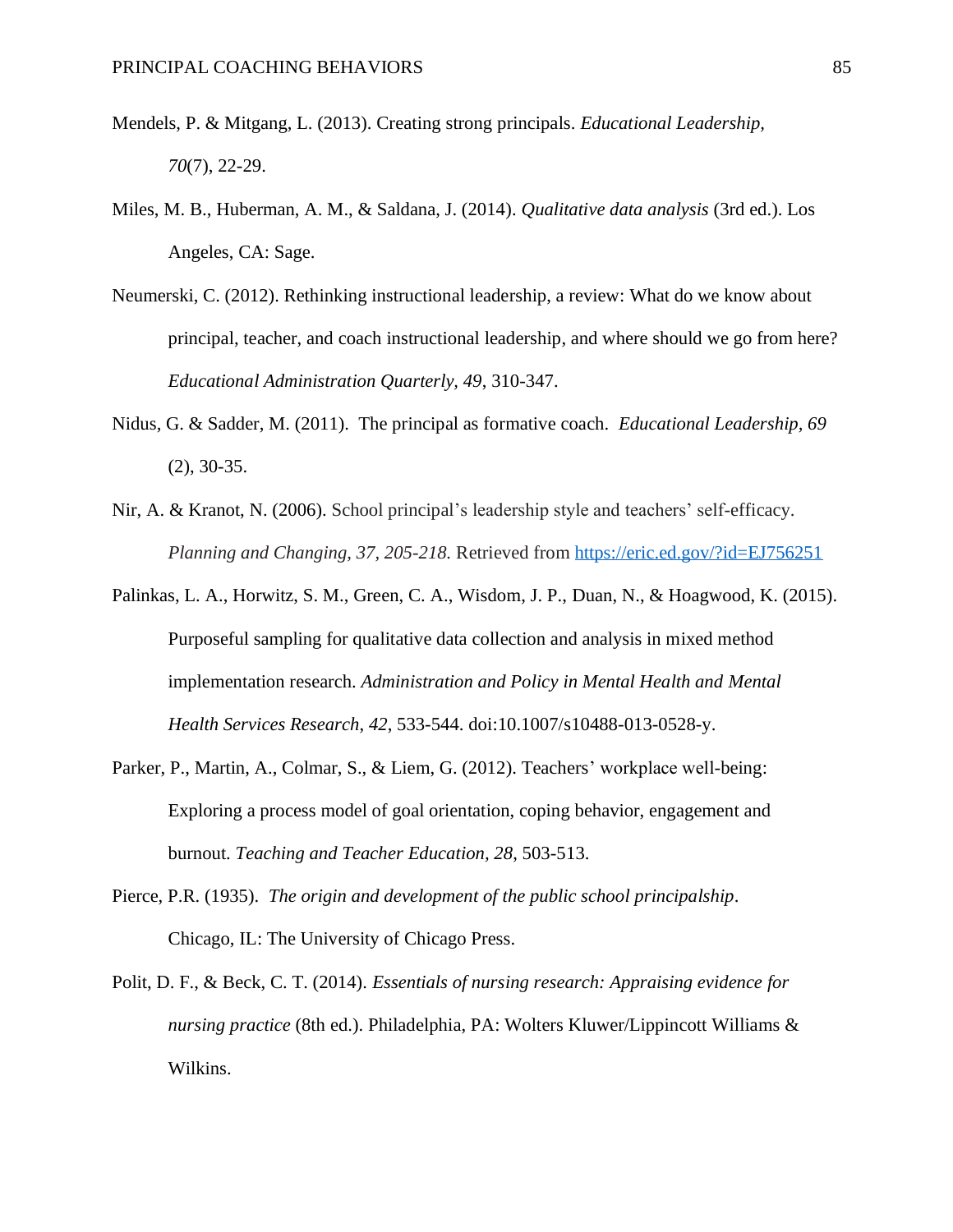- Price, H. E. (2011). Principal-teacher interactions: How affective relationships shape principal and teacher attitudes. *Educational Administration Quarterly*, *48*(1), 39-85. doi:10.1177/0013161X11417126
- Reeves, D. B. (2009). Leading change in your school: How to conquer myths, build commitment, and get results. Alexandria, VA.: Association for Supervision and Curriculum Development.
- Reiss, K. (2004). Coaching for leadership. *Leadership*, 33(3), 34-36.
- Ritchie J., & Lewis, J (Eds.) (2003). Qualitative research practice. Sage Publications.
- Ritchie, J. (2013). The effective and reflective principal. *Phi Delta Kappan, 94* (8), 18-21.
- Rizvi, A., Bilal, M., Ghaffar, A., & Asdaque, M. (2011). Application of six thinking hats in education. *International Journal of Academic Research, 3*, 775-779.
- Roberson, S. & Roberson, R. (2009). The role and practice of the principal in developing novice first-year teachers. *Clearing House, 82*, 113-118.
- Roberts, C. M. (2010). *The dissertation journey: A practical and comprehensive guide to planning, writing, and defending your dissertation* (2nd ed.). Thousand Oaks, CA: Corwin.
- Rock, D. (2006). *Quiet leadership* (Kindle version)*.* New York: Harper Collins.
- Rubin, H. J., & Rubin, I. S. (1995). *Qualitative interviewing: The art of hearing data*. Thousand Oaks, CA: Sage.
- Ryan, F., Coughlan, M., & Cronin, P. (2009). Interviewing in qualitative research: The one-toone interview. *International Journal of Therapy and Rehabilitation*, *16*, 309-314.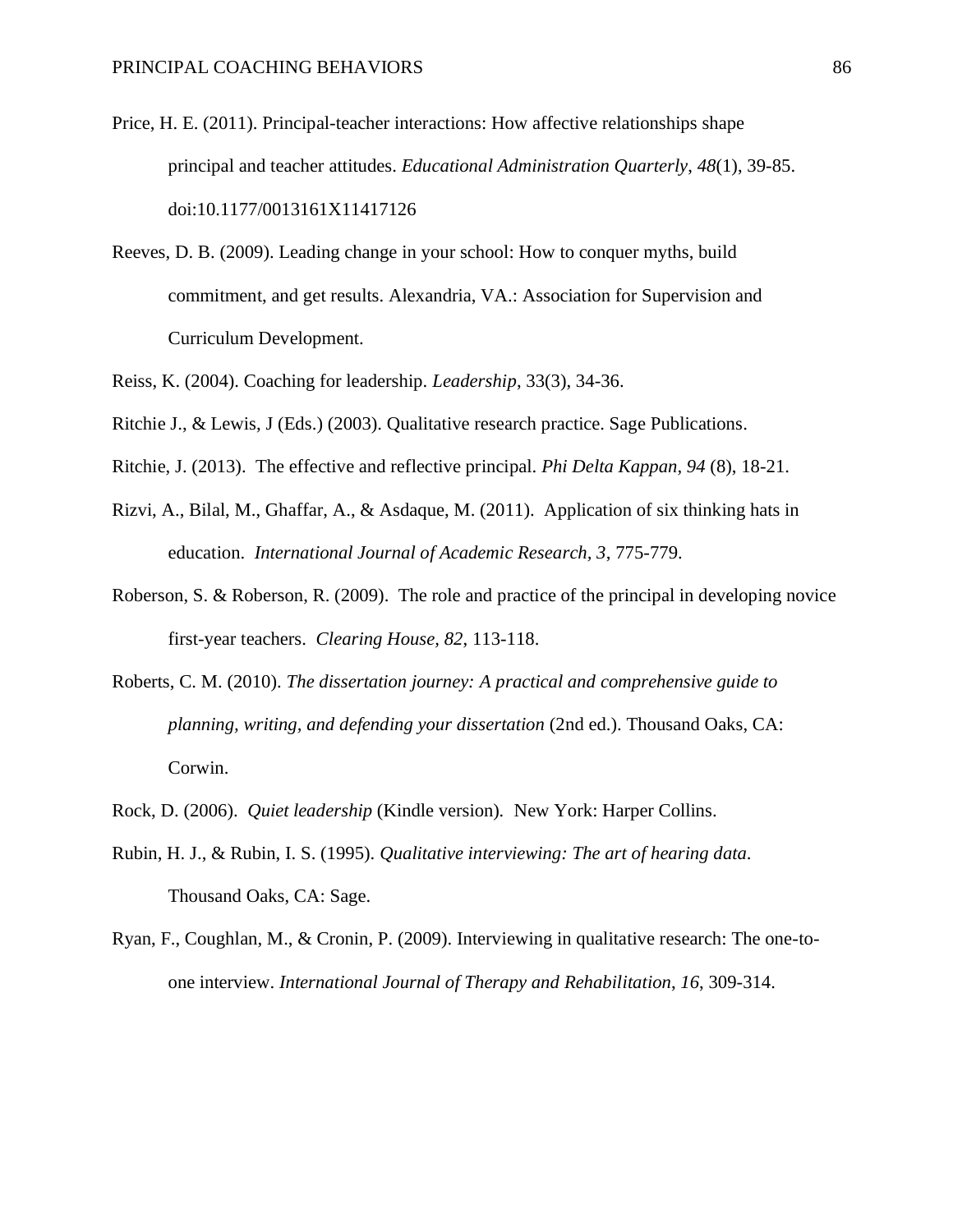- Schultz, I. & Teddlie, C. (1989). The relationship between teachers' job satisfaction and their perceptions of principals' use of power and school effectiveness. *Education, 109*, 461-468.
- Seidman, I. (1998). Interviewing as Qualitative Research.
- Silverman, S. & Davis, H. (2009). Teacher efficacy. Retrieved from <http://www.education.com/reference/article/teacher-efficacy/>
- Tschannen-Moran, M. (2004). *Trust Matters: Leadership for successful schools*. San Francisco, CA: Jossey-Bass.
- Tschannen-Moran, M., & Gareis, C. R. (2015). Faculty trust in the principal: An essential ingredient in high-performing schools. *Journal of Educational Administration*, *53*(1), 66- 92.
- Tillman, L. (2005). Mentoring new teachers: Implications for leadership practice in an urban school. *Educational Administration Quarterly, 41*, 609-629. doi: 10.1177/0013161X04274272
- Trail, K. (2000). Taking the lead: The role of the principal in school reform. *CSRD Connections*, *1*(4), 2-9.
- Umphrey, J. (2013). A passion for teaching and learning. *Principal Leadership, 13*(5), 24-28. van Nieuwerburgh, C. (Ed.). (2012). *Coaching in education: Getting better results for students, educators, and parents*. New York, NY: Routledge.
- Walker, J., & Slear, S. (2011). The impact of leadership behaviors on efficacy of new and experienced middle school teachers. *NAASP Bulletin*, *95*(1), 46-64. doi:10.1177/0192636511406530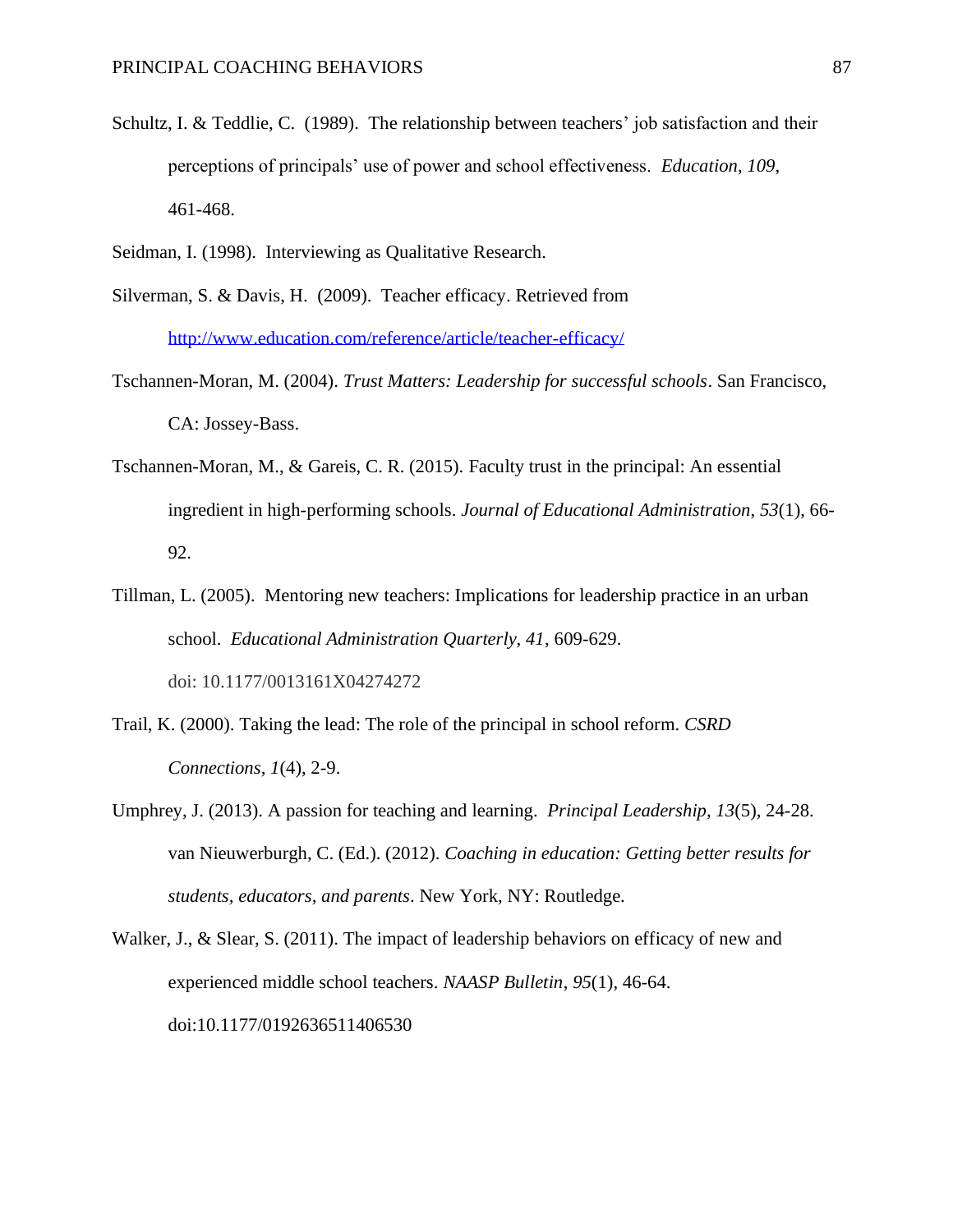- The Wallace Perspective (2013). *The school principal as leader: Guiding schools to better teaching and learning.* New York, NY: Wallace Foundation. Retrieved from https://eric.ed.gov/?id=ED559959
- Wang, J. & Odell, S. (2002). Mentored learning to teach according to standards-based reform: A critical review. *Review of Educational Research, 72*, 481-546.
- Watkins, P. (2005). The principal's role in attracting, retaining and developing new teachers: Three strategies for collaboration and support. *The Clearing House, 79*, 83- 87.
- Whitaker, T. (2012). *What great principals do differently* (2nd ed.). Larchmont, NY: Eye on Education.
- Wiggins, G. (2012). Seven keys to effective feedback. *Educational Leadership,* 70(1), 10-16.
- Youngs, P. (2007). How elementary principals' beliefs and actions influence new teacher experiences. *Educational Administration Quarterly, 43*(1), 101-137. Retrieved from https://eric.ed.gov/?id=EJ750727
- Ziegler, W., & Ramage, D. (2012). Taking a risk: Sharing leadership and power. *Principal Leadership, 12(8), 34-38.* Retrieved from https://eric.ed.gov/?id=EJ980865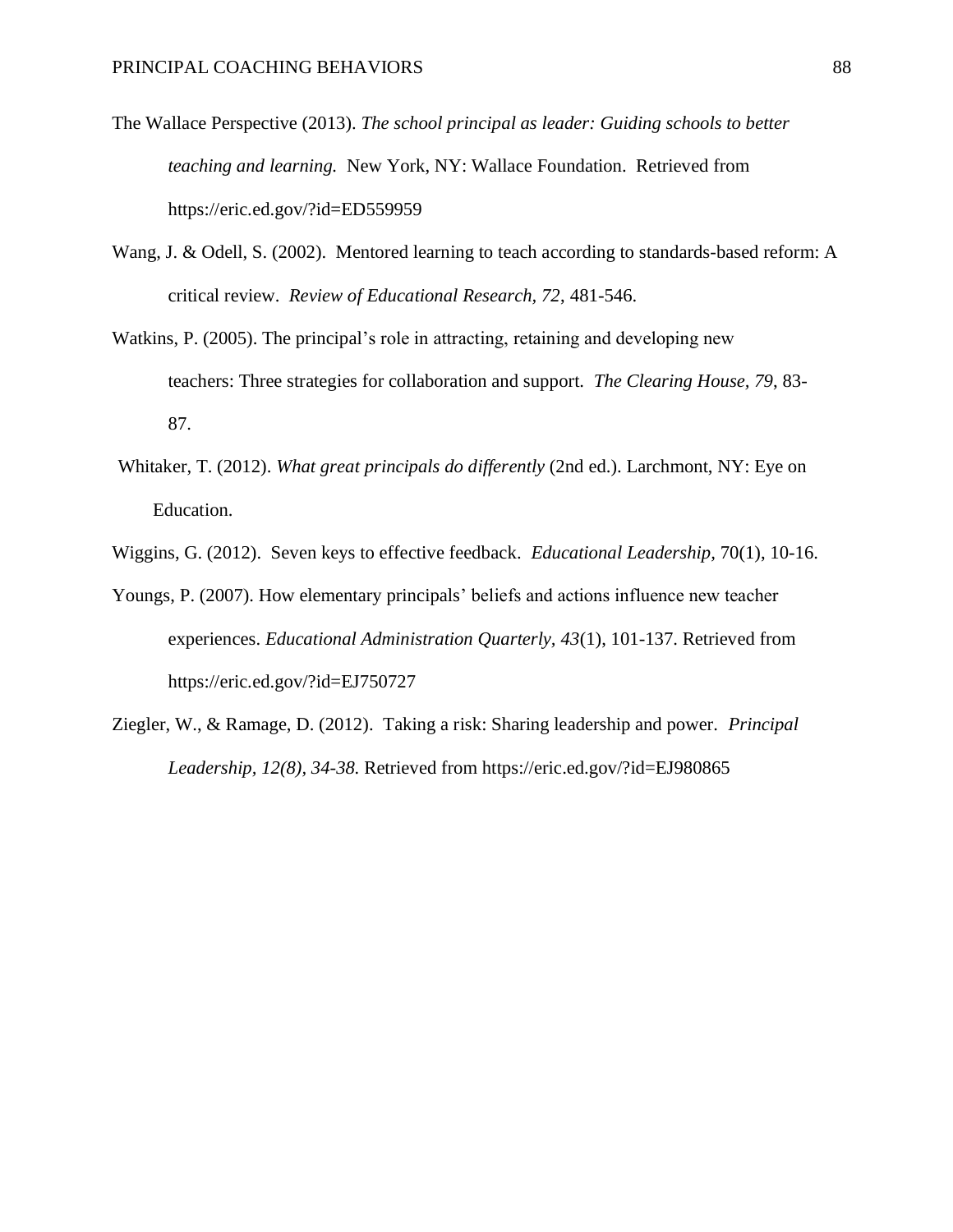#### **Appendix A: Teacher Interview Protocol**

## **PRINCIPAL COACHING BEHAVIORS AND THE DEVELOPMENT OF VETERAN TEACHERS' INSTRUCTIONAL PRACTICES**

**Interview Protocol**

| Date:             |  |
|-------------------|--|
| <b>Place:</b>     |  |
| <b>Pseudonym:</b> |  |

#### **Type of School Setting (Circle one): Elementary/Intermediate/Junior High/High School**

**Instruction**: *Good afternoon (morning). My name is Nancy Price. I am currently completing a doctoral program at Ball State University in the field of educational leadership. Thank you for being willing to participate. I am gathering information on principal coaching behaviors and the development of veteran teachers' instructional practices. There are no right or wrong answers or desirable or undesirable answers. I want you to feel as comfortable as possible with saying what you really think and how you really feel. I will be making an audio recording of our interview and taking notes to help remember and make notes of our conversation today. The use of a pseudonym is to protect your identity and enable me to link your comments with your interview data if needed. Do you have any questions? Great. Thank you and let's get started.* 

#### **Interview Questions:**

- 1. Tell me about your experiences as an educator.
- 2. How many years have you been an educator and in what sector?
- 3. What qualities would the ideal principal possess? Explain why these are so important to you.
- 4. How important is it for the principal to be the instructional coach on a scale from 1 to 10, 1 being not important, 10 being extremely important. Explain your rating.
- *5.* What kind of leader would you describe your principal as? For example, is he/she an administrator, manager, supervisor, instructional leader? Explain your reasons?
- 6. How would you define instructional coaching? *[Coaching is defined as "differentiated professional support, meeting each teacher's unique needs over time. It often occurs*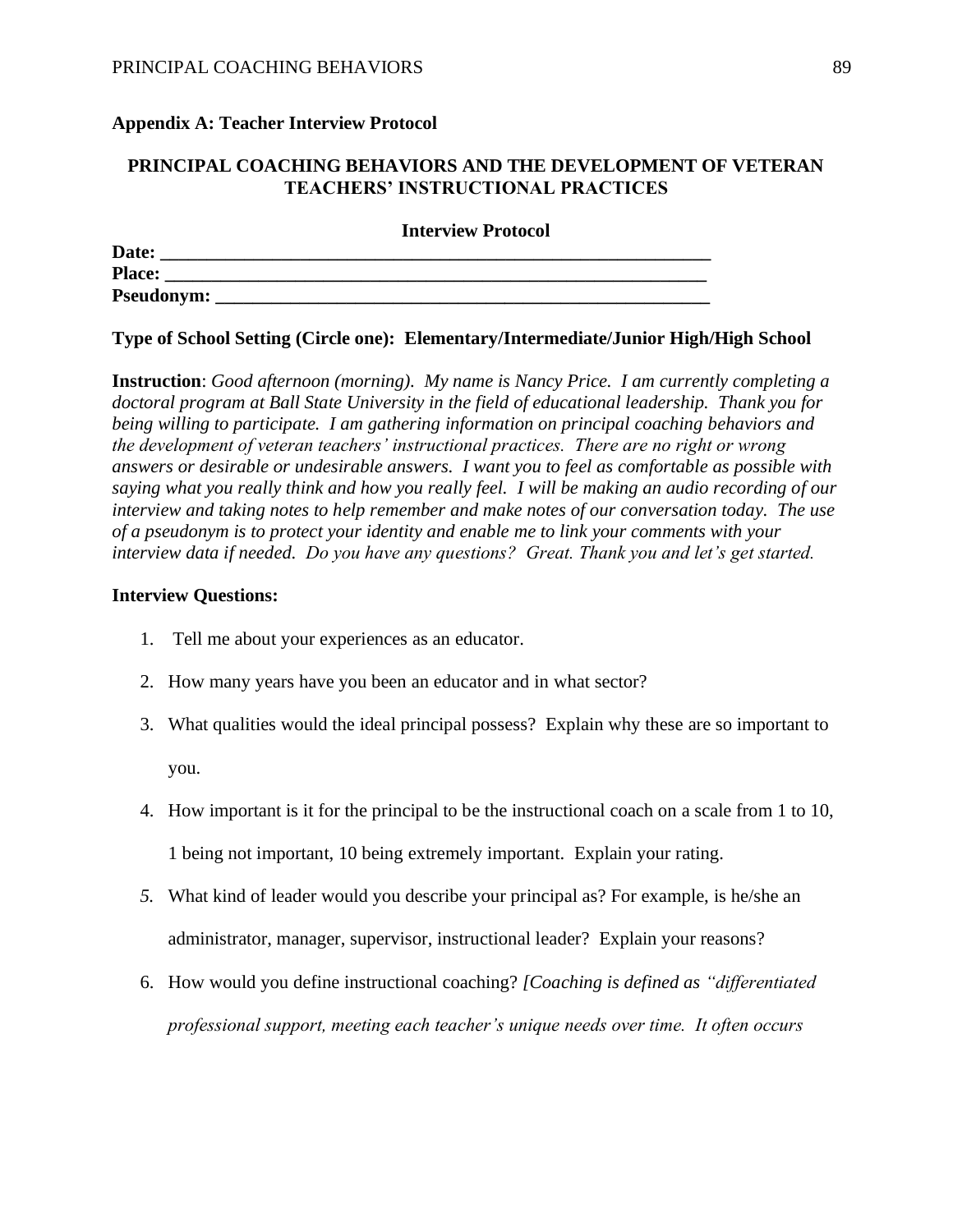*one-to-one and may involve several interactions lasting days, weeks and, in some cases, months" (Knight, 2009).]*

- 7. Do you receive any type of coaching from your principal? If yes, explain. If no, is there any type of coaching offered from anyone else? If so, please explain.
- 8. After any given evaluation or walkthrough, describe the process in which you receive feedback? How does this feedback impact your instructional practices?
- 9. How could/has being coached, by the principal or someone else, impact your teaching, either here at this present school?
- 10. Does your building participate in any form of professional development that meets consistently? If so, what does that consist of and how involved is your principal? Who follows up in relation to the content learned during such sessions?
- 11. What else would you like to add about the principal and coaching that I have not already asked about?

*Thank you for being willing to participate in this study by agreeing to give of your time to interview with me and for your honest input. Your responses are valued and appreciated. Again, I thank you. (Stop audio recording; shake hands).*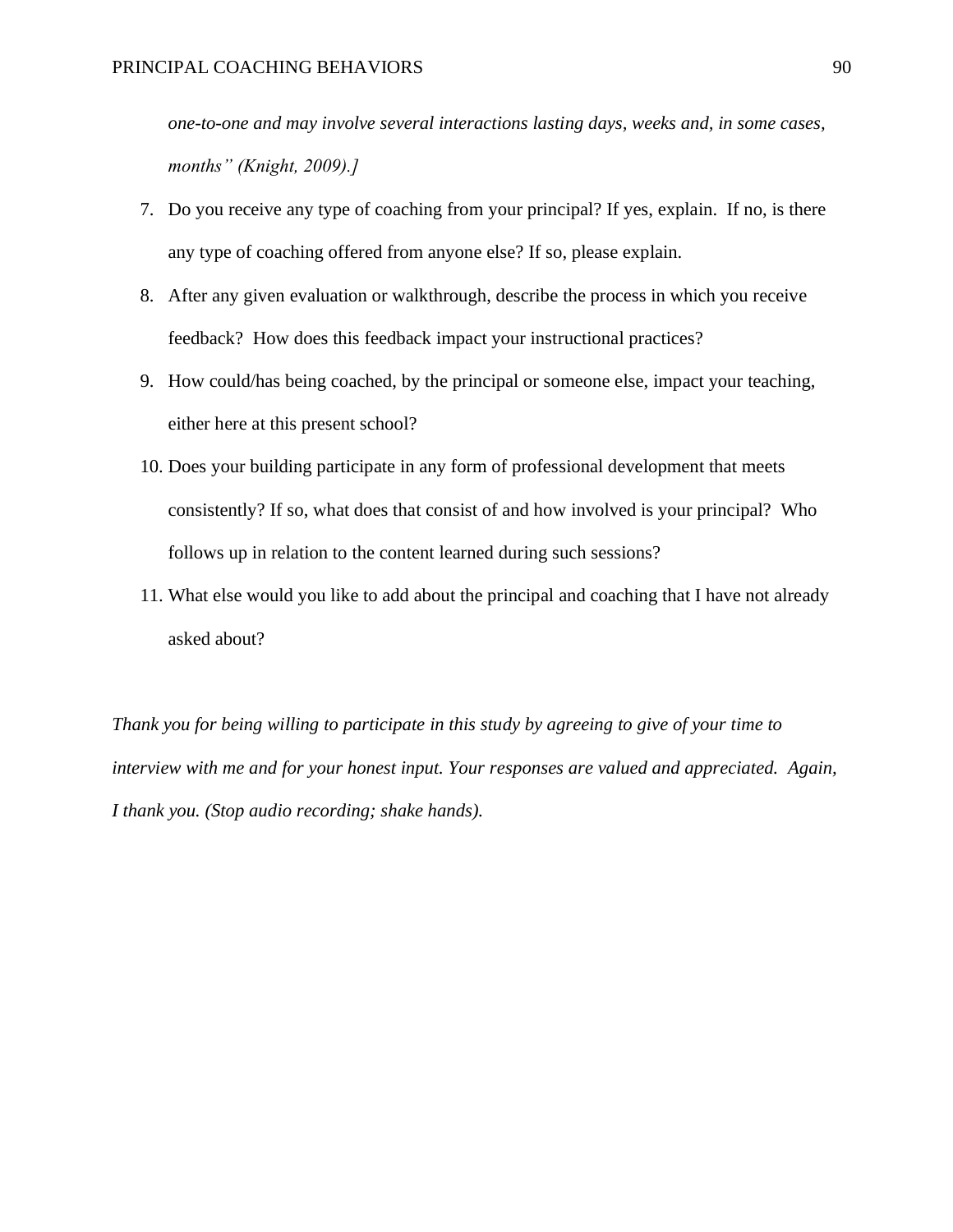#### **Appendix B: Principal Interview Protocol**

## **PRINCIPAL COACHING BEHAVIORS AND THE DEVELOPMENT OF VETERAN TEACHERS' INSTRUCTIONAL PRACTICES**

**Interview Questions**

| Date:             |  |
|-------------------|--|
| <b>Place:</b>     |  |
| <b>Pseudonym:</b> |  |

#### **Type of School Setting (Circle one): Elementary/Intermediate/Junior High/High School**

**Instructions**: *Good afternoon (morning). My name is Nancy Price. I am currently completing a doctoral program at Ball State University in the field of educational leadership. Thank you for being willing to participate. I am gathering information on principal coaching behaviors and the development of veteran teachers' instructional practices. There are no right or wrong answers or desirable or undesirable answers. I want you to feel as comfortable as possible with saying what you really think and how you really feel. I will be making an audio recording of our interview and taking notes to help remember and make notes of our conversation today. The use of a pseudonym is to protect your identity and enable me to link your comments with your interview data if needed. Do you have any questions? Great. Thank you and let's get started.*

#### **Questions:**

- 1. Tell me about your experiences as an educator.
- 2. How many years have you been an educator/administrator and in what sector?
- 3. What was your motivation behind becoming a principal?
- 4. What kind of a leader would you describe yourself as? Describe your leadership style.
- 5. Reflect on the Preliminary Principal Questionnaire that I sent you prior to this interview. What are your takeaways from completing that?
- 6. Which component of the Communication Assessment on the Preliminary Principal Questionnaire caught your attention the most? Explain.
- 7. Describe and explain the level of importance you place on your role as an instructional coach to your veteran teachers. What challenges do you face relating to this role?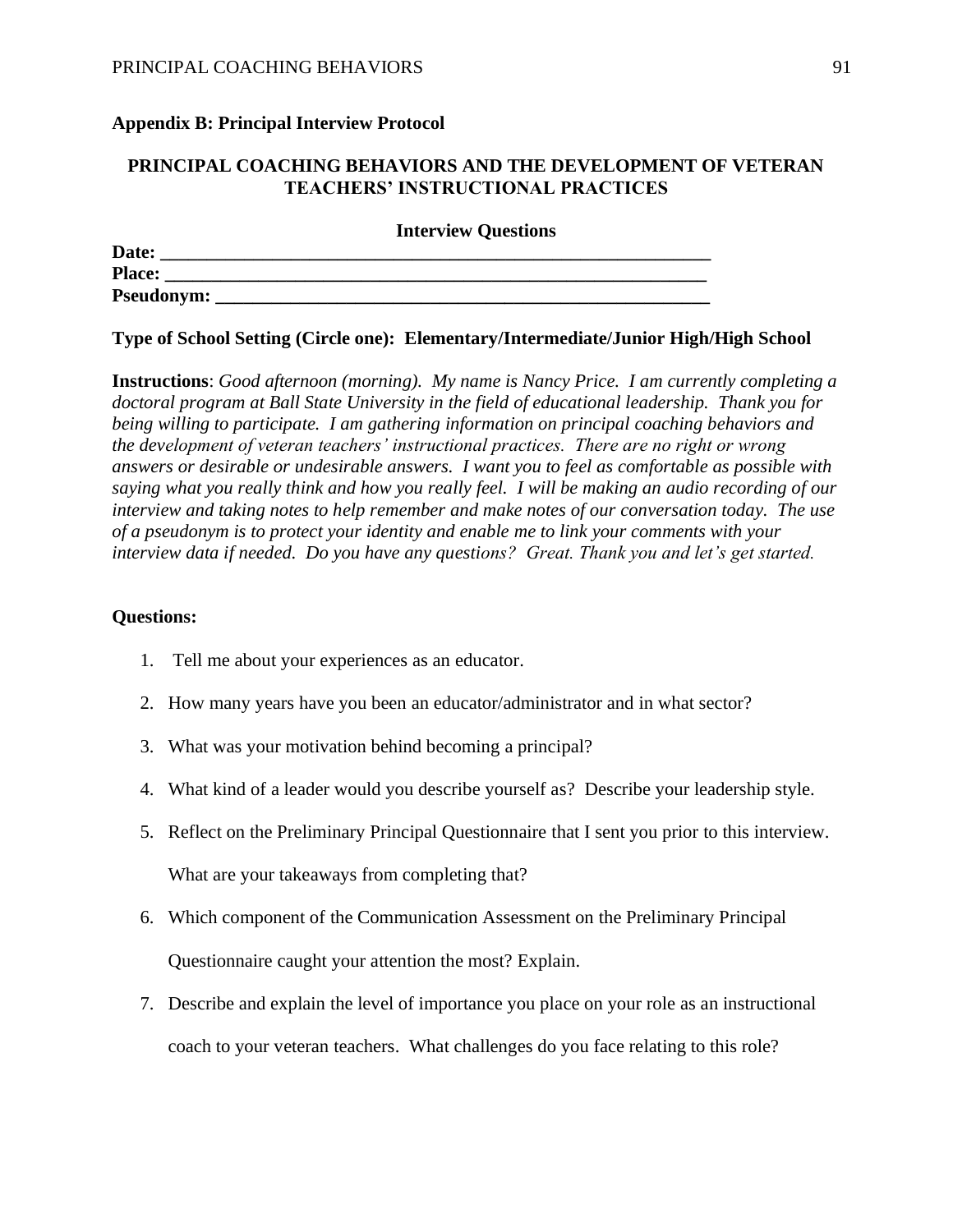- 8. How often do you conduct classroom walkthroughs? How often do new teachers and veteran teachers have walkthroughs? How do the teachers receive feedback after walkthroughs? What kind of follow-up is there with the teachers after the feedback has been received?
- 9. Can you describe how you offer teachers feedback and how often this occurs? Does it only occur after a formal evaluation? How do you perceive/witness this feedback affecting teachers' instructional practices?
- 10. Would you like to add anything else about this topic that I may not have mentioned?

*Thank you for being willing to participate in this study by agreeing to give of your time to interview with me and for your honest input. Your responses are valued and appreciated. Again, I thank you. (Stop audio recording; shake hands).*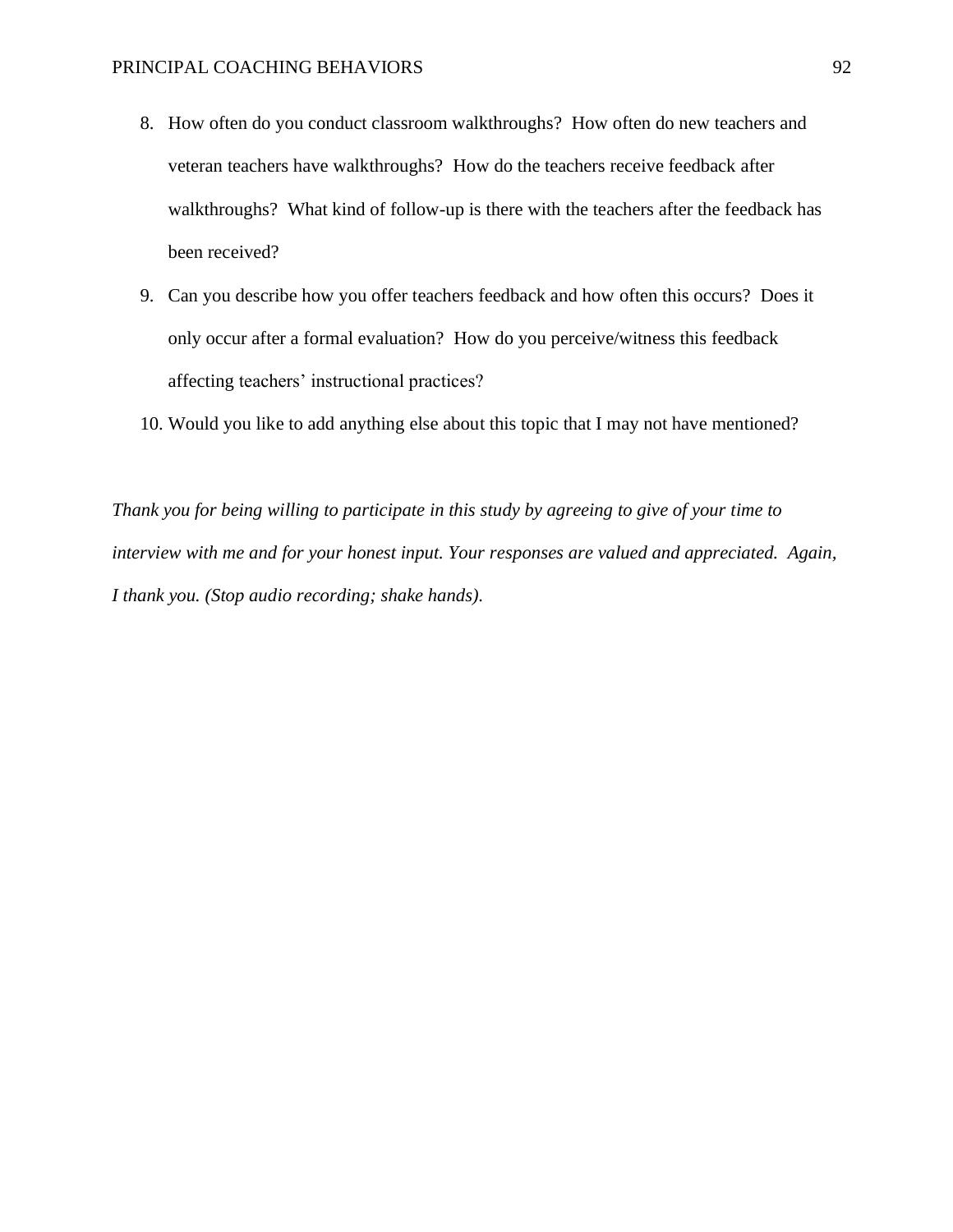# **Appendix C: Interview Log**

| <b>Date of Interview</b> | Interviewee's<br>Pseudonym | <b>Location</b>     | <b>Interview Type</b> |  |
|--------------------------|----------------------------|---------------------|-----------------------|--|
| 05/14/2019               | Principal Quinn            | elementary school   | In person             |  |
| 05/15/2019               | Madison                    | elementary school   | In person             |  |
| 05/15/2019               | Grace                      | elementary school   | In person             |  |
| 05/20/2019               | Chloe                      | elementary school   | In person             |  |
| 05/21/2019               | Lily                       | elementary school   | In person             |  |
| 05/22/2019               | Principal Emma             | elementary school   | In person             |  |
| 06/04/2019               | Principal James            | high school         | In person             |  |
| 06/05/2019               | Claire                     | elementary school   | In person             |  |
| 06/06/2019               | Anna                       | high school         | In person             |  |
| 06/11/2019               | Principal Lucas            | elementary school   | In person             |  |
| 06/11/2019               | Naomi                      | intermediate school | In person             |  |
| 06/11/2019               | Henry                      | high school         | In person             |  |
| 06/13/2019               | Principal Mia              | elementary school   | In person             |  |
| 06/20/2019               | Alice                      | intermediate school | In person             |  |
| 06/20/2019               | Jada                       | junior high school  | In person             |  |
| 06/26/2019               | Leah                       | elementary school   | In person             |  |
| 07/03/2019               | Principal Ava              | junior high school  | In person             |  |
| 08/22/2019               | Lydia                      | junior high school  | In person             |  |
| 09/04/2019               | Principal Jasmine          | intermediate school | In person             |  |
| 12/16/2019               | Alexa                      | elementary school   | In person             |  |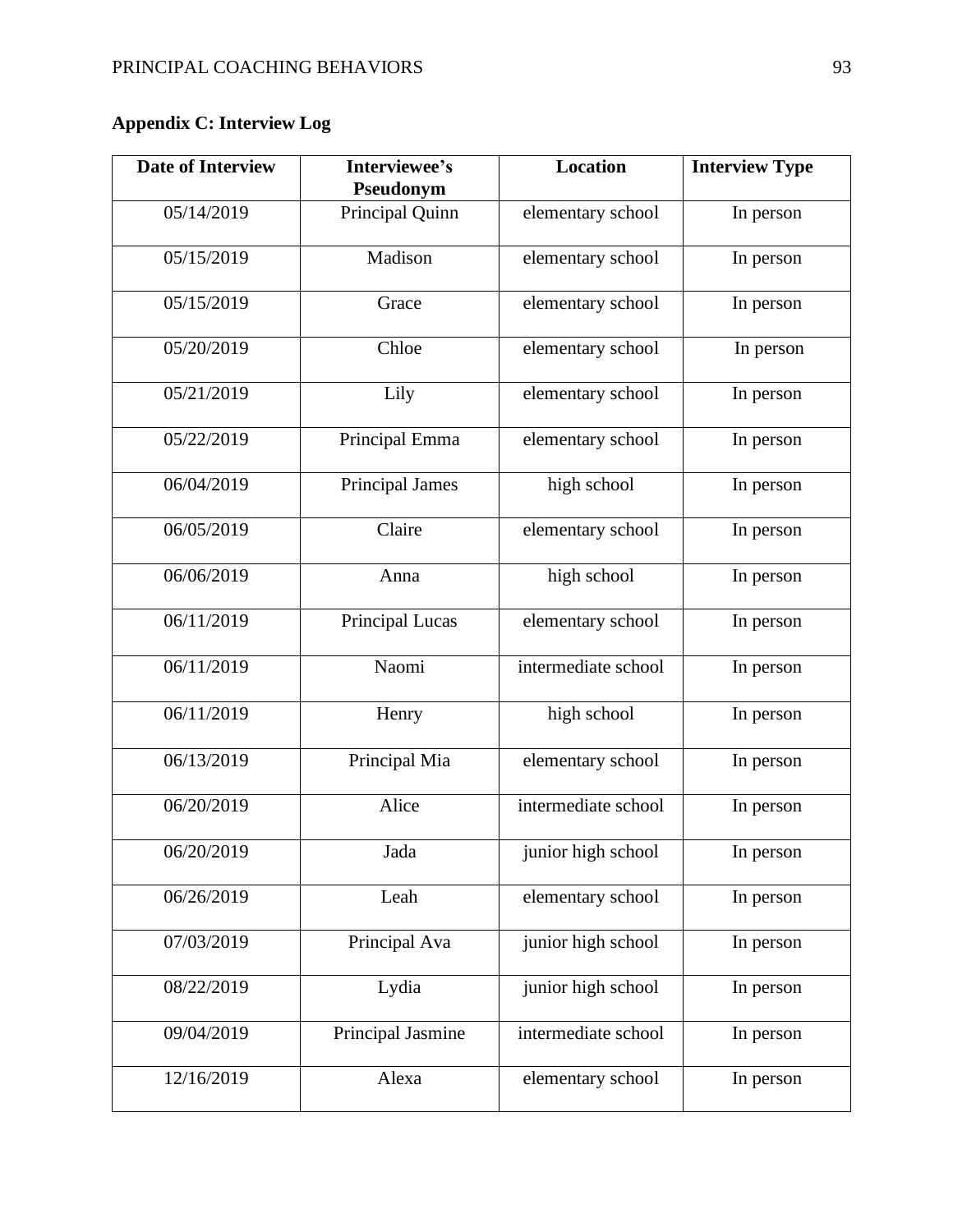#### **Appendix D: Preliminary Principal Questionnaire**

#### [From RESULTS Coaching (2010): Used with Permission]

**Part I. Communication Assessment:** Below are five concepts associated with being "intentional" as a communicator. Assess your personal strengths and areas where you want to grow stronger.

### **Powerful Listening (Listening Fully)**

I am intentional about listening to what others have to say. I am aware of the amount of airspace available and am purposeful about how I choose to use it. I monitor or set aside distractors that interfere with being fully present.

| Low               |   | <b>High</b> |  |
|-------------------|---|-------------|--|
| 1<br>$\mathbf{r}$ | — |             |  |

#### **Powerful Speaking (Choosing words of power)**

I am intentional about my choice of words because I know that words inspire or deflate, encourage involvement or cause retreat, invite action or inaction, lead to solutions or failures, and offer hope or despair.

**Low High 1 2 3 4 5**

#### **Speaking the Truth (Being "real" with self and others)**

I speak my truth in a genuine and respectful manner while also listening to the truth from other perspectives. Before I speak, I honor silence to gain my own clarity, choose words carefully, and I deliver my message with personal regard.

| LOW               |   |                       | <b>High</b> |
|-------------------|---|-----------------------|-------------|
| м<br>$\mathbf{r}$ | — | $\tilde{\phantom{a}}$ |             |

### **Making and Keeping Promises (Displaying honesty and integrity)**

I am intentional about making and keeping promises to myself and others. Before making a promise that commits my time, energy and resources, I thoughtfully weigh the implications based upon priorities and values. My promises reflect my intention to follow through. When I cannot keep a promise, I take responsibility for speaking the truth to myself and others.

**Low High**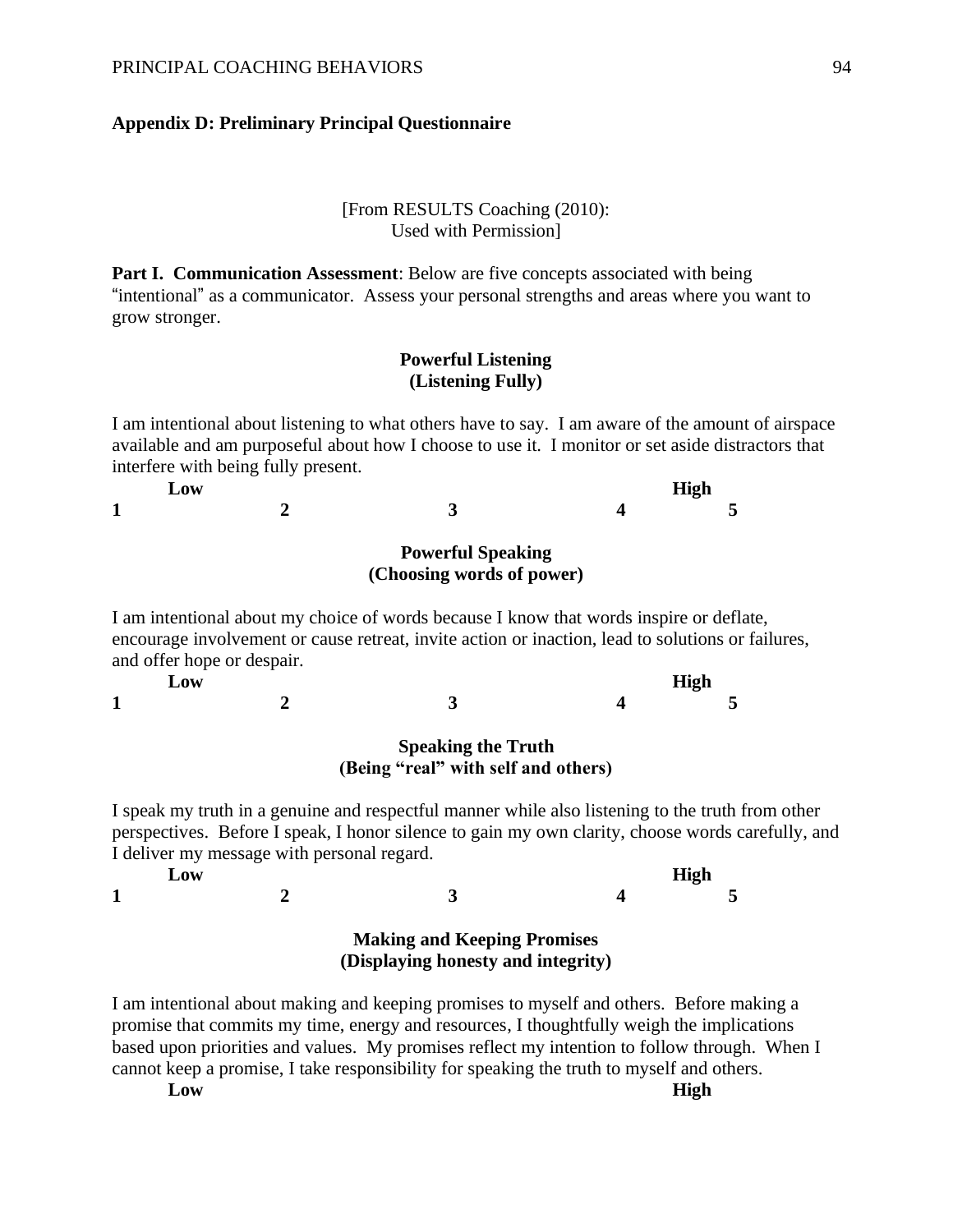**1 2 3 4 5**

## **Requests Versus Requirements (Inducing desirable responses with adeptness)**

I know the difference between a request and a requirement and am clear when I use each. I lead from the viewpoint of making requests that offer options and hold requirements for those areas that are nonnegotiable.

|                               | $L$ ow |  | <b>High</b>              |
|-------------------------------|--------|--|--------------------------|
| м<br>$\overline{\phantom{a}}$ |        |  | $\overline{\phantom{0}}$ |

## **Part II. Intention Self-Assessment**

| I assume that everyone knows<br>how we do things around<br>here.                                                                                             | $\mathbf{1}$ | $\overline{2}$ | 3 | $\overline{4}$ | 5 | I set clear expectations about<br>desired results and make<br>overt agreements about ways<br>we work together.                                      |
|--------------------------------------------------------------------------------------------------------------------------------------------------------------|--------------|----------------|---|----------------|---|-----------------------------------------------------------------------------------------------------------------------------------------------------|
| I frequently make decisions<br>or take action impulsively<br>and then deal with what<br>happens.                                                             | $\mathbf{1}$ | $\overline{2}$ | 3 | $\overline{4}$ | 5 | I seek and attain clarity about<br>intended outcomes and<br>communicate my intentions<br>with others.                                               |
| I hold my thoughts and<br>feelings closely, only sharing<br>with a few close colleagues.                                                                     | $\mathbf{1}$ | $\overline{2}$ | 3 | $\overline{4}$ | 5 | I share intentions and feelings<br>openly, which frees up energy<br>and expands possibilities.                                                      |
| I tolerate mediocrity by<br>couching my language in<br>vagueness and niceness by<br>skirting issues regarding less-<br>than-desired performance to<br>staff. | $\mathbf{1}$ | $\overline{2}$ | 3 | $\overline{4}$ | 5 | I intentionally and effectively<br>address attitudinal,<br>performance or behavioral<br>issues and create multiple<br>pathways for positive change. |
| I focus on activities and<br>reasons why it is not possible<br>to achieve desired results.                                                                   | $\mathbf{1}$ | $\overline{2}$ | 3 | $\overline{4}$ | 5 | I purposefully focus on<br>results and accountability at<br>every level in the<br>organization.                                                     |
| I micromanage instead of<br>leading. There's no<br>leadership development.                                                                                   | $\mathbf{1}$ | $\overline{2}$ | 3 | $\overline{4}$ | 5 | I intentionally coach and<br>delegate to develop high<br>quality future leaders.                                                                    |
| As a leader, my job is to<br>dispense advice.                                                                                                                | $\mathbf{1}$ | $\overline{2}$ | 3 | $\overline{4}$ | 5 | I routinely seek input and<br>involve people in goal setting<br>and solution finding.                                                               |
| It's important that I convince<br>others that my point of view<br>and course of action are<br>correct.                                                       | $\mathbf{1}$ | $\overline{2}$ | 3 | $\overline{4}$ | 5 | I explore multiple points of<br>view and multiple options for<br>action that leads to better<br>results.                                            |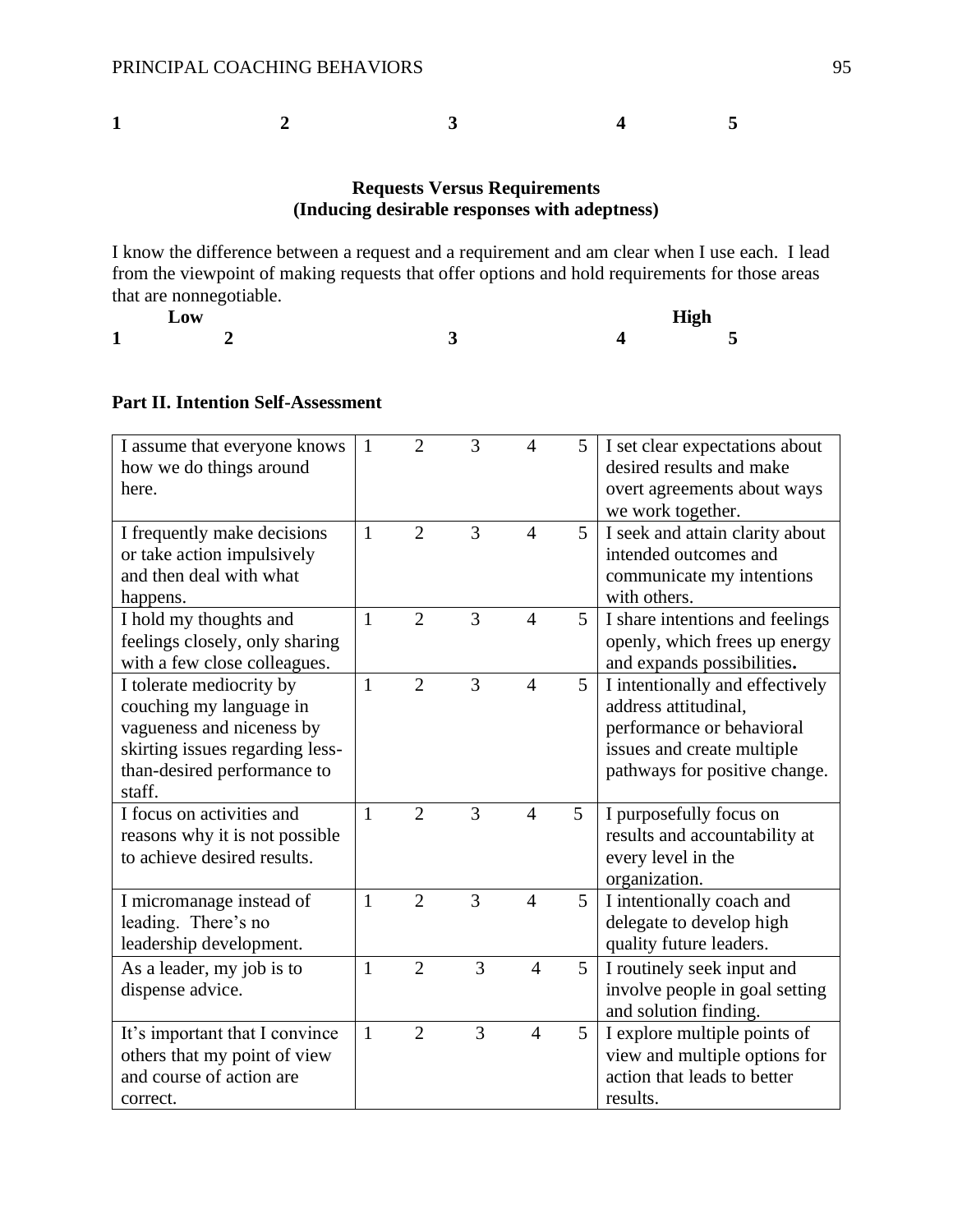| I protect my staff from many |  |  | 5   I share challenging situations |
|------------------------------|--|--|------------------------------------|
| of my leadership decisions,  |  |  | with my staff, empowering          |
| enabling them to do their    |  |  | them to contribute to the          |
| jobs.                        |  |  | process of goal attainment.        |

**Name:**

**Building:** 

**Position:**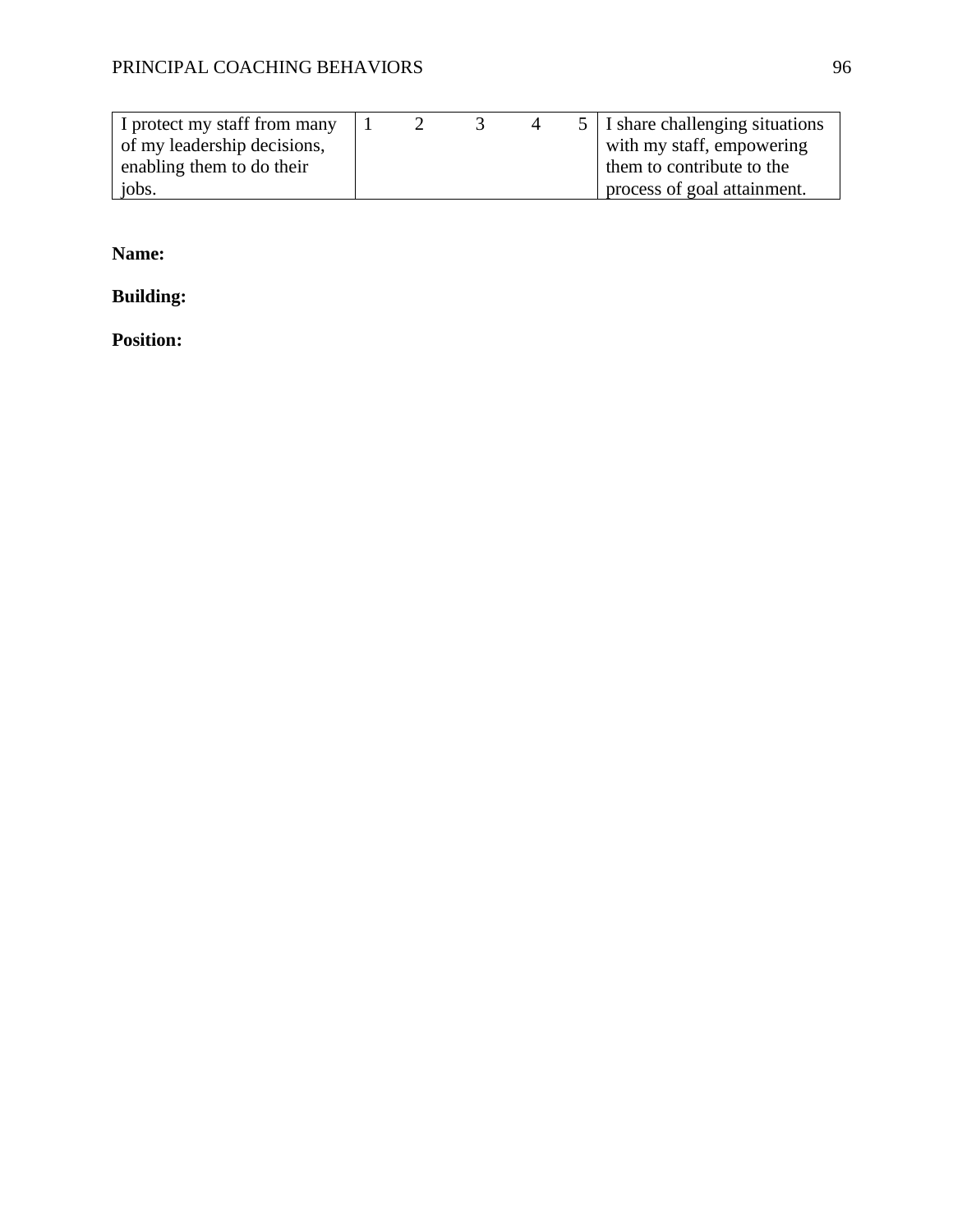## **Appendix E: Informed Consent for Teachers and Principals**

**Study Title**: Principal Coaching Behaviors and the Development of Veteran Teachers' Instructional Practices

## **Study Purpose and Rationale**

The purpose of this study is to identify principal coaching behaviors that foster professional relationships and teacher development of curriculum and instruction, specifically for veteran teachers.

## **Inclusion/Exclusion Criteria**

To be eligible to participate in this study you must be a teacher with at least three years' classroom teaching experience or a building level principal.

## **Participation Procedures and Duration**

For this project, veteran teachers will be asked to participate in a face-to-face interview (preferred) which will take about 45 minutes to complete. Building level principals will be asked to complete a 14-item preliminary principal questionnaire along with a face-to-face interview (preferred) which will take about 45 minutes to complete.

## **Audio or Video Tapes**

Audio recordings will be utilized for each interview and will be kept for five years and then deleted*.* Recordings will not be used for any publications or presentations.

## **Data Confidentiality or Anonymity**

All data will be maintained as confidential and no identifying information such as names will appear in any publication or presentation of the data. No information regarding your participation in this study or any information you provide will be shared with your current supervisor or employer.

## **Storage of Data and Data Retention Period**

Data will be entered into a computer program and stored on the researcher's password-protected flash drive for five years and then deleted. Only the researcher will have access to the data.

## **Risks or Discomforts**

There are no perceived risks or discomforts to the person for participating in this study.

## **Benefits**

There are no perceived benefits for participating in this study.

## **Voluntary Participation**

Your participation in this study is completely voluntary and you are free to withdraw your permission at any time for any reason without penalty or prejudice from the investigator. Please feel free to ask any questions of the investigator before signing this form and at any time during the study.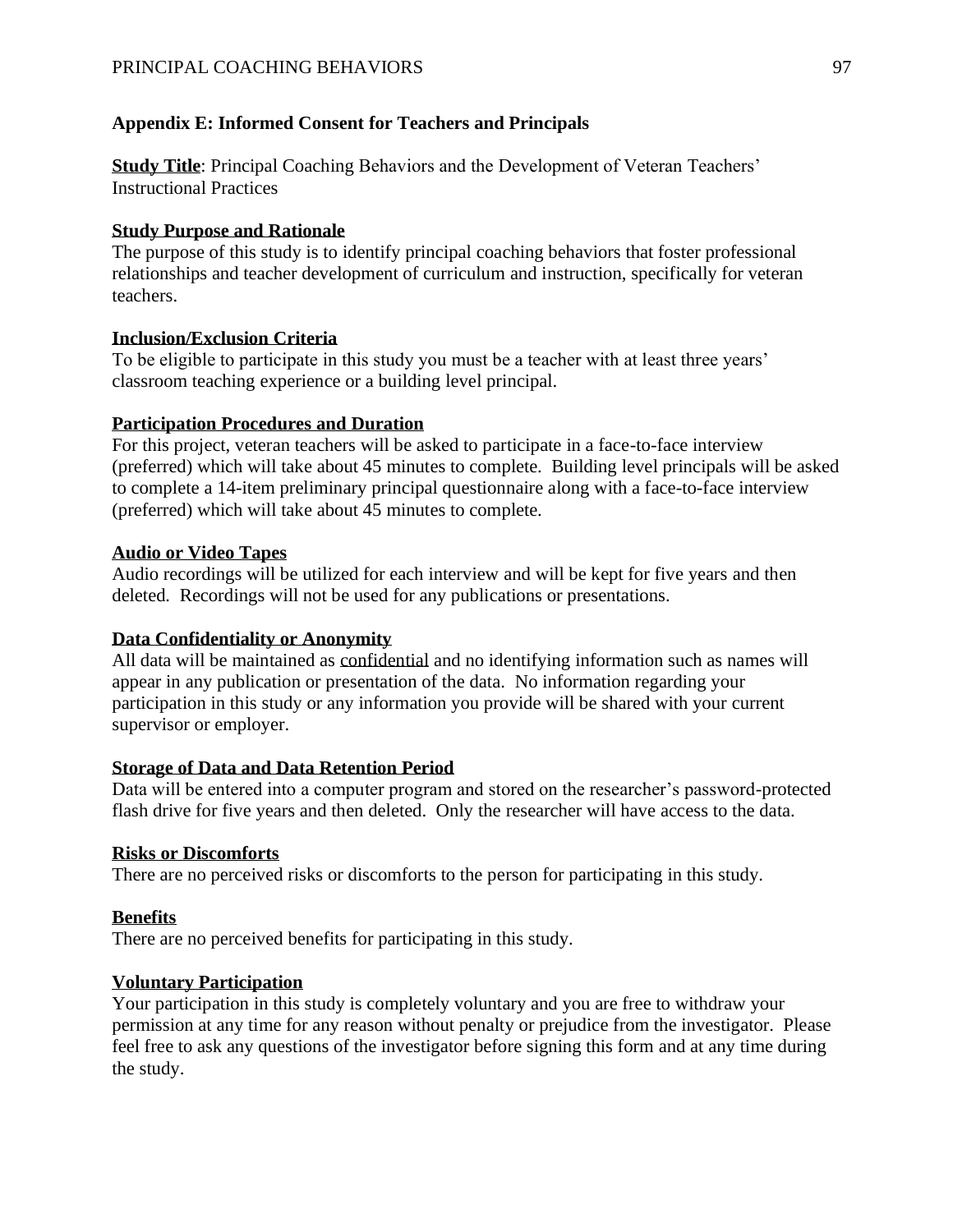### PRINCIPAL COACHING BEHAVIORS 98

#### **IRB Contact Information**

For questions about your rights as a research subject, please contact the Office of Research Integrity, Ball State University, Muncie, IN 47306, (765) 285-5052 or at orihelp@bsu.edu.

**Study Title** Principal Coaching Behaviors and the Development of Veteran Teachers' Instructional Practices

#### \*\*\*\*\*\*\*\*\*

#### **Consent**

I agree to participate in this research project entitled, "Principal Coaching Behaviors and the Development of Veteran Teachers' Instructional Practices." I have had the study explained to me and my questions have been answered to my satisfaction. I have read the description of this project and give my consent to participate. I understand that I will receive a copy of this informed consent form to keep for future reference.

To the best of my knowledge, I meet the inclusion/exclusion criteria for participation (described on the previous page) in this study.

\_\_\_\_\_\_\_\_\_\_\_\_\_\_\_\_\_\_\_\_\_\_\_\_\_\_\_\_\_\_\_\_ \_\_\_\_\_\_\_\_\_\_\_\_\_\_\_\_\_

Participant's Signature Date

#### **Researcher Contact Information**

Principal Investigator Faculty Supervisor

Nancy Price, Graduate Student Dr. Kendra Lowery, PhD Dept. of Educational Leadership Dept. of Educational Leadership Ball State University Ball State University Muncie, IN 47306 Muncie, IN 47306 Telephone: (260)227-0830 Telephone: (765) 285-8618 Email: [nprice@bsu.edu](mailto:nprice@bsu.edu) Email: [kplowery@bsu.edu](mailto:kplowery@bsu.edu)